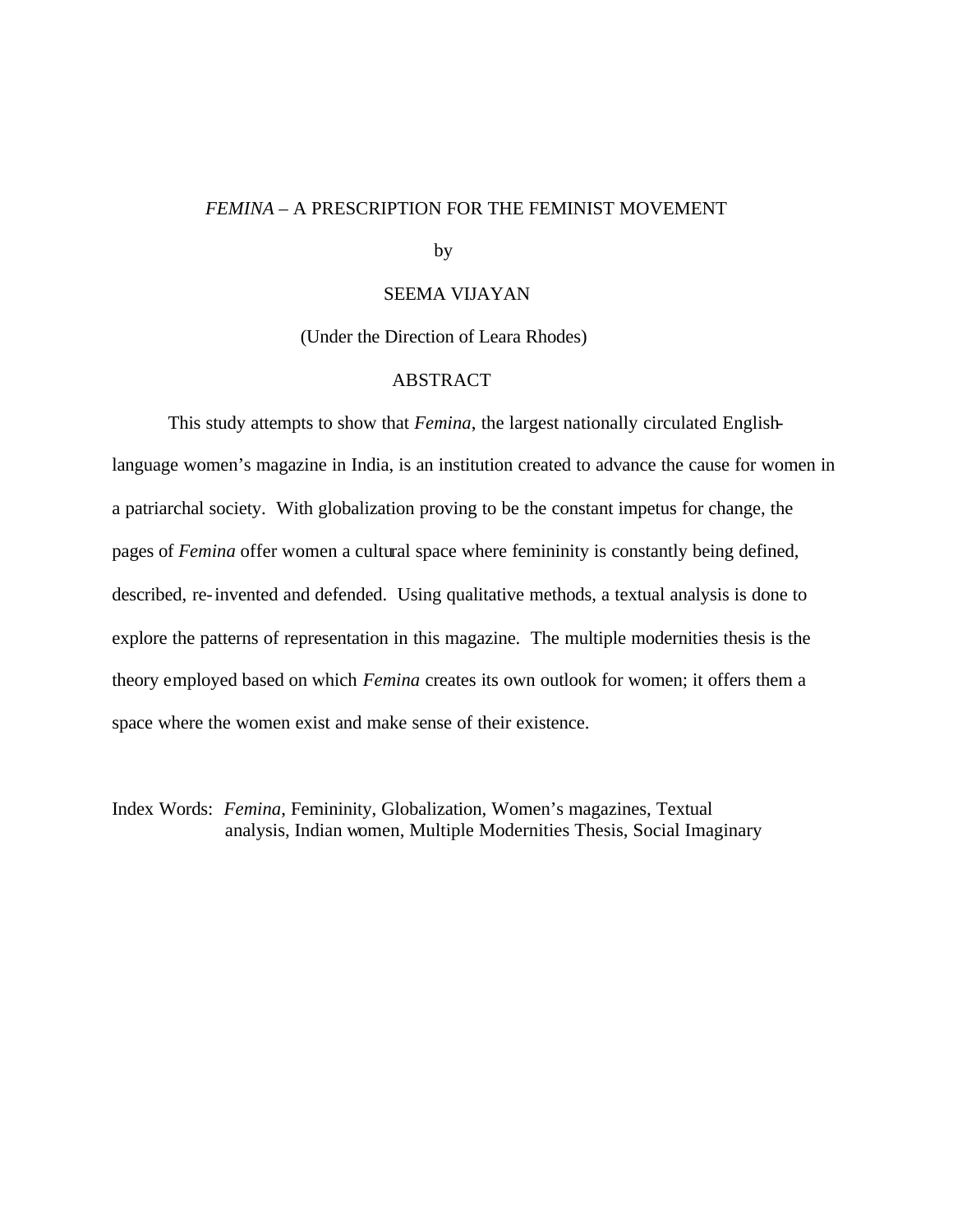## *FEMINA*: A PRESCRIPTION FOR THE FEMINIST MOVEMENT

by

# SEEMA VIJAYAN

B.A., The University of Texas, Austin 2000

A Thesis Submitted to the Graduate Faculty of The University of Georgia in Partial Fulfillment

of the Requirements for the Degree

## MASTER OF ARTS

ATHENS, GEORGIA

2004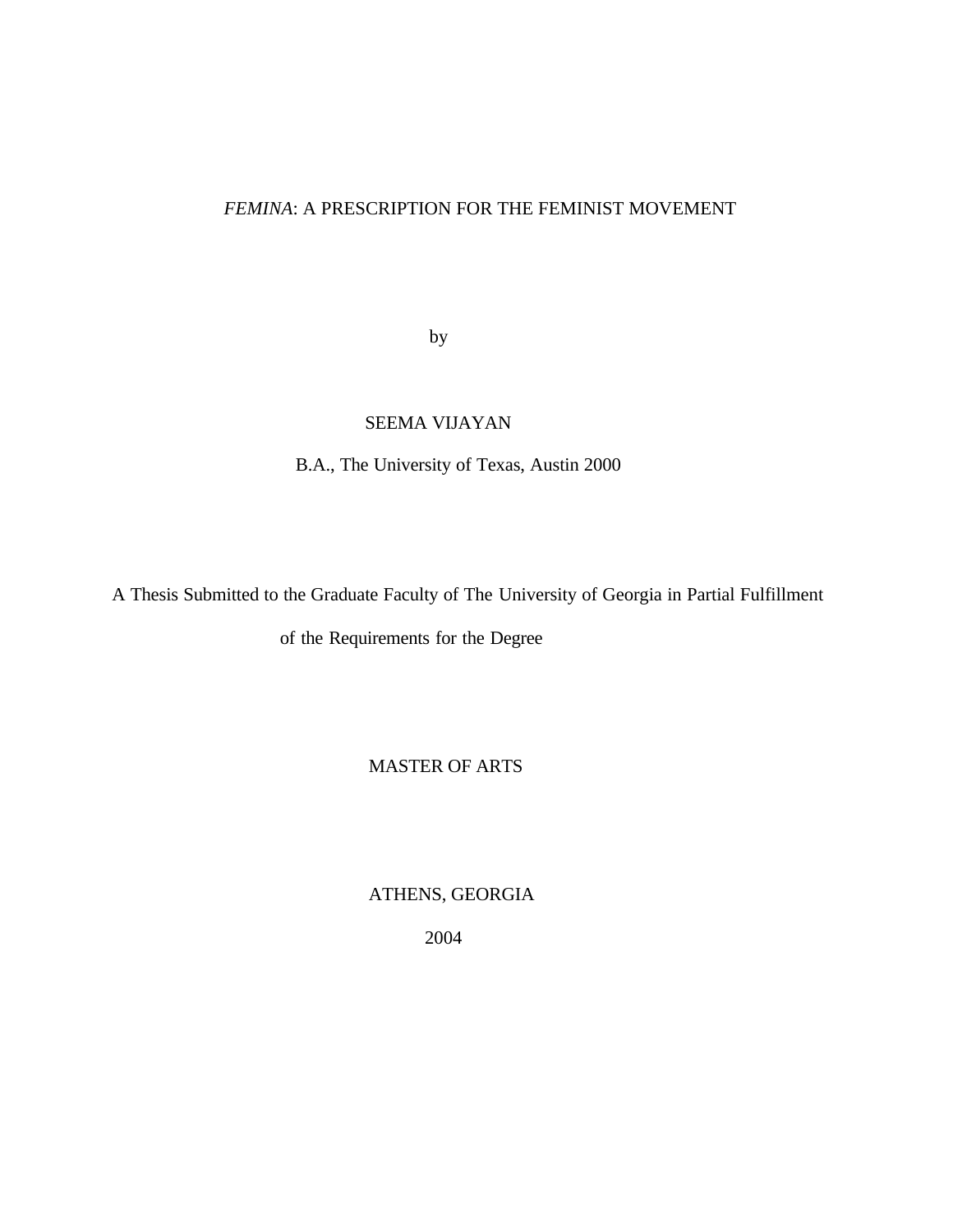© 2004

Seema Vijayan

All Rights Reserved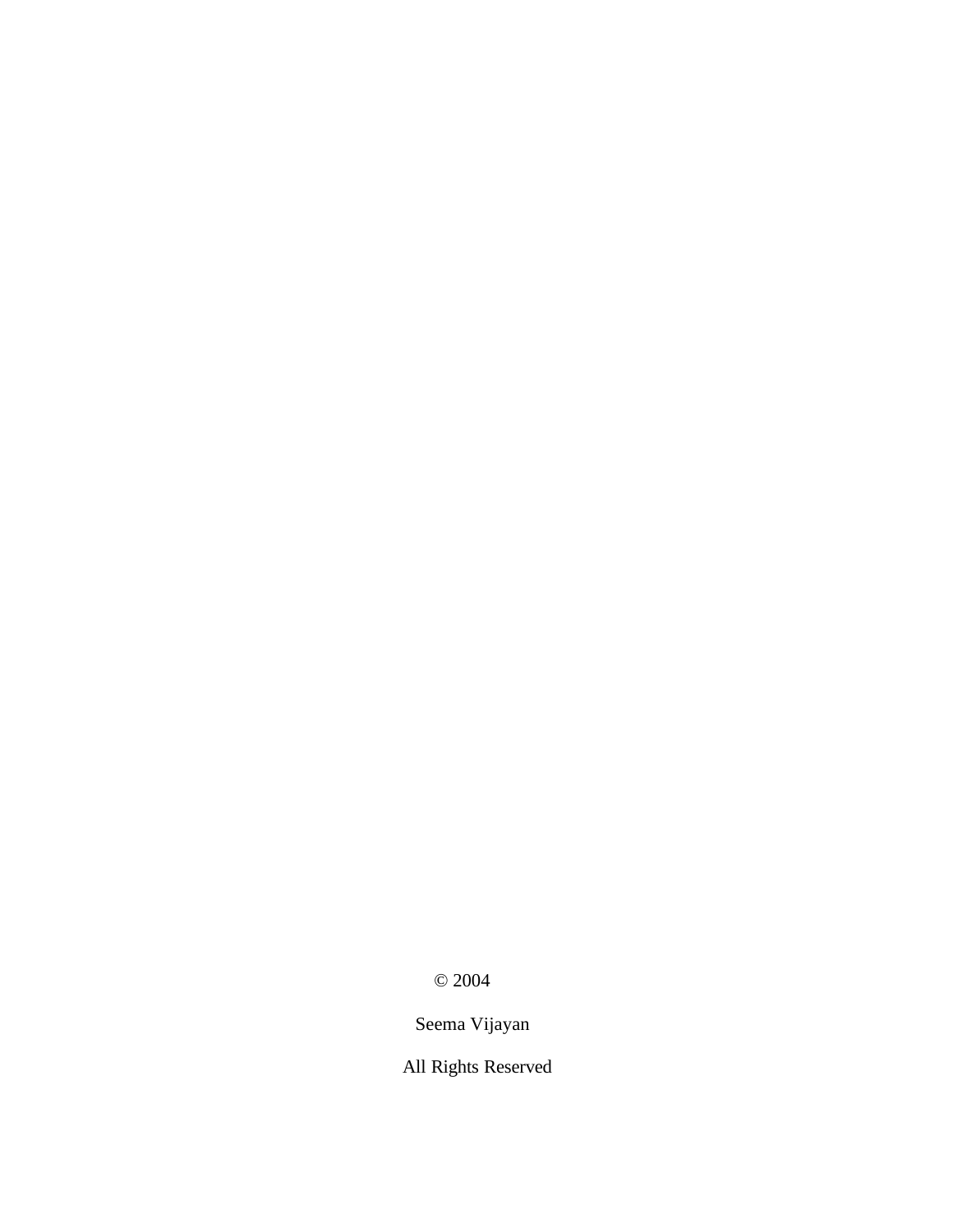# *FEMINA*: A PRESCRIPTION FOR THE FEMINIST MOVEMENT

by

## SEEMA VIJAYAN

Major Professor: Leara Rhodes

Committee: Jay Hamilton Janice Hume

Electronic Version Approved:

Maureen Grasso Dean of the Graduate School The University of Georgia December 2004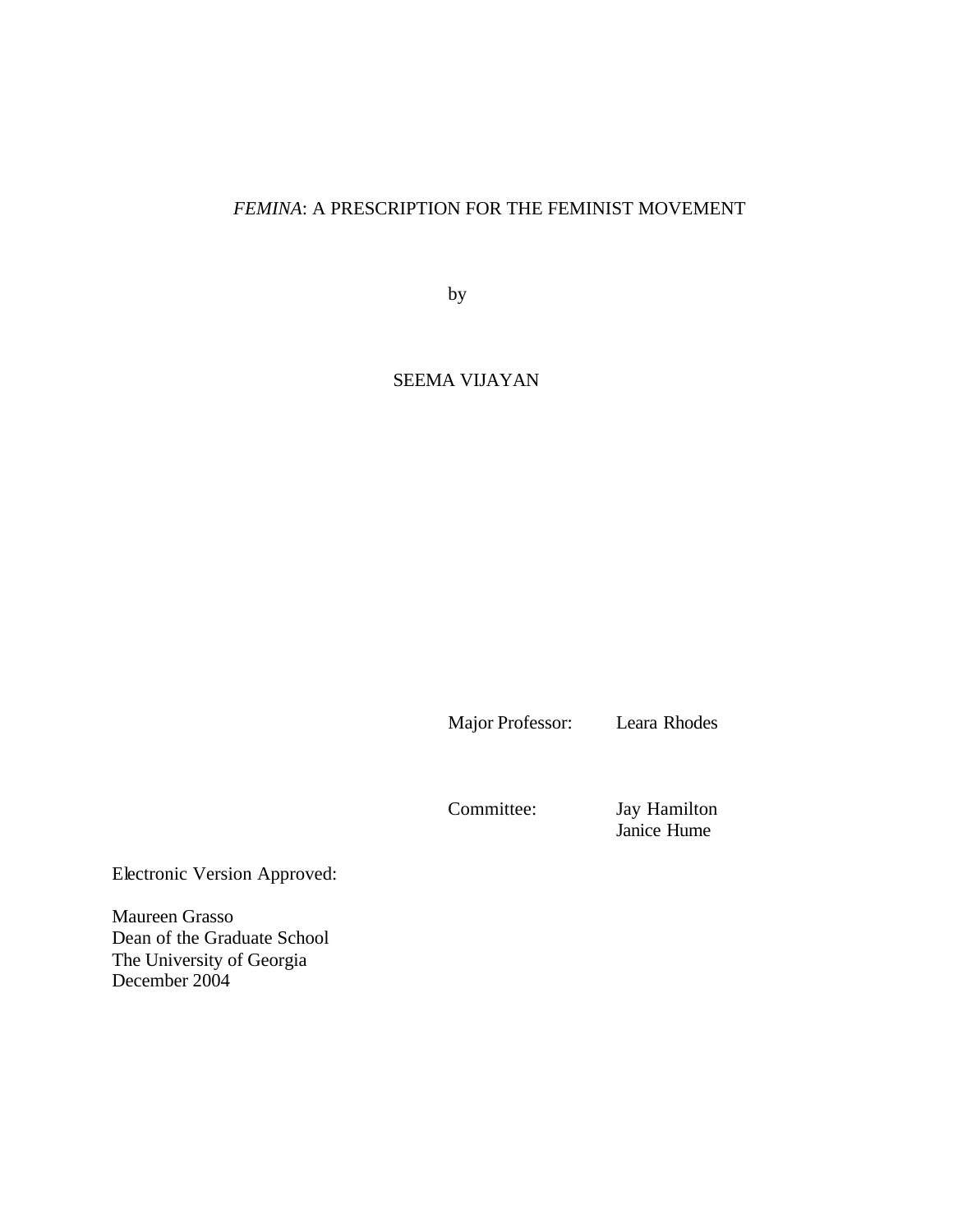## DEDICATION

I would like to dedicate this thesis to all women all over the world who strive for better.

ISHWARKE EVE (Eve Speaks to God)

I was first to realize that which rises must fall inevitably. Like light like dark like you I was first to know.

Obeying you or disobeying you means the same. I was first to know.

I was first to touch the tree of knowledge first to bite the red apple. I was first, first – first to distinguish between modesty and immodesty – by raising a wall with a fig leaf I changed things totally.

I was first. I was first pleasure, my body consoled the first sorrow. I was first to see your face of a child. Amidst grief and joy I was first. I first knew sorrow and pleasure, good and evil, made life so uncommon. I was first to break the golden shackles of luxurious pleasure. I was never a puppet to dance to your tune like meek Adam.

I was rebellion first on your earth.

Listen, love, yes, my slave, I was the first rebel – banished from paradise, exiled.

---------Kabita Sinha.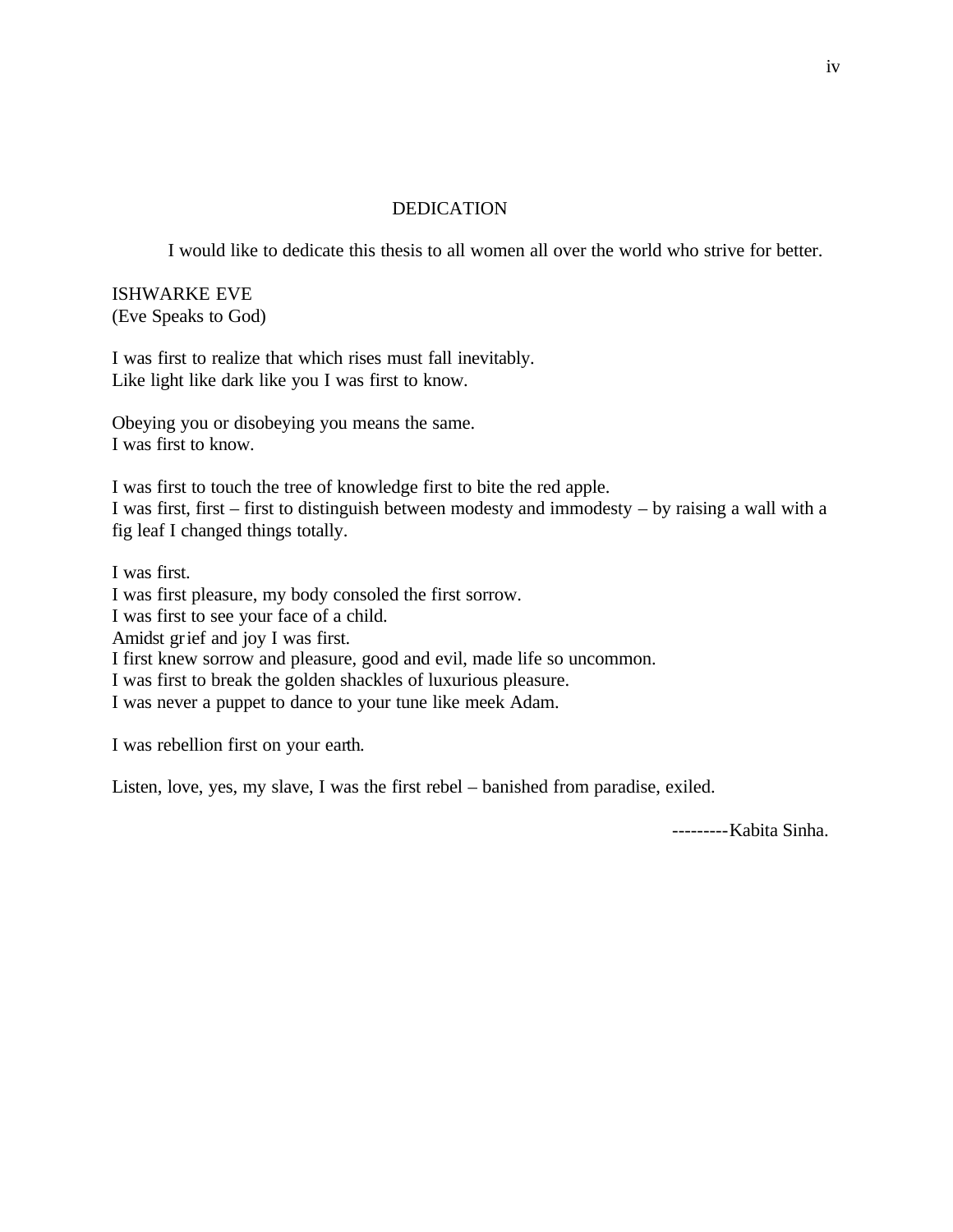### ACKNOWLEDGEMENTS

There are many without whose help in one form or another this thesis would not be what it is. First among them, Dr. Rhodes thank you for encouraging me to do my thesis and helping me throughout the process. I am deeply grateful to you for having taken out the time and effort in helping me not just with this research project, but making me a better writer. Thank you for listening to me and for all your advice. Dr. Hamilton, thank you for responding to every e-mail and for being extremely considerate. Dr. Hume thank you for being on my committee.

I would also like to thank my parents, my in-laws, Unni, Shiju, and my friends for listening to me vent my numerous frustrations and encouraging me to keep going on. Thanks to Vimla Patil for taking time out and offering invaluable information. Most importantly, to Ani for being there for me and with me right from the beginning, supporting me and helping me think things through.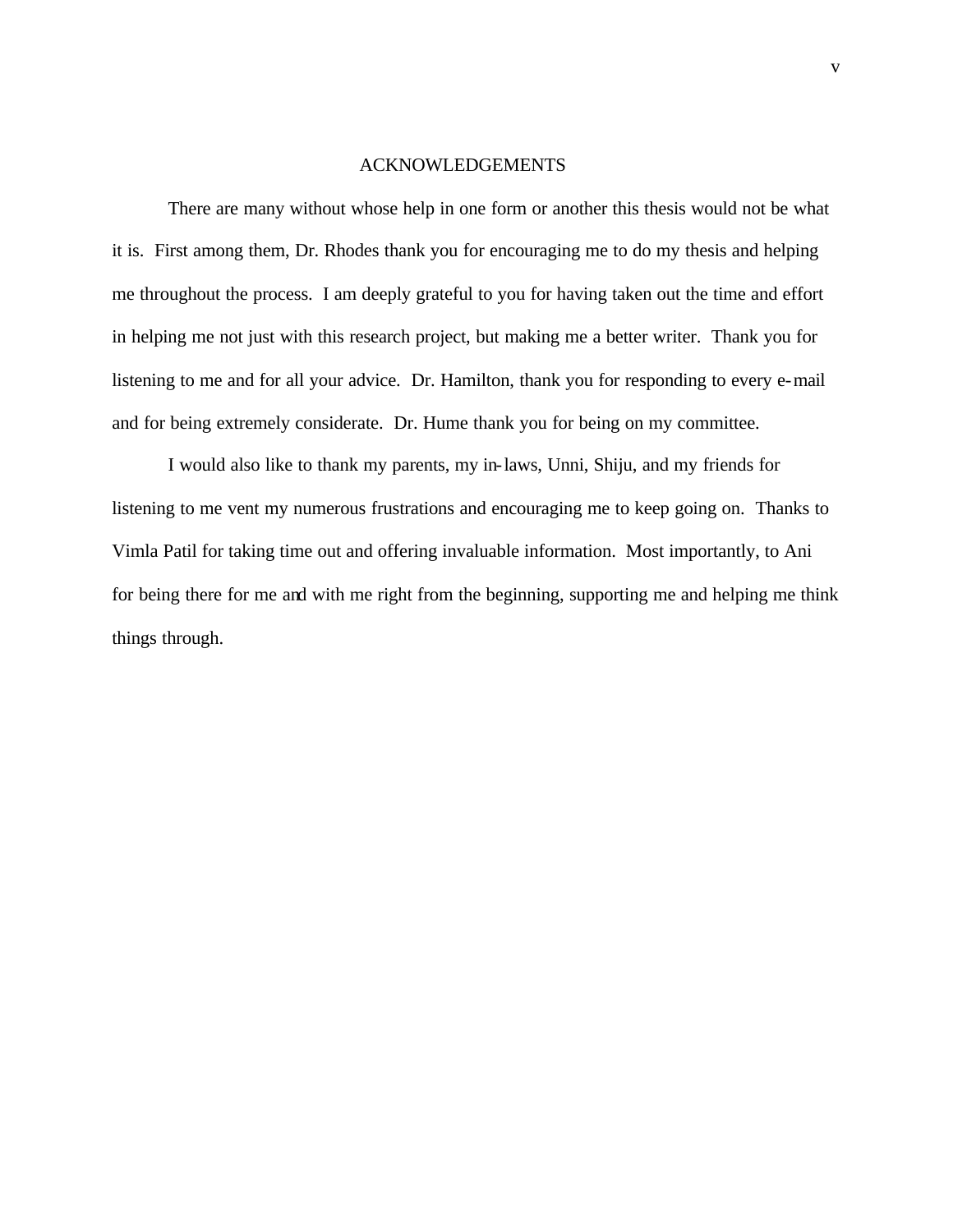# TABLE OF CONTENTS

| <b>CHAPTER</b> |                                                                                                           |
|----------------|-----------------------------------------------------------------------------------------------------------|
|                |                                                                                                           |
|                |                                                                                                           |
|                |                                                                                                           |
|                |                                                                                                           |
|                | GROWING POPULARITY OF WOMEN'S MAGAZINES14                                                                 |
|                | SCHOLARSHIP ON THE HISTORY OF WOMEN'S MAGAZINES IN INDIA25                                                |
|                |                                                                                                           |
|                | OVERVIEW OF THE FEMINIST MOVEMENT IN INIDA35                                                              |
|                |                                                                                                           |
|                |                                                                                                           |
| 3              |                                                                                                           |
|                |                                                                                                           |
|                |                                                                                                           |
|                |                                                                                                           |
|                | 4 ANALYSIS                                                                                                |
|                |                                                                                                           |
|                | THE INTERNATIONALLY AWARE AND INFORMED HOMEMAKER AND<br>THE MOTHER WHO PREFERS HAVING DAUGHTERS TO SONS70 |
|                |                                                                                                           |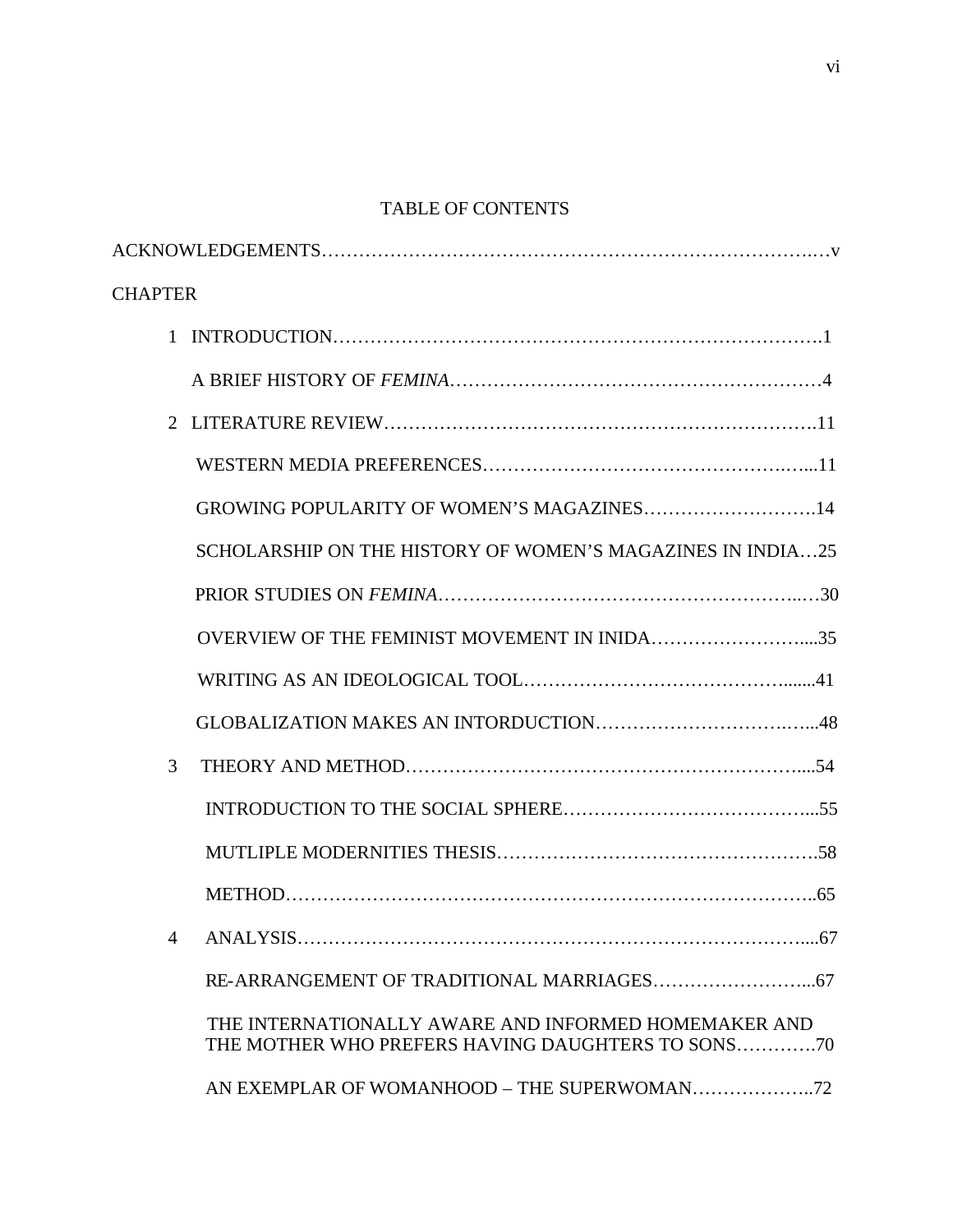| $\overline{5}$ |  |  |  |
|----------------|--|--|--|
|                |  |  |  |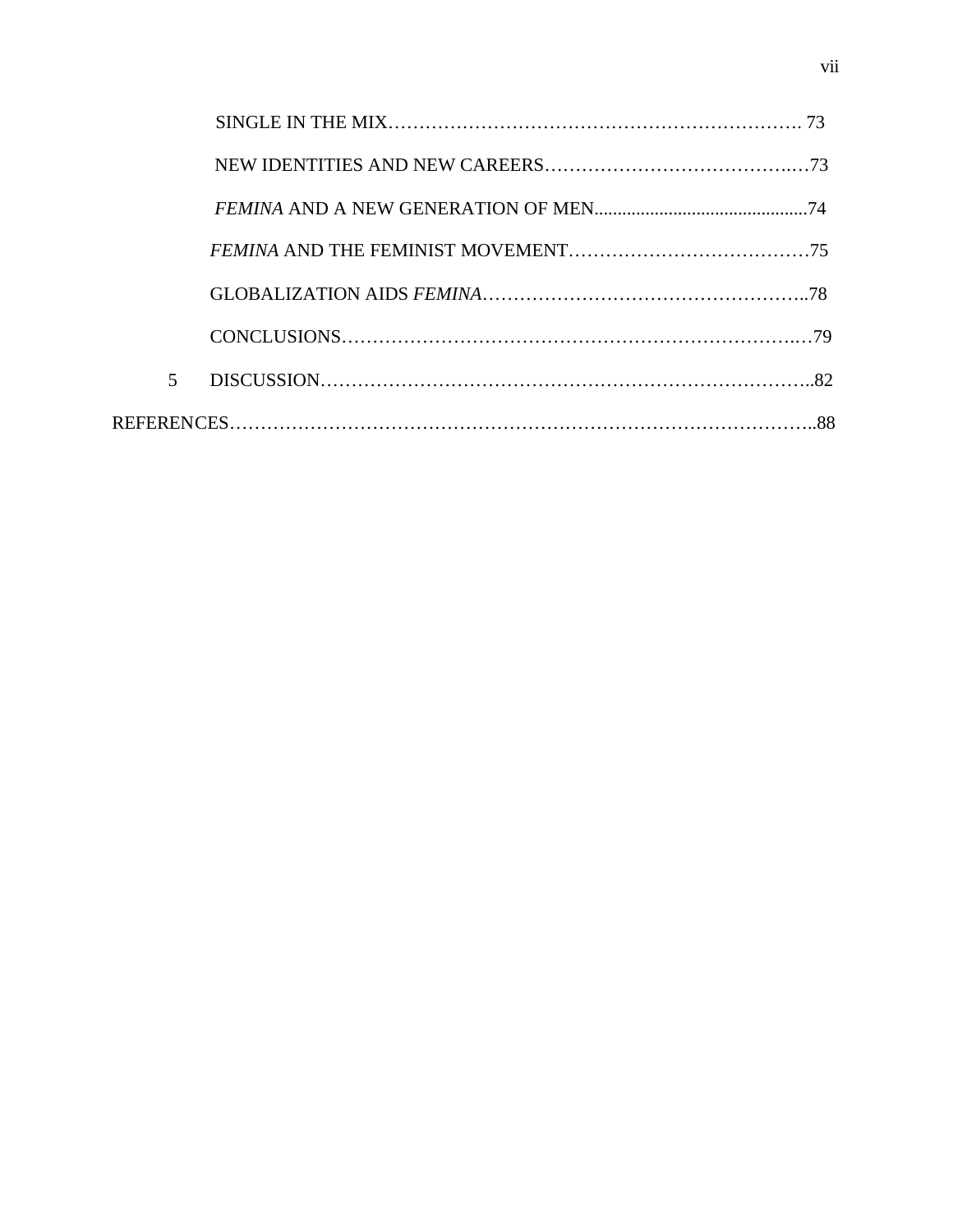### CHAPTER 1

### INTRODUCTION

*Femina*, the largest nationally circulated English-language women's magazine in the Indian sub-continent, serves as a bridge in this country that is severed by 18 different languages and innumerable castes and classes. A quick glance at the glossy cover of this magazine and you will find an uncanny resemblance to the U.S. edition of *Marie Claire*. The thread that links these two magazines begins with the presence of common articles: the latest fashion trends, revolutionary make-up products and tips, ways to achieve the ideal body, rituals that enable women to have the perfect skin, products that help reduce cellulite, ways to find the perfect man, self-help literature and relationship queries. What's more, celebrities and the who's who of society routinely find themselves being discussed in these pages. However, amidst such frivolous issues, more grave topics such as single parenthood, violence against women and ways to empower them are also included.

With such an endless stream of similarities the first obvious difference between the two magazines is that *Femina* is written for Indian women, while *Marie Claire* caters to an American audience. Since these magazines operate from culturally different terrains, they place emphasis and prescribe different identities for women. *Marie Claire* therefore urges women to be confident about their sexuality among other things, while *Femina* places a greater importance on marriage and motherhood.

*Femina*, started out with being a support network for women, became a housebound woman's window to the world, and then her guide to a new life. Today, it is the reflection of her achievements, her ambitions and the status she enjoys in her house as well as in society.

-- (Patil, 1997, p.15)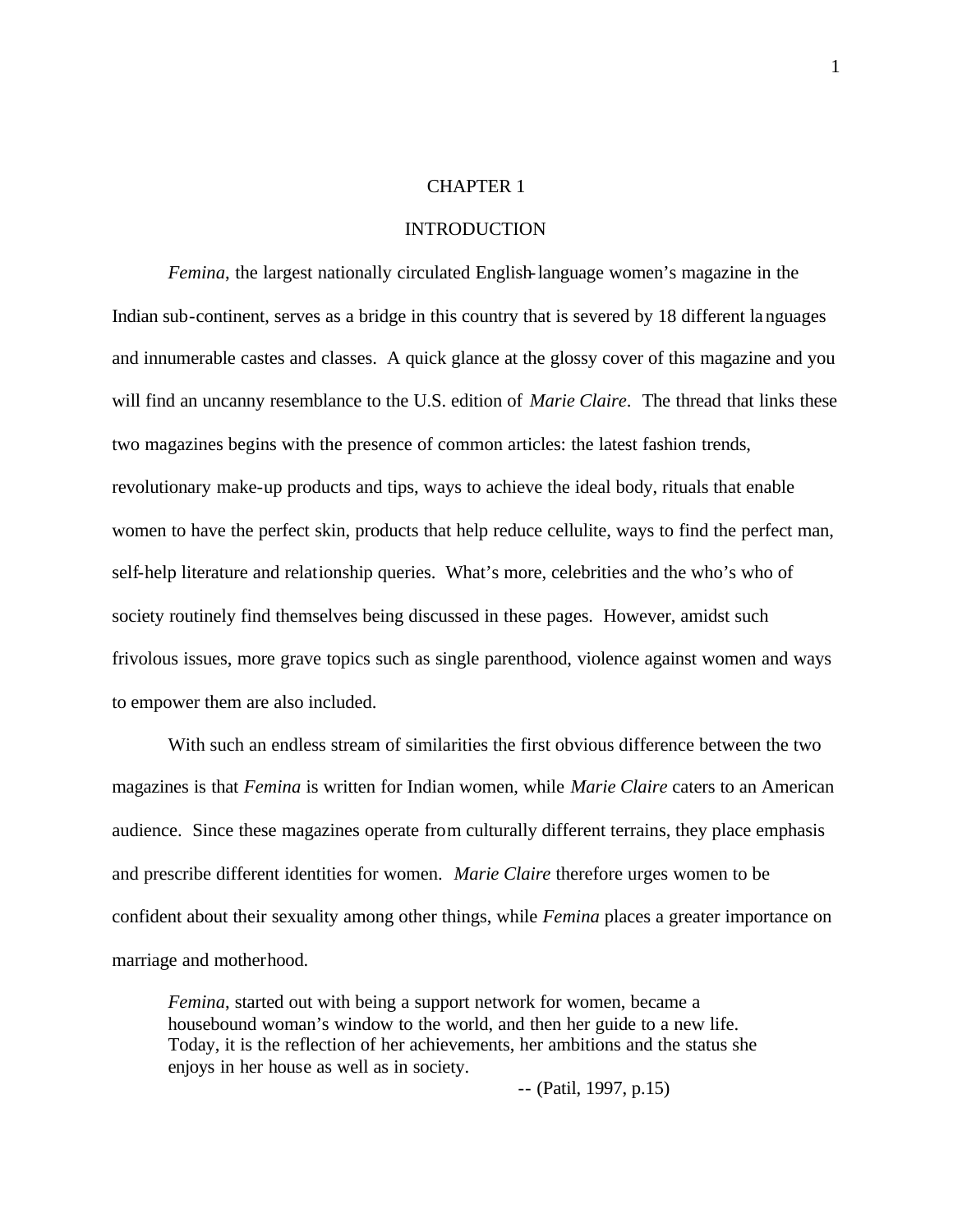*Femina* operates from within a patriarchal society and is a part of the growing feminist consciousness of this 1.3 billion Indian populace. It caters primarily to women, to women of all shapes and sizes, to women who come from different socioeconomic levels of society, to women who know what they want and are not afraid to pursue it. Sathya Saran, current editor of the magazine says:

*Femina*'s target audience starts off with the young woman who's just out of college and is at the first rung of her career. Or a woman who's well on her way to being professionally qualified. Of course, housewives also read *Femina* but they are the women who are housewives by choice. Our audience is the housewife who makes the family or the aggressive career women who makes the workplace. The young woman of today is like quick silver. She changes with every passing day. We are 44 years old and yet there is a need to think young. *Femina* has to cater to the modern woman who is enterprising, career minded, family oriented, intelligent and more aware of her needs and wants, and we have to keep in step with her.

-- (Saran, 2003)

The magazine definitely tries to keep in step with its audience and has done so ever since it arrived on stands in 1959 and has even survived competition from other English language magazines such as *Woman's Era*, and *Eve* and is now an empire that hosts the Miss India beauty pageant (Patil, 2004, personal communication). This fortnightly magazine, based in Mumbai (formerly called Bombay - India's New York City), in the state of Maharashtra, is published by Times of India Group (launched in 1838) and it has evolved over the years to parallel and support the woman's movement.

This study thereby attempts to show that the magazine offers a cultural space where femininity is defined, described, re-invented and defended. Radha Sharma Hegde, *Recipes for Change: Weekly Help for Indian Women*, analyzed the prescriptions for women's identity in *Femina*; it serves as the basis for this academic work. This present work will not only help magazine publishers better understand the market they are catering to, but will argue that women's magazines serve as an essential tool to advance woman's stand in society.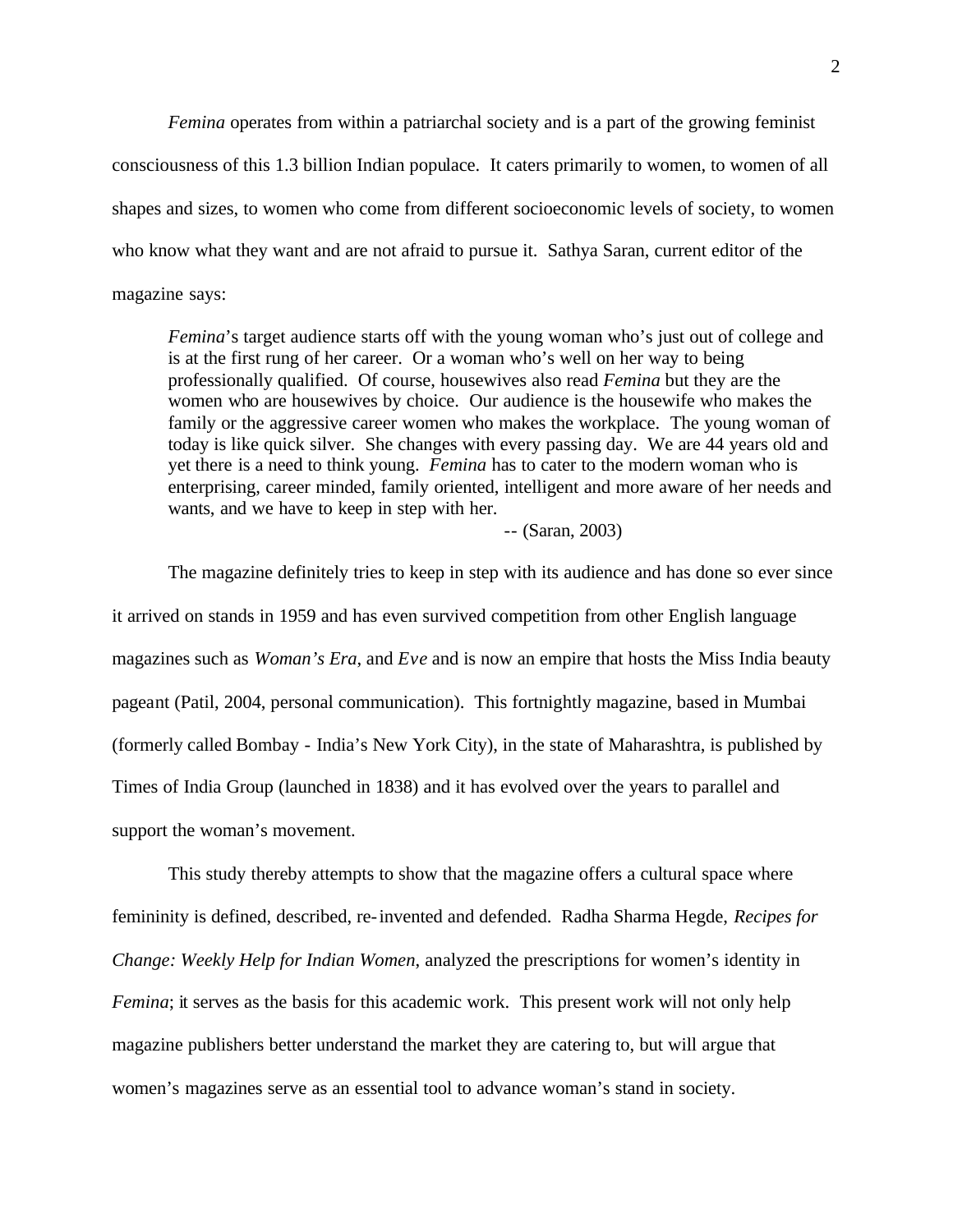Additionally, this study hopes to add to a series of works by researchers who strive hard to dispel the image of the stereotypical battered Third World woman, and attempts to acknowledge and credit those women who dare to challenge and change patriarchy.

Western concepts of defining the media are used to explain magazine consumerism in India. Based on this notion, *Femina*, is not only a successful business venture, but is also an institution that is created by women to advance their cause in society. The theory used is the 'multiple modernities thesis' that states, "each nation or region produces its own distinctive modernity in its encounter with the allegedly culture-neutral forms and processes (science and technology, industrialization, secularization, bureaucratization, and so on) characteristic of societal modernization. Under the impact of modernity, all societies will undergo certain changes in both outlook and institutional arrangements" (Gaonkar, 2002, p.4). Moreover according to this concept, modernity is inseparable from the 'social imaginary,' which is defined as the way by which people imagine and enable their existence.

In this regard, *Femina* produces its own distinctive identity for women and the prescriptions for multiple identities continue to evolve as the magazine interacts and is influenced by globalization. In a sense, this magazine is a manifestation of the 'social imaginary' of those women who produce and consume *Femina*; these women thereby enable their existence through these pages. Consequently, the women of this society redefine themselves and they employ the pages of a magazine to alter the terrain of society and produce multiple identities for themselves, making sure that "representations of femininity, race and nation become alloyed with global culture" (Parmeswaran, 2002, p.289). Using qualitative methods, a textual analysis is done to explore the patterns of representation in the pages of this magazine. The research questions that guide this study are: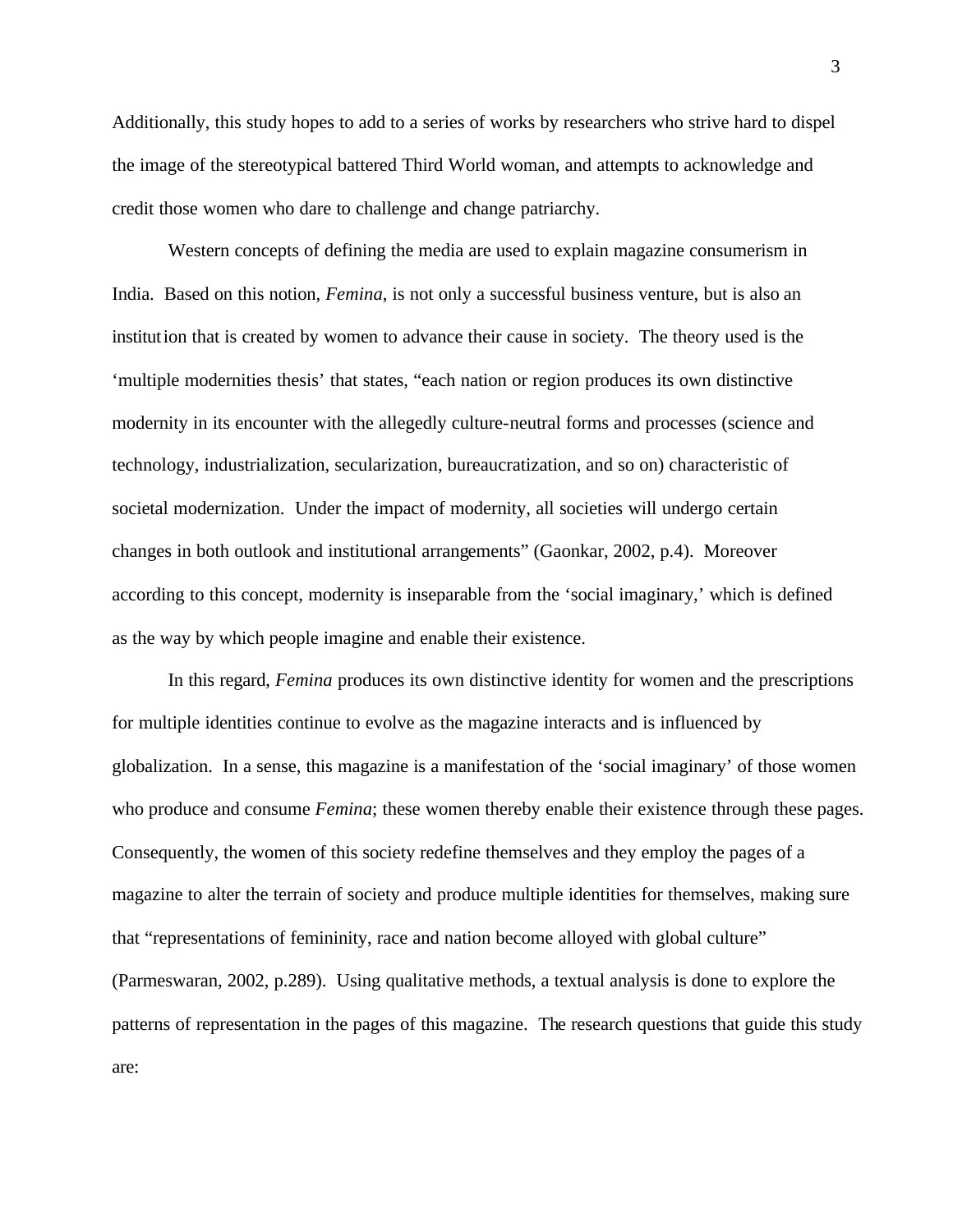- R1: What role does *Femina* want to play in the lives of its readers?
- R2: How does the magazine appeal to both genders to promote feminism?
- R3 How does *Femina*, as part of the growing consciousness of the feminist movement, relate to the process of globalization and development?

### A BRIEF HISTORY OF *FEMINA*:

Until 1947, most Indians had one aim in mind and that was freedom from the clutches of the British Empire. Once the sub-continent was liberated, people began to look towards other goals and some of those goals included gender equality. Compared to years prior to the independence era, the early 1950s saw the greatest number of women attend universities and as a result these women were able to read English. This increase in educational levels and the ability to communicate in English provided a suitable atmosphere for English-language women's magazines to evolve and thrive. It was in this environment that *Trend*, a lifestyles magazine that catered to women, emerged and this magazine belonged to the Eves weekly group. The editor of *Trend*, Frene Talyarkhan, had a fall out with the group and she, along with Indu Sen, started another magazine called *Flair*. Soon *Times of India* bought the magazine and in July 1959 the first issue of *Femina - Incorporating Flair* was launched. At that time, the staff was restricted to a handful of people. "There were Frene, the Editor; Ina, the Assistant Editor, three sub-editors including myself and Indu Rao who was Frene's confidential secretary. In a month's time Rajam Thirumalai was also hired as the filing clerk-typist," recollects Patil (Patil, 1997, p.20).

*Femina*, at that time, catered to about one percent of India's English educated population, who had the ability to lead the future, and this magazine wanted to create and encourage that leadership. Initially that leadership meant men and, as a result, the magazine had more male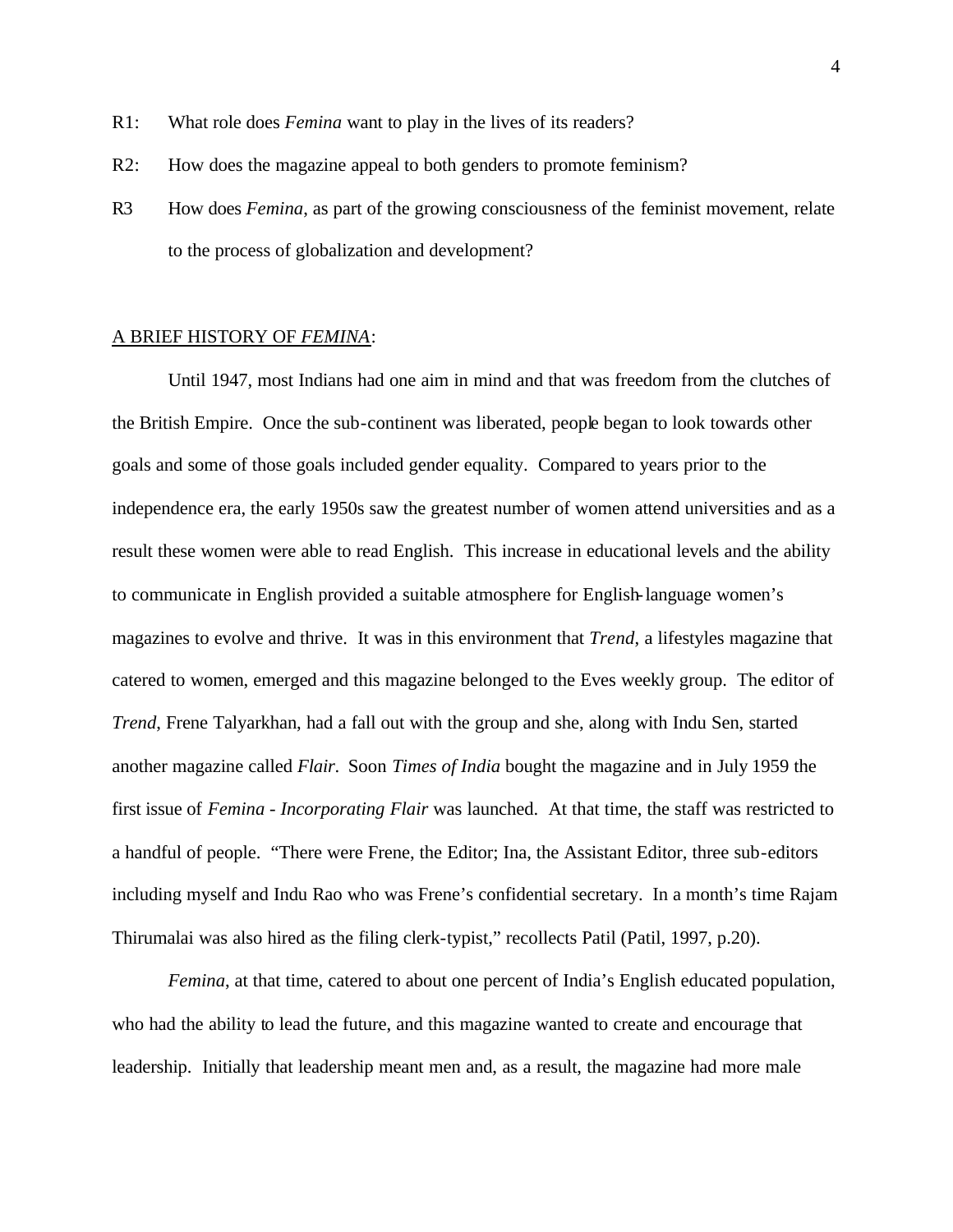readers than female. The sub-continent was finally united, and this magazine in the 1960s portrayed a new kind of Indian woman by marrying the diverse cuisines, looks and styles that traversed the length and breadth of this country. The magazine was therefore successful not only because it portrayed the new Indian woman, but also because it created a network for women. Women who until then had not traveled were now made aware of how their counterparts lived in different areas of the country.

With 48 to 64 pages and an initial print order of 21,000, the magazine was set to make a difference. So what did this magazine originally look like? "*Femina* was in those days printed on the gravure system. Its color pages, few as they were, featured food, fashion sketches and pictures, beauty routines and other tidbits dear to a woman's heart" (Patil, 1997, p.21). Thus, through these pages women from all corners of the nation were brought together and given a forum where issues of concern and relevance were discussed. The topics of discussion, at that time, centered on entertainment and there was no talk about women's rights or responsibilities.

In 1960, the editor's chair was taken over by Dr. K.D. Jhangiani (the only male editor in the history of this magazine) and he brought about a few changes that increased the readership. Jhangiani made the magazine more stylish, and he introduced sections that catered to lower middle class people, a page for teenagers and letters to the editor. His input worked for the magazine and soon 25,000 to 30,000 copies were sold every fortnight. Despite the increase in sales, having a man as editor of a woman's magazine caused dissent among the staff. Patil who worked for him for some time writes, "As yet, *Femina* was a magazine edited by a man, who portrayed a woman's world as concerning mainly the home, the husband and the children. I remember fuming and stamping my feet in anger when one Diwali (the festival of lights) the headline to a jewelry feature said: 'Ask your lord and master to buy you jewelry this Diwali.' I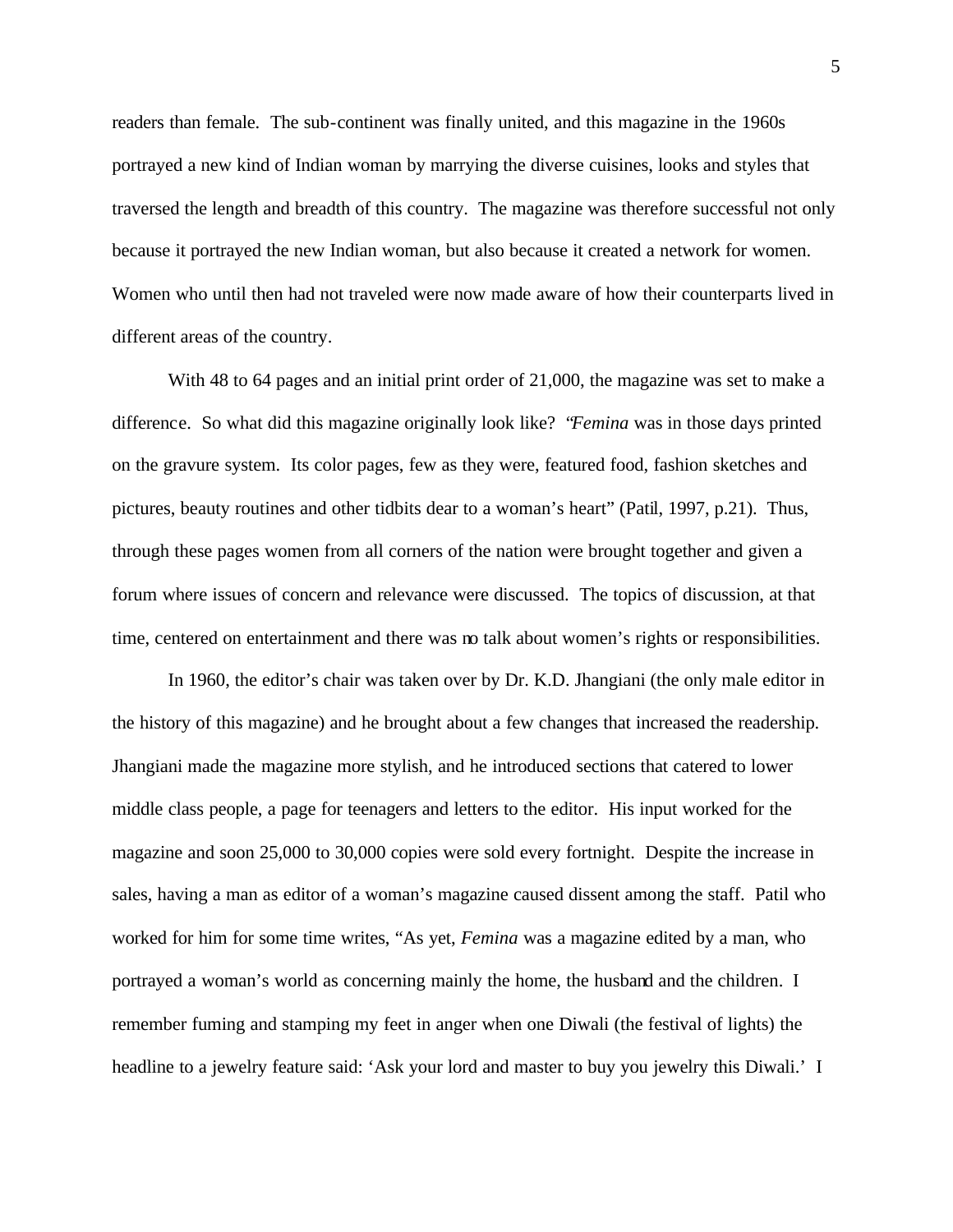do not remember if this line was printed or not, but it symbolized the content of *Femina*. […]; but the slant of most features was that women should be well dressed, beautiful yet domesticated and wise" (p.29). Around July 1973, Jhangiani retired and the magazine chose a woman to lead it, who did so successfully for the next 29 years.

Vimla Patil, who became editor in 1973, says that her goal for the magazine was to make the Indian woman economically independent, and the influence of the women's worldwide movement on the sub-continent in 1976 aided her in that task (Patil, 2004, personal communication). "*Femina* was designed as a bridge between women and their new world. It was a journal where they could express themselves, say whatever they wished to say, ask questions and get reliable answers. It provided information to millions of eager women on how to make better homes, how to educate themselves, how to bring up their children, how to make a nutritious variety of food, how to manage money, how to plan careers, how to balance family and job successfully" (Patil, 1997, p.38). This enthusiastic claim may not entirely be true, but the magazine did bring about a significant number of changes for women. Patil also says that people from different parts of the world were flown in to educate and inform the women and in time the magazine caused a lot of banking and tax laws to be changed in the country. In India women reportedly owned very little property by themselves and the banks required a husband's consent for a wife to get a loan; *Femina* created an environment where women could get loans by themselves (p.71). In addition to financial independence some of the other issues that the magazine covered and fought for included the need to bring about laws that prohibited dowry and allowed women to get a divorce (p.54).

The years from 1975 to 1980 showed great promise as there was a phenomenal growth in the number of readers, many of whom were now educated and informed women. Added to this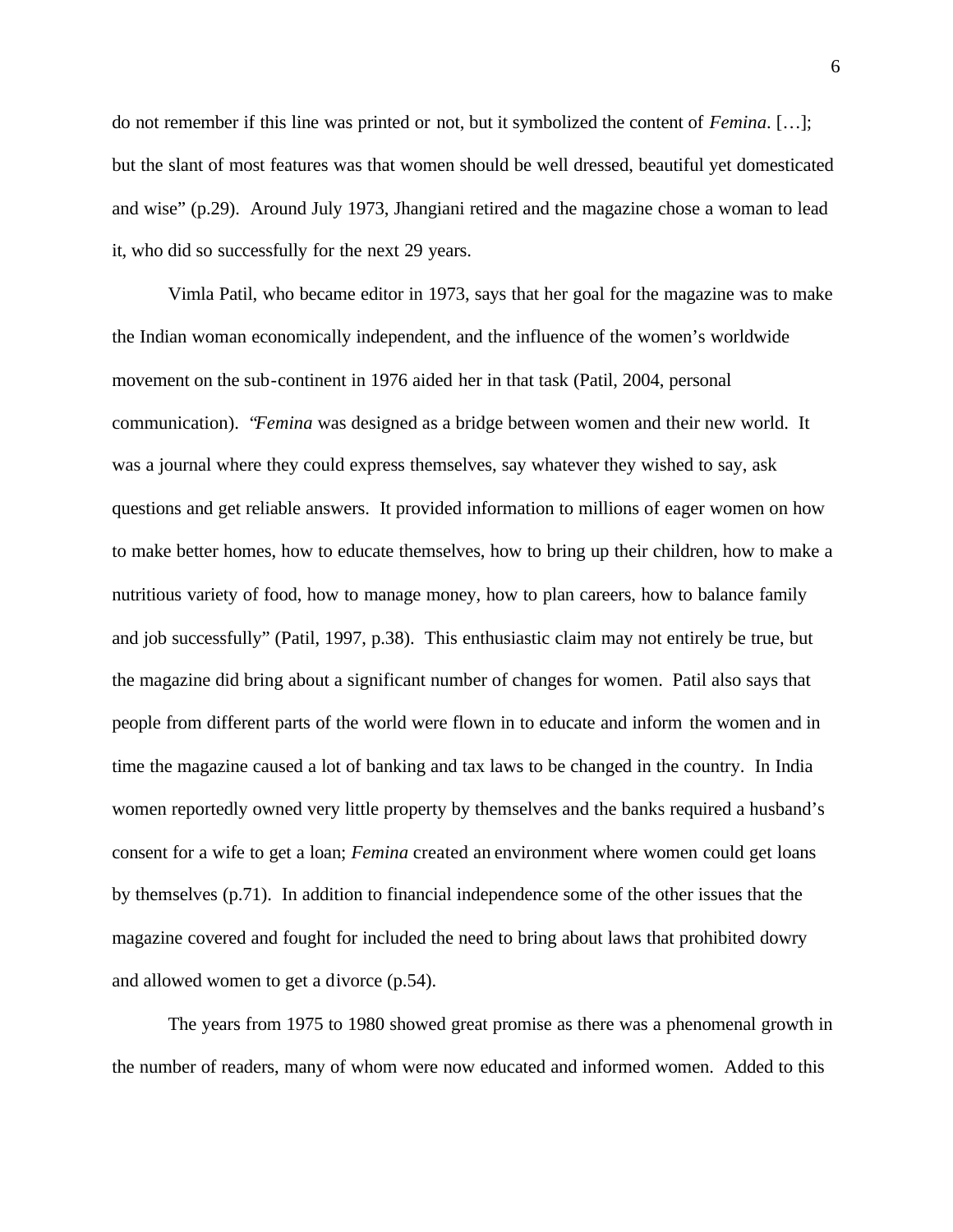was the fact that the magazine was now written by women for women. Patil writes, "the 'new woman' was cognizant of the world-wide information explosion and the women's liberation in the West and of books like *Sexual Politics*, *The Second Sex* and *The Female Eunuch*. The issues raised by these books and magazines like *Ms* edited by Gloria Steinem, were discussed in the print media endlessly and India was not untouched by these winds of change" (p.36). Thus, according to Patil, the magazine addressed every topic imaginable from sex to sports and catered to a reader who was socially aware, educated in the English medium, was a graduate with a middle class family income of Rs. 5,000 (approximately \$100 per month) and was one who was aware of her duty towards society. Men were never excluded from the audience and the reason for that was because, "men are the door openers in society and no society can go ahead leaving one gender behind" (Patil, 2004, personal communication). Hence, even today men reportedly constitute about 50 percent of the readership (Patil, 2004, personal communication).

By the end of the seventies the magazine was gaining acceptance and popularity as it presented messages of women's liberation and equality in a manner that was acceptable to Indian society. The magazine soon not only crisscrossed the nation, but also began to be exported to countries like Sri Lanka, South Africa and Bangladesh among others. In the eighties *Femina* helped launch a movement by which women could succeed in whatever they hoped to achieve. "*Femina* led this movement by doing career research, social research and developing a data bank for the new Eighties' woman" (Patil, 1997, p.67). In this effort, the magazine attempted to tear the shroud of secrecy around issues like menstruation, childbirth and female anatomy and printed articles and exclusive sketches to educate the reader (p.69). While this was controversial, it also made *Femina* a reliable source and soon, the pages had experts from the medical field and later from the banking industry present relevant accurate information. Around this time, the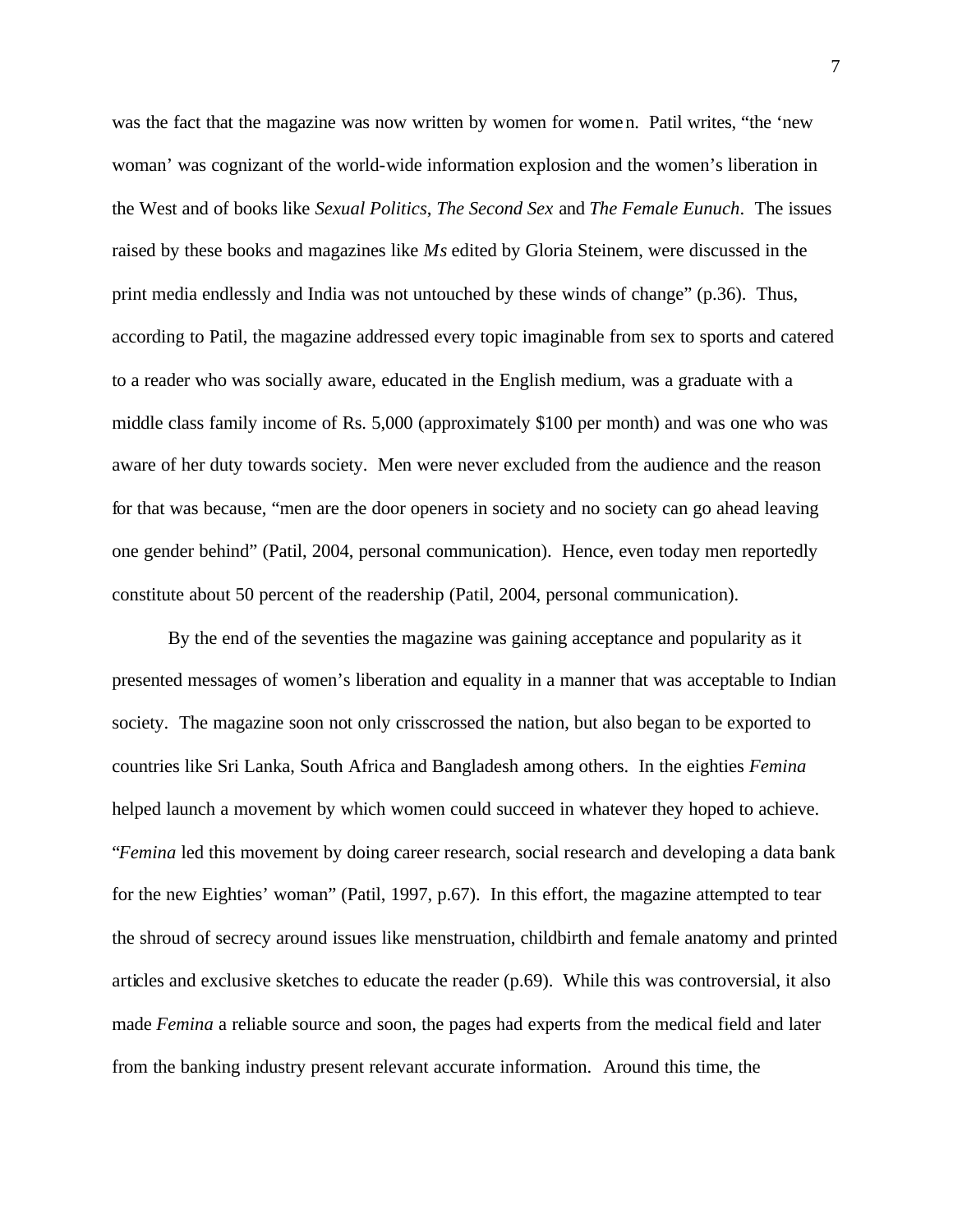handloom industry in India began to move forward as well and the magazine aided in its development as the pages began to promote national fabrics, fashion and Indian designers. Additionally, *Femina* helped establish shelter homes for battered women and children. Thus, *Femina* was not just a platform that launched the woman's movement, but it was a decisive agent that changed the tapestry of life for many in the nation (p.119).

Until the late 1980s the magazine aimed to include the English-educated middle class women and men. However, "around this time frame *Femina* was transformed into a magazine at par with several of its contemporaries in Europe and the United States and from then began to cater exclusively to the upper middle-class group" (Parulekar, 2001, p.2). The magazine since then has had a huge readership not just among the upper middle-class and elite women in India, but includes those in the diaspora as well. It is now sold widely in the United Arab Emirates, Bangladesh, Sri Lanka, Malaysia, Canada, Australia, Nepal and Saudi Arabia. "This shift in readership is reflected in the price, which jumped from four rupees in 1986 to fifty rupees in 1998" (Parulekar, 2001, p.2). Thus, from a business point of view *Femina* has to cater to many different kinds of women and hence seeks to have something in it for everyone to maximize sales and increase readership.

This commodification of magazines is explained by researcher Janice Winship: "if the profile of women's magazines is partly determined by the state of play between women and men, it is also shaped by a consumer culture geared to selling and making a profit from commodities, and whole sales are boosted through the medium of advertising" (1987, p.9). *Femina*'s present editor, Sathya Saran adds to this, "the definition of a magazine is an amalgamation or a compilation of different types of articles. In today's scenario, all magazines try and incorporate a bit of everything in order to cater to different types of people. *Femina* thus has a certain amount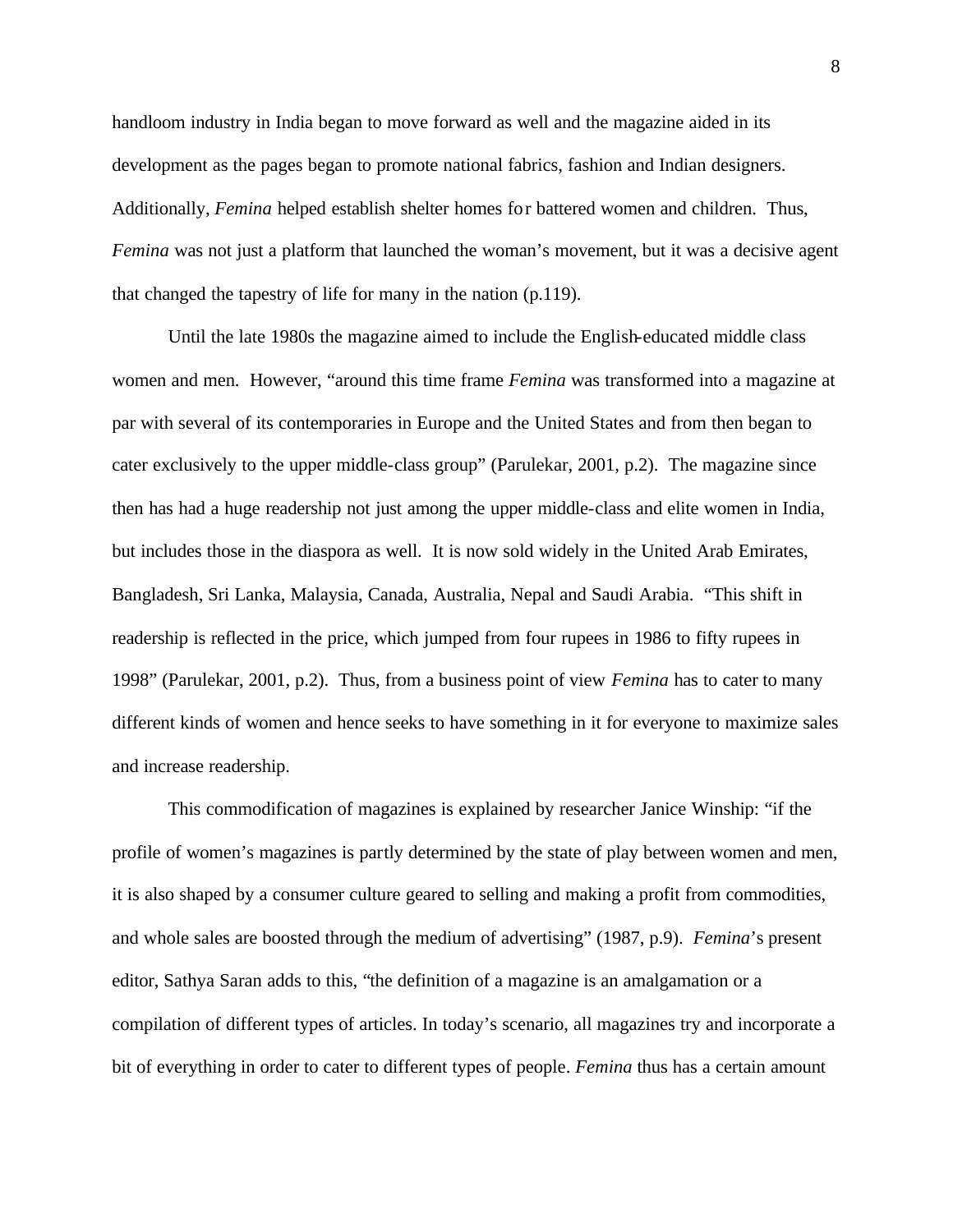of content dedicated to fashion and accessories but the objective is certainly not to drift the Verve or the Cosmo way" (Saran, 2003). Thus, in a world, where money speaks volumes, copies have to be sold to the greatest number of people and to do so the content has to appeal to a wide array of consumers. Furthermore, in an attempt to reach more consumers, there were many endeavors made to translate this magazine into Hindi, the country's national language, so that women at the lower levels of society could also be reached. However, none of those efforts converted into reality. Thus, this magazine still primarily caters to educated women who are well versed in English; but Patil believes that there will be a ripple effect produced by these elite women, which will ultimately affect the lives of those who don't have access to this magazine. "Since the language of *Femina* was English, it was presumed that only women with university education would be its readers. But these were the readers who would eventually influence a whole generation of Indian women and create a new concept of womanhood" (Patil, 1997, p.39). Now the magazine claims a circulation rate of 160,000. Interestingly, amidst prescribing women with numerous identities *Femina* found another way to ensure a devoted future generation of readers and came out with *Femina Girl*. This offshoot caters to young girls and guides them through aspects of their life. "A lot of 12 and 13 year olds read *Femina*, and it was necessary to come up with something, which would be more appropriate for them. *Femina Girl* is complimentary; we are giving them information on things, which are more suited for their age. It can be regarded as their own private space. Of course, they are most welcome to read *Femina* but there isn't as much content in the magazine for young girls. One or two sections like beauty and health may cater to their needs, but the majority of the content is for women who are older. Which is why, *Femina* came up with *Femina Girl*" (Saran, 2003). However, it would be naïve to view *Femina*'s prescriptions for numerous identities as just a business ploy.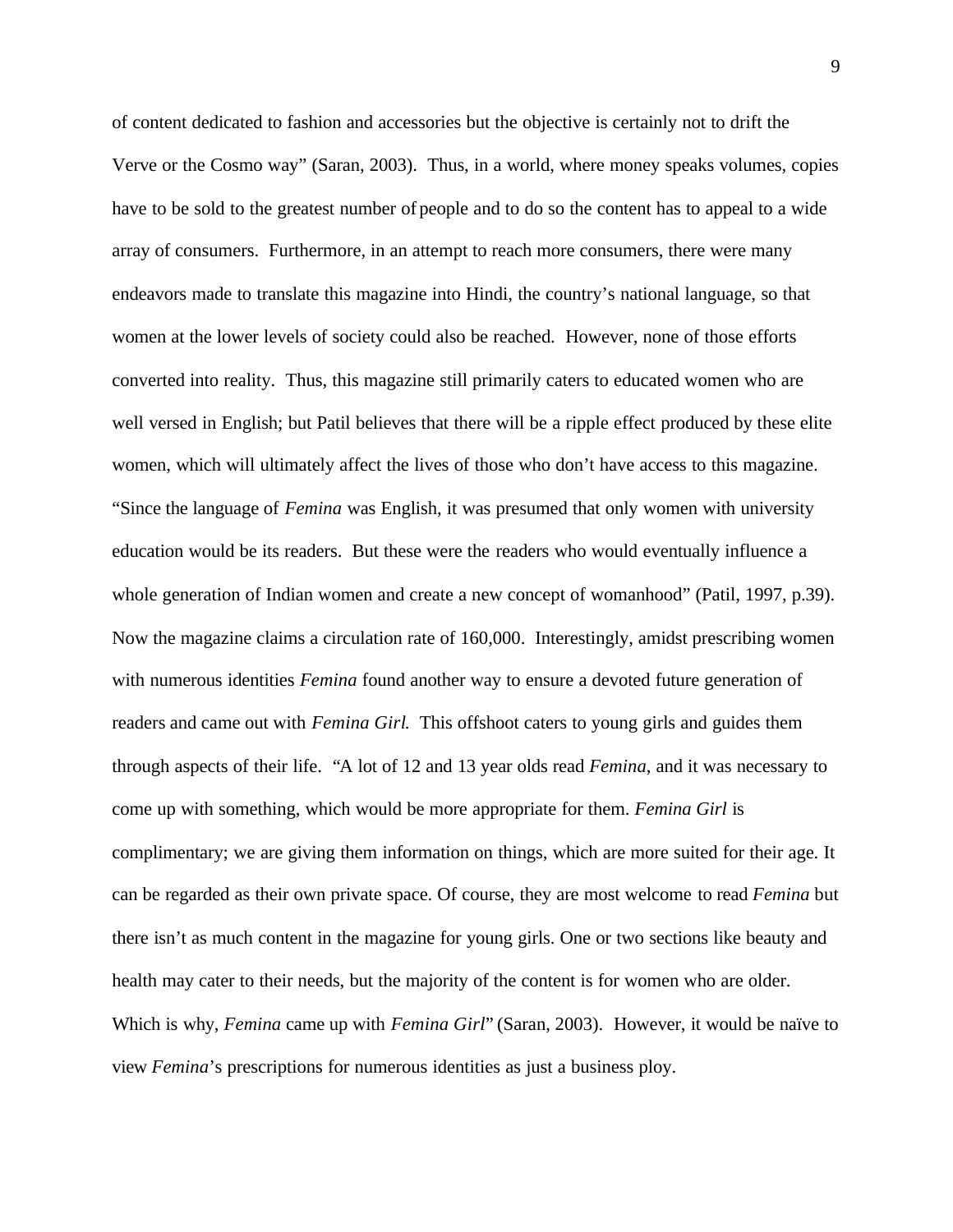Consequently, this study attempts to show that *Femina* creates a space where "complementary and contradictory female identities" can exist (McRobbie, 1996, p.189). "But at the end of the day, a woman needs her own private space. There are so few places in the world where a woman is given her due importance; here she can always turn to a voice that is dedicated solely to her" (Saran, 2003). *Femina* is therefore the voice of today's Indian woman.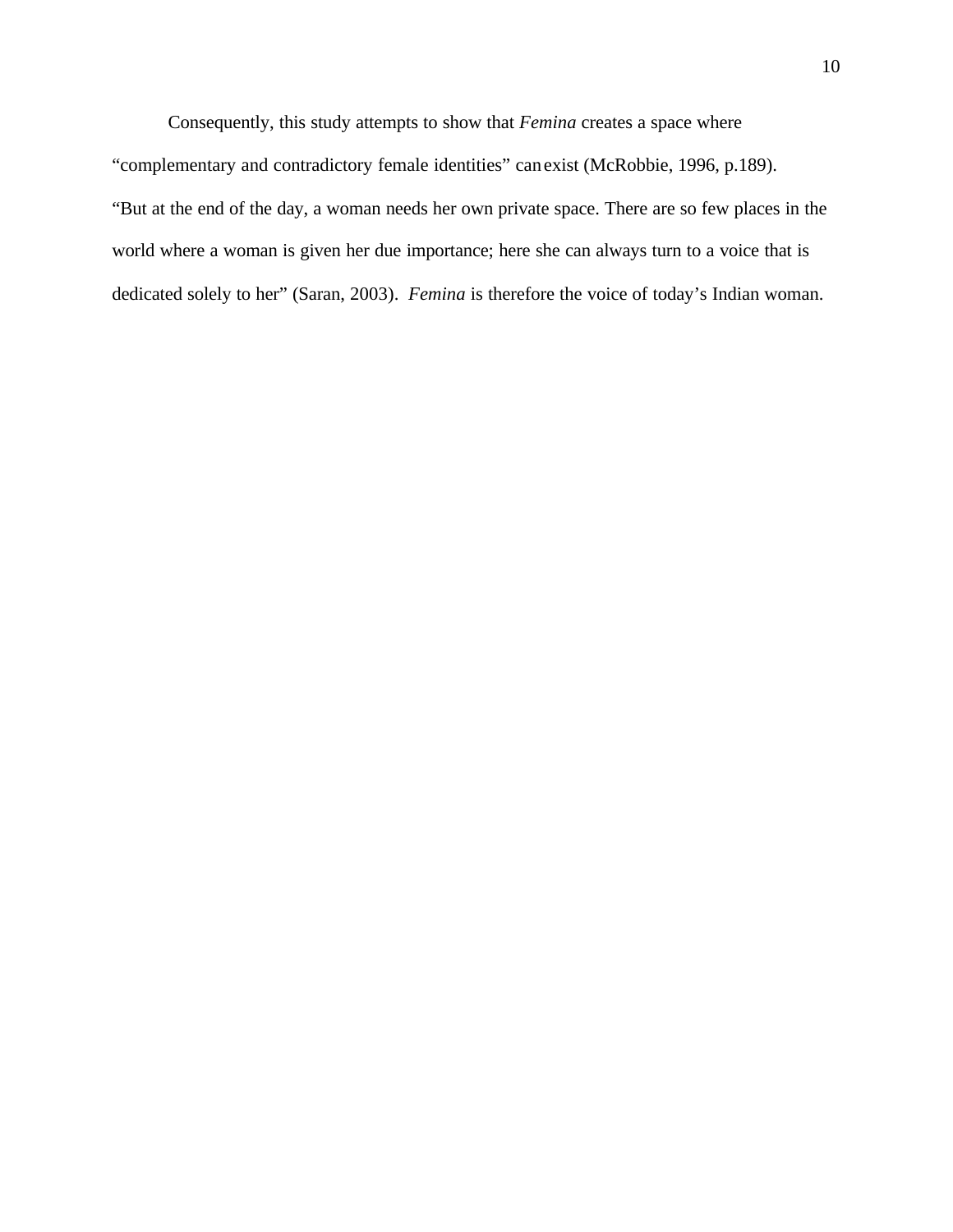### CHAPTER 2

#### LITERATURE REVIEW

 A plethora of studies exist on media consumption and women's magazines in western societies, while those that concentrate on the non-west, specifically India, are few and far between. Presentation of past research is as follows: western media preferences (specifically print and an analysis of the medium's audience); popularity of women's magazines in Western and developing societies and its significance; scholarship on women's magazines in India; studies done on *Femina*; overview of the feminist movement in India; importance of writing by women and men from Third World nations; and the impact of globalization.

### WESTERN MEDIA PREFERENCES:

A number of sociological studies examine Western media preferences and attitudes, and many are based on Carl Jung's study of character types and entertainment media choices. For example Philip Anst explores Jung's theory and in his study found that while no two persons react exactly the same way to identical media content, intuitive types pick novels while sensory types choose movies and TV (1966, p.729). This seems to suggest that every consumer uses the media to meet his or her own needs and that the same content may be interpreted very differently by two individuals and may evoke different reactions from them as well (p.729). Charles W. King and John O. Summers took this study further and added that attitudes are related not only to media exposure but also to the meaning, which the medium and the content has for the individual (1971, p.26). However, individuals have not been the only area of focus for researchers.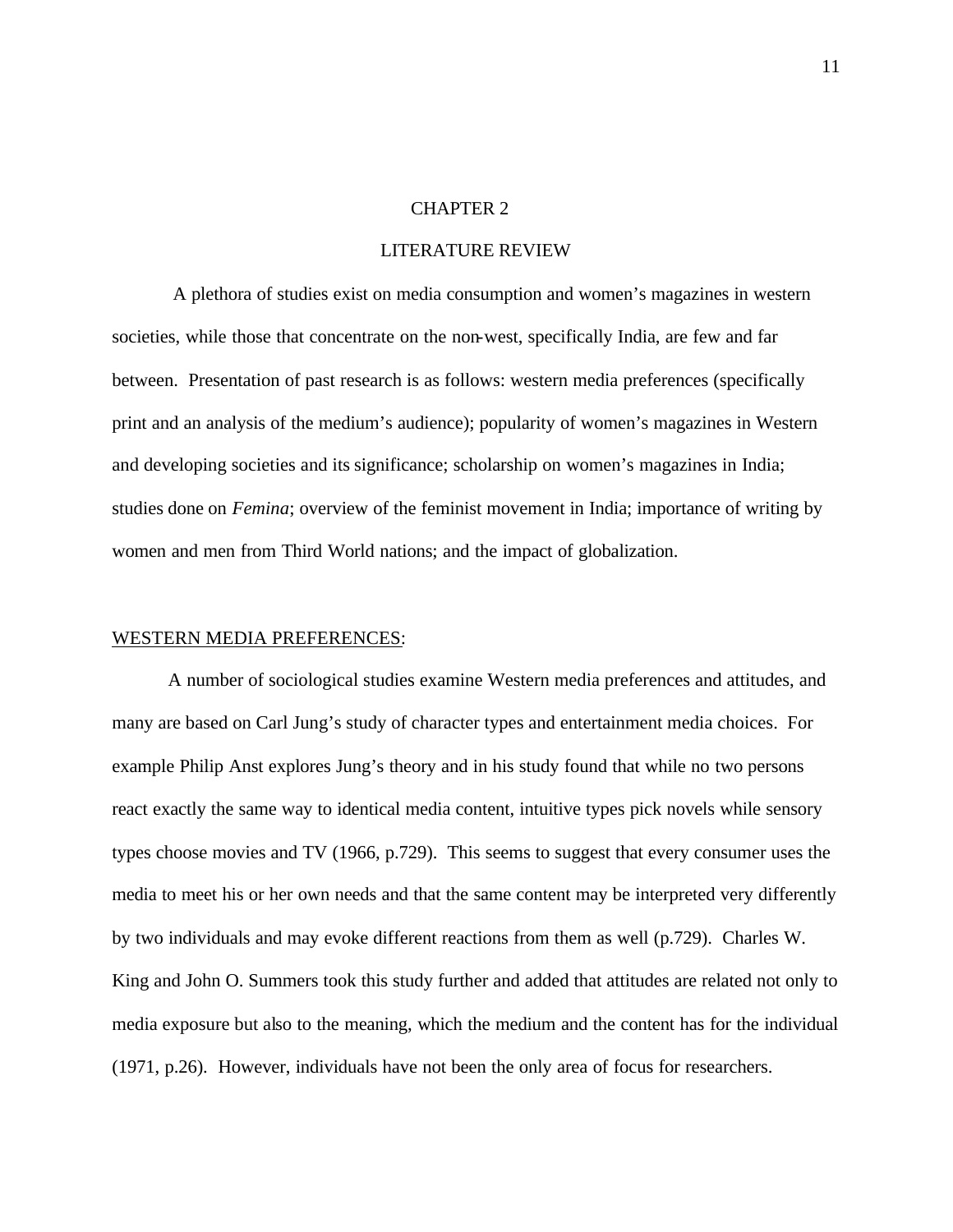Leonard Reissman looked at how class, leisure and social participation interact and concluded that those people in 'higher' class positions were more active and diverse in their participation than those in 'lower' positions (1954, p.76). Thus, indicating that "the middle class generally tend to dominate the organizational activity, the intellectual life, and the leadership of the community" (Reissman, 1954, p.78). In this study, class was determined by looking at three variables: income, occupation, and education. Furthermore, while looking at various leisure activities that individuals tend to engage in, Reissman found that higher class people tend to read more books and magazines than the lower class, and that the former group tended to be more interested in 'serious' (such as *Time*) rather than 'light' (such as *True Confessions*) reading materials. Also the higher class people were found to attend church more frequently, belonged to more organizations, attend with greater frequency, and tend to more often hold office in those organizations (p.81). The author further added aspirations as another dimension in his study. With respect to this variable Reissman concluded that "the higher class is more realistic in its aspirations, as seen by its greater willingness to recognize the necessary steps for an upward occupational move. The lower class, on the other hand, shows a startling lack of ideals in this matter, part of which might be traced to a lesser degree of involvement in and knowledge of the affairs and social mechanisms of the community" (p.83). He states that with regard to involvement in policy matters, the higher class seems to show a greater willingness to be involved in community affairs and exercise leadership.

David Johnson's study (1983) looked at how editorial tone, communication potential, and utility determined magazine exposure and appraisal in India. Editorial tone reflects a reader's perceptions of the overall credibility and intentions of a medium; communication potential refers to an individual's perception of the manner in which information is presented (style,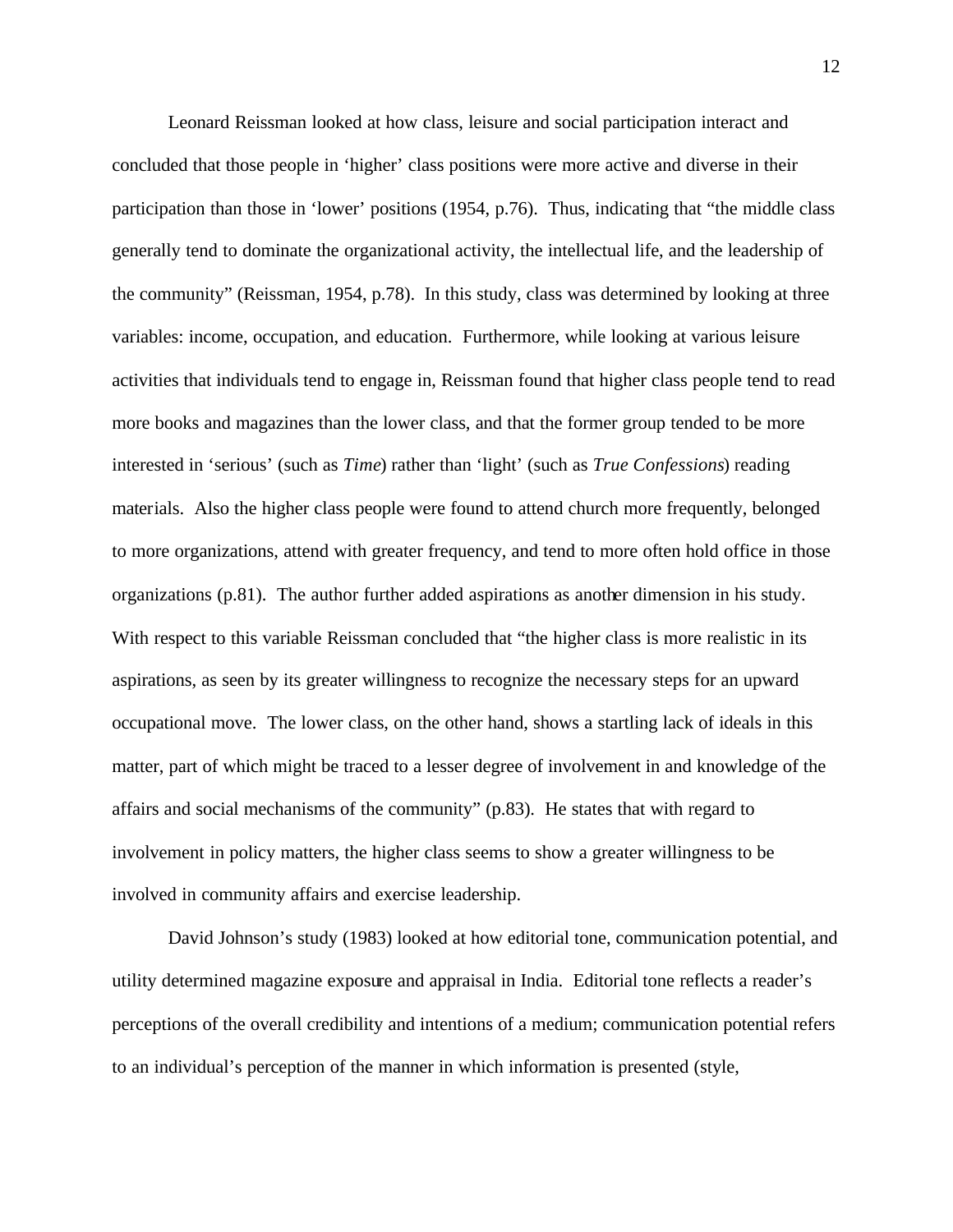comprehension); utility relates the characteristics of the medium directly to the needs of the individual. Hence, he suggests that media exposure will result from a combination of the needs of the receiver and the attributes of a message. Further, he along with researchers Judee K. Burgoon and Michael Burgoon concluded that age, income, education, race, marital status, and residence ownership are related to both newspaper and magazine use (1979, p.272). Johnson also adds that there are additional dimensions related to readership such as interest, usefulness, and importance for achieving one's goals. However, all these conclusions were based on a sample that only included elites in the Indian society.

The above study focused on how demographic and psychographic variables influence readership specifically and media consumption in general, and is among a slew of research that does the same. Christine D. Urban is in this category and she says that in addition to these two variables, situational or environmental variables are also a strong predictor of media behavior (1980, p.74). Her study provided a "conceptual and empirical look at the factors that influence media exposure, and that probably affect a reader's perception and selection of the magazine and the credibility and usefulness the reader attributes to it" (Urban, 1980, p.73). The researcher aimed to predict overall magazine readership utilizing consumer-descriptive variables such as demographics and behavioral-descriptive variables such as over-all media scores. She states that "heavy magazine consumers are more likely to have strong social 'needs to know' (which might stem from their upscale demographics) or that they bring to magazine readership an overriding print orientation that affects not only their quantity of magazine consumption, but the 'quality' of their involvement with the editorial and advertising material that they are reading" (p.77). Urban also concluded that women use the media differently. For example, men supposedly use television and magazines similarly, while women use them differently, for different purposes.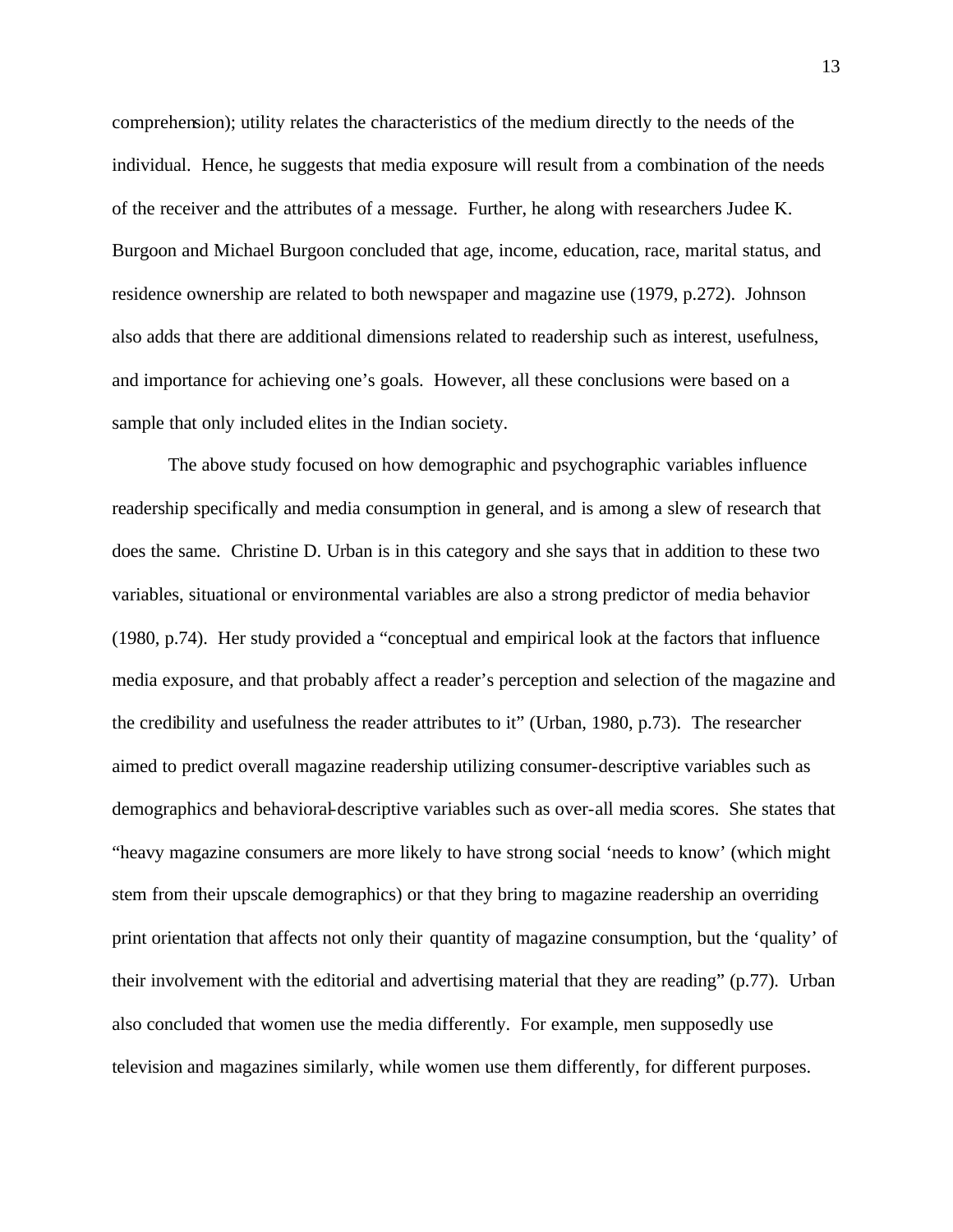In conclusion, the above research seems to suggest that while men and women use the media differently to suit their needs, there are individual differences in the patterns of consumption as well. Hence, two people reading the same magazine may read it for different reasons and acquire different things from it as well. In addition, age, income, education, and social class are some of the factors that determine they way audiences consume magazines. It is also found that people who belong to higher classes of society tend to read more serious material than those at lower levels, and those who read 'heavy' materials have a strong need to know basis and also tend to get involved in issues that concern them.

The above articles which when applied to the present study helps explain why *Femina* caters to an elite audience. Factors like income, education and social class are pertinent to magazine consumerism in general, and with regards to *Femina* most of the readers tend to be English educated women and men who earn high incomes and are those who belong to the upper-middle and elite classes of society.

#### GROWING POPULARITY OF WOMEN'S MAGAZINES:

I'm sure that many of the editors of women's magazines might consider their publications to be feminist. My definition is not just the idea that women matter – which is where I think a lot of women's magazines stop – but that there is something called patriarchy and it has to be changed.

*--* (Calvacca, 1994, p.1)

A number of studies have examined the growing popularity of women's magazines the world over (e.g. Winship, 1987; Ballaster, et al., 1991; Reed, 1991; Calvacca, 1994; Hermes, 1995; McRobbie, 1996; Greenfield & Reid, 1998; Talbot, 1998; Sakamoto, 1999; Shaw, 2000; Irene, 2004). All these studies concentrate to one degree or another on the relationship shared by women's magazines and Western society. The articles presented here first start with a brief look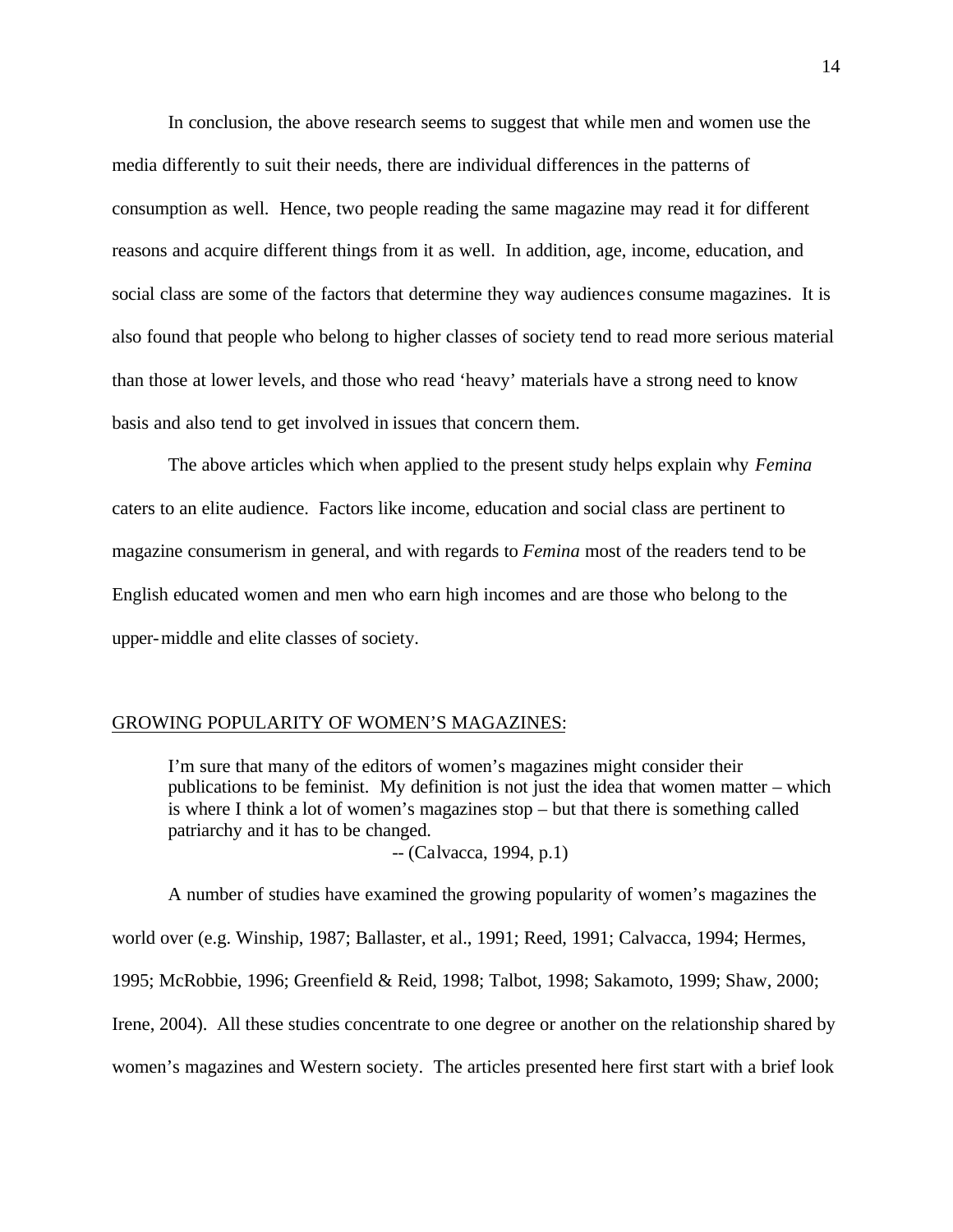at the evolution of women's magazines in Britain; the importance of *Woman's Own* in the history of magazines; how magazines were categorized; the impact of magazines in the late 1960s; and a look at the dominant analysis of these magazines as either sources of entertainment or as transmitters of oppressive ideologies. Furthermore, among these are studies done on developing societies and the impact of the global on local culture. The literature primarily includes studies done on British magazines, as at that time the Empire was extremely powerful and has thereby influenced life in all her colonies.

Mary M. Talbot provides a brief overview on the emergence of women's magazines in Western societies. First, the author says that the use of the term 'magazine' itself was not firmly established and hence other names such as "repository, museum and miscellany: for instance, *Christina Mother's Miscellany*, *Lady's Monthly Museum, Ladies' Fashionable Repository*" were commonly used (Talbot, 1998, p.177). Next Talbot looks into how the word 'magazine' came to be used: "before the word magazine took on its predominant modern meaning – as a particular kind of publication containing diverse elements – it used to refer to a place where miscellaneous things are kept, a storehouse. In this earlier meaning, incidentally, it is close to the French word 'magasin' that is still used for a large shop or department store" (p.177). According to Talbot, the very earliest magazines were journal-like publications that catered to an aristocratic readership and by the middle of the nineteenth century these magazines began to include middleclass people in Europe and North America. These magazines began to guide the aspiring middle-class, which included the wives and daughters of professional and business class people, on what they should buy, wear and how to further their dreams. There were features on fashion, reader's letters and responses, fiction and articles that explored women's role in the private sphere. These mid-nineteenth century publications thereby began catering to women who were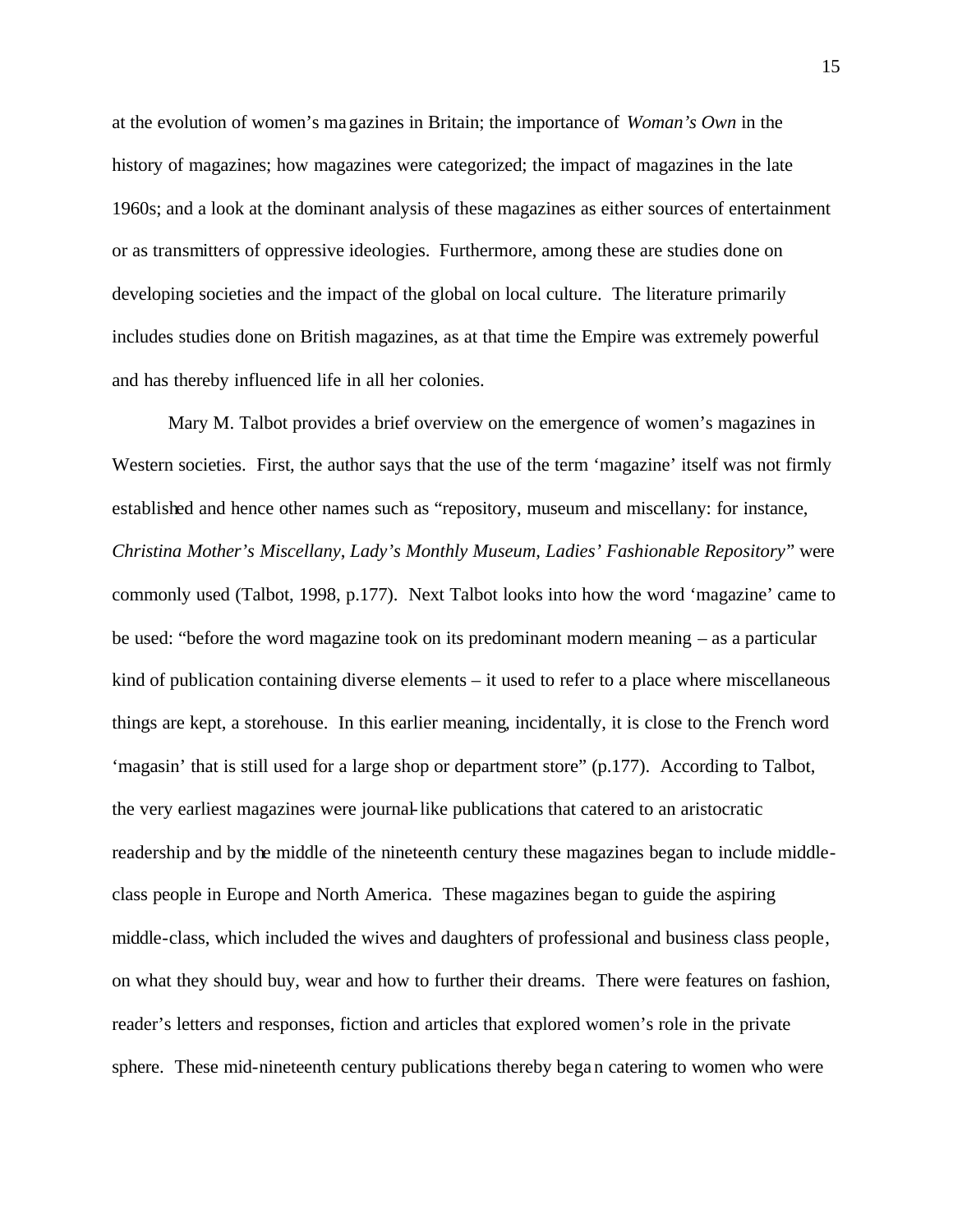managing homes and hence there were pages that were also dedicated to recipes, knitting patterns and how to manage household servants (p.172). Thus, these magazines did not just offer tips on how to live lives but also sowed the seeds for "consumer femininity" (Talbot believes that magazines play a huge role in the commodification of femininity). They also played a role in shaping the fashion industry by bringing the latest fashion trends from Paris to women who lived elsewhere and by making high-end fashion widely available to all women (p.173).

Moreover, magazines not only had diverse elements and genres, but they also had many authors shaping their content and hence had multiple voices. Also in earlier magazines there was a heavy reliance on the audience to contribute mainly in the form of letters, stories, articles and verse. "Contributions were not paid and they appeared in print anonymously. However, they did place magazine readers as members of a community of writers and readers, rather than just as reader-consumers. In this respect, early magazines were similar to some modern 'fanzies' (amateur magazines produced by fans)" (p.177). Thus the author concludes that magazines have never been homogenous and diversity has been a key characteristic.

Jill Greenfield and Chris Reid continue Talbot's research and they looked at the rise of *Woman's Own*, one of the most important mass-circulations weekly magazines in the 1930s. The purpose of their work was to show that the "the launch of *Woman's Own* in 1932 established the formulaic structure that characterized the genre, embodying the synthesis of commercial messages and representations of women's roles that underpinned the genre's success" (Greenfield & Reid, 1998, p.161). Their research shows that there was tremendous growth in the publishing industry between the years, 1918-1928, with 25 new women's magazines appearing.

According to these authors the period between the two world wars saw the presence of a dominant ideology in most magazines in Britain. "The major tenets of this ideology were the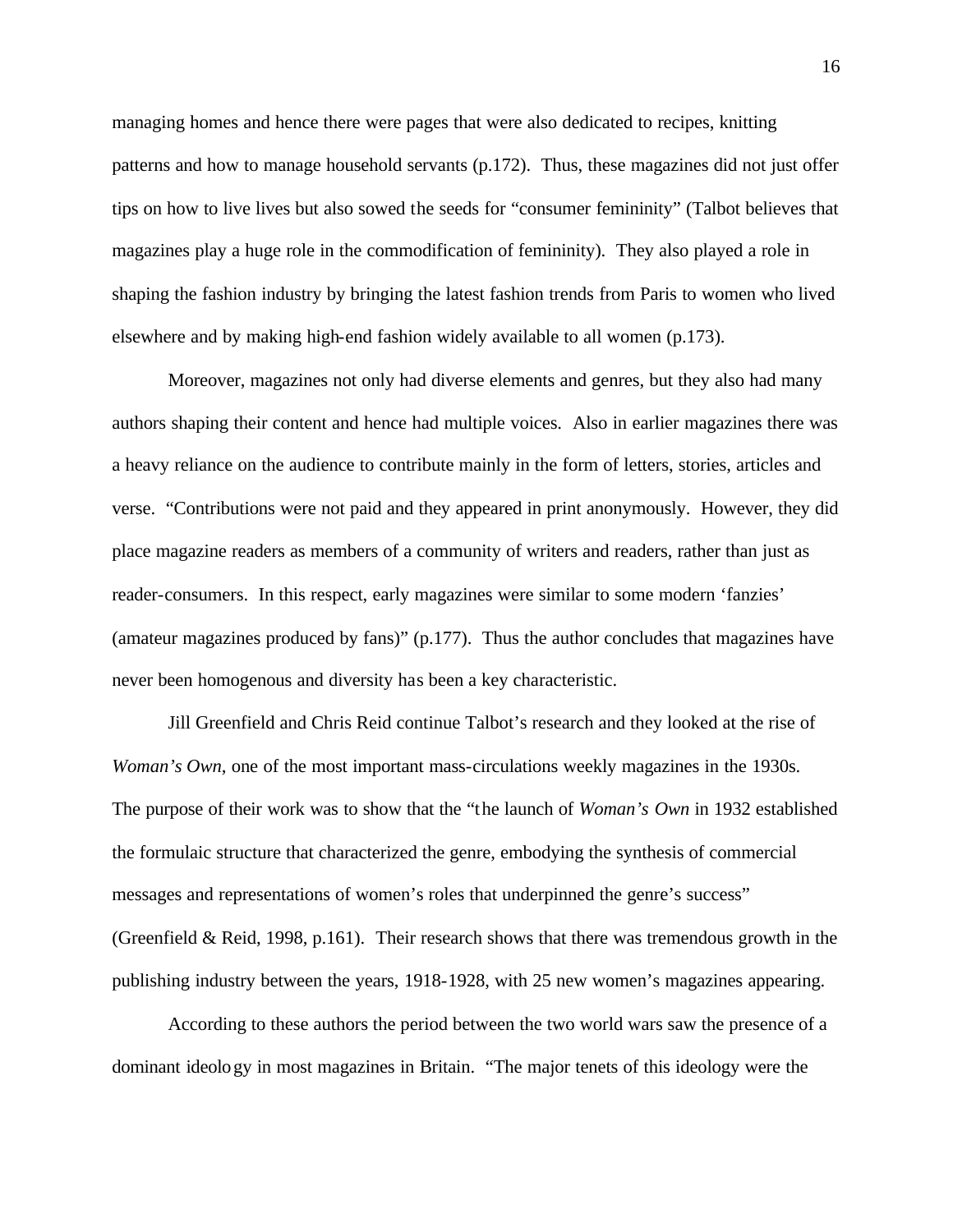'professionalization' of housework through the utilization of labor-saving devices, 'scientific' motherhood, efficiency in the home, and the consumption of domestic goods by women" (Greenfield & Reid, 1998, p.162). *Good Housekeeping*, exemplifies this ideology as this was one of the first magazines launched in 1922 to promote the idea that housekeeping is a profession that requires planning. This magazine catered primarily to middle-class women who until then had servants and now after the war were finding it hard to do the work themselves. In this era there were four categories of magazines: "there were magazines read by the upper- and middleclass women; the monthly shilling magazines, aimed at middle-class women; sixpenny weeklies, which targeted lower middle-class and working-class women; and finally two penny masscirculation weeklies read by working-class women" (Greenfield & Reid, 1998, p.165).

In this market *Woman's Own* seemed to occupy a unique place as it departed from these traditional women's magazines. This magazine was established in 1932 and it aimed at youngerto-middle aged women. *Woman's Own* provided information in a less scientific approach and did so in a classless tone, thereby creating a template for future magazines. It also "blurred the lines between editorial and articles and commercial messages in its drive to engineer consumption" (Greenfield & Reid, 1998, p.172).

Janice Winship furthers the above research as she looks into women's magazines since 1969 and in her work *Inside Women's Magazines* she investigates the importance of British magazines (*Woman's Own*, *Cosmopolitan* and *Spare Rib*) in the lives of the women who read them. The author debates with one of the feminist views that these magazines demean women and are solely produced for capital profits:

yet I continued to believe that it was as important to understand what women's magazines were about as it was, say, to understand how sex discrimination operated in the workplace. I felt that to simply dismiss women's magazines was also to dismiss the lives of millions of women who read and enjoyed them each week. -- (Winship, 1987, p. xiii)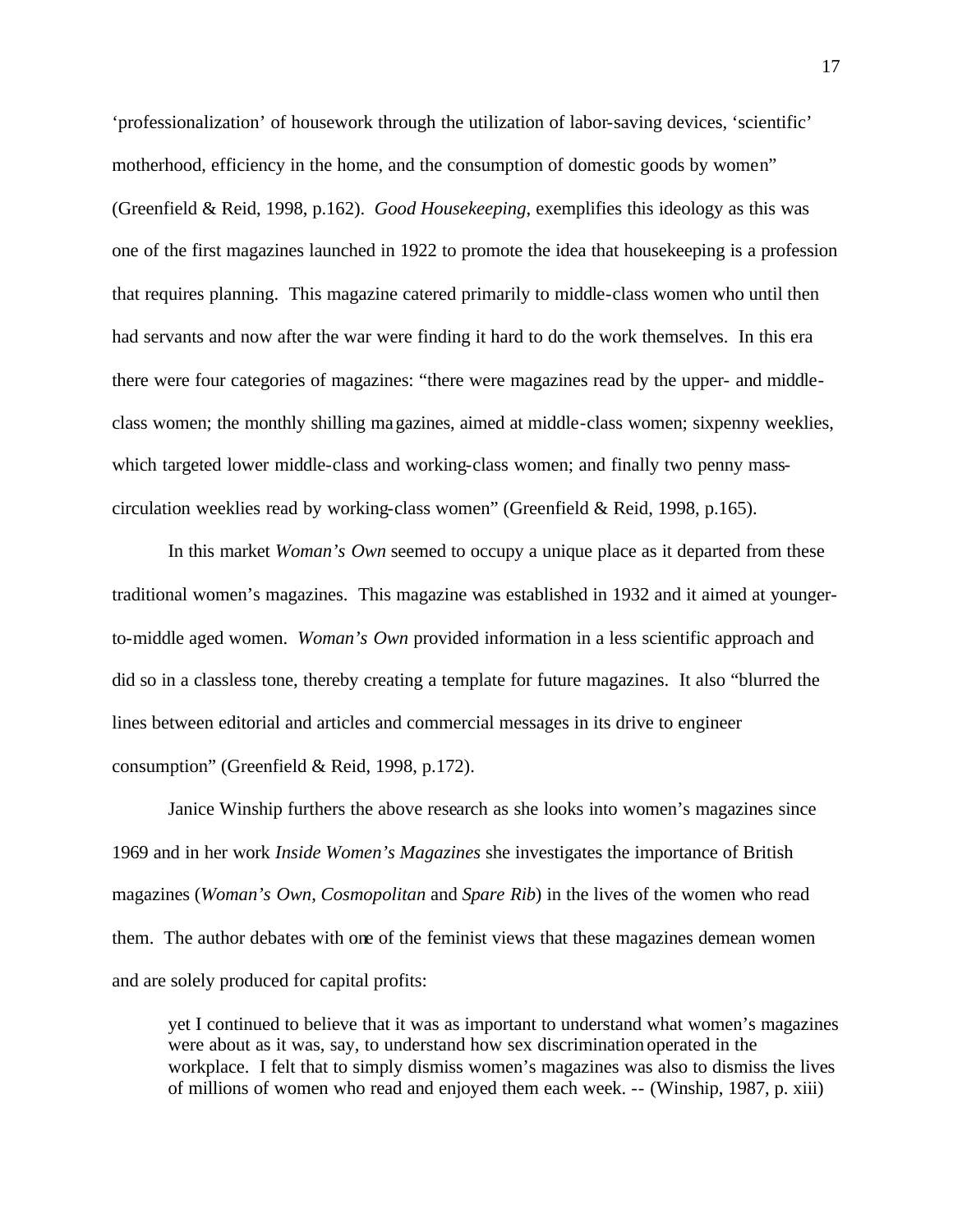However, just as important as Winship thinks it is to study women's magazines, she also feels that she is simultaneously attracted to them and rejects them. This author says that there are a number of women's magazines that pretend to promote and fight for women's equality and consequently these magazines further demote the status of women in society. She says that what women desire is to feel validated in the numerous roles that they play and women's magazines can help by creating these new images for womankind as a whole:

for example, we don't so much wish to throw off 'motherhood' as demand that it be assigned a worthier place in society's scale of tasks and values and that it be an option for men as well as women. Thus for feminists one important issue women's magazines can raise is how do we take over their feminine ground to create new and untrammeled images of and for ourselves?

-- (Winship, 1987, p. xiii).

In an attempt to understand why women's magazines were so popular, Winship suggested that one of the reasons might be due to the fact that in the past women were isolated from one another and had to find pleasure in a masculine culture. Women had priorities that were set for them and none of those tasks included taking care of themselves. Consequently, with the emergence of women's magazines a 'woman's world' was created within these pages where women not only existed, but there was a space/place where they meant something.

Women tend to be isolated from one another, gathering together briefly and in small huddles, stealing their pleasures in the interstices of masculine culture so graciously allowed them: family gatherings, rushed coffee mornings or the children's events, and the occasional night out with the 'girls.' The tasks they immerse themselves in, the priorities they believe in, constantly take second place to the concerns of men. In men's presence women are continually silenced, or they are ridiculed, scolded or humiliatingly ignored. Thus the 'woman's world' which women's magazines represent is created precisely because it does not exist outside their pages. In their isolation on the margins of the men's world, in their uneasiness about their feminine accomplishments, women need support - desperately. As Jane Reed, long-time editor of *Woman's Own* and then editorin-chief of *Woman*, put it, 'a magazine is like a club. Its first function is to provide readers with a comfortable sense of community and pride in their identity'

-- (Winship, 1987, p.6).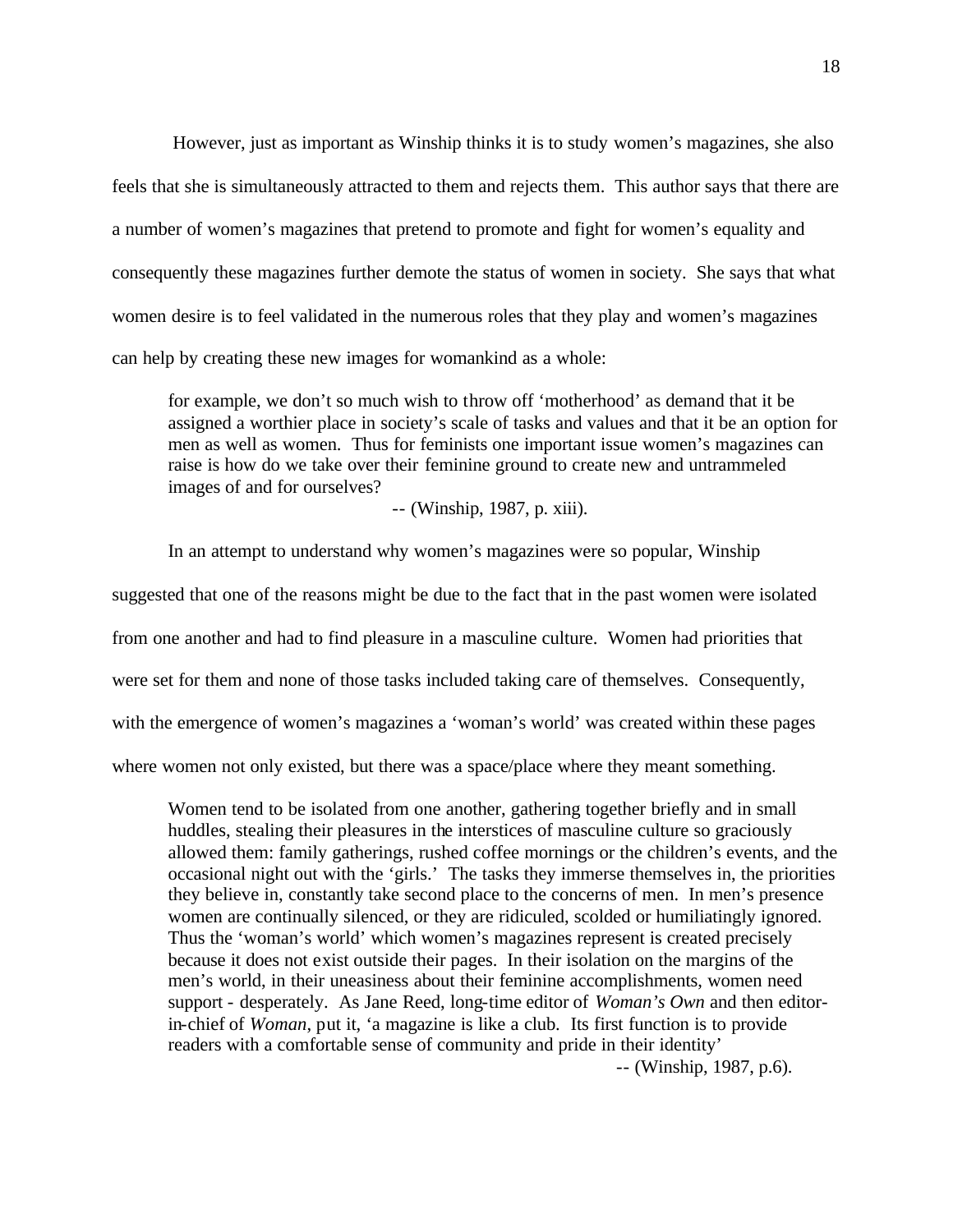Another interesting aspect that Winship brings forth is "how masculine wisdom mocks women's magazines and belittles their readers" (Winship, 1987, p.7). She says that just as television soap operas are to news, similarly women's magazines are the soaps of journalism. In addition these magazines are considered "schizophrenic" as they supposedly do not present their readers with a true and real picture.

While Winship provides a historical perspective on the changing content of women's magazines in Britain, Angela McRobbie provides a feminist perspective on girl's and women's magazines such as *More* and *Marie Claire* among many others. One of the study's aims was to show how most of these magazines focused on strong, frank and explicit sexual representations. "The use of humor and irony and the apparent lack of innocence on the part of the reader show that the sexual identities being constructed in these pages are complex and equal to that of men" (McRobbie, 1996, p.192). Moreover, it was found that the presentation of sexual related material was due to three specific factors: the need for information, suggesting that knowledge means power; public debates about safe sex especially due to HIV and AIDS; and due to the fact that sex sells and women want fantasy material in their magazines just as men. The author also suggests, "that these magazine-specific sexual representations must also be considered in relation to the intertextual sexual meanings which connect diverse media forms" (McRobbie, 1996, p.192). Readers as a result were invited to be actively involved with the magazines and in a sense had to admit that the pages were escapist and fun.

The author thereby concludes "magazines maintain their hold on women and girls as a privileged and pleasurable cultural space within which the female subject is actively produced while simultaneously being described and entertained" (McRobbie, 1996, p.193). She further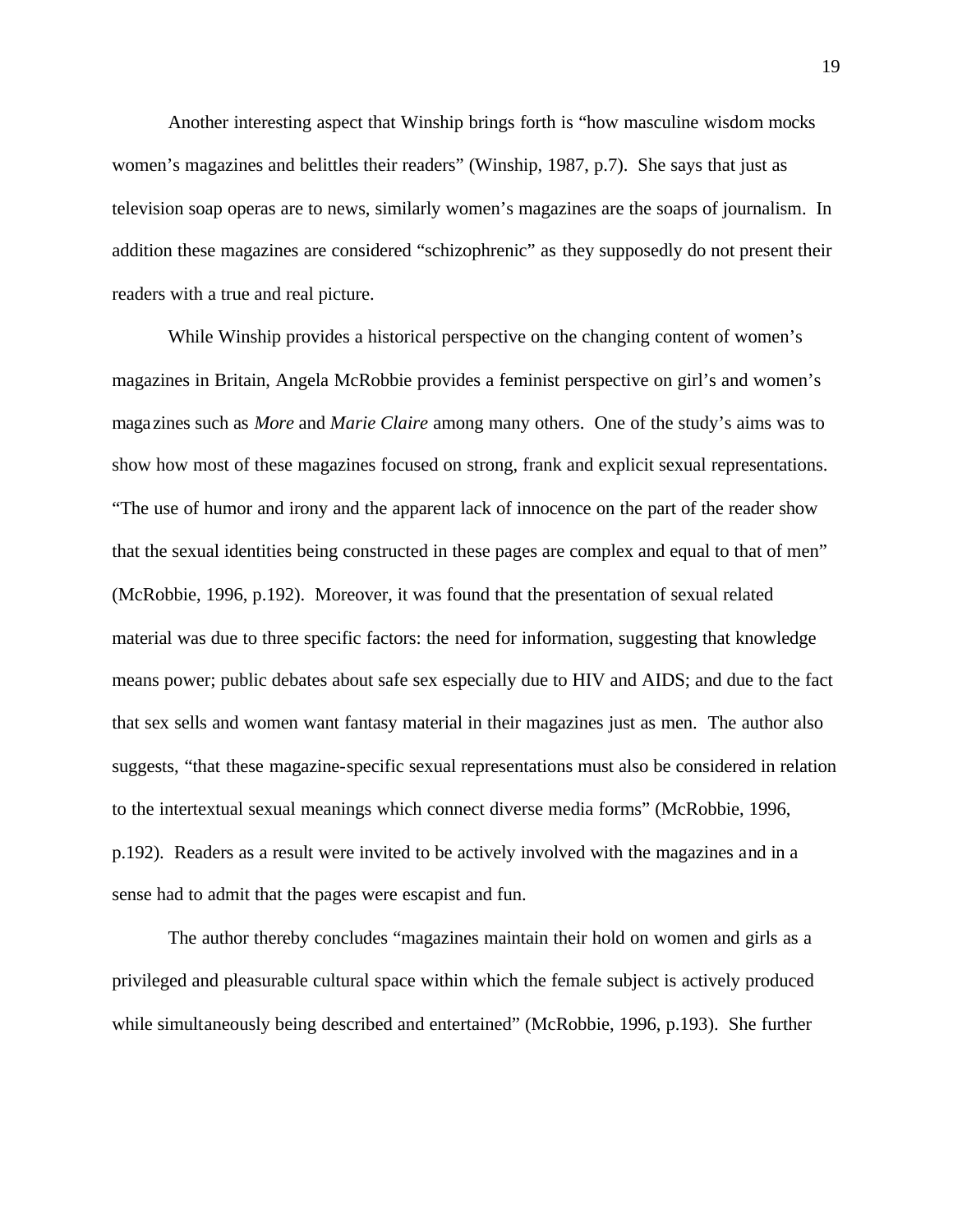adds that these "magazines propagate a new meaning of women's sexuality – one that is less naïve, more nuanced and more knowledgeable" (McRobbie, 1996, p.193).

However unlike the works of the above authors, there are those that feel women's magazines do not truly empower women. Ros Ballaster, Margaret Beetham, Elizabeth Frazer and Sandra Hebron in their work, *Women's Worlds – Ideology, Femininity and the Woman's Magazine*, look into the two dominant analyses of women's magazines. According to them, magazines are either seen as "bearers of pleasure or as purveyors of oppressive ideologies of sex, class and race difference" (Ballaster, et al., 1991, p.2). Thus according to them there exists a duality at the center of these magazines. "It is at the same time a medium for the sale of commodities to an identifiable market group, women and itself a commodity, a product sold in the capitalist market place for profit. It is also of course, a text, a set of images and representation which construct an imaginary world and an imaginary reader" (Ballaster, et al., 1991, p.2). Moreover, the other paradox that engulfs these magazines is the message that natural femininity can be achieved by a lot of hard work.

These authors also add that magazines have a history of prescribing definitions that embody the essence of a woman at that particular time in history in a particular culture. However, often times the women who read these pages can hardly relate to those who they read about. Nonetheless, magazines have to offer diverse identities so that they can reach and shape different women and thereby flourish. Hence these authors believe that "feminism can most effectively challenge gender difference as it is reified and fixed by women's magazines throughout their centuries long existence" (Hermes, 1995, p.3).

Joke Hermes in her work incorporates the former research and says that there have been different magazine evaluations, some of which see magazines as a means of confining women to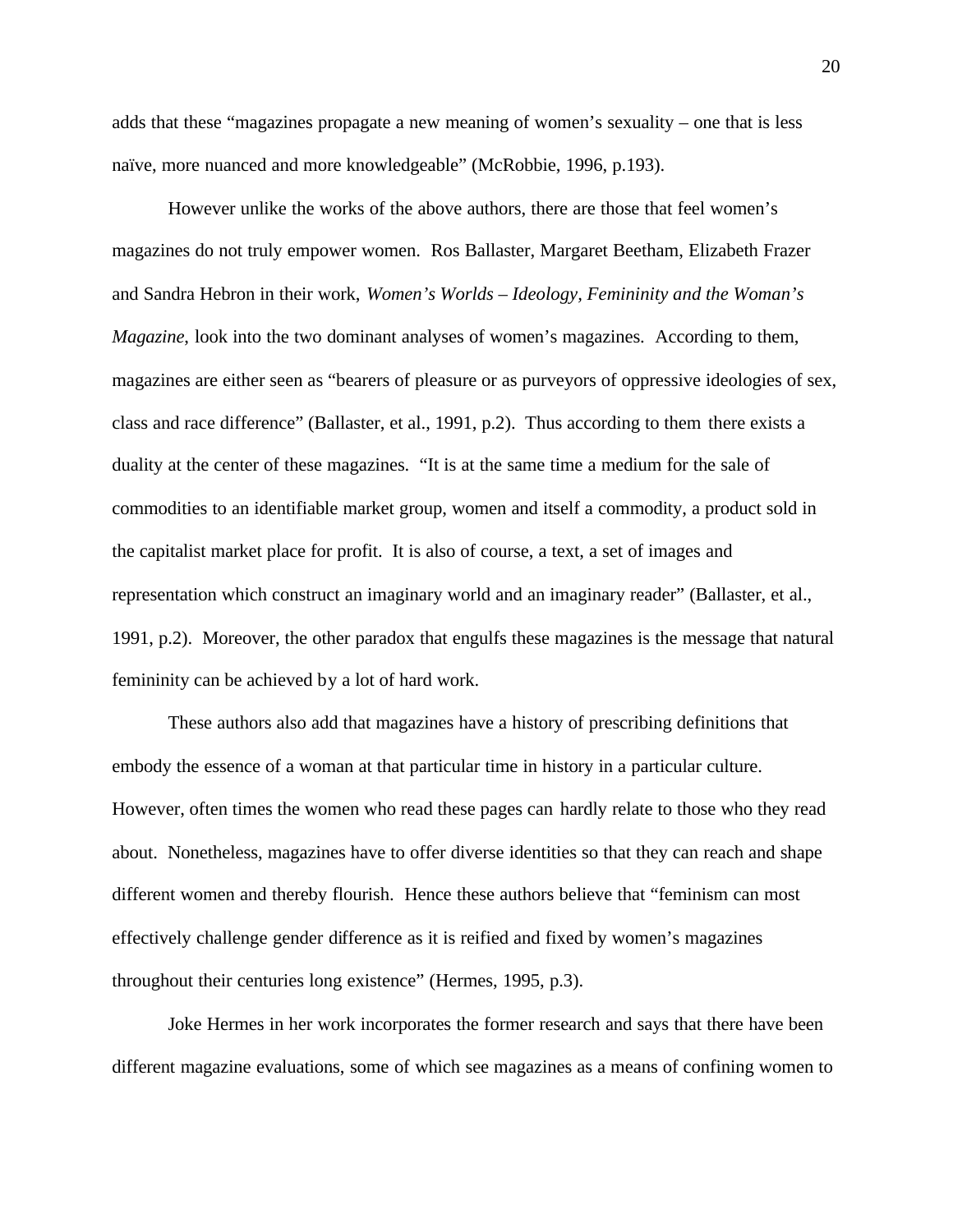their homes while others see it in a more promising light. Hermes's research attempted to look at the importance of these magazines from the reader's perspective. According to this author's research, women read these magazines not because of their content but because these magazines seemed to fit into their lifestyle and their obligations. "Women's magazines as a text are not highly significant, but as an everyday medium they are a means of filling a small break and of relaxing that does not interrupt one's schedule, because they are easy to put down. […]. A second, less manifest aspect of reading them is that women's magazines offer material that may help you imagine a sense of control over your life by feeling prepared for tragedy, or a more perfect version of yourself by supposing that you would be able to answer any question regarding the difficult choices in life someone else might ask" (Hermes, 1995, p.144). The author concludes that features and practical tips offer women temporary empowerment.

All the above studies have looked into the emergence and analyzed the positive and negative effects of magazines on Western societies. Amidst this there has been research done by people from other societies as well. The following studies were chosen as the West influenced these societies and the authors look into how magazines affected life in those countries. Kazue Sakamoto studied two decades (1970s and 80s) of Japanese woman's magazines. The article looks into the changes in the lives of the women who lived in this time frame and analyzed the relation between those who experienced change and the magazines they read. Specifically the author looked into the emergence of three Japanese magazines for young, single women in the 1970s and explored the ways in which they reflected and reinforced changing attitudes among readers, encouraging new and subversive lifestyles and identities. The author found that while there was significant academic work done on women's magazines in Japan in other periods, there was very little research done on women's magazines in the 1970s (1999, p.173).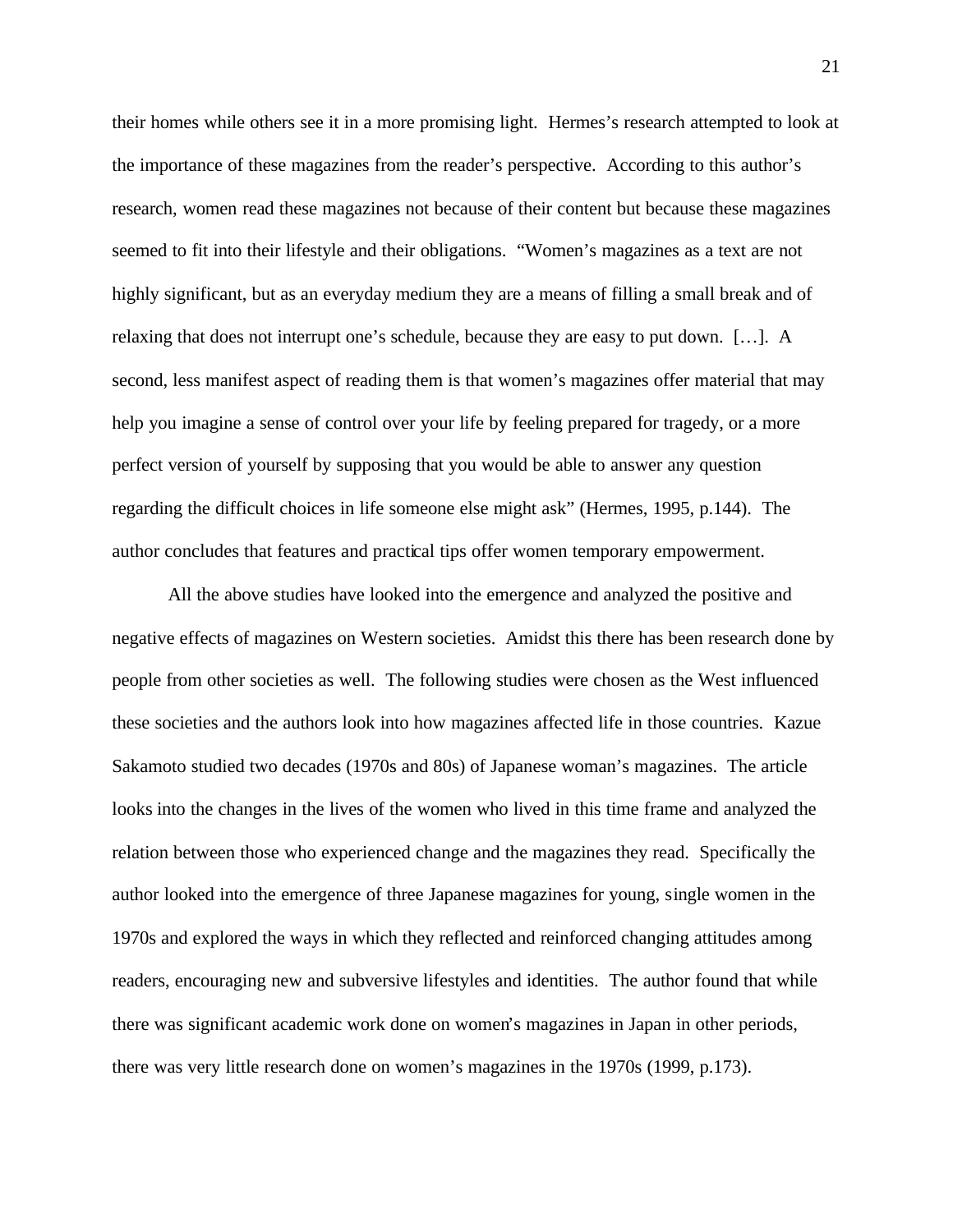The 1970s was an important era in the lives of these women as they began to postpone getting married and pursued education and work. Magazines prior to the 1970s had audiences of various ages and regions. However, post 1970 magazines underwent a metamorphosis and displayed a new style, discussed new topics and catered to a specific audience (as women began to focus more on their careers than on getting married). The author says that these new magazines reflected the mind set of its readers and as a result some of the topics that were included in these pages were whether one should marry or not; the importance of a job in one's life; and the issue of freedom. Sakamoto also found that past academic literature done on women's magazines in Japan had failed to recognize the long standing desire for change among 'ordinary' Japanese women and therefore this article concludes that Japanese women's desire for freedom emerged from a combination of their own conscious desires and concerns and an awareness and influence by western feminism. Moreover, Sakamoto adds that women's magazines, which are quite often seen as tools for transmitting patriarchal ideals, can have a subversive edge to them and bring about a change in the lives of its readers, as exemplified by these magazines.

Similarly, Ping Shaw studied women's magazines in Taiwanese society and says that while scholars have paid considerable attention to women's magazines in Western societies, little attention has been paid to those in Third World countries (2000, p.153). This article asks whether traditional women's magazines would reflect the changing role of women in society. The author finds that the changing image of women in these magazines is class specific in this country. "*Woman*, the magazine with a middle-class audience, was more responsive to changes in women's roles, whereas representations of women in working-class magazines like *New Woman* remained more passive and traditional" (Shaw, 2000, p.158).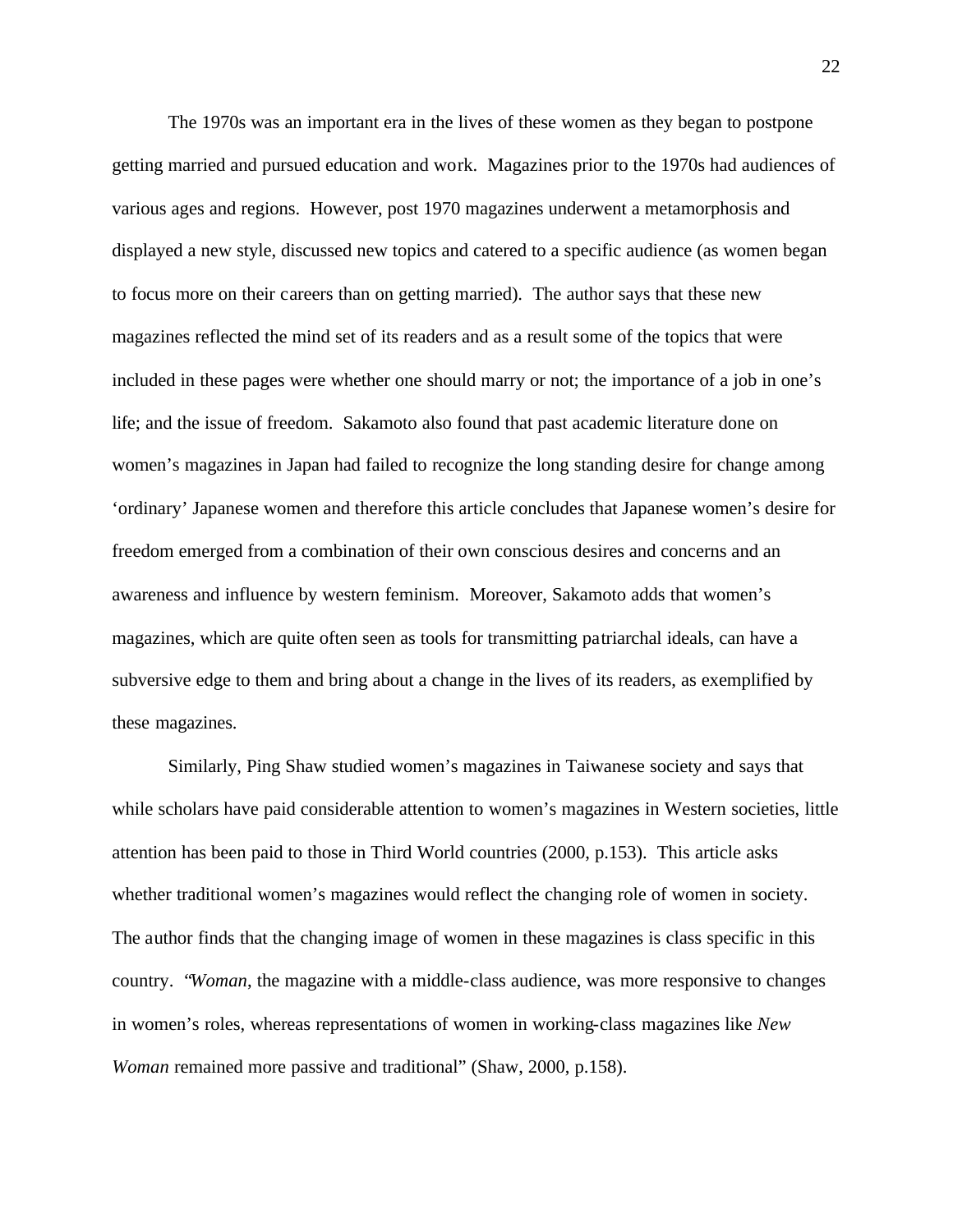The study found that women's magazines in Taiwan were more sensitive to the changes in the lives of women than other media was. Shaw concludes that middle-class women's magazines appear to tread on a fine line between presenting messages for a liberated and traditional woman. Nonetheless, the author concludes that in general women's magazines do change to reflect the changing interest of their readers, even though the image and reality of women's roles depicted in these pages are far apart.

Fang-Chih Irene Yang adds to Shaw's research and studies the roles played by international women's magazines in the production of sexuality in Taiwan. "A magazine revolution took place in Taiwan during the late 1980s and early 1990s as corporate-based publishing companies such as China Times Publications began to introduce international women's magazines like *Cosmo*, *Elle*, and *Marie Claire*, thereby pushing out local individualand family-owned magazine businesses such as *The Woman*" (Yang, 2004, p.505). Consequently, local magazines began to imitate these foreign magazines in both format and content. "The dominance of these international women's magazines in Taiwan's market has a significant bearing on feminists because as feminine popular culture, magazines play an important role in shaping women's identities. International women's magazines therefore constitute a significant site for exploring the interaction between the local and global dynamics in the domain of culture and how that dynamic is played out in the structuring of women's selfformation" (Yang, 2004, p.505).

The author says that both these local and international magazines shared their focus on sexuality and as a result magazines became "key sites in producing and defining the meanings of sexuality and therefore in structuring Taiwanese women's identities" (p.508). The articles therefore aimed to study the power relationships that were involved in the production of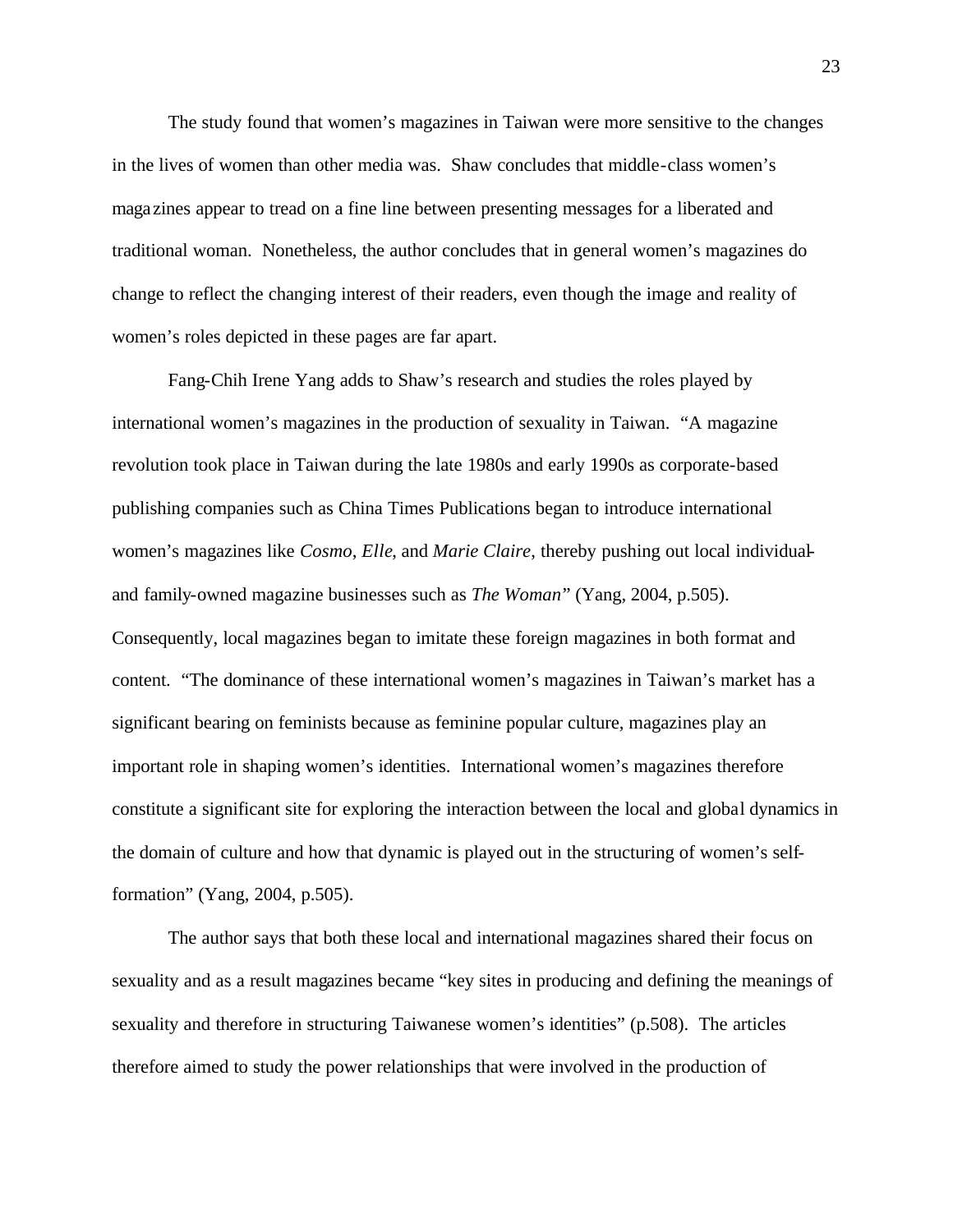women's sexuality in these pages. Yang clarifies why the topic of sexuality was focused on: "women's sexuality becomes the site of struggle in relation to global-local and patriarchal relations, with women as the subject of feminist empowerment in the form of politics of sexual liberation, and of disempowerment by targeting them for international brand-name commodities and a heterosexual framework of romantic longings" (Yang, 2004, p.515).

The author also points out that popular culture is a site of contradictions as women are told to conform to patriarchal norms and simultaneously bombarded with messages of empowerment. One of these messages was the democratization of sexuality articulated by and through international women's magazines. Moreover, these magazines came about in an environment that called for deregulation and globalization and as a result the female subject became a site of negotiation between local and global forces and feminist and patriarchal power. Yang therefore concluded that international women's magazines not only defined the meanings of local, global and international, but also operated through local social conditions. In this regard, there is a certain bias on the part of Western researchers in looking at the local as a patriarchal society while equating and promoting the West as modern and international.

Thus, all these articles starting with Talbot, trace the emergence of magazines and study its effect on societies, and amidst those that focus on the West are works that look into developing societies and how the global and the local interact to produce new female identities. The above research shows that the earliest magazines were created to cater an aristocratic audience and this class-based nature of readership has prevailed over culture and time. In the case of *Femina*, the magazine was formed to address the new English educated Indian woman. In addition, *Femina* like many other magazines invited its readers to respond and this helped create a community where readers are not assumed to be passive. Hence, *Femina* is more than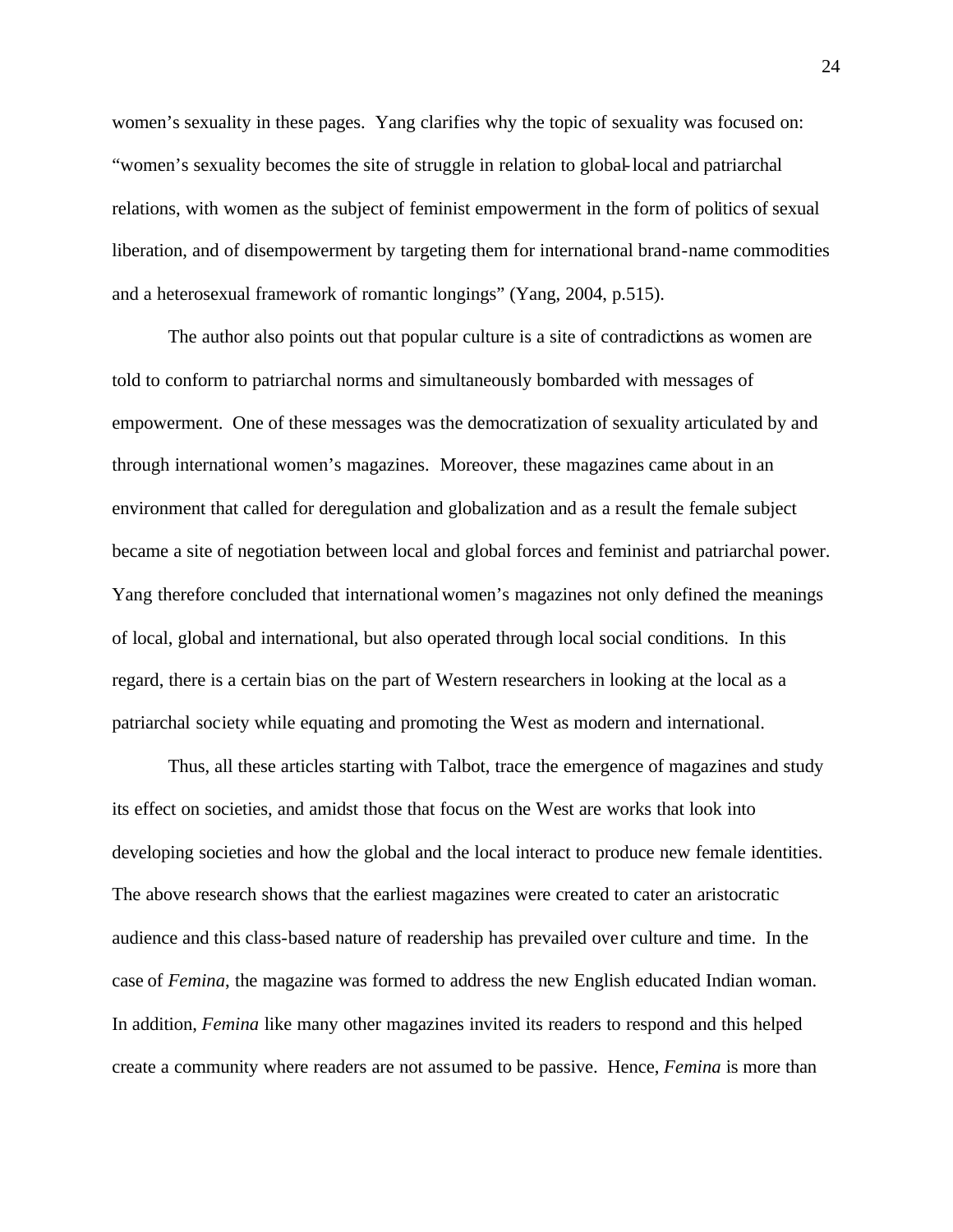just a space or place where women converged; it was an arena where women were validated in the numerous roles that they play, a place of privilege and pleasure.

The above authors also suggest that magazine s not only reflect the mind set of its readers, but it also plays a crucial role in shaping them as well. Hence when applied to the present study, *Femina* not only shapes the future of Indian women, but is also shaped by them. Therefore based on the above articles *Femina* like many other women's magazines is a club where women are provided with a sense of community and are given an opportunity to take pride in their identity.

### SCHOLARSHIP ON THE HISTORY OF WOMEN'S MAGAZINES IN INDIA:

Examined in their historical context, however, these women's magazines were brave pioneers, expanding the frontiers of women's roles and consciousness at a time when those frontiers were severely limited. *--* (Minault, 1988, p.2)

There are a limited number of studies that have looked into the rise of women's magazines in India. Gail Minault looked into Urdu women's magazines in the late nineteenth and early twentieth centuries. According to her "most early women's magazines, in a number of languages, championed women's education, condemned social customs that kept women subservient, and encouraged women's self expression" (Minault, 1988, p.2). However, the author notes that these magazines had a mixed legacy as they subscribed and promoted a women's right to education so that she could be an ideal companion to her husband and a nurturing mother to her children. Minault looks into three Urdu magazines: *Tahzib un-Niswan*, *Khatun* and *Ismat*.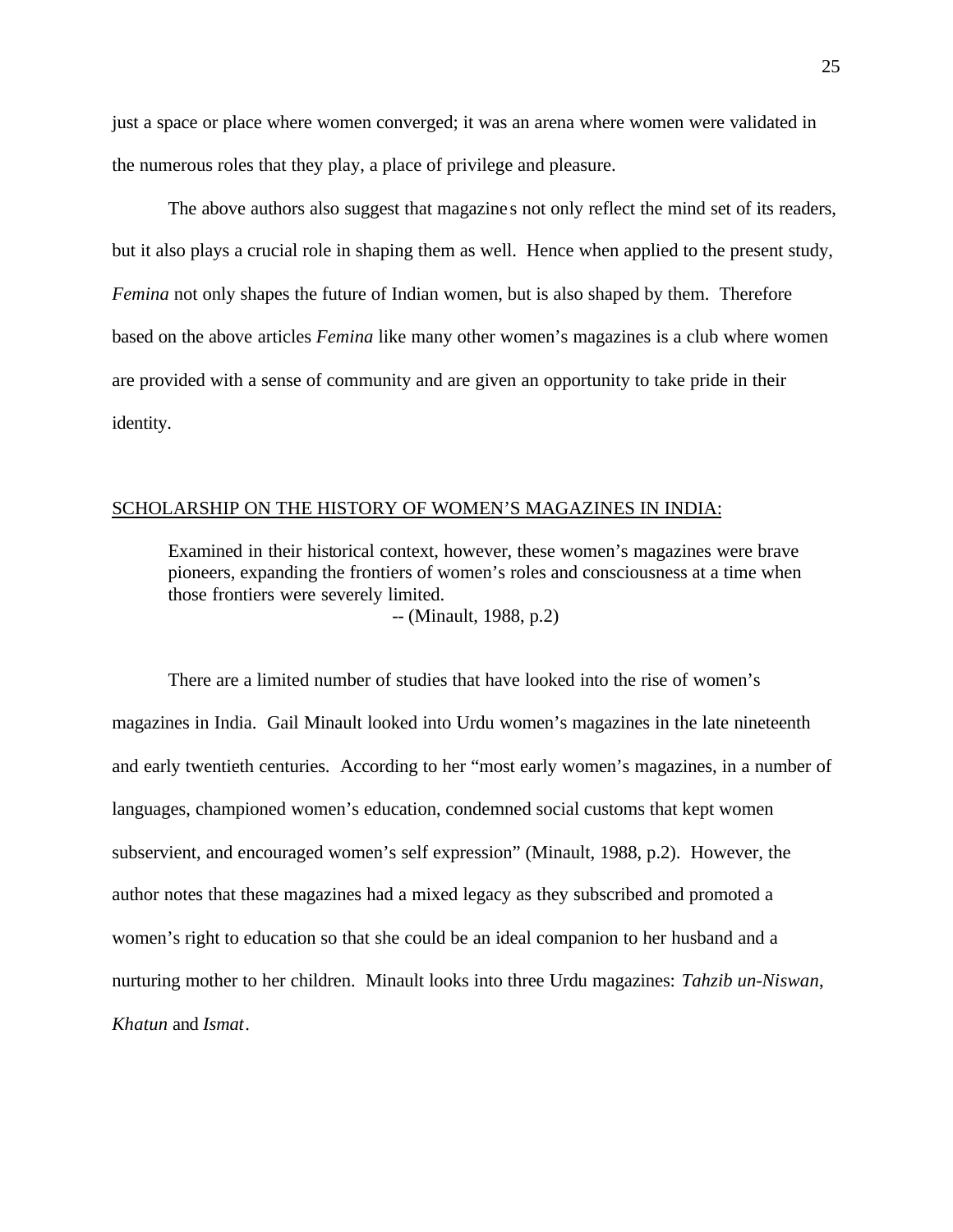*Tahzib un-Niswan* was launched in 1898 and the author says that while this was not the first Urdu periodical for women, it was definitely the first to survive (p.2). Sayyid Mumtaz Ali and his wife launched it for women. This weekly newspaper was initially mailed out free of cost and after a few months they began to get subscribers. Mumtaz Ali's motivation to cater to women was that he felt women occupied a much lower status than that as prescribed for them according to Islamic law and he wanted women to be aware of their rights, which included their right to property. "Further they needed to be aware of contemporary ideas concerning child rearing, health, nutrition, budgeting, etiquette, and so on" (Minault, 1988, p.3). Thus, he wanted this newspaper to educate and inform those women who observed 'parda' (system where women had to veil themselves and contain themselves at home, so that they wouldn't be seen by other men) so that they could be better wives, mothers, homemakers and more devout Muslims.

Mumtaz Ali, aided by his wife, presented articles that "discussed education, house-hold management, gave good advice to the daughter-in-law on how to get along with her mother-inlaw, stressed on the need to eliminate wasteful expenditure on rituals, dowry, ornaments. It classified itself as a newspaper and so carried a lot of news items, notices of women's meeting, of fundraising drives for schools, and summaries of speeches by women to women's organizations" (Minault, 1988, p.4). In 1904 another couple, Shaikh Abdullah and Waheed Jahan Begam, started a magazine called *Khatun* for women. This journal looked into education, weighed the pros and cons of teaching women English, stressed the need for improved textbooks, talked about the need for fresh air and exercise among other things. "Khatun's purpose was to promote women's education. Providing women with useful household information, tips on childrearing, and embroidery patterns was left to publications closer to the style of *Tahzib*" (Minault, 1988, p.6).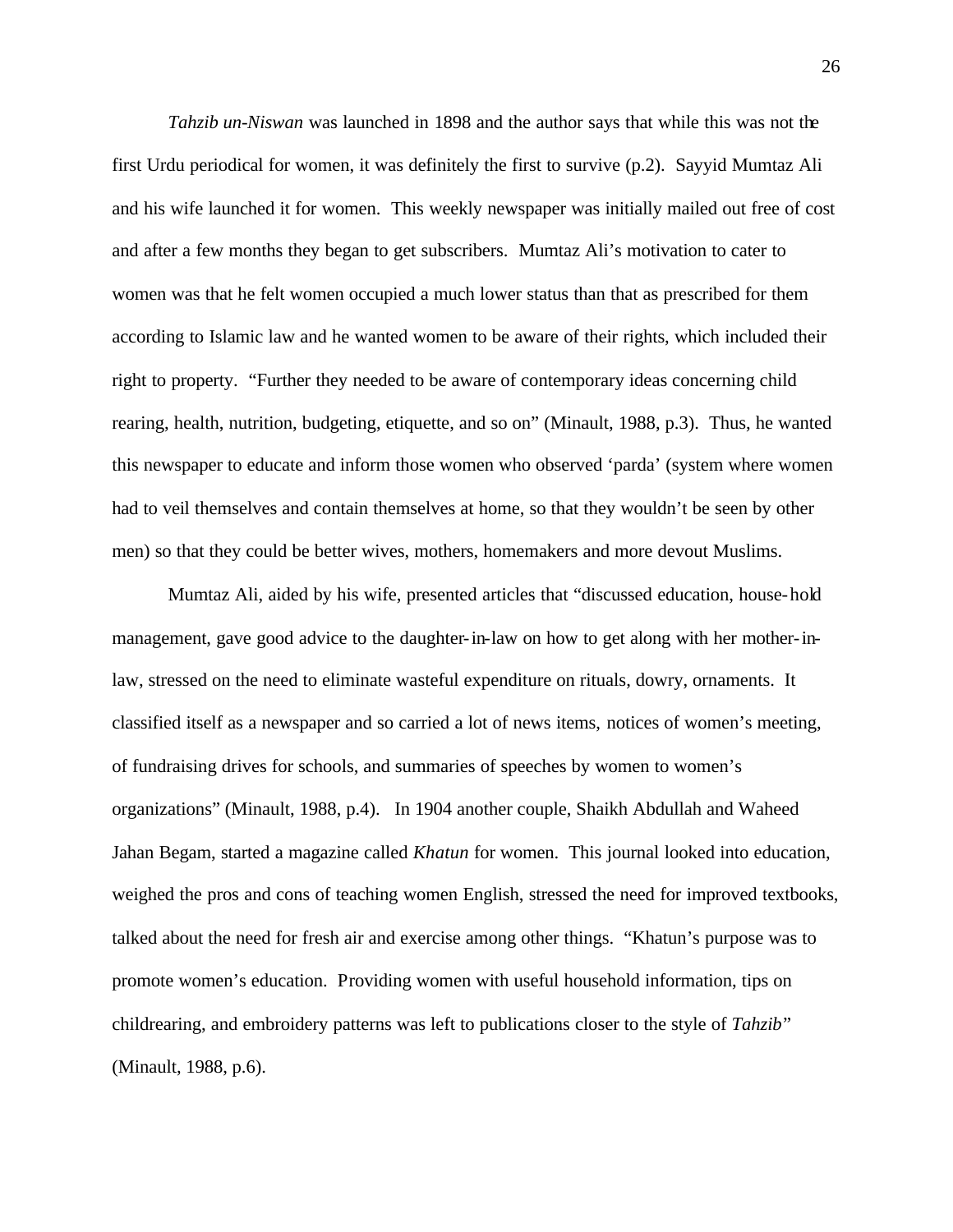*Ismat* was the third magazine founded in 1908 by Rashidul Khairi to promote women's education and respectable domesticity. This was primarily a literary journal that encouraged women to write creatively. However, this journal seemed to suggest that a woman's place was in the home. In conclusion, this article says that men who started these Urdu magazines aimed to bring about a few changes in the lives of women, but did so within the realm of patriarchy.

Mytheli Sreenivas extends the above research as she examines Tamil (a regional language) women's magazines published in colonial India from the 1890s to the 1940s and provides a brief historical account of the role magazines played in colonial society. The author says, "these magazines developed a paradigm of emotion in which discourse of love, affection, and pleasure prompted radical critiques of women's oppression" (Sreenivas, 2003, p.59). According to Sreenivas, most prior studies concentrate on the opportunities magazines have created for writers and readers: "Gail Minault's study on Urdu magazines concluded that even though these magazines had limitations of access and ideology, they provided women with a space where their voices could be heard; Himani Bannerjee's study further added that women's magazines created a modern communicative space - a social, moral, and cultural space for and by women" (Sreenivas, 2003, p.60).

Using this background analysis Sreenivas studied those magazines that were part of an urban print culture in the southeastern city of Madras (Chennai). The author observes that while the content of the magazines during this period varied depending on the time frame, the common thread that linked them all was their critique of Tamil society that appealed to emotions. Moreover, Sreenivas suggests that this particular print culture developed under the conditions of colonial modernity and therefore was heavily influenced by it. As a result, women's writing in this period redefined femininity and individuality. For example, during that period in time one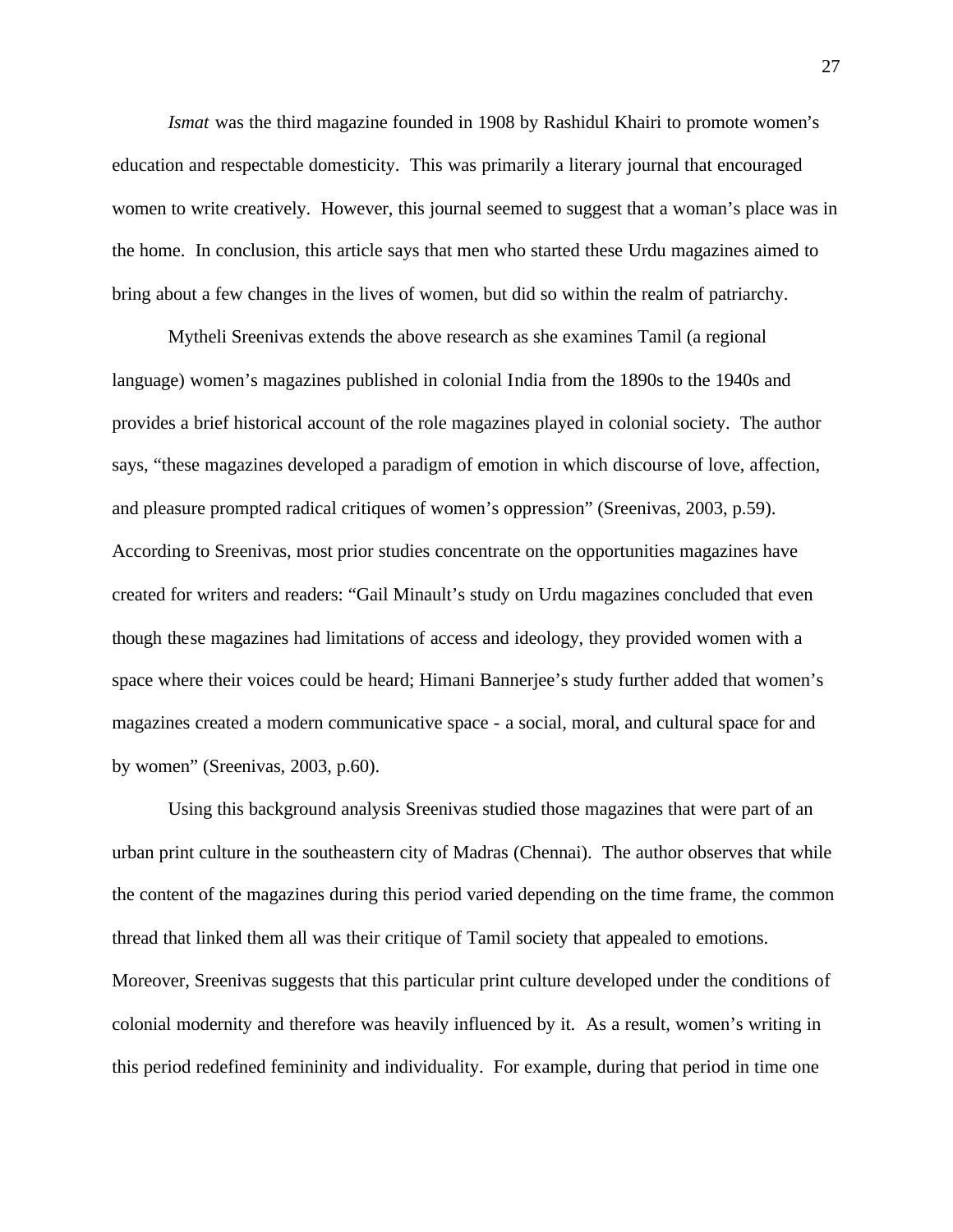of the Tamil language magazines advocated widow remarriage, encouraged female education and called for a rejection of caste and kinship in choosing marriage partners. These themes among others were not just a challenge to patriarchy, but were also a revolt against colonialism. The author also concludes: "magazines at the time did not represent an existing women's community, but shaped a female reading public according to the demands of ideology, politics, and the market for print" (Sreenivas, 2003, p.61). She also notes that the communicative space of the magazine was never exclusively female.

Vir Bharat Talwar looked into Hindi language women's journals between the years 1910- 1920. According to this author these journals aimed to bring about a feminist awareness to women at that time. Hence journals like "*Saraswati* and *Madhuri* carried descriptive accounts of women from other parts of the world complete with photographs" (Talwar, 1989, p.208). However amidst the numerous journals that were produced during this time, the author stresses on the roles played by three specifically: *Grihalakshmi*, *Stree Darpan* and *Chand*.

While all three promoted a women's right to education and rallied an anti-imperialist sentiment, *Grihalakshmi* stressed more on the ideal relationship between a daughter-in-law and her mother-in-law, while the other two carried more articles on the injustices perpetuated on women. Additionally, *Chand* aimed to solve gender issues by calling out to the need for reforms and it also carried articles on the health of women and children. Another topic of concern at that time was the fact that widowers would marry three or four times and hence *Stree Darpan* wrote constantly criticizing this practice among men claiming this to be one of the reasons why women are seen as dispensable in society. In consequence these journals and magazines gave women a voice and represented the numerous issues that plagued their lives.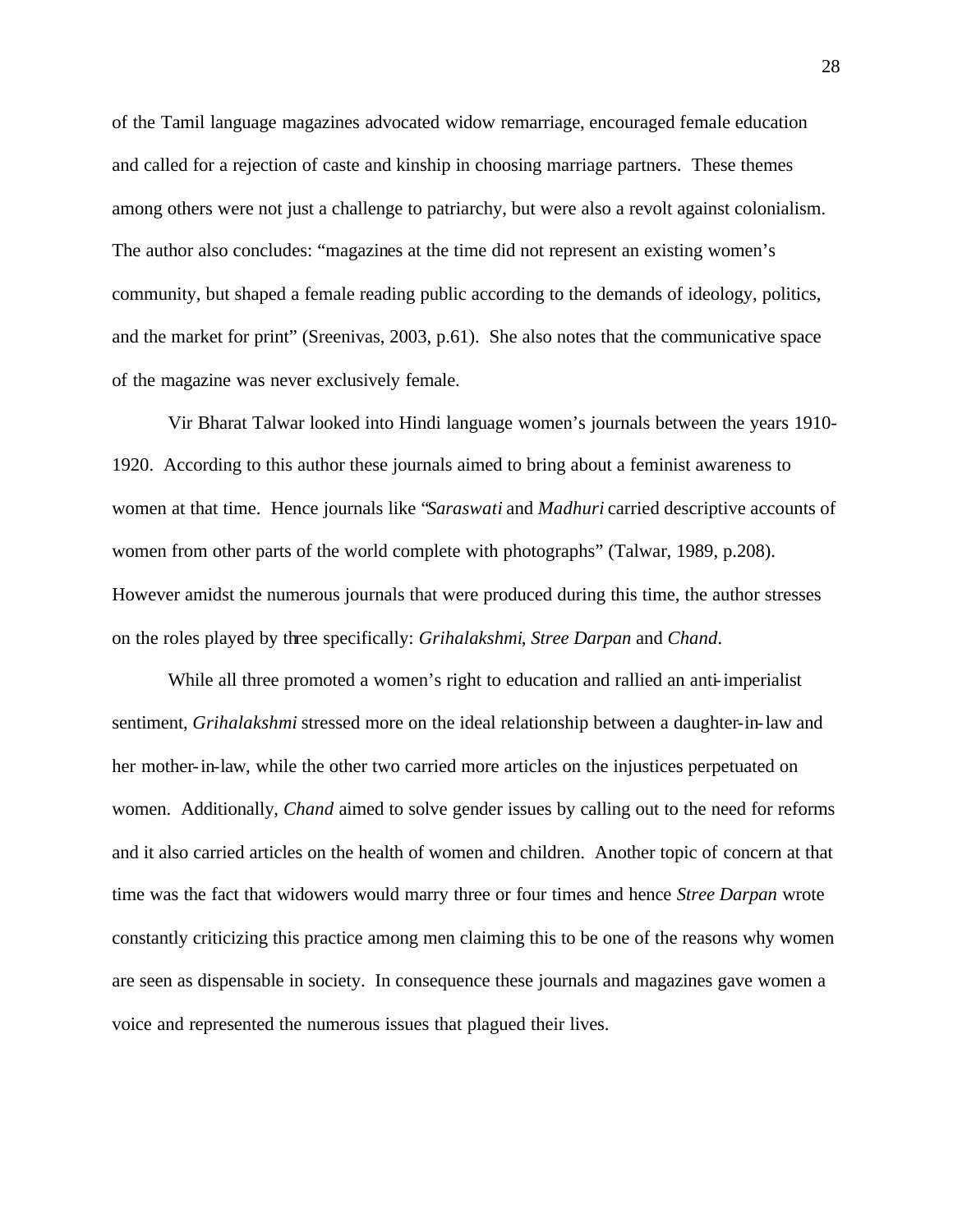Another researcher K. Srilata in the book *Burning Down the House* carries on the torch of women's writings and examines women's magazines and the politics of modernity in India. She looks into the magazine *Woman's Era*, a fortnightly English-language magazine that caters to the middle-class Indian woman, and *Femina*'s former competitor. K. Srilata says that this magazine had a wider audience as it was published in Hindi, the country's national language, and was cheaper than *Femina*. Also *Woman's Era* appealed more to the middle-class as it sold a different kind of modernity to its readers, "one that was unsubtly antifeminist and thereby accessible to its audience of lower-middle-class and middle-class housewives ages thirty to fifty" (K. Srilata, 1998, p.310). *Woman's Era's* construction of modern yet traditional women was inspired by the social reform movement wherein the "figure of woman was emancipated yet traditional, or, rather, emancipated enough to be trusted with tradition, family, children, and therefore the nation and its future has not vanished from the present" (K. Srilata, 1998, p.312). Furthermore, Srilata adds that the social reform movement did not affect the upper-class Indian woman, while the middle-class woman was still bound by the social reforms version of the modern woman and therefore she, like her nineteenth-century predecessors, had to take care of the home, her husband, children and in-laws and had to abide by community rules. The author claims that studying this magazine helps critically reflect on the portrayal of modern culture and that of progressive politics: "It is important to ask why women have had to bear the marks of tradition even in a world that has taken up with great passion the project of modernity, to ask why Barbie wears 'ethnicity' in wearing a sari while Ken does not, to question the modernity of feminism" (K. Srilata, 1998, p.323).

These studies suggest tha t a number of women's magazines in India were started by men at one time or were controlled by them. This explains why the content of most magazines in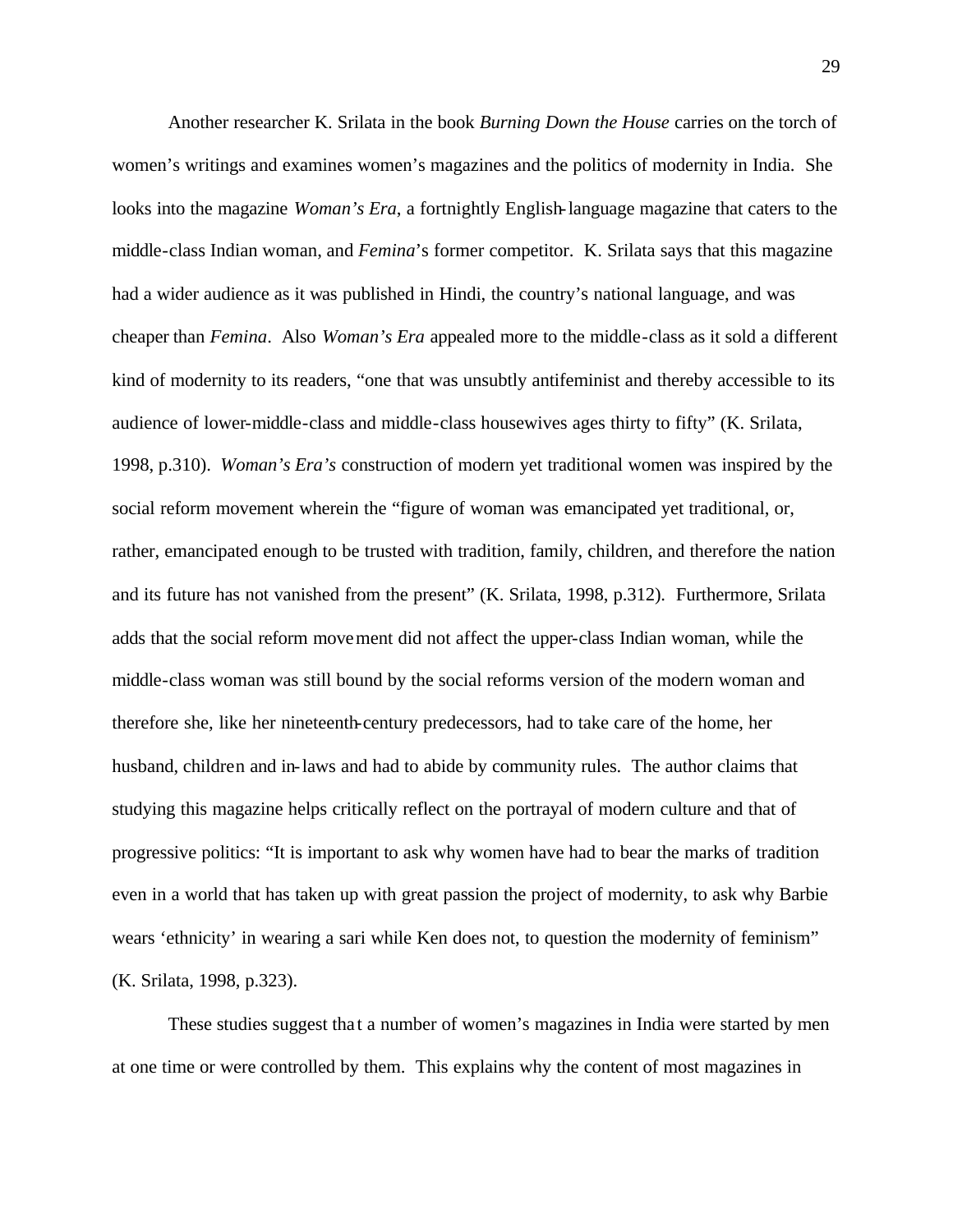colonial times and post-independence only talked about issues that related to a woman's identity as a wife, mother or daughter-in-law. However, despite all these limitations it gave women a space where they voiced their opinions and issues that troubled them were discussed. Additionally, in India the class system plays an integral role in society. Therefore, many reforms that are meant to liberate women in the lower classes of society never reach them as patriarchy seems to have its strongest hold here.

The present study therefore will add to the past research done on women's magazine in India and will show how women's magazines today truly cater to the needs of the women.

#### PRIOR STUDIES ON *FEMINA*:

The present study owes its foundation to the article *Recipes for Change: Weekly Help for Indian Women* by Radha Sharma Hegde. Hegde's article explores exclusively the themes in the pages of *Femina* and analyzes prescriptions for women's identity. The author says that she chose to study this particular magazine not only because of its popularity, but also due to the fact that it connects people in a multilingual society. She claims that the readers of this magazine belong to the English-speaking, elite and influential segment of society and in "their personal space there is a mingling of the East and West which surfaces in *Femina*'s content" (Hegde, 1995, p.178). Hegde randomly selected 19 issues of this magazine from 1988-1992 and content analyzed it for the preferred image of Indian women, the influence of traditional paradigms of femininity, and looked at the degree to which it embraced a new feminist consciousness. With this aim in mind she first cautions the reader that "popular culture representations of femininity can be understood only within the larger context of cultural attitudes about female sexuality and women's roles" (p.179).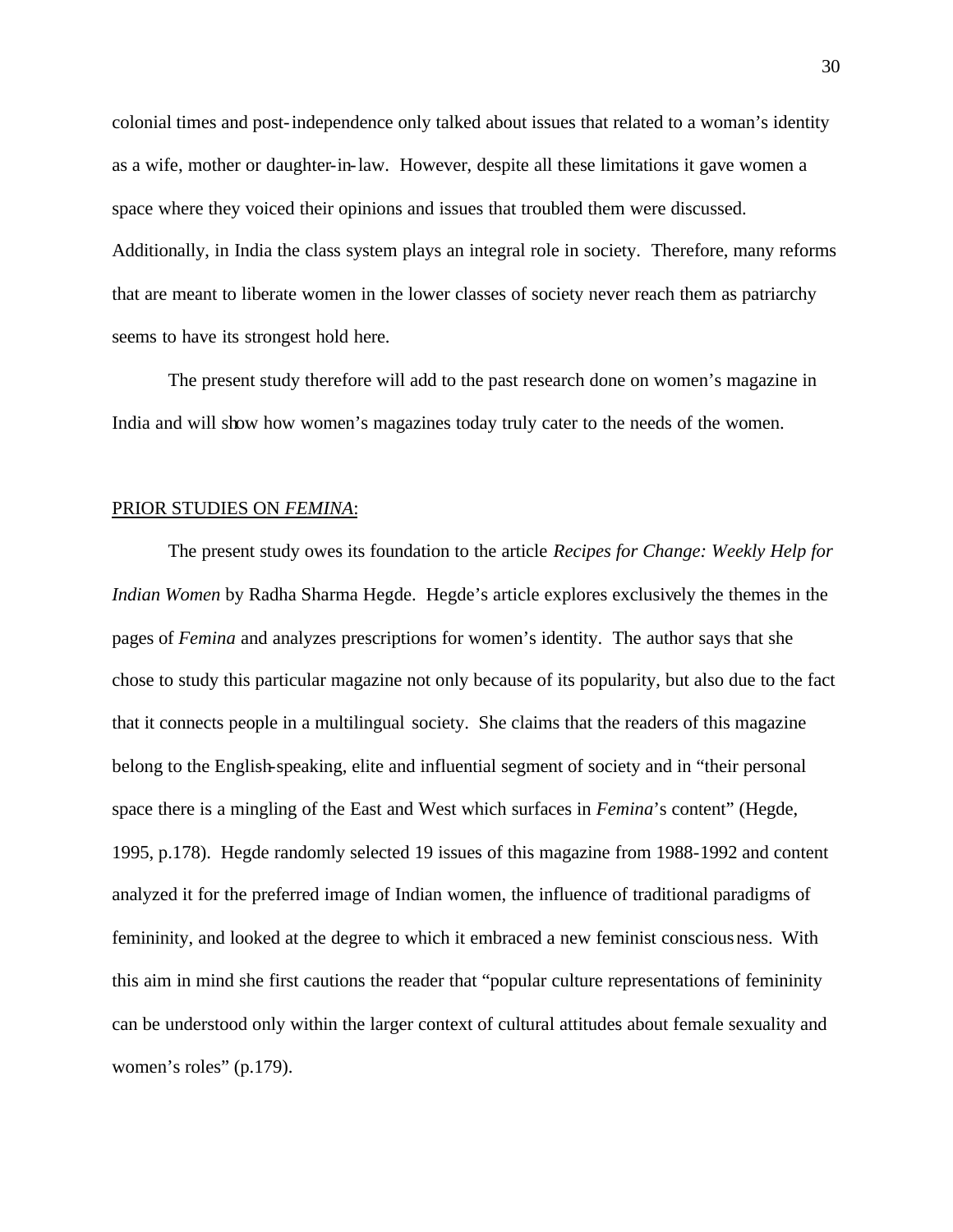In India, mythology and patriarchy play significant roles in shaping the lives of women. Society often times dictates, binds and recognizes a woman only in her roles as a wife and mother. It is in this context and within this frame that *Femina* had to operate. Hegde says that as a result women in India are caught in the crossfire of tradition, modernity, and westernization. Consequently, the magazine offers women some help: "*Femina*'s self-help advise offers recipes for a new female identity that blend mythological roots, colonial flavors, and Western, mainly American, packaging" (p.178). Furthermore, women are not only encouraged to question gendered hierarchies, but also urged to focus on themselves as individuals. The author thereby looks into three recurrent topics in these pages: "portrayals of the relational self, portrayals of the individualized self, and exemplars of womanhood" (p.181).

With regard to the first topic, Hegde defines the concept of relational self by saying that a "woman's identity is entrenched in a network of social relationships as daughters, wives, and mothers" (p.181). In this sense, the author says that *Femina* acknowledges the changing times, articulates the needs of women, but yet conveys the message that women will feel fulfilled only when they abide by their conventional roles. Therefore, it is quite common to see articles that focus on women's relation with their husbands and children; while simultaneously cautioning those who want to make their own decisions regarding marriage. The maga zine as a result embraces a position that is uncritical of tradition and reinforces the patriarchal notion of what women have to be.

The next topic of the individual self is discussed in relation to femininity, independence and the notion of the superwoman. Here the magazine is noted to simultaneously empathize with those women who lack the autonomy to make choices, while it declares that being a single woman in India is an abnormality. *Femina* is seen to waver in the way it treats those women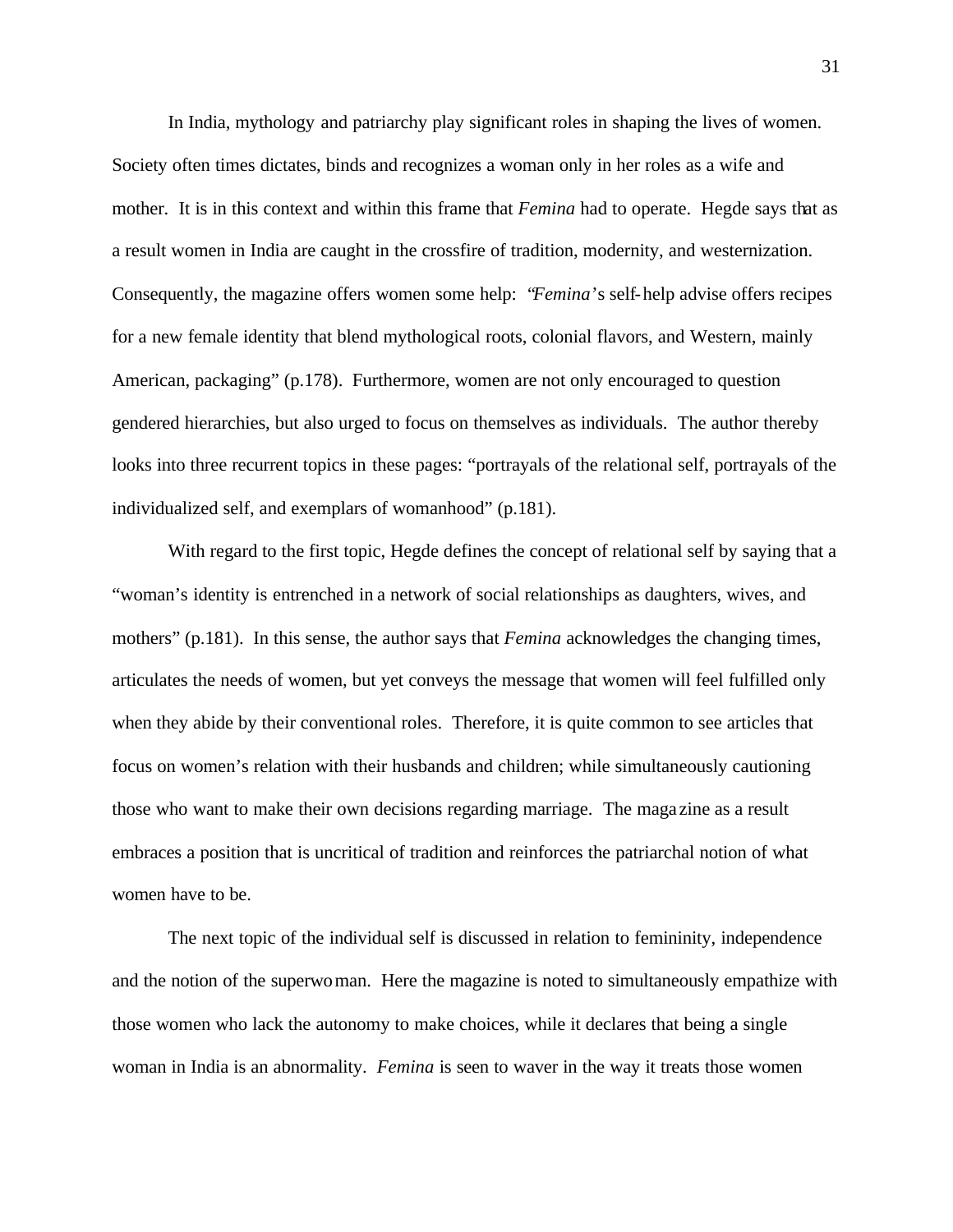who search for their independent identity. Hegde says that sometimes the magazine applauds those women who challenge norms and at other times it criticizes those who want to bring about a wrinkle in the social fabric. Therefore, the magazine is accused of exposing the contradictions that define the life of the Indian woman, but does not offer her any suggestions on how to manage those contradictions. The author finds it "ironic that the magazine would question the marginalization of women's professional success, but ultimately concludes by blaming the women for being oppressed" (p.184).

The final topic, exemplars of womanhood, concentrates on the myth of the superwoman. These are women who are profiled as achievers and are often times depicted as those who do not have conflicts with tradition. Hegde says that the magazine's concept of the superwoman is aimed to not only applaud those women who are enterprising and have succeeded in male dominated areas, but to also set an example for others to emulate. Interestingly, these superwomen are women who are married or intend to marry.

The author therefore claims that "this magazine is an agent of change as it raises some degree of consciousness regarding women's roles" (p.185). However, it hesitates to encourage Indian women to completely embrace their individuality and counsels them to abide by traditions. Throughout this article the author presents her hesitations about *Femina*:

> It should be noted that *Femina* does feature serious articles on sex roles, women's rights over ancestral property, violence against women, housing for women, and the traumas associated with being childless. In this sense, the magazine empathizes with real dilemmas Indian women face in their lives. In the end, however, *Femina* neither excites nor creates ripples. Instead with soft complaints and a marked deference to the patriarchal order, *Femina* engages in delicate chitchat about stability and change.

> > -- (Hegde, 1995, p.187).

The magazine as a result promotes awareness among women on the one hand, while simultaneously instructing women to be cautious and not abandon tradition, thereby "promoting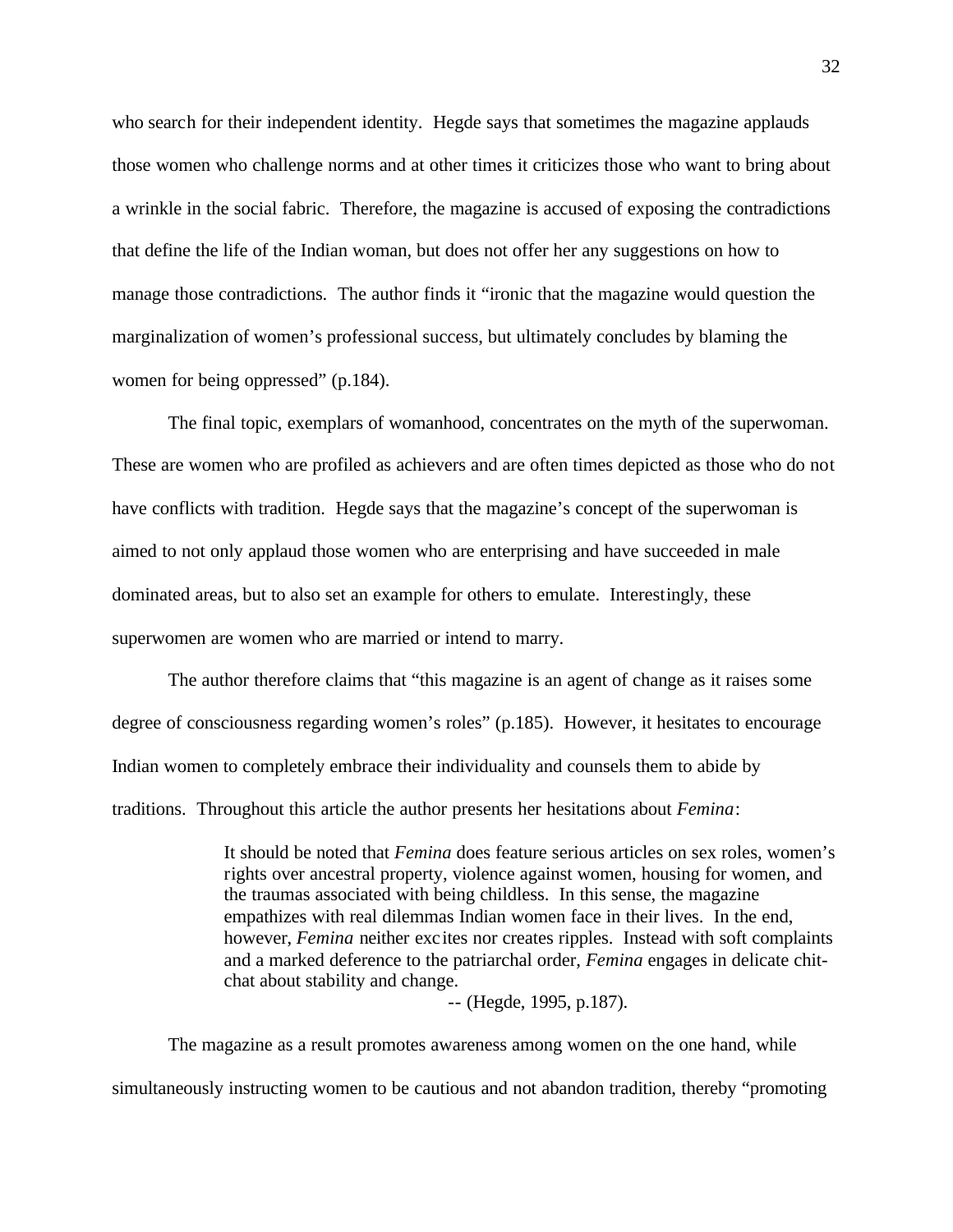a balance between patriarchal norms and assertiveness" (p.177). Moreover, Hegde also says that the magazine often associates modernity with the West and this is a dangerous path to tread on, as images of westernized autonomy are so remote from the average woman's social and economic experience.

Susan Parulekar in her study on *Femina* adds another fold to the current research as she examines the ways by which the magazine portrays the image of elite women. According to Parulekar, *Femina* serves as a space where women's identity can be negotiated in the light of globalization: "*Femina* magazine can be seen as such an imagined community, as it is part of a larger dialogue between what Fox describes as the fuzziness of 'how people conceive of themselves or are conceived of by others, and how people live out and live with these conceptions'" (Parulekar, 2001, p.3). Moreover, the author sees the maga zine as an imagined community where elite women negotiate their own global and local identities, as they read the pages of this magazine. She also refers to *Femina* as a mediascape, which refers to the movement of global media in its various forms throughout the world, and an ideoscape, which is constituted by certain sets of ideas. Via a discourse analysis, Parulekar writes about interesting trends in fashion, commodity fetishisms, and topics of discussion that dominate these pages.

The author studied the changing image of women in this magazine, the types of commodities advertised in the issues and said, "the fashion magazine can serve as a site in which identity is negotiated in light of forces of globalization" (p.4). Additionally, "from its inception in the 1950s, *Femina* has always been informed, albeit implicitly, by transnational flows of global culture and individuals, the South Asian diaspora, the media and language and politics" (Parulekar, 2001, p.3). She looked into how the facets of eliteness – space, beauty and lifestyle – changed with each decade and concluded that there was an interplay between global and local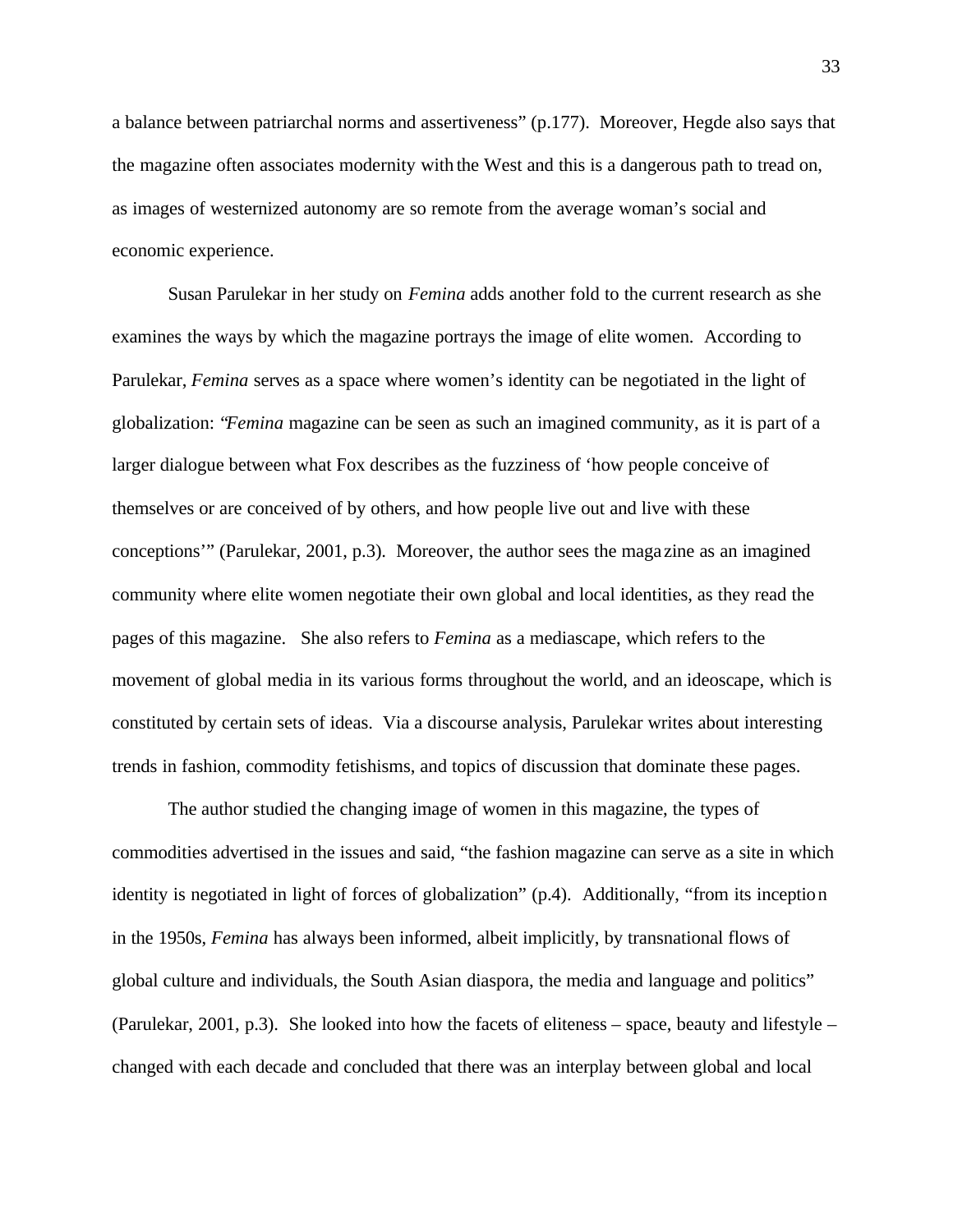cultures. According to her, economic policy, the diaspora, media, and language politics influence the magazine and the image of the woman that it depicts. To exemplify this she looks into the way advertisements are presented in the pages. In one specific ad, a photograph of a young woman wearing shorts and a tank top is shown crafting a sculpture (an unusual hobby that is constructed as international) and the product being advertised is a hair removal cream. Thus, Parulekar concludes that the magazine was a small world altered by globalization to create a community of women.

The above research concludes that *Femina* caters to an elite class of women in India, those women who are economically self-sufficient and those who reside primarily in metropolitan cities. The location of these readers is important as cities witness the most rapid changes and provide women with access to resources. Moreover, these women exist in an imaginary society that is created through these pages. In this society women are sexually liberated and by virtue of their discussions they want to create a society where women will be acknowledged for their roles as mothers and wives; will be given ample opportunity to invade male dominated areas of work; and will be given freedom to express her mind and own her body.

The present study is based on these two studies and hopes to build and add to it. Like the above two articles this study agrees that *Femina* caters to elite audience, but additionally it views the magazine as a tool that helps re-define and defend the various identities that Indian women assume.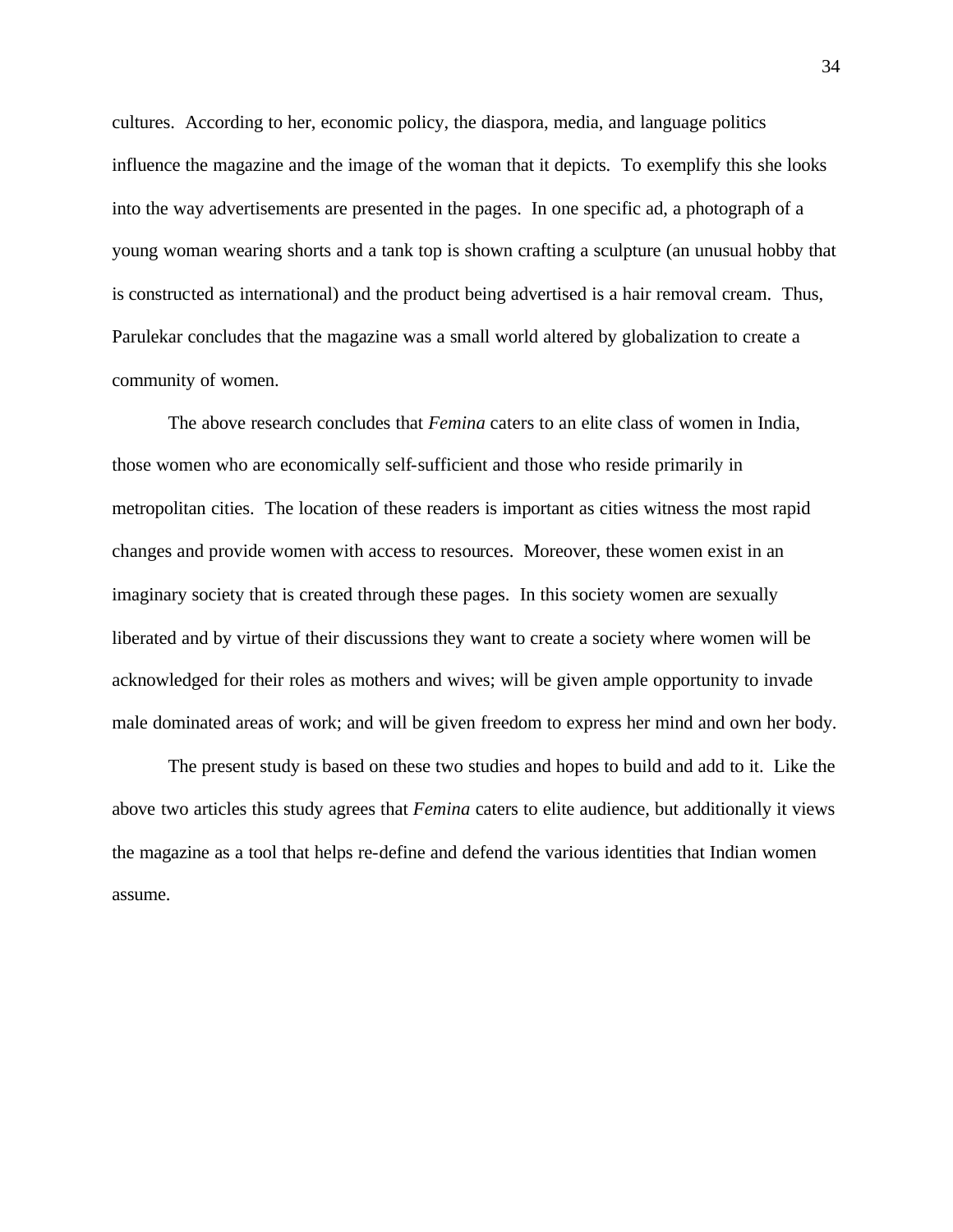### OVERVIEW OF THE FEMINIST MOVEMENT IN INDIA:

Women's rights are actually related to (a) primarily the issue of patriarchy, reinforced by culture, religion and literature etc., and (b) subsequently, the rights of women may get further curtailed by the boosting factors like communalism and fundamentalism. -- (Sethi, 1999, p.325).

Feminism is a liberating ideology that is more concerned with the fight against mental slavery than against the physical disabilities.

-- (Sethi, 1999, p.328).

The political climate in India with specific relation to the women's movement is traced by Raj Mohini Sethi in *Globalization, Culture and Women's Development*. Sethi traces the beginnings of the women's movement to the religious movements of the seventeenth and eighteenth centuries - Bhakti, Sant and Sufi movements. The Bhakti movement saw works by women like Mirabai who in her biography says that she broke away from the norms of marriage and widowhood and chose the path of asceticism. Sethi adds, "in spite of this rebellion, the language that she chooses favors the maintenance of status quo than alterity" (Sethi, 1999, p.335). Another philosopher at that time was Kabir who through his teaching wanted to bring about an egalitarian concept of the body, soul, mind and creation. "He also contested religious orthodox ritual and caste-based discriminations. However, he too upheld patriarchal values" (Sethi, 1999, p.335). Guru Nanak's philosophy on the other hand, which was part of the Sant tradition, was more liberal and he had great appreciation for women's householder position. Thus, during this era women's issues were discussed within the patriarchal realm and they were given a limited space within which they had to exist.

In addition, this period was also marked by the dwindling of the Mughal Empire and saw a prevalence of practices such as caste system, untouchability, child marriages, polygamy, prohibition on widow remarriages, sati (a practice that demanded widows to be burnt on the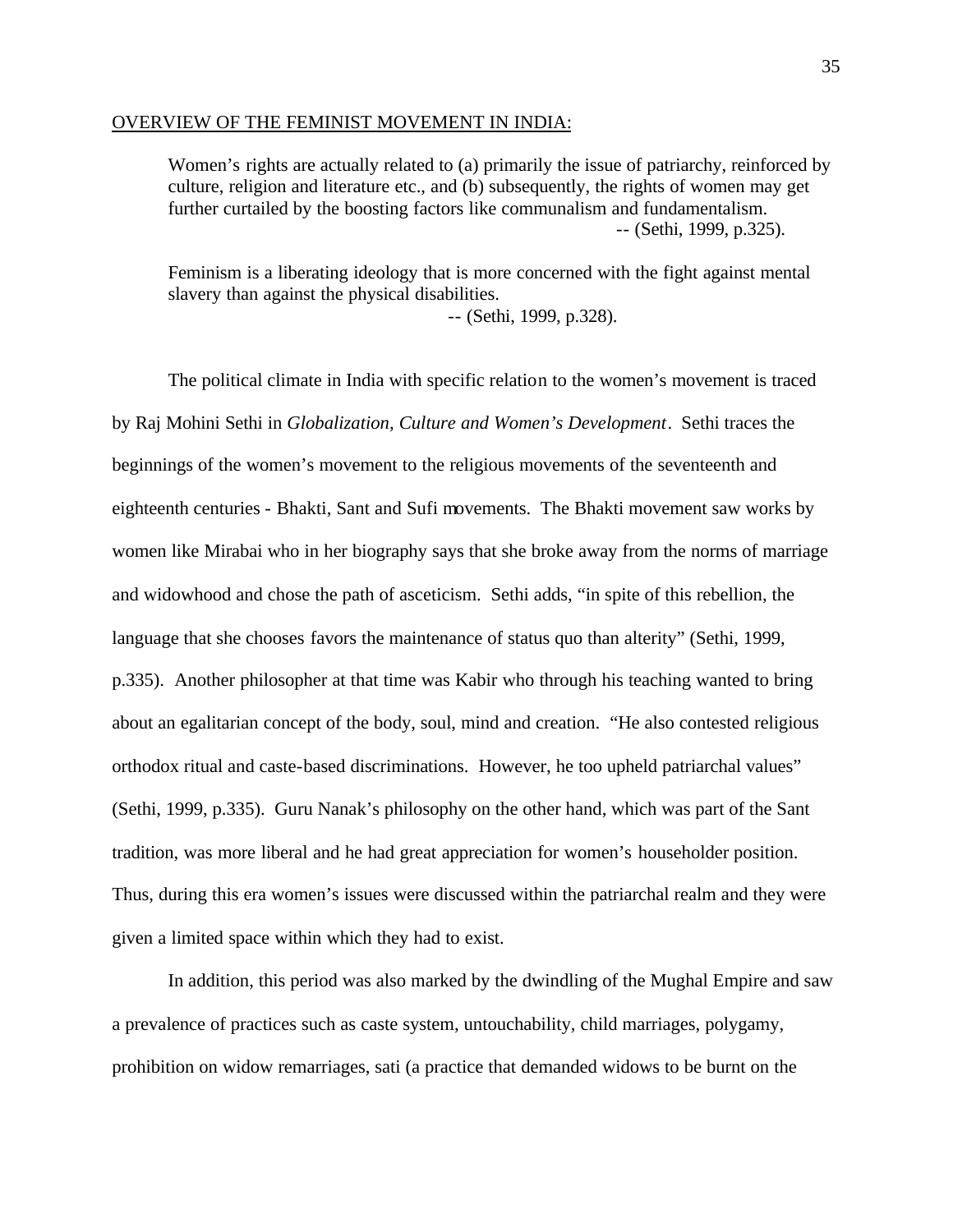funeral pyres along with their husbands) and purdah. These oppressive conditions led to the emergence of new movements to better women's lives, but unfortunately none left any significant mark on society.

The arrival of the East India Company in the nineteenth century is credited with sowing the seeds for a conscious women's movement. Sethi says that the interaction between the colonial rulers and the Indians led to two significant developments: the birth of a new social class called the gentry (merchants, money lenders, tax collectors) and the emergence of new consciousness that differentiated the western rulers from the natives. Furthermore, the constant interaction between the two worlds forced the concept of social egalitarianism that had just arrived in the western world to trickle down to India. As a result, a new conscious ethos arose in Indian society that began to target all the anti-women social practices such as female infanticide and sati among others. Western educated Indian men who were also a consequence of colonialism began to not just revolt against their invaders but also began to launch a social reform movement to liberate their own women. Raja Ram Mohan Roy was one of those western educated men who fought for the abolition of sati in 1815. Moreover, reformists also aimed to educate women, and fought to end child marriages. Women were responsible for the socialization of children and therefore great emphasis was placed on the woman's role in the family.

In addition, nationalism and revivalism contributed to the development of the women's movement in the nineteenth century. Revivalists were extremely eager to get rid of the colonial rulers and hence they wanted to create a new identity for women; an identity that was bound by cultural traditions. Also during this time frame, the British advocated liberating Indian women from barbaric Hindu practices and to counter these charges, nationalists positioned women as the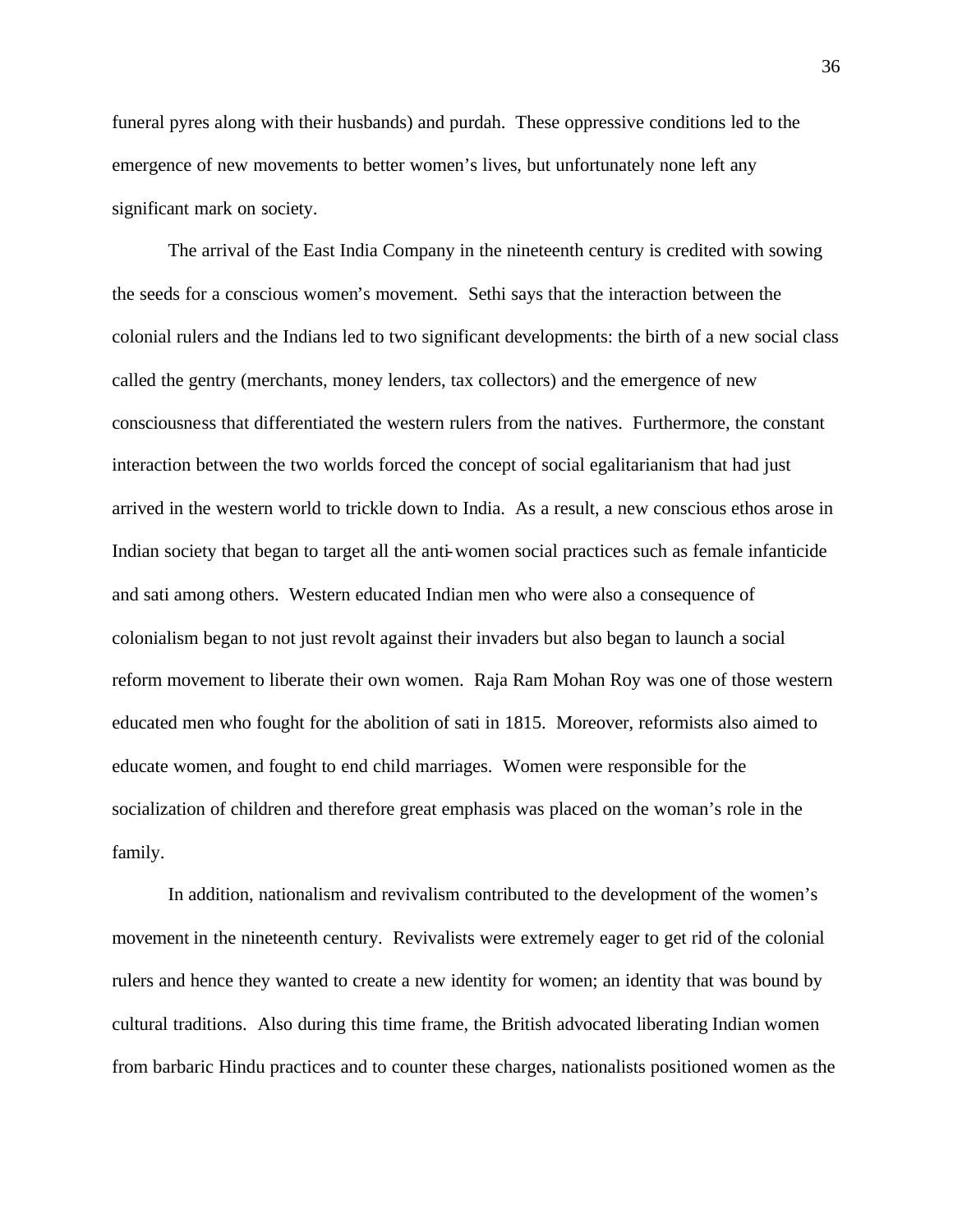center of India's morality and glorified her role as mother and wife. "The major aim of the revivalists, however, was not to transform the existing gender relations but to counter the virulent attack on Indian culture by the British" (Sethi, 1999, p.339). Thus, during this period women were encouraged to get educated so that society would have a new gender consciousness. However, the new image of the woman was tied to her roles as wife, mother and housekeeper, thereby allowing patriarchy and hierarchy to be the new dictator. Therefore the nineteenth century and early twentieth century gave Indian women liberal and egalitarian consciousness, but did not liberate them from men's authority.

The beginning of the twentieth century saw further changes as the emerging liberal and egalitarian consciousness and its emphasis on women's education led to women grabbing opportunities in literary and professional fields. The sprouting of reform movements like the Brahmo Samaj and Arya Samaj encouraged women preachers and professionals and the Indian National Movement established various women's associations and emphasized the importance of self-reliance and education. Thus, with this increasing political consciousness women wanted to redefine the private-public dichotomy. Women were until then confined to the four walls of their homes and now with the nationalist movement, they were encouraged to work outside of that realm, thereby creating a new space for themselves. Sarojini Naidu is one of the pioneers of the women's movement and she encouraged women to join the freedom struggle. Women's organizations such as the Home Rule League by Annie Besant and the Women's India Association at the national and regional levels paved the way for a new feminist consciousness and activism. "The activities of these organizations and the protests raised by them were centered around the issue of women's education, their right to suffrage, improvements in health and sanitation, maternity benefits for women workers, skill formation for income generation and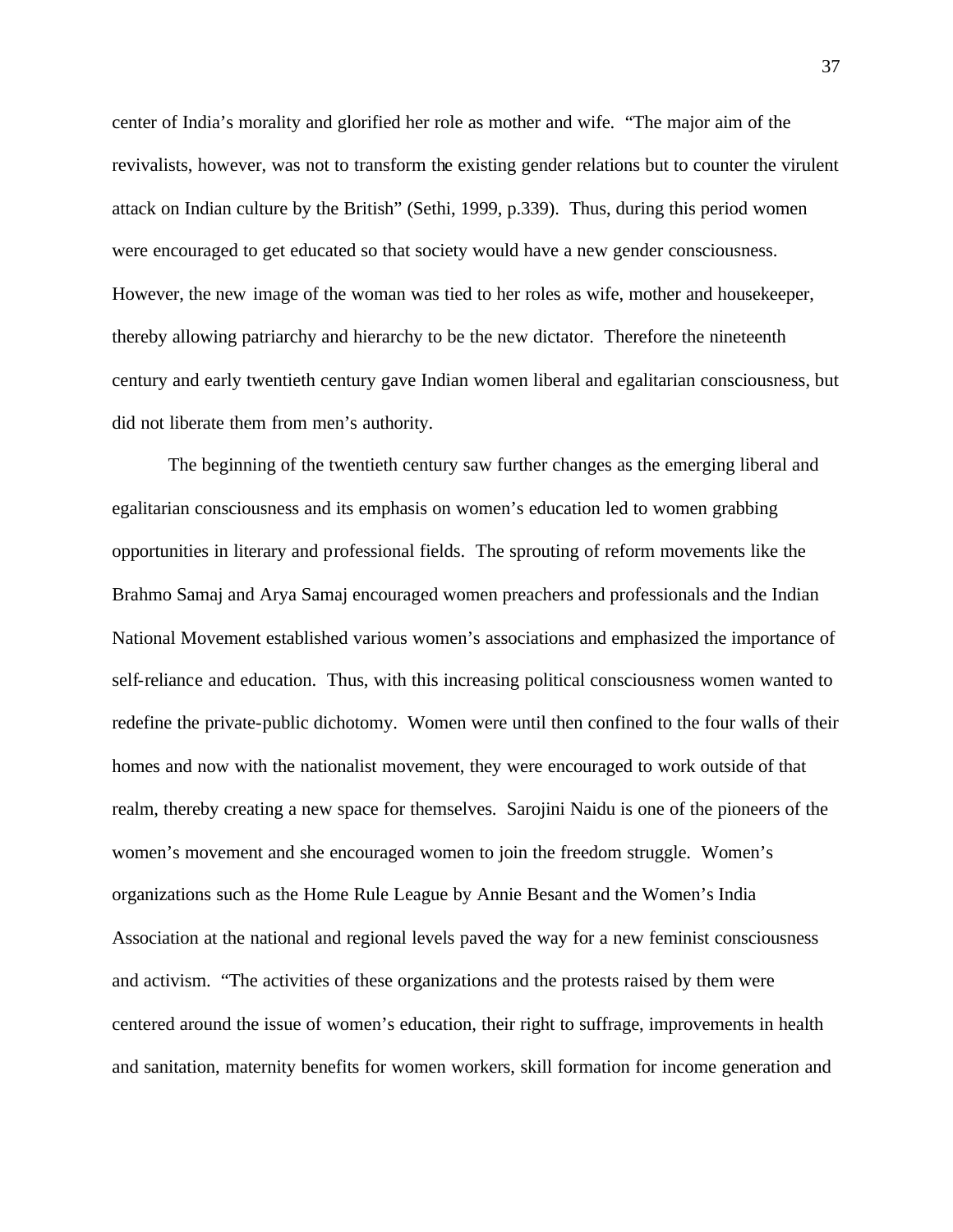the Sarada Bill" (Sethi, 1999, p.343). Thus, women's involvement in the freedom struggle encouraged many middle class women to break free and benefit from the new concept of gender equality.

Nonetheless, despite all the progress made by women in entering the public domain they were still only being credited for their role as mother more than that as wage earner. Hence, women's movement until this point was a concoction of reformism, revivalism and nationalism.

The period after independence until the 1970s was aimed at removing all forms of gender inequalities and during this time men were in charge of liberating women from their traditional roles. Thus, "the task of social reconstruction was undertaken after independence" (Sethi, 1999, p.344). A sub-committee was appointed in 1939 to look into various aspects of women's role and the committee submitted a report in 1947. "It recommended the development of women as individuals and economic independence was considered necessary to the goal. Further, it suggested the importance of legal rights for the attainment of gender equality" (Sethi, 1999, p.344).

However, the passing of such bills and the institution of laws was a far dream. Jawahar Lal Nehru and Mahatma Gandhi wanted women to join the freedom struggle as individuals and not as women, as they did not think that gender was a major issue. But, this hope was crushed as legislative attempts to bring about gender equality were constantly being surrounded by controversies. "In the absence of consensus and mobilization of women most enactments under the Hindu Marriage Act, the Hindu Succession Act, and the Dowry Act remained a dream for the ordinary woman. On the contrary, because of the opposition by the orthodox elements, most legislations were enacted in a half-hearted manner. Even the sub-committee's report was thrown into cold storage and was forgotten till recently" (Sethi, 1999, p.345). Thus it was in this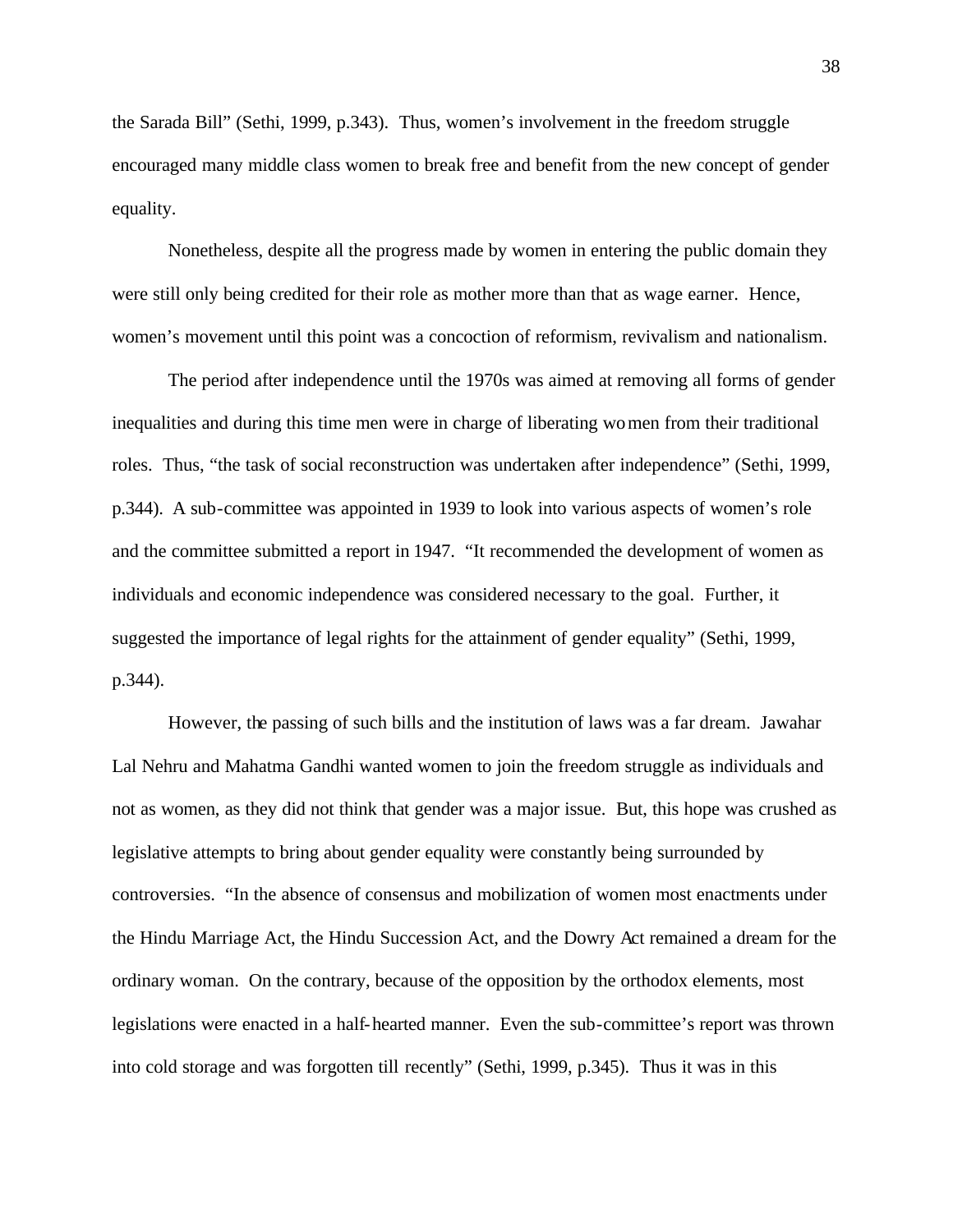environment that one of the first major legislative initiatives, the Hindu Code Bill, "which sought to create a uniform law ensuring women some rights to property and succession and treating them as equal to men in relation to marriage and divorce" was delayed for three years and finally a modified version was passed in 1955 (Tharu & Lalita, 1990, p.46). Also in 1951 the first elections that were held in a free India were based on universal suffrage.

During this period the existence of the economic class system and the sex-class system gave birth to the rise of socialist feminists. Thus, Indian women who found themselves in different sociocultural and historical locations from women elsewhere formulated their own relation to feminism (Mohanty, 2003, p.49). "Feminists around this time comprised a fragmented melee of diverse cultures and ideologies and their goals became quite ambiguous. As a result, the movement suffered a serious set-back and the fifties and sixties was period of relative lull in history" (Sethi, 1999, p.345). One peculiar feature of the women's movement until this period was that it was often times not initiated by women themselves.

The biggest thrust to the women's movement was provided by the rise of autonomous women's groups all over the nation after the mid-seventies. Nearly all of these groups had common aims: they challenged patriarchal values and brought out debates on issues that concern them. Further, events like violence against women and dowry deaths propelled and gave women's movement a new direction. Women thereby organized protests and marches and set up counseling centers and support services. The visibility of these protests brought forth an awareness of the loopholes in laws relating to cases of dowry and rape, and consequently changes in these laws were introduced. "However one of the inherent dangers in espousing the cause of women as only a women's issue was that it failed to assume the shape of a mass movement. Thus a new realization emerged among the feminists: the new realization was that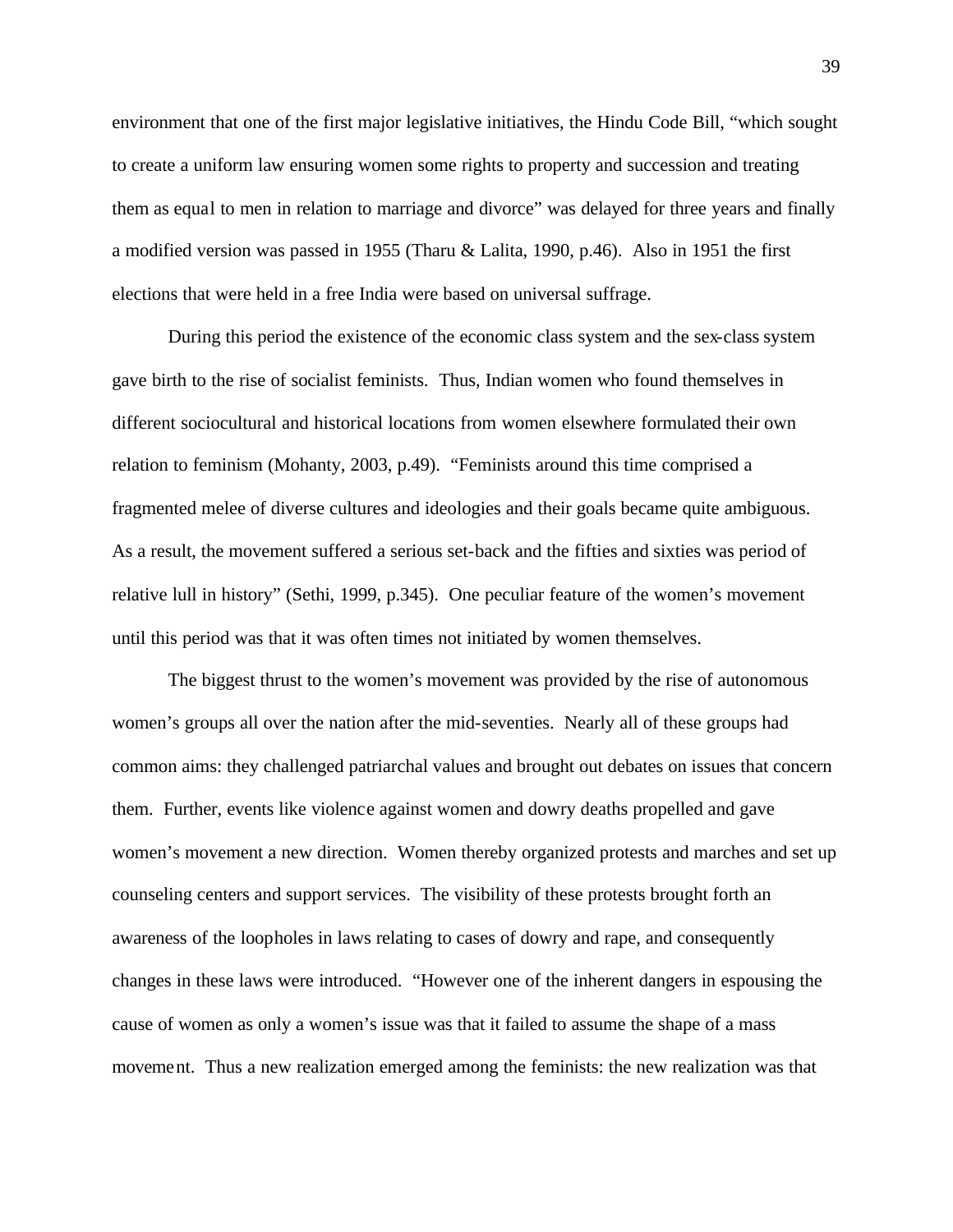women's movement cannot stand in isolation from the general democratic processes ideology as well as organizationally. Women's issues have to be woven within the broad framework of democratic issues within the economic, political or social spheres" (Sethi, p.350).

Nisha Garg and Pradeep Kumar add to Sethi's work and they trace feminism and its various forms in India. Garg and Kumar say that radical feminism, which includes male bashing, was dominant in the late 1970s. The neo-feminist version of the women's movement aimed to authenticate feminism by liberating it from the clutches of masculinism and hoped to feminize it. Nonetheless, regardless of the nature of the movement, the authors claim that the leadership that guides it tends to be urban and upper class or elite women. Thus the elite nature of the leadership is often times held responsible for not being able to read or understand the true needs of the lower class women. The other problem that the woman's movement has faced is that many women feel that they have been indoctrinated and socialized in the patriarchal value system and hence they find it nearly impossible to rise against the system. Nonetheless, Garg and Kumar feel that empowering women begins with literacy and poverty alleviation.

Urvashi Bhutalia continues where the above researchers left off and she says that one of the biggest challenges women have had to face in recent years is the growing religious influence in the nation. "Right-wing groups have built much of their support on the involvement of women: offering to help them with domestic problems, enabling them to enter the public space in a limited way, and all the while ensuring that the overall ideology within which they operate remains firmly patriarchal. For activists too, this has posed major problems. It has forced them to confront the fact that they cannot assume a solidarity as women that cuts across class, religion, caste, ethnic difference" (Bhutalia, 1997, p.4). However, the promising feature in the present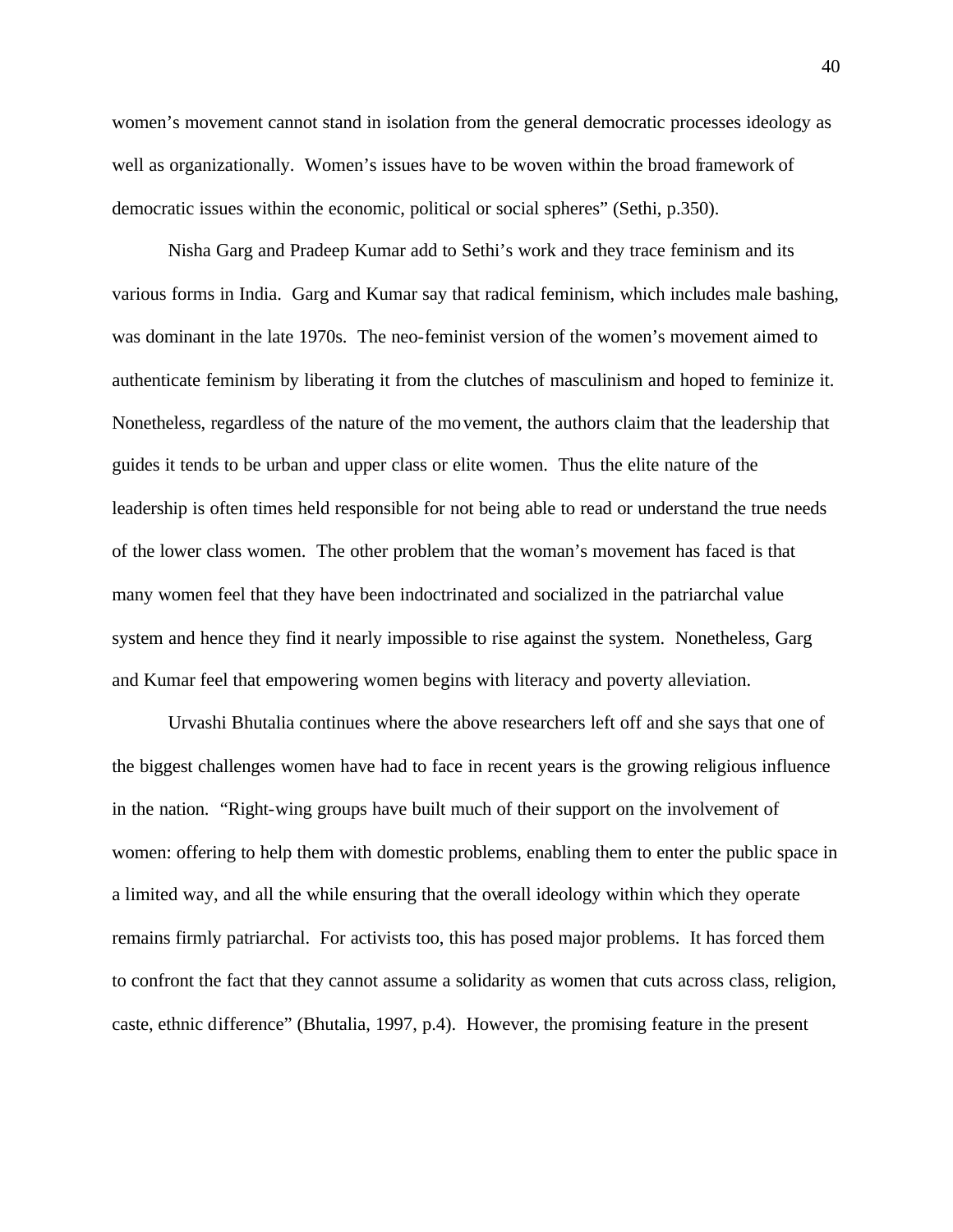picture is the introduction of 33 percent reservation for women in local and village-level elections.

Thus, women's movement in India is not one single cohesive movement, but is made up of a number of fragmented campaigns. Moreover, it is also one where men have historically been very involved and continue to be involved with.

The above research helps understand why *Femina*, a magazine with a pro-feminist stance caters to men as well. The above authors suggest that in the sub-continent men have always been involved in the women's movement and hence *Femina* wants to cater to men as well, in an attempt to further bridge the gap between the two sexes.

## WRITING AS AN IDEOLOGICAL TOOL:

While women's movement in India continues to be talked and written about, it is important to look at who does the talking and writing. For a very long time Western researchers have talked about liberating women from Third World oppressive societies. However, what this research does is look at developing societies from a Western perspective and thereby 'other' them in the process. The following studies are done by researches who come from developing societies and who therefore feel the need to represent themselves.

Teresa de Lauretis in the book *Alice Doesn't* looks into the ignored arena of writing and says, "strategies of writing and of reading are forms of cultural resistance" (1995, p.7). She says with specific regard to feminist works that writing opens up a space where women's ideal representations can be challenged and thereby be re-created. Interestingly, women have to contest the way both men and 'other' women write about them. For example, Western feminists usually talk about women in the Third World as being oppressed and portray them as victims of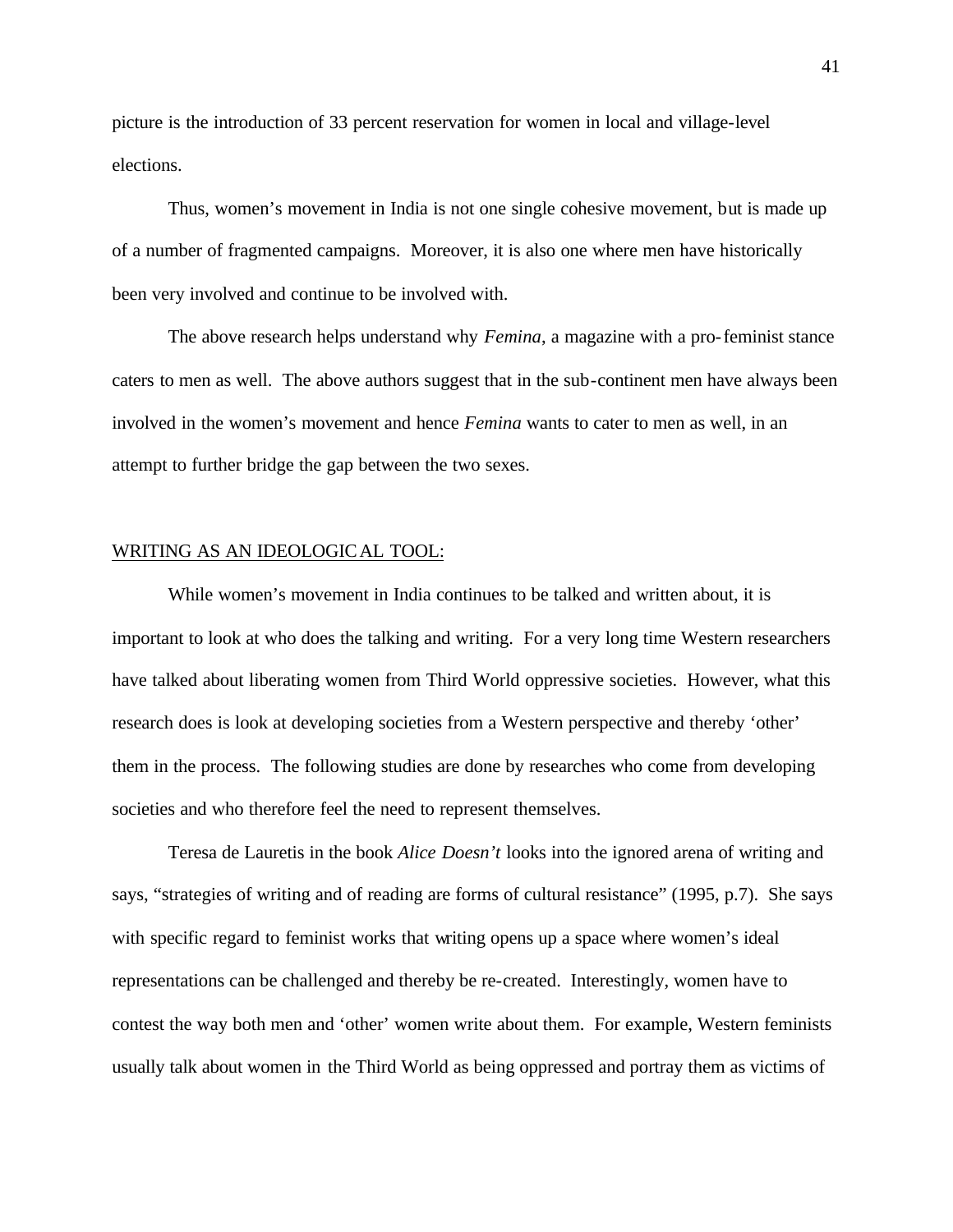patriarchy. Hence, women in these regions need to write about themselves to change the stereotypical images.

Works by Mohanty and Abu-Lughod exemplify Lauretis's statement. Lila Abu-Lughod in *Writing Women's Worlds* writes about women in a small Bedouin community in Egypt and she stresses that these women's stories are made up of conversations, narratives, arguments, songs, and reminiscences among other things (1993, p.1). The author examines her writing and asks if there is something such as a woman's voice and if there is any specific thing as 'woman's style.' Abu-Lughod looks into feminist writing and says that women can be feminist and researchers and that being feminist would give one a heightened consciousness of standpoint (the way women experience and tell their stories) and power dynamics of self and other.

Chandra Talpade Mohanty's work, *Feminism Without Borders*, is yet another example of a woman's voice and woman's writing. Mohanty chooses the above title for her work as she felt that an "inclusive vision of feminism must be attentive to borders while learning to transcend them as well: borders suggest both containment and safety, and women often pay a price for daring to claim the integrity, security, and safety of our bodies and our living spaces" (Mohanty, 2003, p.2).

Radhika Parameswaran in her study bases her work on Mohanty and explores the production of "third world women in Western feminist discourse as victims of oppressive systems" and Parameswaran thereby exemplifies the need for women to write about themselves (Parameswaran, 1996, p.69). The author, in this attempt, looks at the way the *Dallas Observer* covers a case of bride burning. The *Dallas Observer* constructed Aleyamma Mathew's (a member of the Indian diaspora) burning as the 'other' and said that it was a consequence of the oppression that rises from Indian culture and tradition. The author points out that when the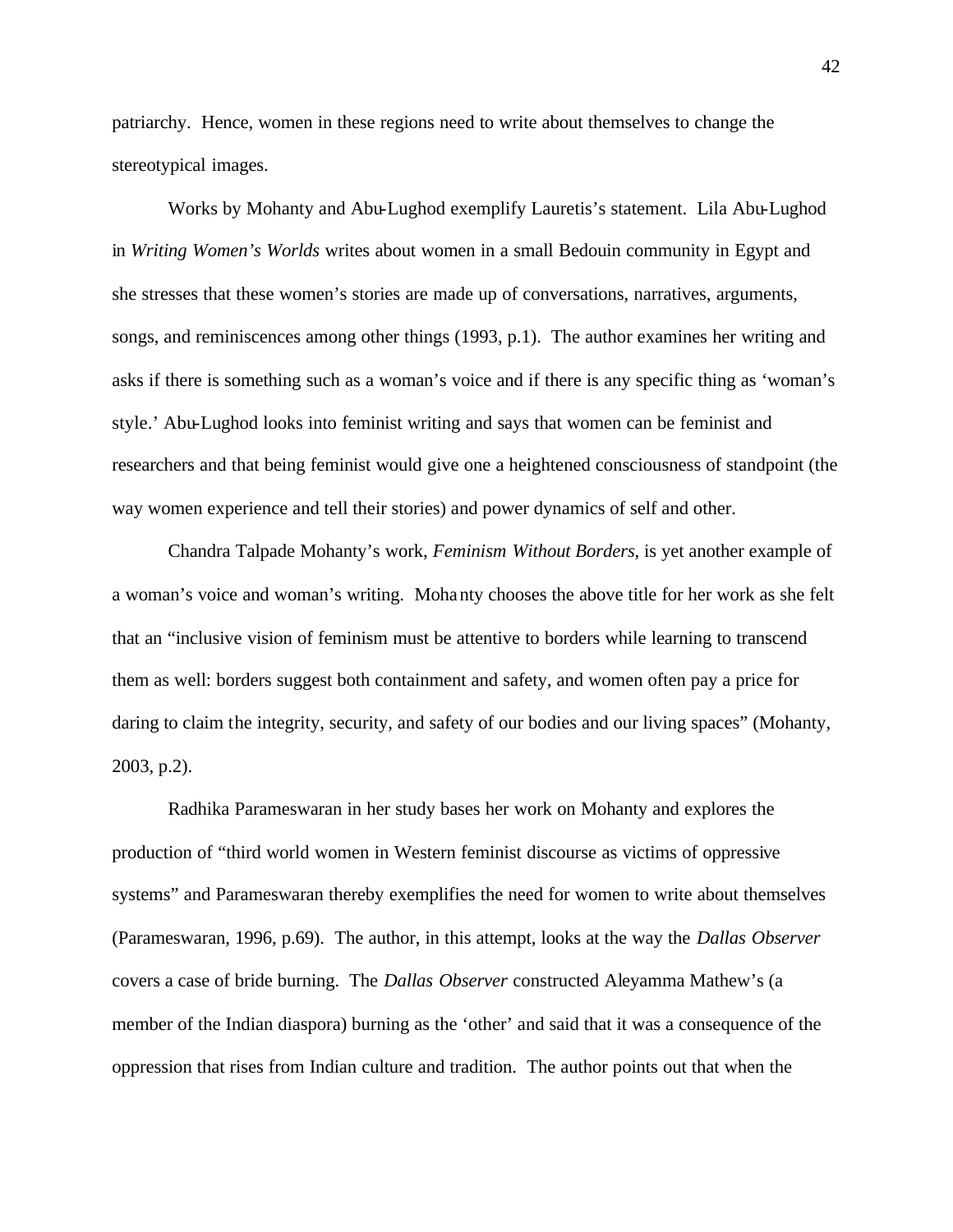media chooses to cover such events that relate to minority communities, it propels stereotypical images and notions. Parameswaran cites the work of Peter Dahlgren and Sumitra Chakrapani: "incessant glimpses of disorder and violence serve as a reminder that these societies continue to act out their essential character; they are virtually driven by violence. 'We' on the other hand, the industrialized West, are typified by order and stability, a higher form of civilization. Devoid of social, political, and historical causation, the manifestations of disorder and violence take on the quality of eternal essences, which define the nature of these countries. 'That's just the way they are'" (Parameswaran, 1996, p.69).

Parameswaran adds to this and says that it is essential to critique the way the media represents the non-Western cultures because in addition to stereotyping, the media contributes to producing and creating the knowledge about these cultures. "The problems with media representations of India or Indians in the United States media are undoubtedly influenced by Western perceptions of India acquired through mainstream media representations. A study of representation of India in the United States print media, conducted in Bloomington, Indiana, shows that in *The New York Times*, *Time*, *National Geographic*, *The Economist*, and local Bloomington papers, three themes dominated: 'India as over-populated and impoverished, India as exotic and primitive, and India as a land of turmoil'" (Parameswaran, 1996, p.70).

 It is due to this process of 'exoticization' and 'othering' that scholars in India felt the need to represent themselves and clarify the way the world sees them. As a result, feminist scholars in India began to write to represent themselves. According to Mohanty, "without the overdetermined discourse that creates the third world, there would be no (singular and privileged) first world. Without the 'third world woman,' the particular self-presentation of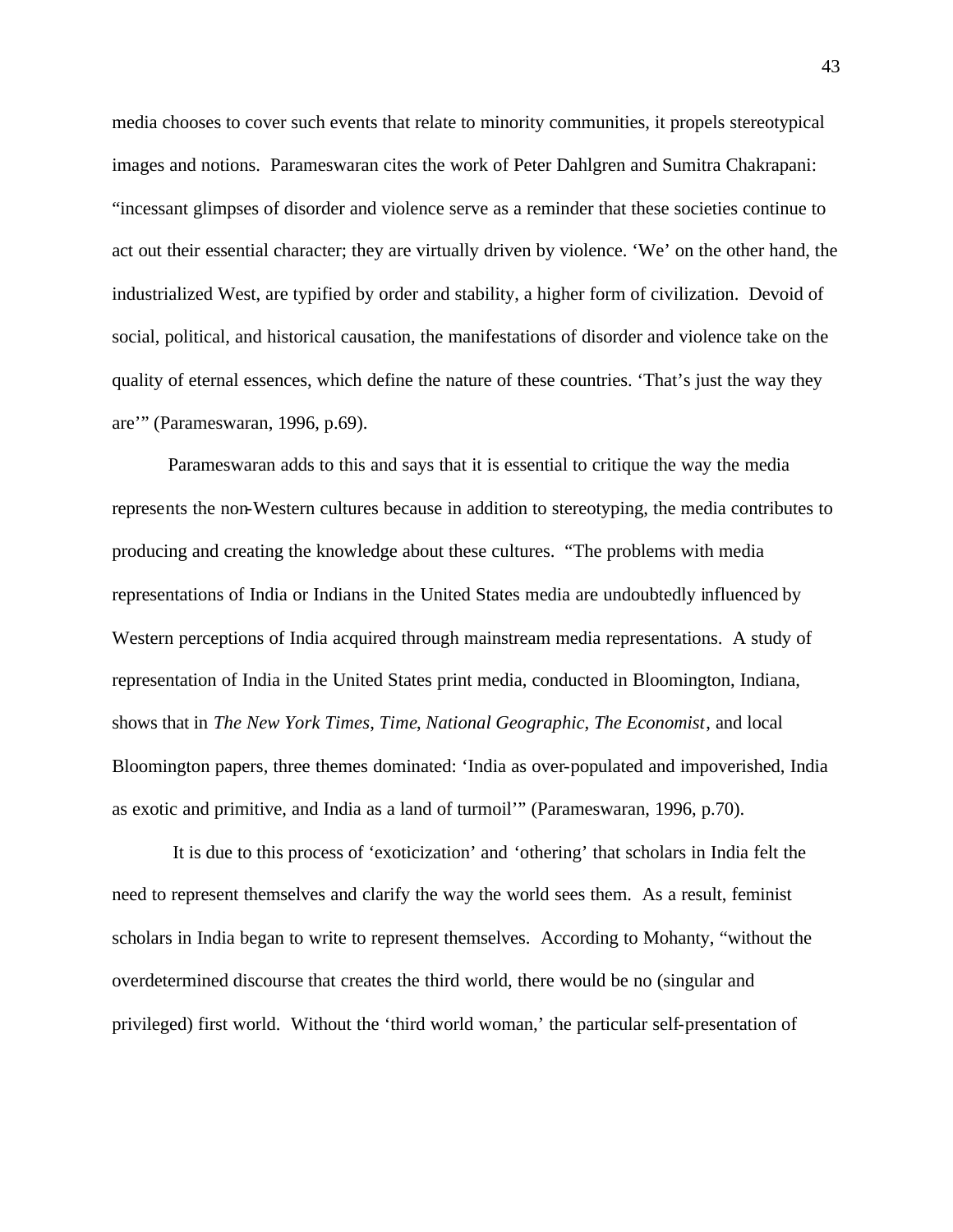Western women as secular, liberated, having control of their lives would be problematic. I am suggesting, then, that the one enables and sustains the other" (Parameswaran, 1996, p.70).

Aihwa Ong looks at how feminists represent women in non-Western societies. According to Ong the irony of feminism is twofold: first that it is a subculture that is produced within the West and how the West relates or looks at people elsewhere and second, Western feminists want to be the authority on non-Western women based on the former's sense of what the world must be. Thus, the author hopes to explain how colonial discourse intersects with feminist representations of non-Western women. Ong defines colonial discourse as "different strategies of description and understanding, which were produced out of the historical emergence of transnational network of power relations" (Ong, 1998, p.80).

The article quotes a number of recent studies are responsible for producing epistemological and political gaps between feminists and the 'oppressed women.' In this sense, it is quite common for researchers to term women from different or other cultures as 'exotic.' Furthermore, Western feminists gauge the status of non-Western women based on legal, social and political benchmarks that the former considers critical. Additionally a number of feminists use a traditional/modernity framework or look at the patriarchal conditions that dominate society when they evaluate the non-Western woman. When the first framework is used, the non-Western woman is usually seen as nonmodern or modern by ignoring the social setting where these women live. Thus, the non-Western woman is taken out of her society and then evaluated according to Western standards of life.

Ong says that "by portraying women in non-Western societies as identical and interchangeable, and more exploited than women in the dominant capitalist societies, liberal and socialist feminists alike encode a belief in their own cultural superiority. On the one hand, we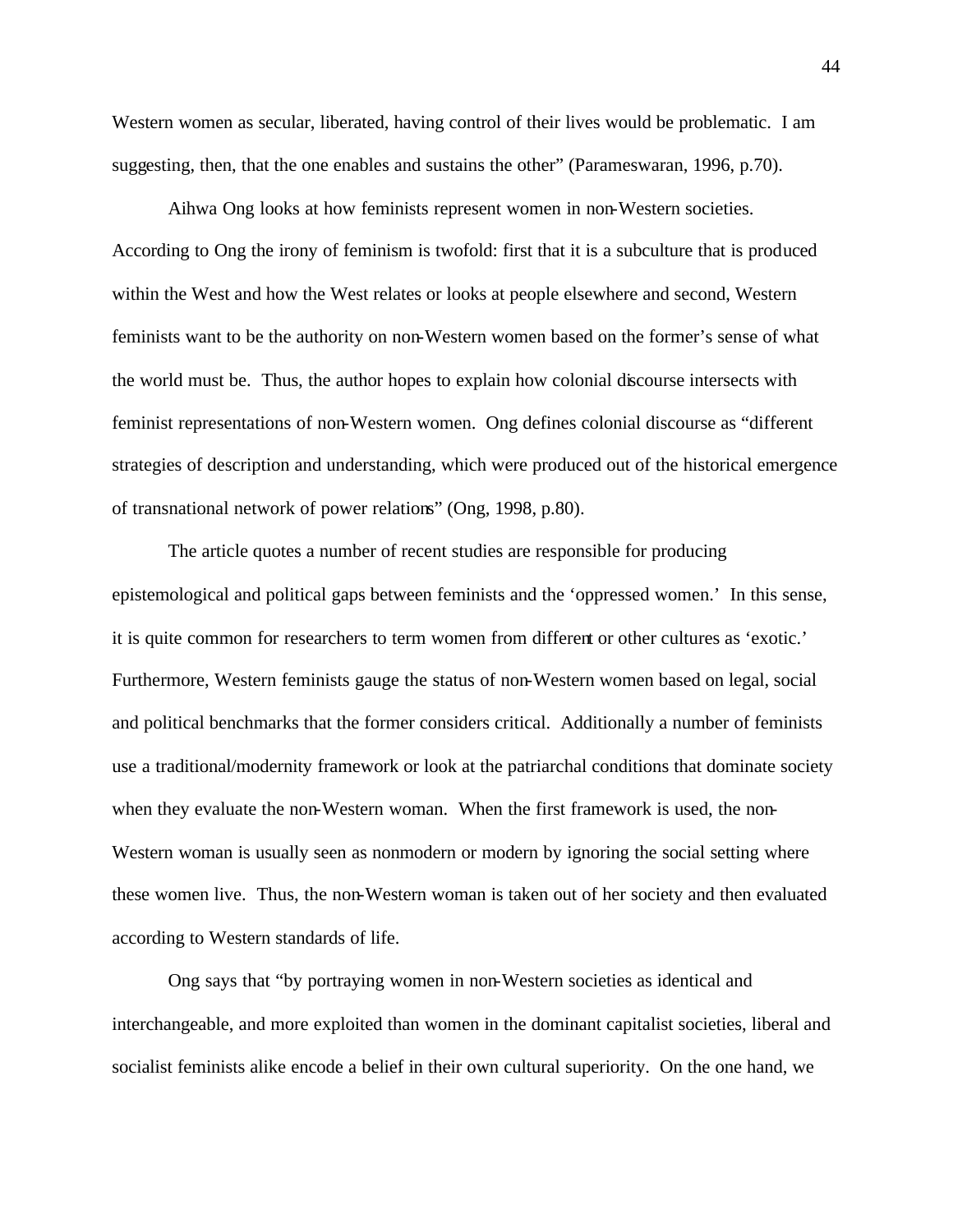have a set of Western standards whereby feminists and other scholars evaluate the degree of patriarchal oppression inflicted on women as wives, mothers, and workers in the Third World. [...]. On the other hand, feminist approaches which purport to understand indigenous traditions and meanings that have persisted over the course of modernization often betray a view of non-Western women as out of time with the West, and therefore a vehicle for misplaced Western nostalgia" (Ong, 1998, p.84). Thus when these feminists portray a whole society of women as oppressed and backward, their works become part of "Western academic and policy-making discourses on the backwardness of the non-Western, non-modern world" (p. 84).

The author also states that the second problem with Western discourse is that they proceed in reversal: "they usually say that non-Western women are what we are not" (p.86). Ong, however, does agree that these Western feminists must speak on behalf of their counterparts from elsewhere, but these representations must not be doused in sympathy for the non-Western woman. Consequently, a solution to be free from stereotypical portrayals would be giving up the traditional ways by which the West tends to look at the non-West. "By giving up our accustomed ways of looking at non-Western women, we may begin to understand better. We may come to accept their living according to their own cultural interpretations of a changing world, and not simply acted upon by inherited traditions and modernization projects. [….]. Edward Said has suggested that a new way of transnational solidarity is not through assimilating the Rest into a common unity, but by renouncing our utopian, libertarian vision" (Ong, 1998, p.88).

Another study by Parameswaran, adds to the work by other postcolonial feminists who challenge the depiction of Third World women as passive victims of a patriarchal society (Mani, 1991; Mohanty, 1991; Kumar, 1994; Visweswaran, 1994; Ong, 1998). Parameswaran looks into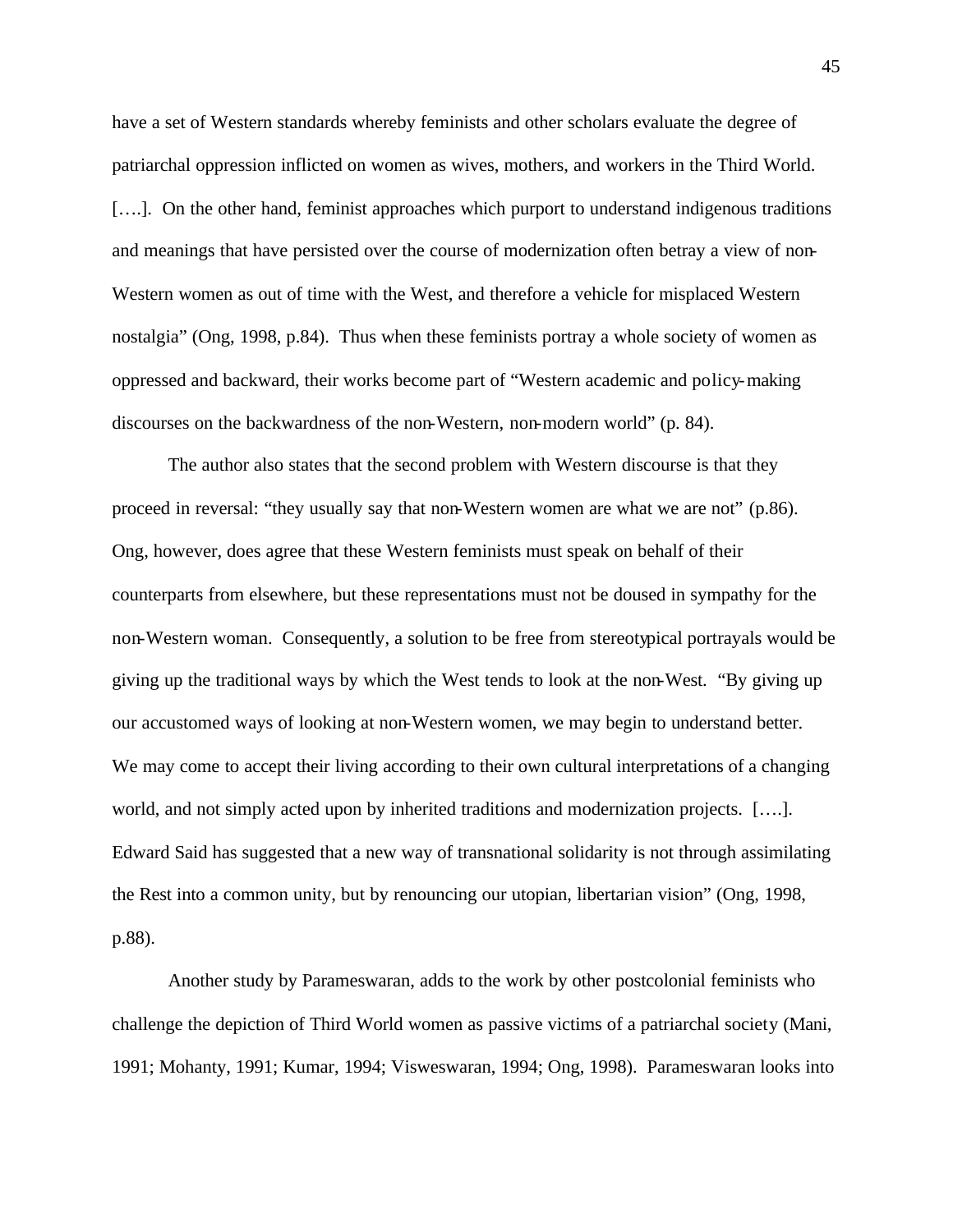the implication on society when young middle-class women in urban India read Western romance fiction and concluded that these women were not passively accepting patriarchal constructions of ideal femininity and sexuality. These women resisted by partially accepting patriarchal norms. The motivation for this study was to pay attention to the politics of representation of audiences in media studies and the "article reflects on the failures, successes, and dilemmas experienced during the research process to show that feminist media ethnographies are embedded within the discourse of power" (Parameswaran, 2001, p.69). While doing research Parameswaran looks into and distinguishes between the categories of self/other, native/Westerner, and insider/outsider and she concludes by stressing on the need for Third World scholars to carry out and study their own cultures rather than being studied all the time: "the entry of postcolonial scholars from the Third World in the U.S. academy as scholars and ethnographers studying their own cultures rather than as the traditional 'objects' of research has been heralded as a major transformation in the history of Euramerican academic knowledge production" (Parameswaran, 2001, p.93).

The author also suggests another way to challenge the paradigm of Western self/non-Western other would be for Third World scholars to study First World cultures. Meenakshi Gigi Durham adds to this in her study of the symbols of South Asian femininity in the U.S. media culture. Durham looks at the way U.S. fashion appropriate South Asian symbols of femininity like the nose ring, mehindi and bindis. These symbols are popularized by media icons like Madonna and Gwen Steffani of the group No Doubt. "The analysis showed that the contemporary 'ethnic chic' preserves power hierarchies by locating the White woman as sexual object, and the Indian woman as the disembodied fetish that supports White female sexuality" (Durham, 2001, p.201).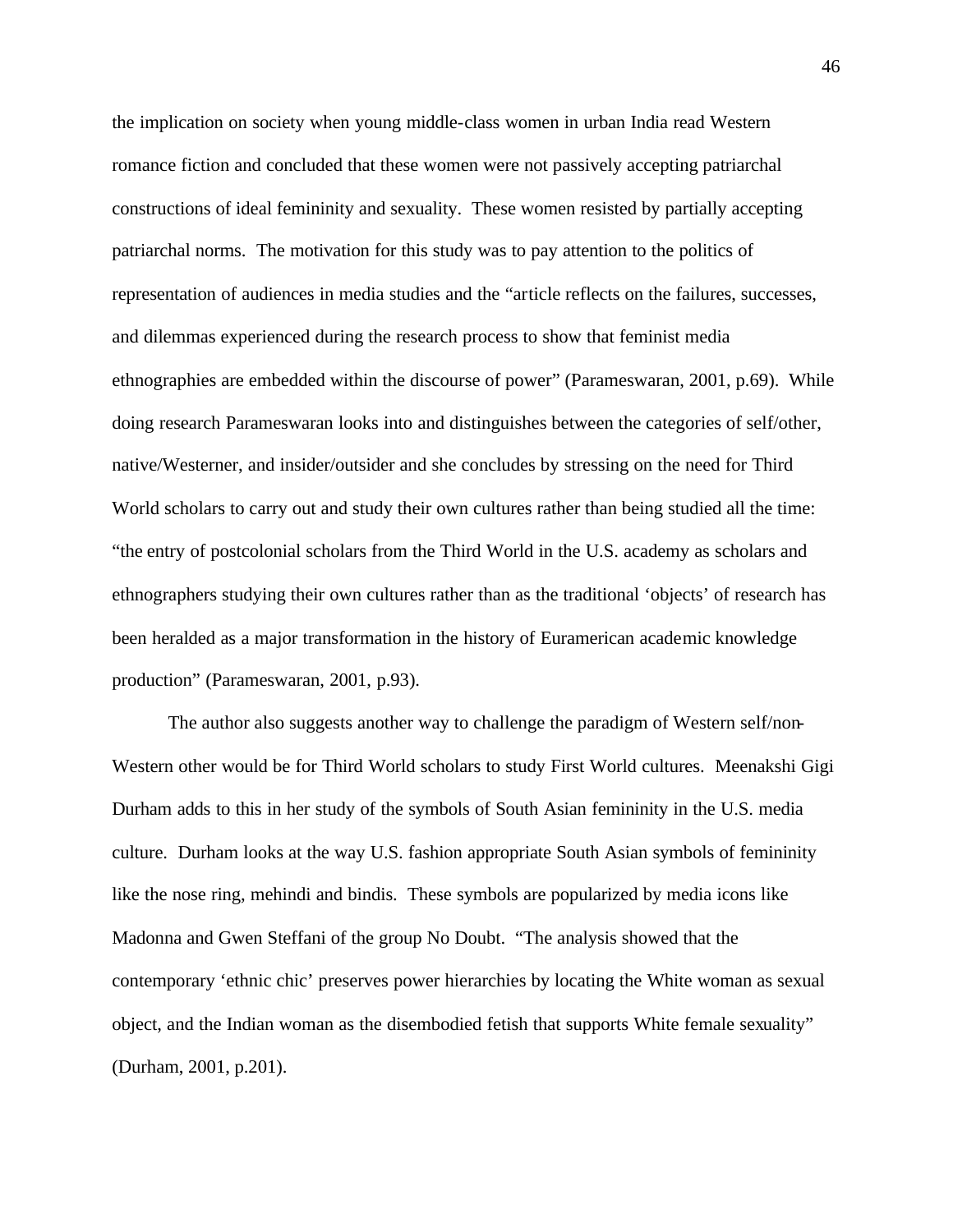Rehana Ghadially in *Women in Indian Society* examines Indian feminism and says, "unlike Western women, Indian women's identity is deeply embedded not just in the marital twosome, but in the entire family, caste, class and community. [….]. It is precisely this rootedness that has made it impossible for even Indian feminists to seriously challenge the family as the single-most oppressive institution" (Ghadially, 1998, p.16). Indian women have had to play the role of paragons of virtue for centuries and have had to fit a particular mold. It is precisely due to this subjugation that writing among women became a political activity rather than an aesthetic one.

Rajeswari Sunder Rajan in *Real and Imagined Women* draws attention to the fact that societies of women creates their own feminism thereby showing that there is no such thing as pure feminism. Therefore, to analyze a society form a Western perspective would be disastrous. "The activity of reading 'under western eyes' becomes a fraught and almost disabling selfconscious exercise" (Rajan, 1993, p.2). Rajan however realizes the need for such work and says that collaborating with western feminists acknowledges the similarity in political motivation between themselves and the others and also stresses the differences in questions that these two groups face. Furthermore, she adds that in most postcolonial states there is always a struggle between tradition and modernity and this has a greater impact on women than on men in these societies (p.6).

These books and articles therefore play an integral role in not just the women's movement, but also helps bridge and correct the gap in scholarship.

What this study therefore hopes to achieve is continue in the path of those Indian researchers who study their own cultures, in an attempt to bridge the gap between Western and Eastern perspectives.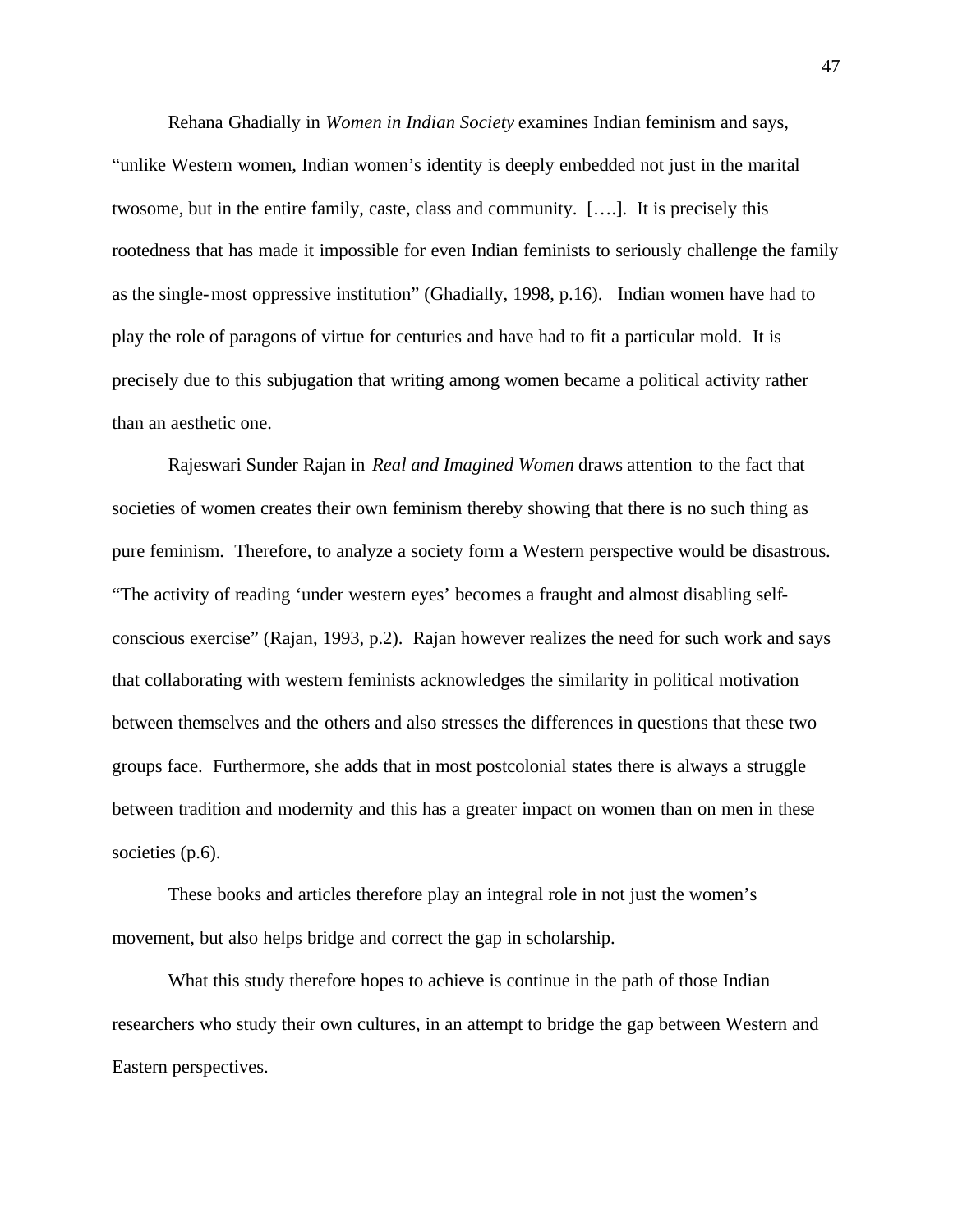#### GLOBALIZATION MAKES AN INTRODUCTION:

Globalization is best considered as a complex set of interacting and often countervailing human, material, and symbolic flows that lead to diverse, heterogeneous cultural positionings and practices which persistently and variously modify established vectors of social, political and cultural power.

-- (Lull, 2000, p.238)

The debate and discussions involving globalization are pervasive and Nobel Prize Winner in Economics, Amartya Sen argues that both the East and the West can claim the origins of globalization. "The agents of globalization are neither European nor exclusively Western, nor are they necessarily linked to Western dominance. Indeed, Europe would have been a lot poorer — economically, culturally and scientifically — had it resisted the globalization of mathematics, science and technology at that time. And today, the same principle applies, though in the reverse direction (from West to East)" (Sen, 2002). She says that even though the Renaissance, Enlightenment and Industrial Revolution took place in Europe and North America, many of these developments were based on the experiences from the rest of the world. Similarly, the author says "the first printed book was an Indian Sanskrit treatise, translated into Chinese by a half-Turk. The book, Vajracchedika Prajnaparamitasutra (sometimes referred to as 'The Diamond Sutra'), is an old treatise on Buddhism. It was translated into Chinese from Sanskrit in the fifth century by Kumarajiva, a half-Indian and half-Turkish scholar who lived in a part of eastern Turkistan called Kucha but later migrated to China. It was printed four centuries later, in 868 A.D. All this involving China, Turkey, and India is globalization, all right. But the West is not even in sight" (Sen, 2002). Thus it is important for the West and the East to realize that globalization is a process of exchange, not just of ideas and goods, but also of practices and identities.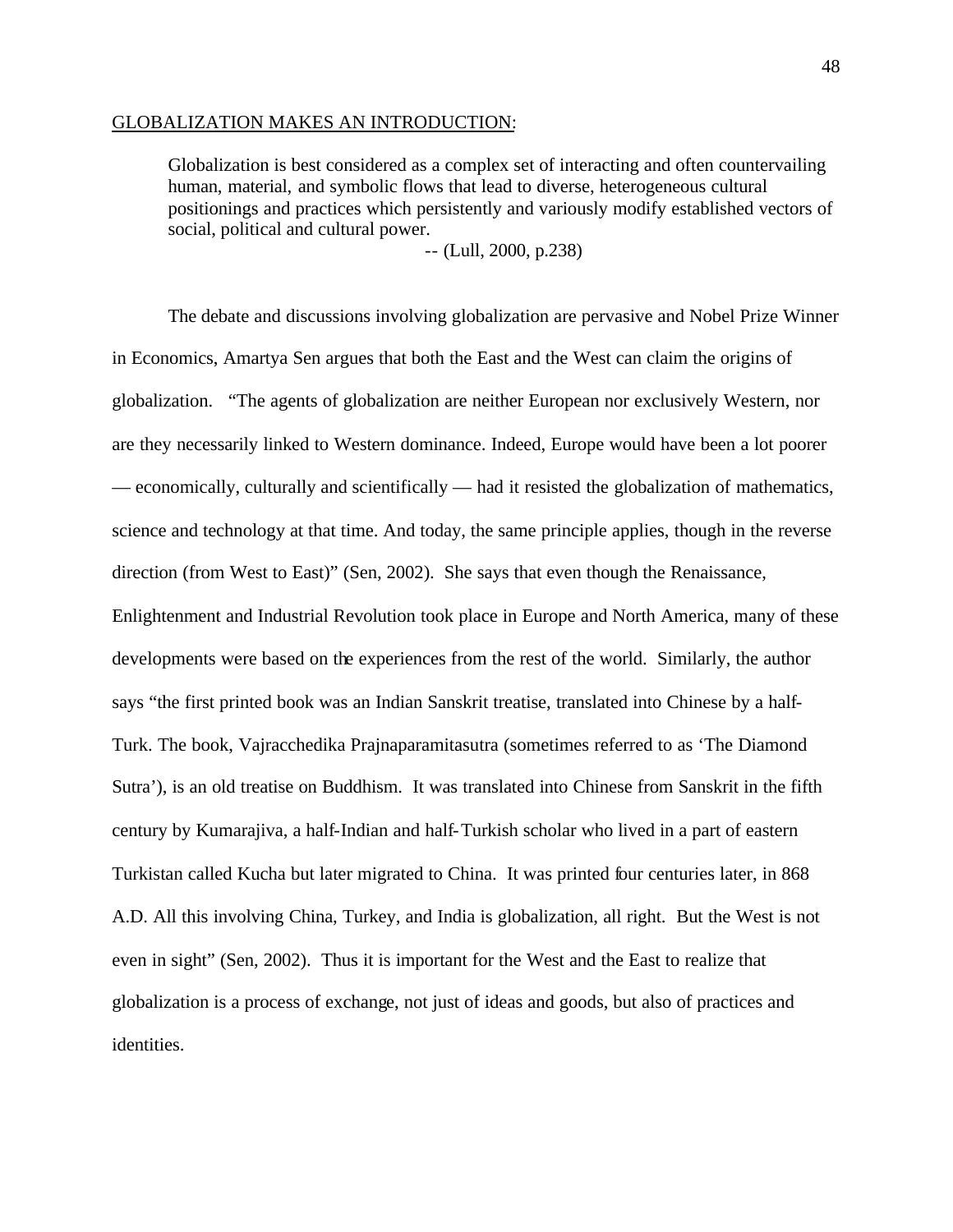In the late 1980s India was on the path of liberalization and economic reforms. New economic policies of liberalization were initiated in the 1990s and India became an open free market economy. The sub-continent opened itself to multinational firms, technological changes, and was soon flooded with Barbie dolls, McDonalds, MTV, and Coca-Cola among many other products. Thus in India Barbie wears sari, McDonald offers the Maharaja Mac and 'Kaun Banega Karorpati' is the Hindi version of 'Who wants to be a millionaire?'

Programs like the Hindi version of 'Who wants to be a millionaire?' could be ushered into the nation as television and its related technology changed rapidly. "Indian television changed from a government broadcast monopoly to a rapidly expanding selection of satellite services that now draw large audiences in major cities and in most large towns across the country" (Kumar and Curtin, 2002, p.352). Soon satellite services were available to about 25 million people and cable systems in cities like Mumbai featured more than three dozen channels; thus bringing in worlds that are oceans apart into the homes of these people. Nevertheless, with globalization came about a whole new set of issues for Indian women who now had to deal with a global culture.

There are a number of studies on globalization and its far-reaching consequences on society (Hall, 1991; Breckenridge, 1995; Hegde, 1998; Tomlinson, 1999; Fernandes, 2000; Lull, 2000; Appadurai, 2001; Chaudhuri, 2001; Durham, 2001; Kumar, Curtin, 2002; Parmeswaran 2001; 2002; Mohanty, 2003).

Stuart Hall in *The Local and the Global: Globalization and Ethnicity* looks into the debate around globalization in relation to culture and cultural politics. According to Hall the new globalization is American, not English, and he lists several characteristics of global mass culture. The first of which is that it is centered in the West; thus capital, techniques and labor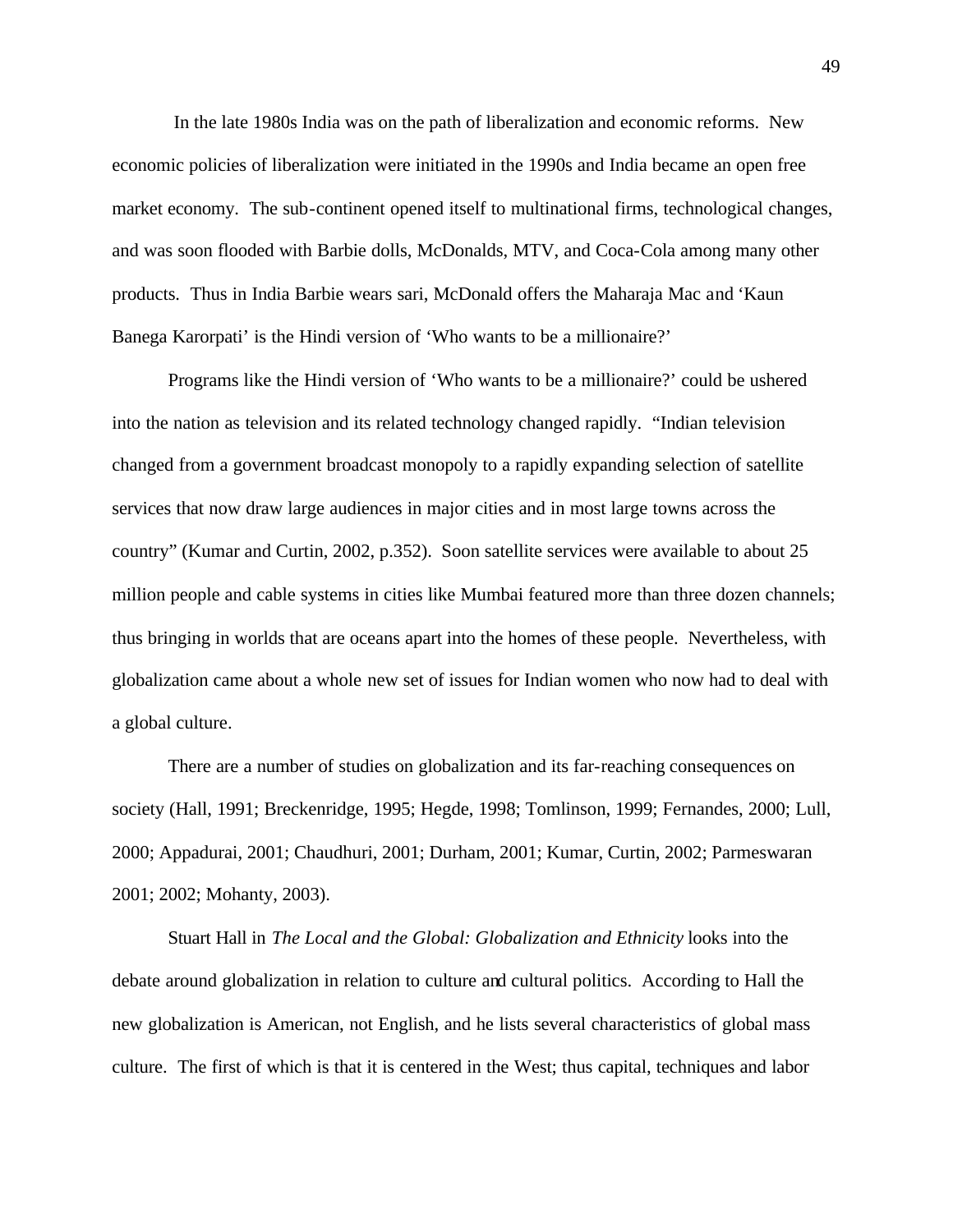among other things are concentrated in the West and they provide the impetus to drive a global mass culture. The second characteristic states that 'it is a homogenization form of cultural presentation' based on which globalization absorbs local cultures and operates with them and by their side. Therefore, globalization has to incorporate and reflect the differences it was trying to over come in the local culture.

Hall also believes that sometimes people return or more firmly embrace the local culture when they feel they can't understand or relate to the global. "The return to the local is often a response to globalization. It is what people do when, in the face of a particular form of modernity which confronts them in the form of the globalization I have described, they opt out of that and say 'I don't know anything about that anymore" (Hall, 1991, p.34). In addition, the local can be seen as a space in the margin that embodies ethnicities. Now when this space interacts with the global space then it produces new identities and new ethnicities. Hence identity is a process of representation, which is constantly evolving and never complete. Moreover, identities can be worked on by outside forces like politics and economics. Collective social identities of class, race and sex have long been stabilized and shaped by historical processes such as industrialization, capitalism, urbanization and now globalization. To this discussion of identities the author talks about the 'politics of living identity through difference:' "It is the politics of recognizing that all of us are composed of multiple social identities, not of one" (Hall, 1991, p.57). These identities are therefore shaped by the local and global, which can be seen as prisms for looking at the same thing.

Carol Breckenridge builds on the above research. She analyzed public modernity in India and said, "every society today has the means to produce a local modernity and as members of a society travel and traverse the globe the modernity that was once associated with America and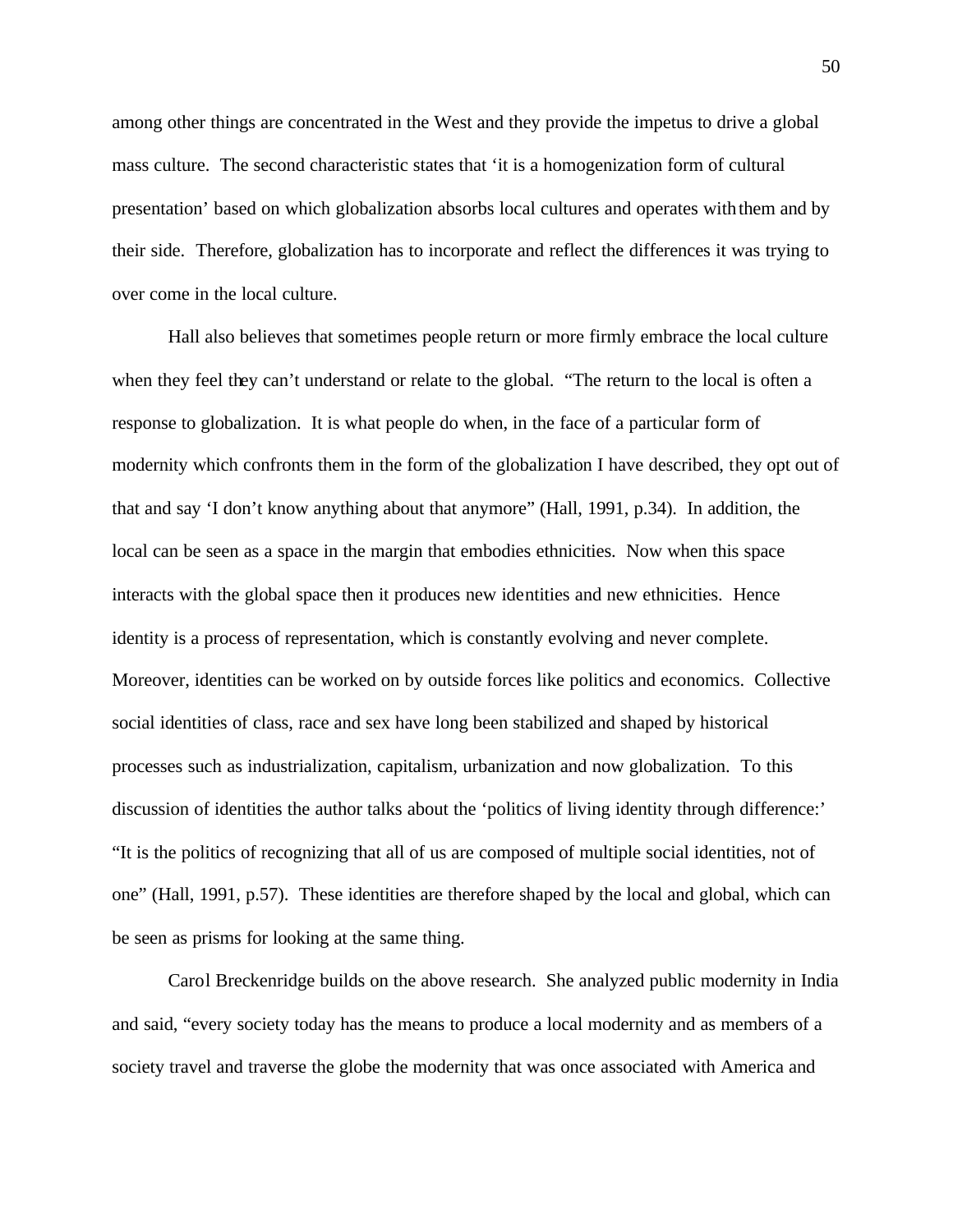Europe is no longer pristine" (Breckenridge, 1995, p.1). The author adds that with modernity, consumption becomes a social activity and thereby expenditure creates new identities. "In India there have been notable patterns of consumption, recreation and entertainment that resemble cosmopolitan cultural forms in other parts of the world" (Breckenridge, 1995, p.6). In addition to this booming public culture there was an explosion in the media market and in technology. Thus, even though modernity is experienced in a local area, the area itself has undergone rapid transformations in a global climate. Moreover, the author claims that with the spread of the electronic media, flow of resources, images and persons across borders, imagination ha s emerged as a new force in social life (p.14).

Few students of global modernities would deny that the media (in particular the electronic media) have transformed the meaning of locality by creating complex images of distance, self, other, and social transformation that extend to the remotest societies of the world the capability to construct imagined worlds. [….]. Thus India is a locality, but it is better described as a 'site' or a spatial vortex, which complex historical processes come into conjunction with global processes that link such sites together. -- (Breckenridge, 1995, p.15)

Therefore, Breckenridge sees modernity as an interactive process that is made possible by globalization and she sees societies as locations of negotiations between history and globality.

"Globalization lies at the heart of modern culture; cultural practices lie at the heart of globalization" says John Tomlinson of the reciprocal relationship between the two (1999, p.1). He adds that globalization is important and often seen as opposing to culture as the latter denotes a fixed locality where particular meaning is constructed. Therefore globalization is a force, which often alters this sociocultural landscape. Tomlinson also adds that globalization signals an interdependency and interconnection of all the global areas, which is brought about by economic and cultural practices (1991, p.175). Thus globalization is seen as a disorganized process with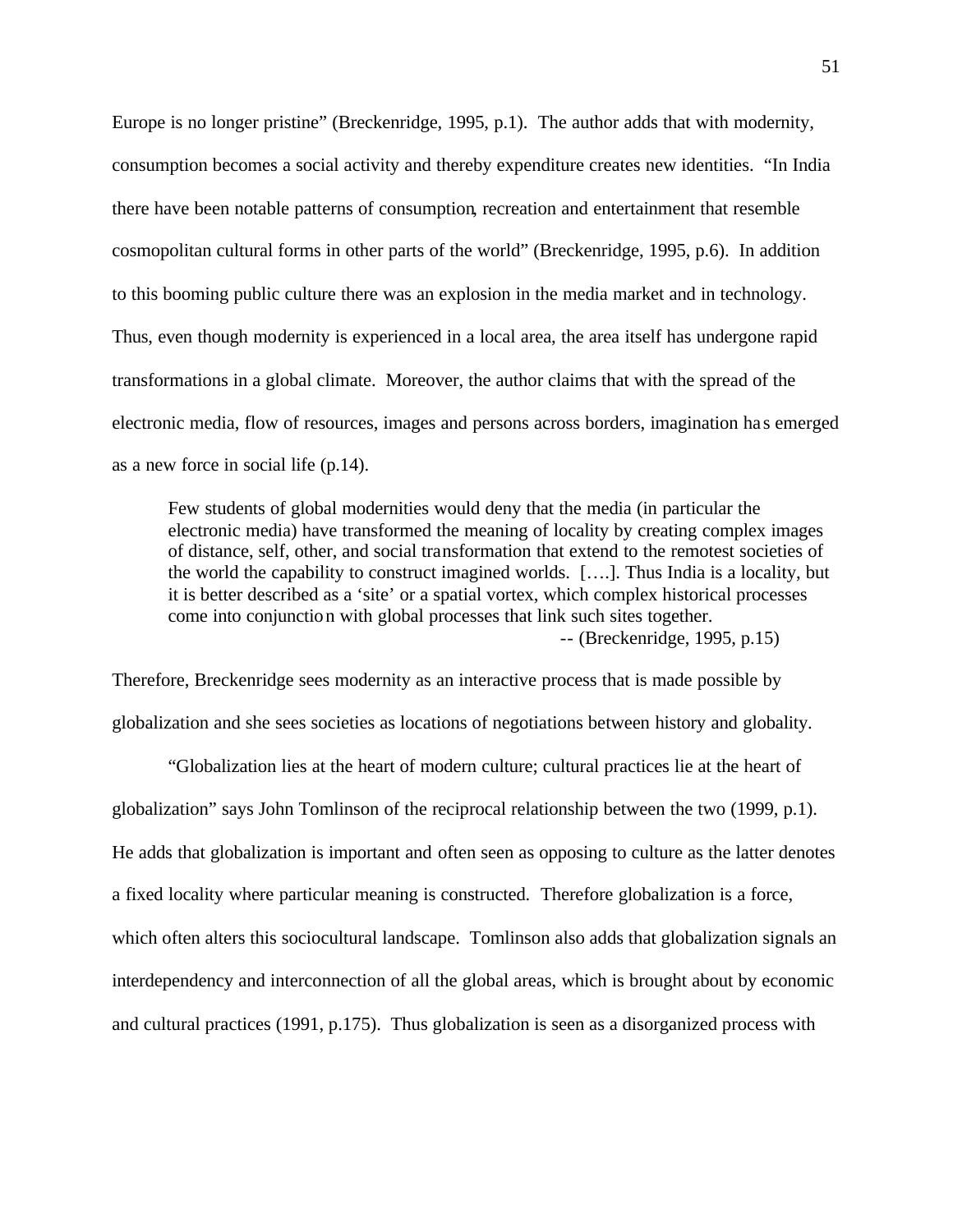unintended consequences. Moreover, this process creates a new cultural space where people have local experiences that are shaped by global processes.

Radha Sharma Hegde furthers this thought as she says that as a consequence of interaction between the global and local, communities reorganize, become more fluid and they also become spaces of struggle: "not only are cultural borders becoming amorphous, but people are also increasingly engaged in this transnational flow of action. The West and the non-West are not discrete entities, but rather, have shaped and been shaped by one another in specific and specifiable ways" (Hegde, 1998, p.285). Therefore as economies and cultures circulate, so do identities. Moreover Hegde adds that globalization urges self-reflection as it introduces new issues and challenges.

The rhetoric of globalization heralded in new notions of identity for Indian women as well. This is the focus of the study done by Maitrayee Chaudhuri (2001) who looked at gender and advertisements in a new global India and concluded that the onset of liberalization had brought in new values to the Indian society. According to Chaudhuri, globalization brought about a break in the traditional model of Indian women as homemaker and mother and advertisements now portrayed her as a globe trotting corporate leader. She credits this new image of corporate women with the entry of a large number of transnational companies into India. The myriad number of beauty pageants brought about another facet to a woman's image. Thus, the new Indian woman is one who knows to dare and dream; someone who is old fashioned enough to care and new enough to speak her mind. With regard to men, she found that the even though the image of man as high achiever was still at the forefront, there was a new dimension added to his personality. The new image of man was projected as that of a 'complete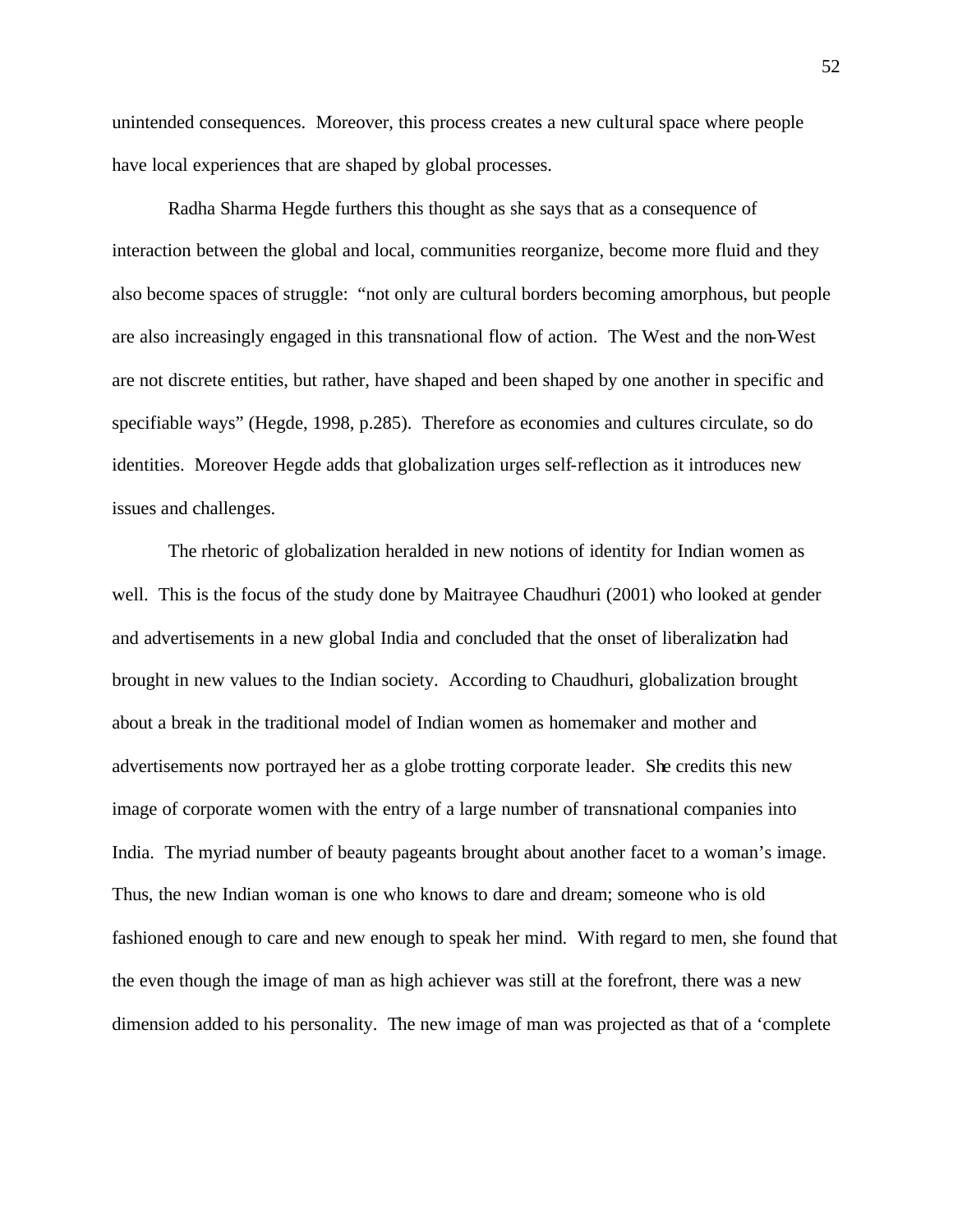man,' one who is caring, tender and endowed with feminine ethos. Hence liberalization gave rise to a new Indian, one who is global and cosmopolitan.

Therefore the above research suggest that globalization provided and continues to provide the impetus whereby a heterogeneous group of women organize themselves to create a space, the pages of *Femina*, for themselves in society, and in this space or social sphere they create many different identities for themselves. Additionally, globalization is a process of exchange of ideas, of goods and identities.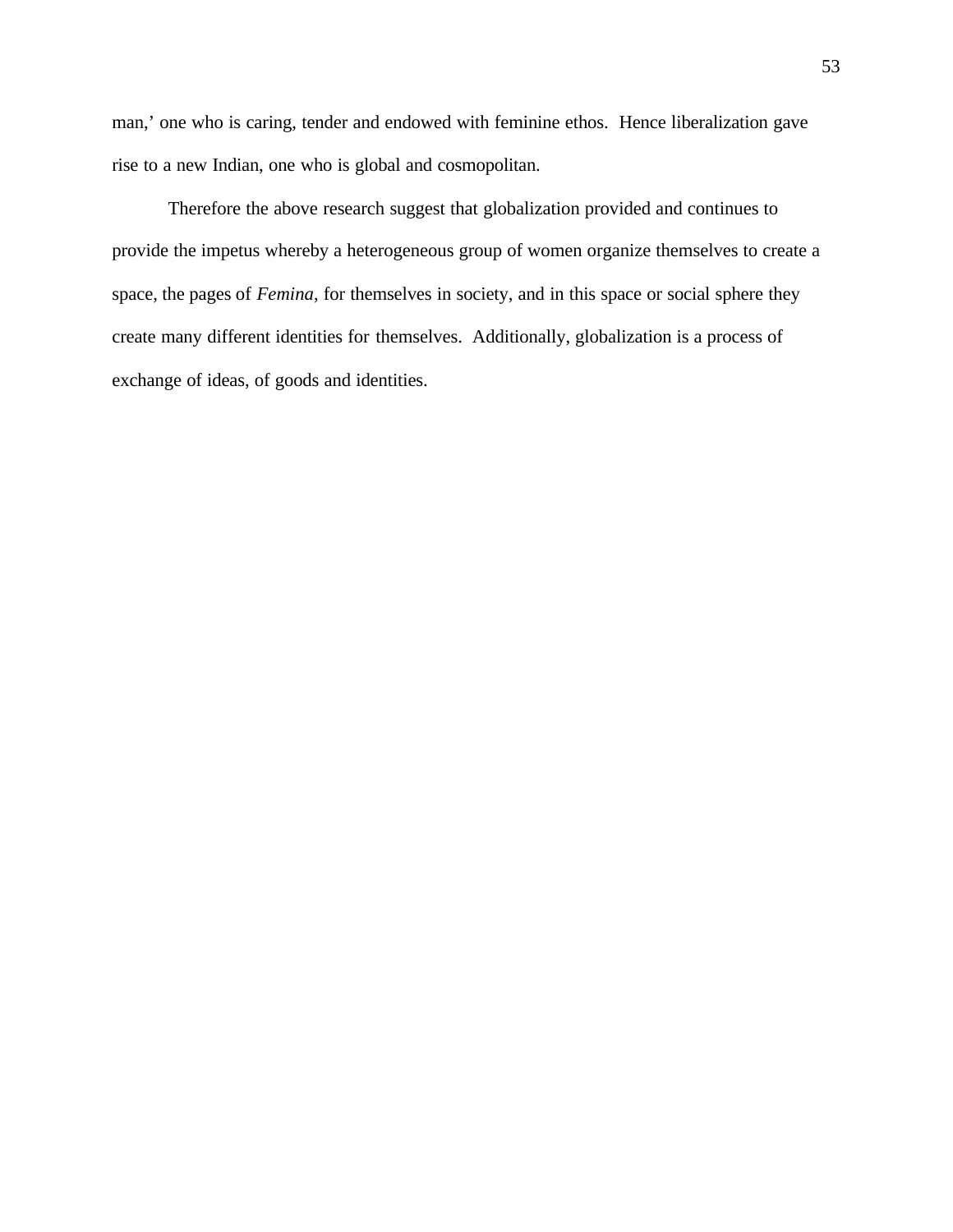## CHAPTER 3

# THEORY AND METHOD

Theory is always a detour on the way to something more important. --Stuart Hall

There are quite a few theories that could help in an analysis of the construction of multiple identities in the pages of *Femina*. For example, *Femina* can be seen as an institution that is created by women to advance their cause in society and the cultural model of communication could be employed to say that this magazine creates a common space for Indian women to bind together; it is a cultural landscape. However, this is an overarching view that does not explain other factors that play into it, like the need for Indian women to create their own space where they can defend, reinvent and create new identities for themselves, or the importance and relevance of a global culture on a metropolitan society from where *Femina* operates.

Another theory, scattered hegemonies explores the possibilities of doing feminist work across cultural divides without ignoring differences or falling into cultural relativism. This theory which helps researchers like K. Srilata break down the 'Traditional/Indian and Modern/Western' binary as a mutually permeable category can also be used in this study. While this term may help resolve some of the stereotypes that of associating modernity with the West; it still does not fit well in this study.

The multiple modernities thesis is defined as: "each nation or region produces its own distinctive modernity in its encounter with the allegedly culture-neutral forms and processes (science and technology, industrialization, secularization, bureaucratization, and so on)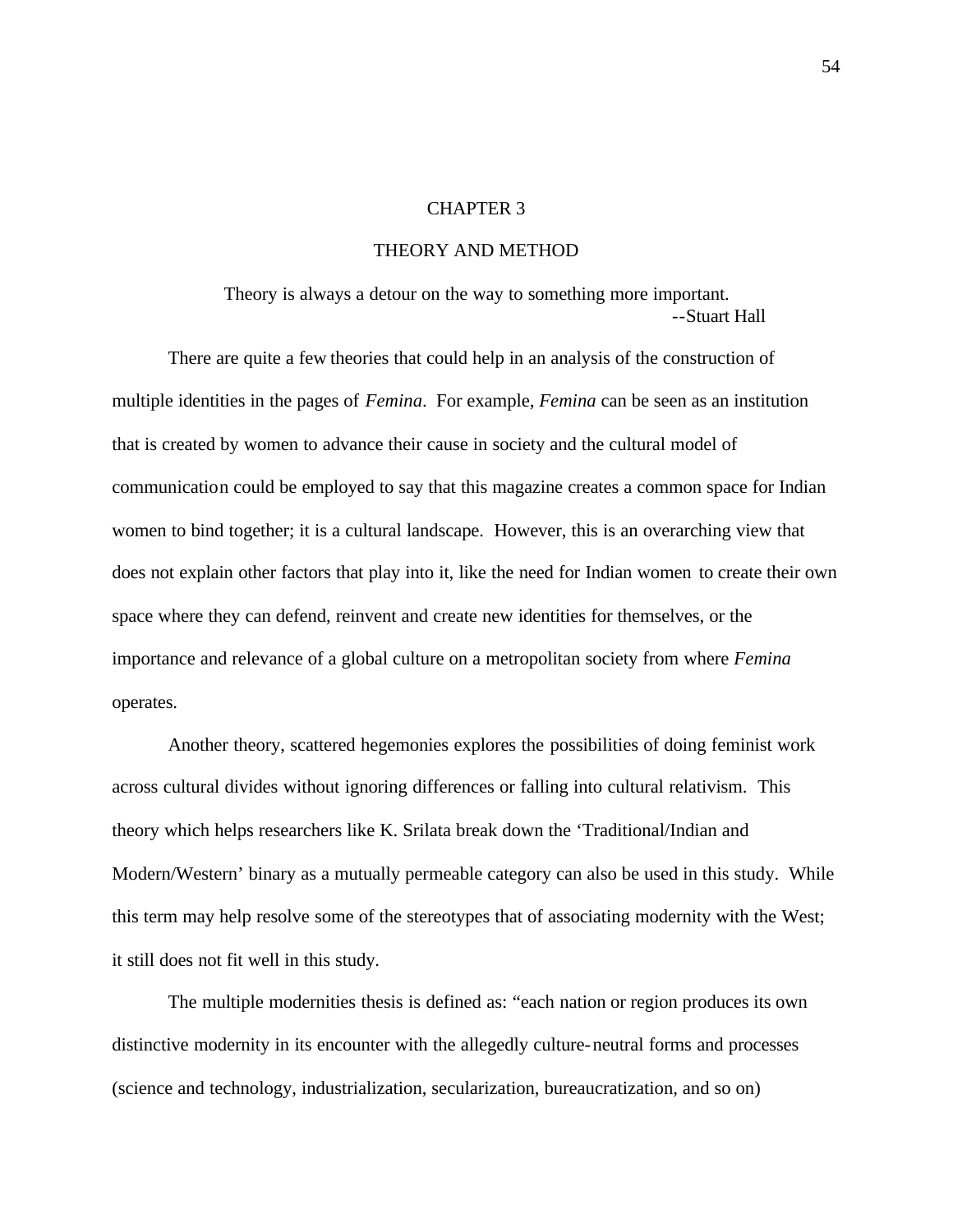characteristic of societal modernization" (Gaonkar, 2002, p.4). This theory, which when applied to *Femina*, helps explain how these pages produce more than just a space for women; they create a social imaginary that is enabled by modernity.

### INTRODUCTION TO THE SOCIAL SPHERE:

It is very important to first understand the evolution of the social sphere as this concept not only ties into the publics' need for space and how they interact with it, but also shows how primitive Western societies organized themselves around the notion of recreation. There are a number of Western studies on social spheres and most of them can be traced back to the work of Emile Durkheim`s, The Elementary Forms of Religious Life (1915). Merrin William, another sociologist captured the crux of Durkheim`s work when he said in his article, "Durkheim says the intensity of common experience serves to renew and sustain the collective ideals of the society, and enhance social solidarity" (William, 1999, p.120). What's more, Durkheim looked at how life was organized in primitive societies and he concluded that the 'social' is a world where private people meet in a face-to-face relation, engage in collective rituals and dramatic performances. He goes on to state, "it is the homogeneity of these movements that gives the group consciousness of itself and consequently makes itself exist" (1965, p.263); thereby the group develops a 'collective consciousness' and creates a social fabric which helps maintain public life. Moreover, Durkheim believed that it was through such public gatherings that private members in a society were brought together and through such ritual interactions, a social fabric was created.

Even though Durkheim's observations were based on primitive Western societies, it can still be applied to several societies today. Furthermore, several researchers have advanced their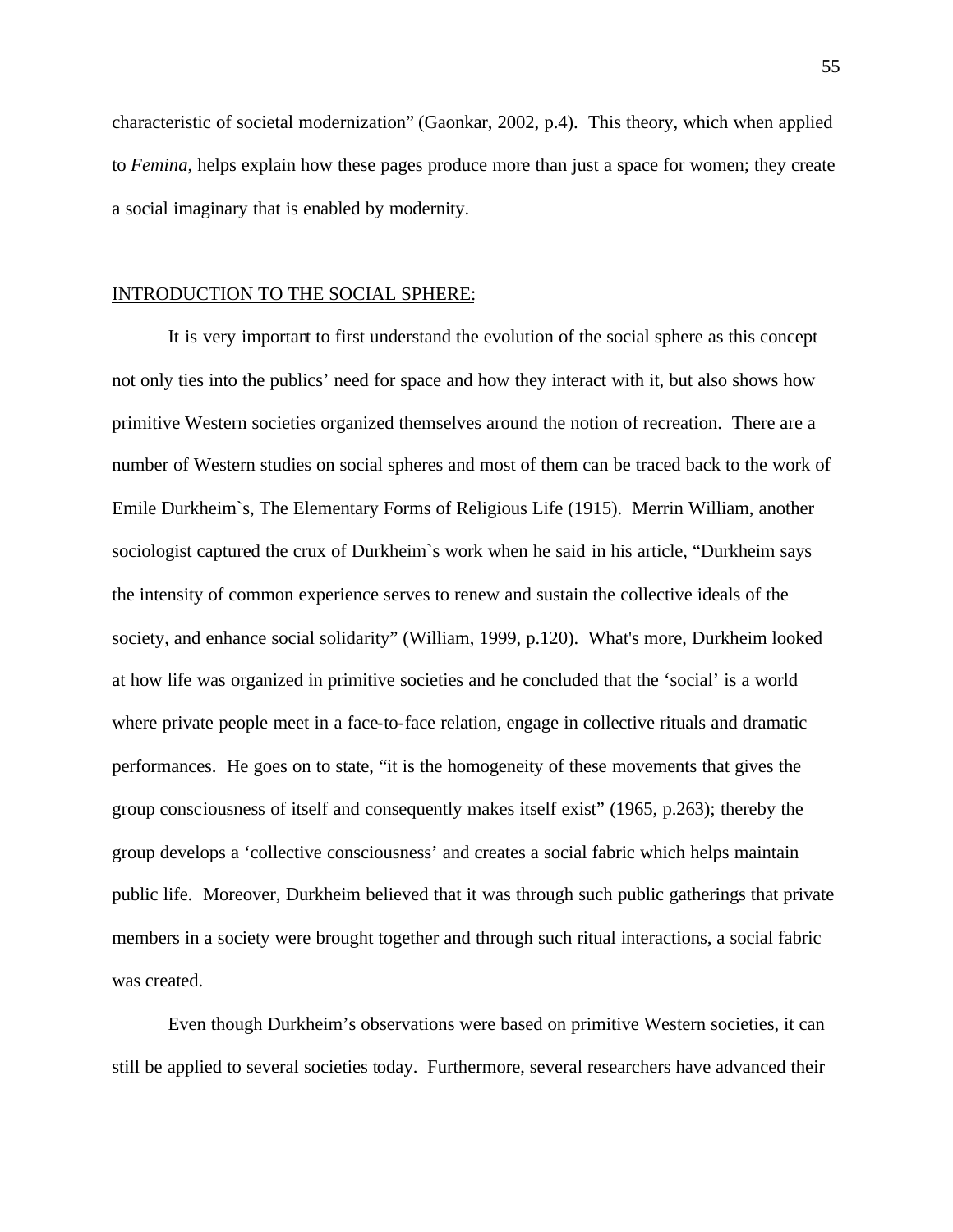proposals based on Durkheim`s theories of society. Zygmunt Bauman, Jurgen Habermas are just two such sociologists who exemplify that fact. Both of these researchers have discussed in great lengths about public and social spheres and Habermas specifically talks about how public life in modern societies is becoming individualistic in orientation, as opposed to how public life was organized in agrarian societies. They have thus successfully extended Durkheim's analysis from primitive to agrarian societies.

Another researcher, Ding-Tzann Lii, bases his study on the works of these and other sociologists. Lii in his study concludes that different societies create different forms of social sphere and the nature of public life changes with the changing structure of these social spheres (1998, p.131). He further adds that social spheres have three distinguishing aspects: a form of performance, a form of organization, and time structure. Lii furthers Habermas's notions on participation in public spheres and adds that different social spheres demands different rules of participation. For example, public festivals created an environment where people could decide whether they wanted to participate or not, something that was less collective and obligatory. On the other hand, modern spaces of recreation such as coffee houses created new rules of interaction something that was more formal. Also, with changes in time, leisurely recreation has developed as an independent aspect of social life thereby causing society to lose its unitary character.

It is this emergence of a world of leisurely recreation that has led to a lot of research on the audiences. Freidson in his research concluded that audiences of mass communication should not be referred to Herbert Blumer's notion of mass (especially with reference to a movie audience), which is defined as a heterogeneous group of people who do not know each other, are spatially separated, and therefore cannot interact with one another. Freidson says the research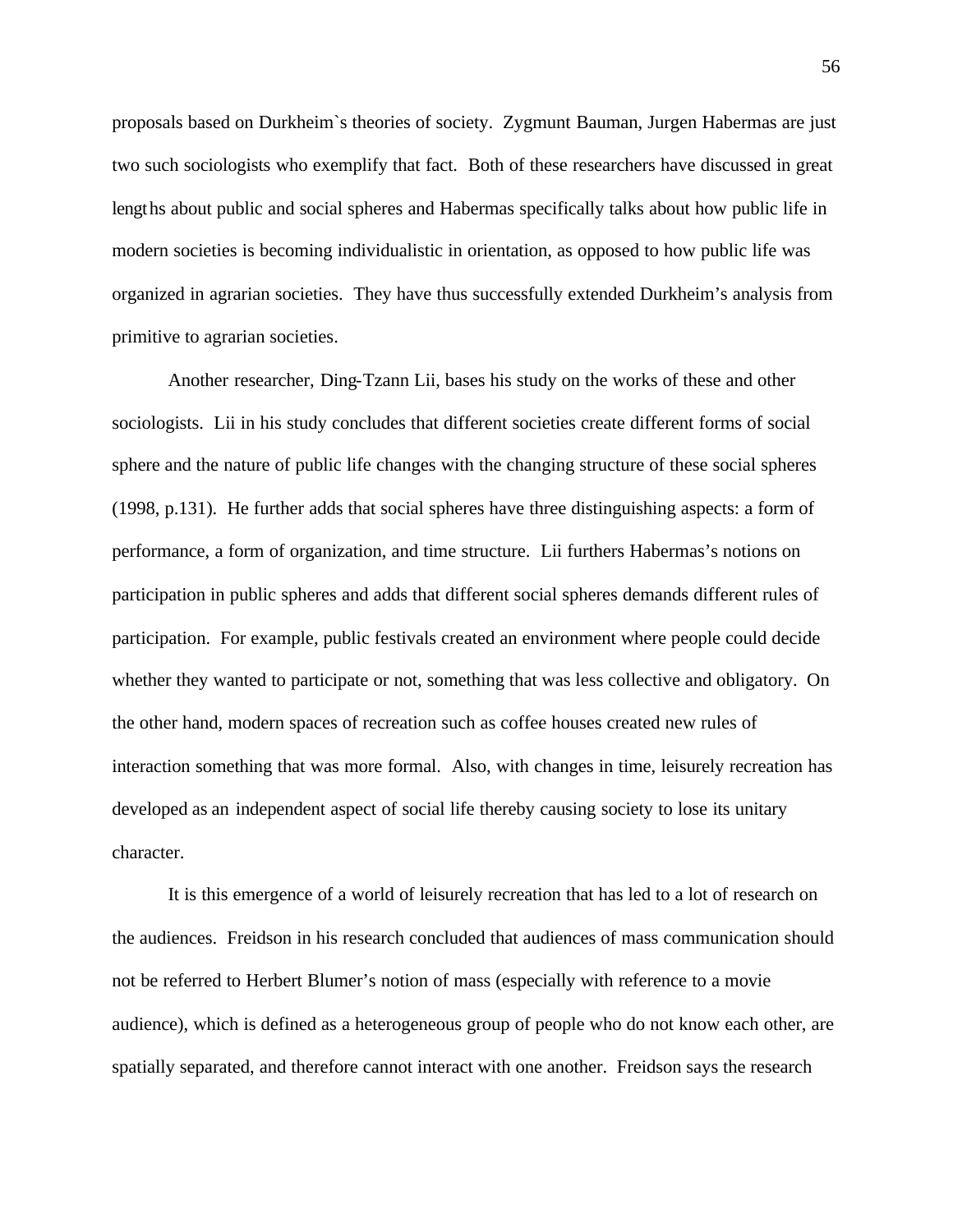that concerns with explaining why members of audiences behave the way they do, must avoid terming an audience as mass. He says that audience behavior is a social activity, a social dictate and therefore studies must not make sweeping generalizations of audiences as masses that engage in collective behavior. Besides, he adds that members of one local audience are distinct from that of another and therefore calling all audiences as a mass would force one to ignore the social nature that distinguishes each audience.

Another sociologist, Raymond Bauer (1958), furthers this research on mass communication and concludes that audiences influence the way the communicator organizes information, emphasizing the fact that media is made by society and also makes society. But it is William Beeman's (1993) work on theatre and spectacle that draws attention to this art form as a distinct cultural institution. Beeman focuses on theatre, the ancestor of movie, and says that it is a human institution dictated by culture. His work is based on earlier works of Maffesoli, Schechner and Turner. Michel Maffesoli suggests that any shared experience causes people to form a bond and thereby individual differences vanish to form group solidarity:

"Common experience gives rise to the formation of value: this is a vector of creation. It makes no difference whether this occurs at a macro or micro level, whether it takes place in the sphere of production or the environment or communication or lifestyles" (Maffesoli, 1991, p.9). Furthermore, he says that collective sentiments re-embed postmodern individuals and leads to the development of a new form of inclusion and a breaking down of old barriers.

Thus these traditional concepts of the social sphere leads to today's niche media audiences.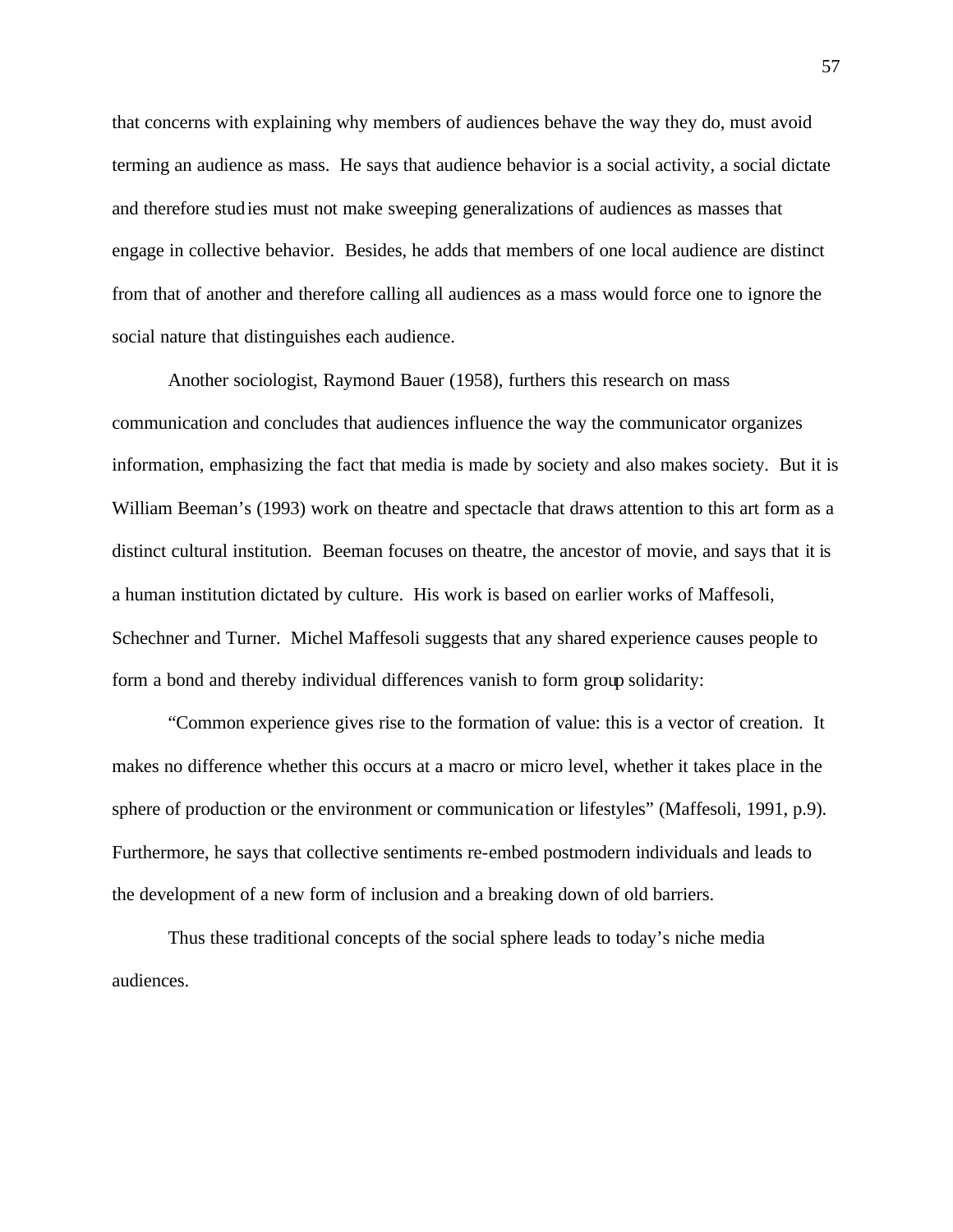#### MULTIPLE MODERNITIES THESIS:

Michael Warner starts from where Habermas and the above researchers left off and he adds to the notion of publics and counterpublics. Warner defines the public in three ways:

(1) "the public is a kind of social totality. Its most common sense is that of people in general. It might be the people organized as the nation, the commonwealth, the city, the state, or some other community.

(2) a public can also be a concrete audience, a crowd witnessing itself in visible space, as with a theatrical public. Such a public also has a sense of totality, bounded by the event or by the shared physical space.

(3) the third kind of public comes into being only in relation to texts and their circulation" (Warner, 2002, p. 49). It is the author's third definition of the public that is of relevance to modernity and the social imaginary.

Warner goes on to list several characteristics that make up the public. The first feature is that the public is self-organized. In this sense, there is circular relationship where a public exists just so that it can be addressed and it is addressed because it exists. Therefore, the author says, "a public in this sense is as much notional as empirical" (p.50), and this empirical audience could include an infinite number of publics. This never-ending concept of the public can be exemplified when one looks at the audience of a text, which can be picked up at, any time, any where by unrelated people. Warner also clarifies on how one can tell if he/she belongs to a public: "what determines whether one belongs to a public or not? Space and physical presence do not make much difference; a public is understood to be different from a crowd, an audience, or any other group that requires co-presence. Personal identity does not in itself make one part of a public. Publics differ from nations, races, professions, or any other groups that, though not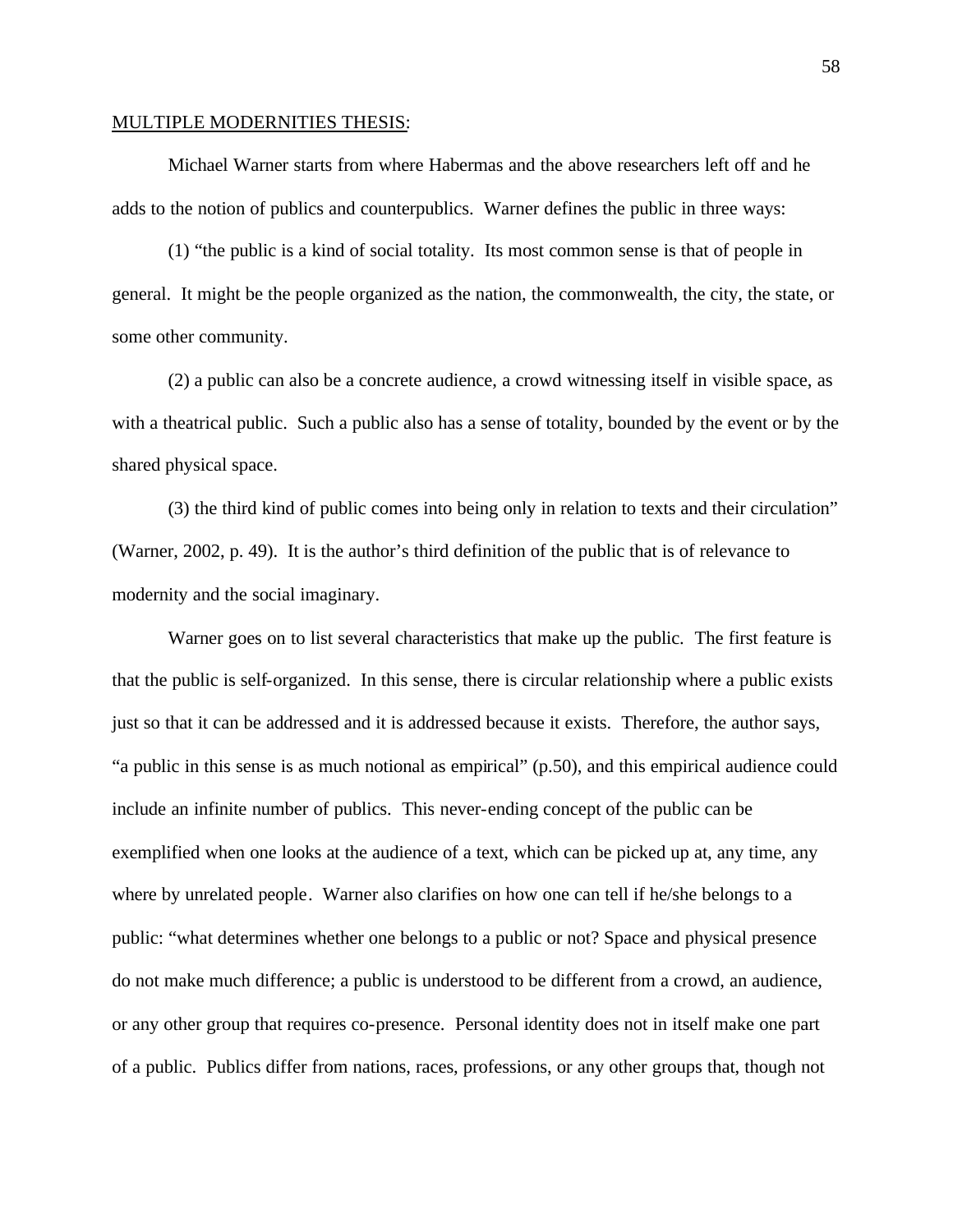requiring co-presence, saturate identity. Belonging to a public seems to require at least minimal participation, even if it is patient or notional, rather than a permanent state of being" (Warner, 2002, p.51). In addition the author says that cultural forms mediate publics and they exist by virtue of their address. Hence even though publics are considered imaginary, writing to them is not and it has some social bases. "Writing to a public incorporates that tendency of writing or speech as a condition of possibility. It cannot go astray in the same way because reaching strangers is its primary orientation. In modernity, this understanding of the public is best illustrated by uses of print or electronic media, but it can also be extended to scenes of audible speech, if that speech is oriented to indefinite strangers, once the crucial background horizon of 'public opinion' and its social imaginary has been made available" (Warner, 2002, p.52).

Warner's second characteristic states that the public is defined by a relation among strangers who are untied through participation. Moreover, there is an affiliation among these strangers who are on a path to commonality. The next feature that defines public says that it is constituted through mere attention. The author explains this by saying that when a public looks at a text, it doesn't react passively but begins to process the words immediately.

The next dimension to the public says that it is the social space created by the reflexive circulation of discourse. "No single text can create a public. Nor can a single voice, a single genre, or even a single medium. All are insufficient to create the kind of reflexivity that we call a public, since a public is understood to be an ongoing space of encounter for discourse. It is not texts themselves that create publics, but the concatenation of texts through time. Only when a previously existing discourse can be supposed, and a responding discourse be postulated, can a text address a public" (Warner, 2002, p.57). Thus interaction takes place when the discourse is continuous. The author also says that anything that addresses a public must undergo circulation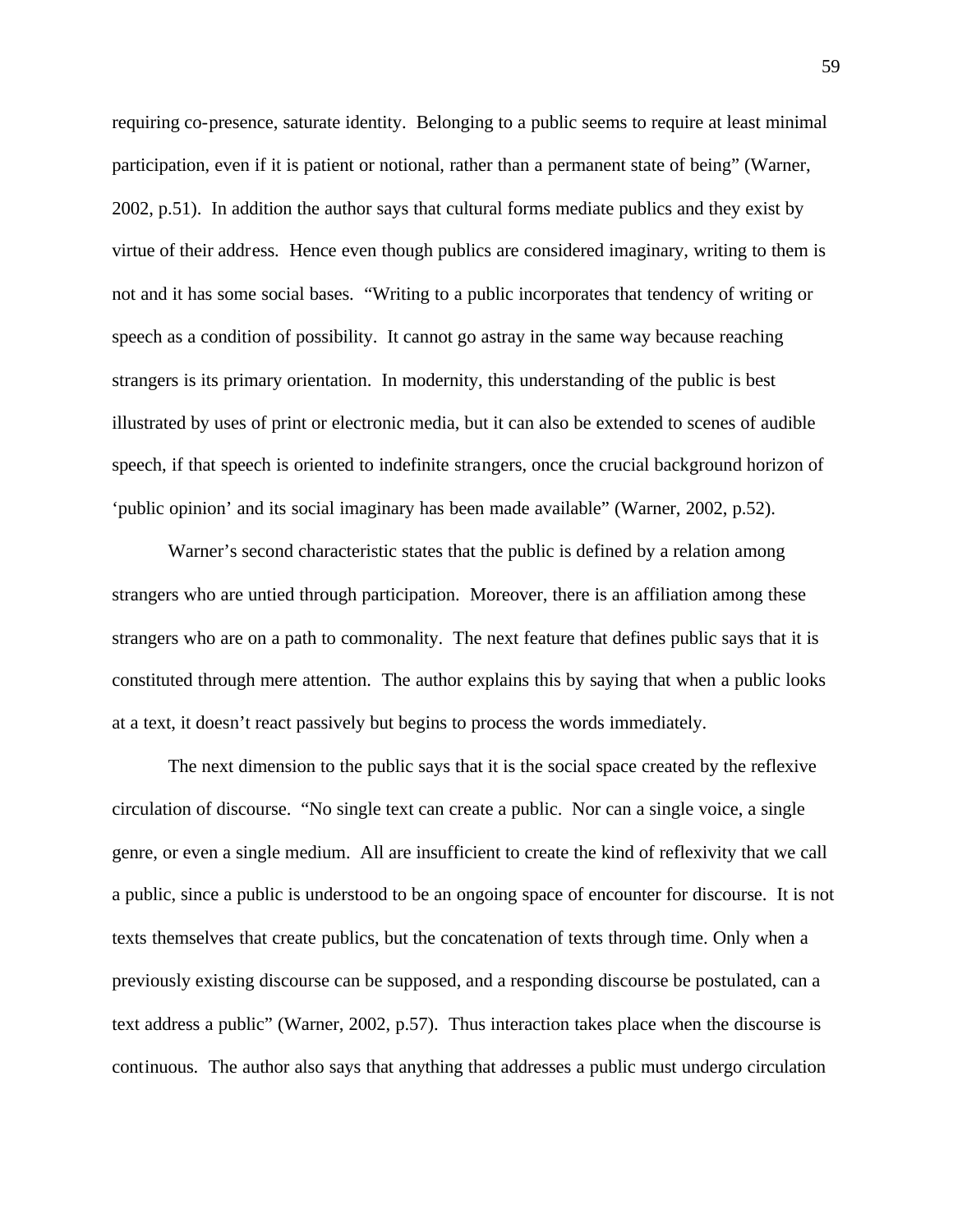and this explains why print was so central to the development for public spheres (p.58). "Writing to a public helps to make a world, insofar as the object of address is brought into being partly by postulating and characterizing it. This performative ability depends, however, on that object's being not entirely fictitious – not postulated merely, but recognized as a real path for the circulation of discourse" (Warner, 2002, p.58). Hence it is important to be conscious of the public when writing to it and this awareness of the indefinite is incorporated into the meaning of the print.

The appearance of newsletters, magazines, pamphlets and other punctual print ma terial is credited with giving rise to the modern public. This temporality leads to the next defining feature: 'publics act historically according to the temporality of their circulation.' Publics are intertextual and intergeneric as they have an ongoing life in which texts keep circulating. Interestingly, the author notes, "a public seems to be self-organized by discourse, but in fact requires preexisting forms and channels of circulation. It appears to be open to indefinite strangers, but in fact selects participants by criteria of shared social space, habitus, topical concerns, intergeneric references, and circulating intelligible forms" (Warner, 2002, p.64).

A number of studies have been done on society, nationalism and the advent of modernity that build on the above notion of the public (Castoriadis, 1987; Tomlinson, 1991, Appadurai, 1996; Calhoun, 1997; Taylor, 1995). Out of these, of particular relevance to this study is the 'multiple modernities thesis' and the concept of the social imaginary as put forth by Dilip Parameshwar Gaonkar, Arjun Appadurai, and Charles Taylor.

Appadurai in his work *Modernity At Large* (1996) tracks modernity from a global perspective. He says that imagination is the multiple ways by which people live lives in and through modernity. Imagination is given a new look due to globalization in the form of mass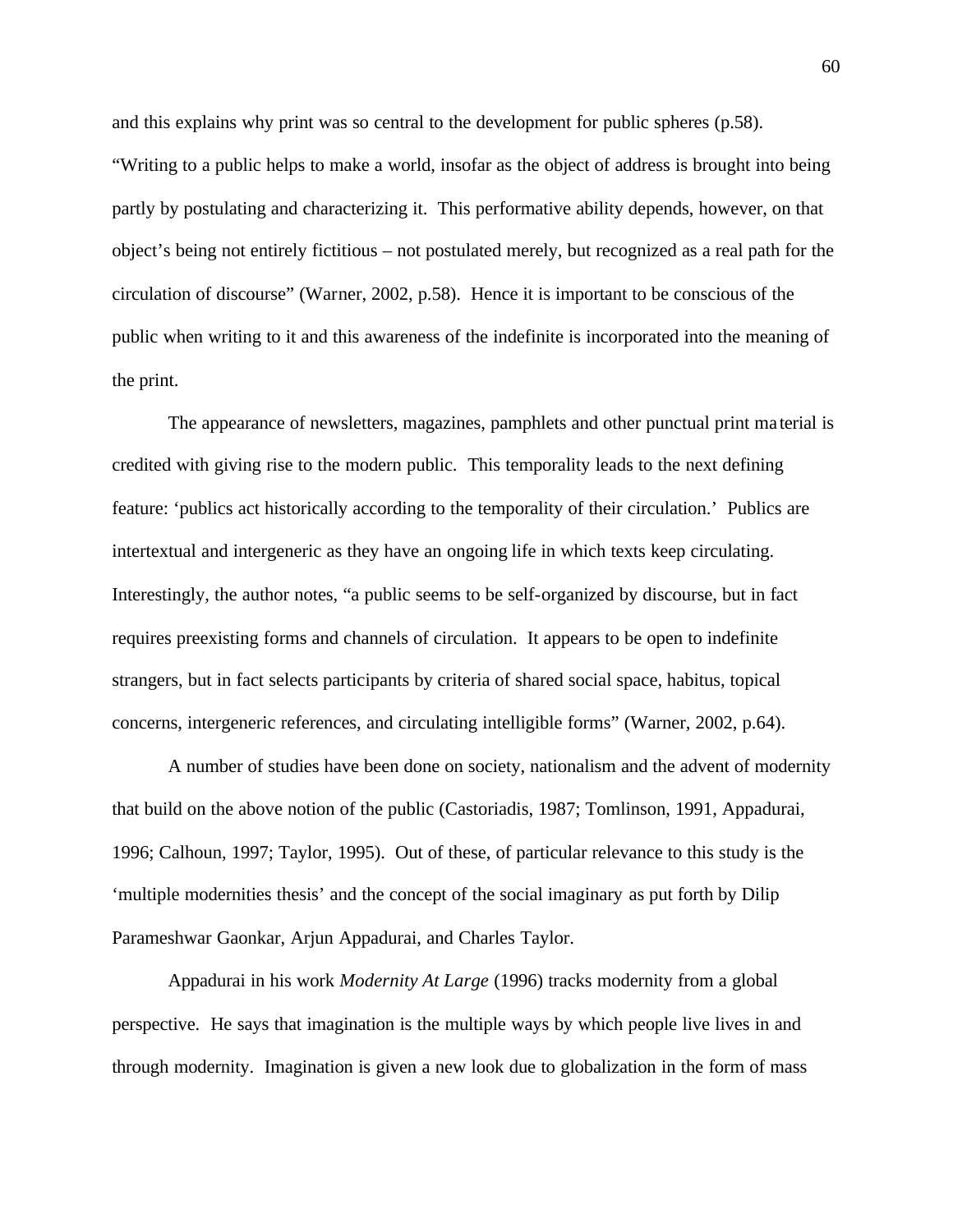migration and mass mediation: "whether moving voluntarily in search of better lives or moving involuntarily as refugees and persecuted people, the migrants have lost the worlds into which they were born and are therefore forced to construct new imagined worlds that rarely coincide with geopolitical space or the ideologies of the nation-states. These imagined worlds, which combine memory and desire in unexpected ways, can create loyalties and affiliations that are sometimes violently hostile to the modernizing projects of nation states and sometimes to modernity itself" (Gaonkar, 2002, p.8). Thus he looks into how translocal identities and solidarities blend into the folds of the new imaginary.

Charles Taylor adds to the concepts of modernity and imaginary and his study draws heavily from Habermas as he looks into how Western modernity relates to the concept of social imaginary, and he aims to show that Western modernity is a new concept of the moral order of society. He says that public sphere is a central feature of a modern society. He defines the public sphere as "a common space in which members of a society meet through a variety of media: print and electronic as well as face-to-face encounters, wherein they discuss matters of common interest and thus are able to form a common mind about these" (Taylor, 2002, p.103). Thus it is in these spaces that people with common purposes assemble and sometimes the sphere transcends topical spaces; it led to the emergence of metatopical spaces. Further, the article says that the modern public sphere relied on print capitalism to get it going, even though the condition was not sufficient enough. Thus in order for the public sphere to survive it mutated with the social imaginary.

Key to understanding the social imaginary is modernity, which is "that historically unprecedented amalgam of new practices and institutional forms (science, technology, industrial production, urbanization), of new ways of living (individualism, secularization, instrumental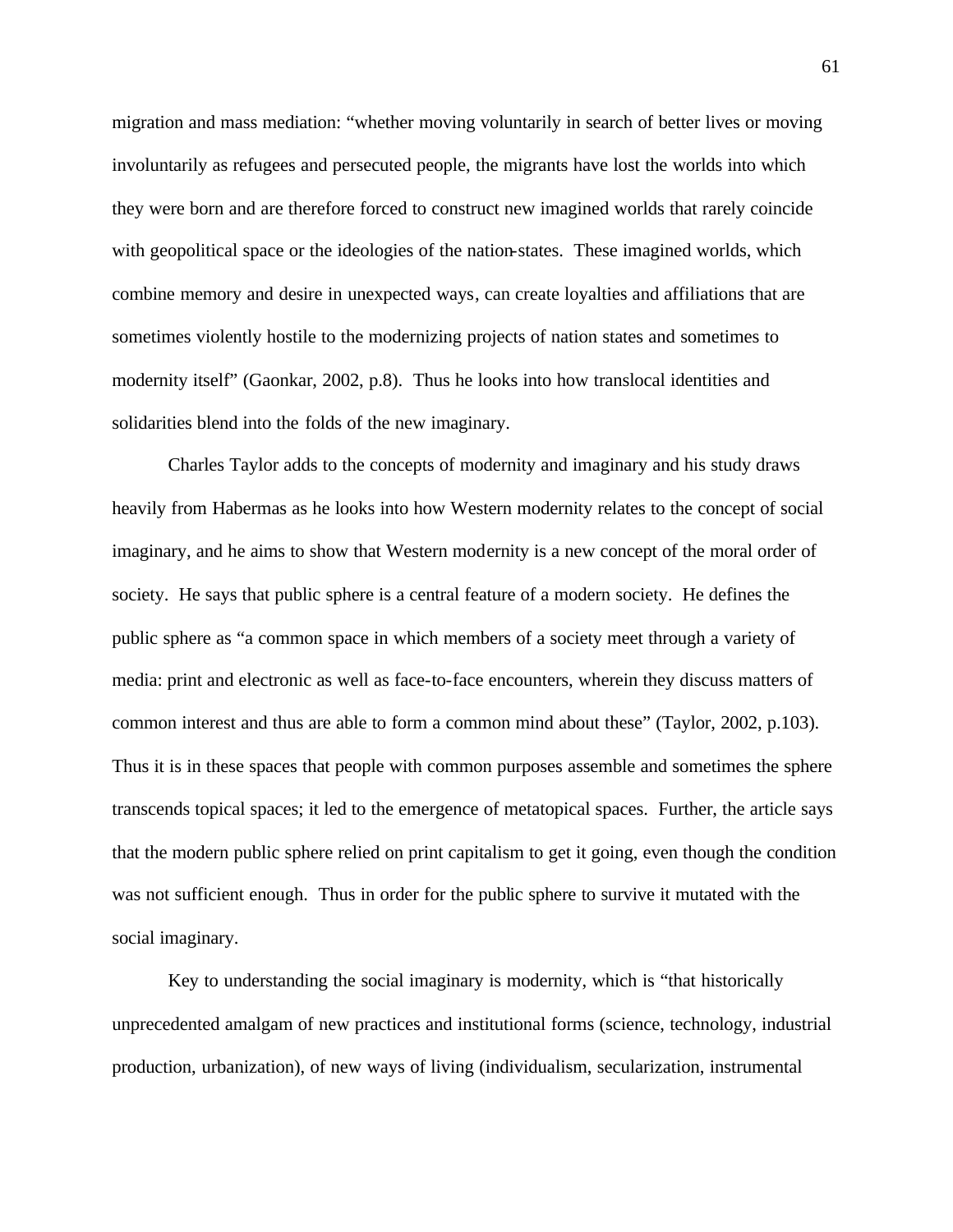rationality), and of new forms of malaise (alienation, meaninglessness, a sense of social dissolution)" (Taylor, 2002, p.91). Additionally he says that there are two ways by which one can understand modernity. The first one is the 'cultural theory of modernity' which looks into transformations that have arisen within a particular culture. The acultural theory describes modernity in terms of a loss of traditional beliefs and allegiances (Taylor, 2000, p.366). Taylor also says that it is important to not refer to modernity in the singular but refer to it as multiple modernities as development occurs in traditional societies through modernization, which can take many forms. The other interesting aspect of the multiple modernities thesis is that the adaptations to modernity will not be identical across civilizations. Modernity is not one single phenomenon; it involves multiple processes and is inseparable from 'social imaginary.'

The author describes social imaginary as "ways in which people imagine their social existence, how they fit together with others, how things go on between them and their fellows, the expectations that are normally met, and the deeper normative notions and images that underlie these expectations" (Gaonkar, 2002, p.6). It is therefore the various ways by which people do things; the ways by which people see themselves as occupying a particular space and traversing it; ways by which they make sense of the ir historical and social existence. The social imaginary according to Taylor (2002) has a few characteristics: it is a common understanding of not only the way things are done, but the way they should be and this brings about certain legitimacy; it is shared by large groups of people and may come to infiltrate the entire society; they exist by virtue of representation; and are means by which people understand their place in this world. Most importantly, modernity and its multiple forms depend on this social imaginary which links strangers through some form of mass mediation.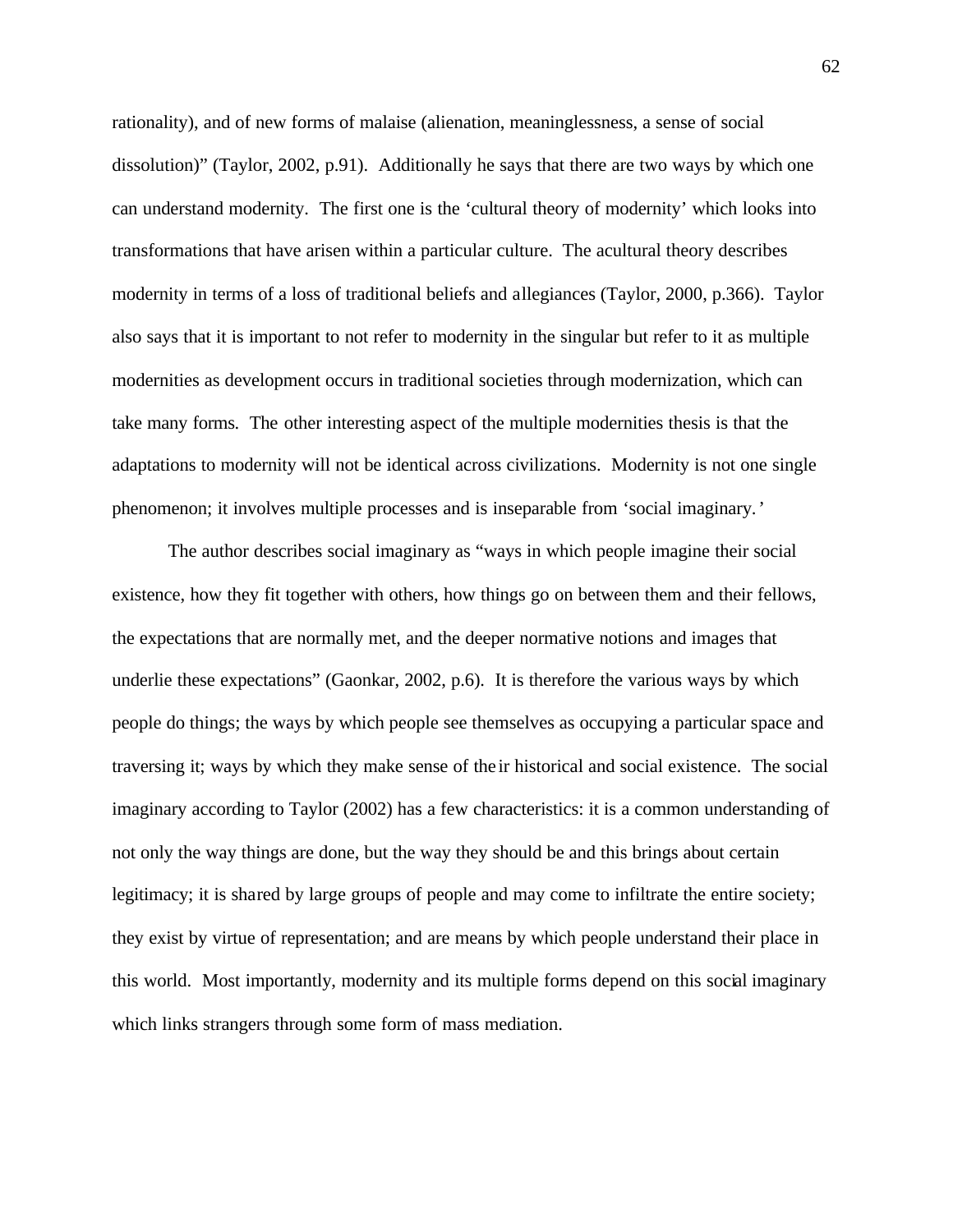Warner adds to this concept and says, "I also suspect that the development of the social imaginary of publics, as a relation among strangers that is projected from private readings of circulating texts, has exerted over the past three centuries a powerful gravity on the conception of the human, elevating what is understood to be the faculties of the private reader as the essential faculties of man" (Warner, 2002, p.64).

Gaonkar also states that the social imaginary posited by him, Taylor and Appadurai are very different from the concept as put forth by Cornelius Castoriadis in *The Imaginary Institution of Society* (1987), whose name is very closely associated with the idea of social imaginary. Castoriadis was concerned with how multiple social-historical worlds were possible and he wanted to identify the creative forces that made up social-historical worlds. This author believed that every society was a self-creating, self-instituting enterprise. Castoriadis cites the invention of philosophy and democracy by the ancient Greeks as an example of society wherein a sociohistorical world was created in a rupture in time. Moreover people make sense of their reality as they mediate through the social imaginary. He explains it as such "for what is given in and through history is not the determined sequence of the determined but the emergence of radical otherness, immanent creation, non-trivial novelty" (Castoriadis, 1987, p.184). Gaonkar interprets this definition of the social imaginary as a socio-historical world that is created through ruptures of imaginative practices by anonymous people who are aware of their creativity as a people.

Furthermore, Castoriadis says that the social imaginary enables people to do mundane things in variety of ways. He also distinguishes between two types of social-historical formations: heteronomous and autonomous. "In heteronomous societies – often glossed as 'primitive'- the laws, norms, values, myths, and meanings are posited as given once and for all,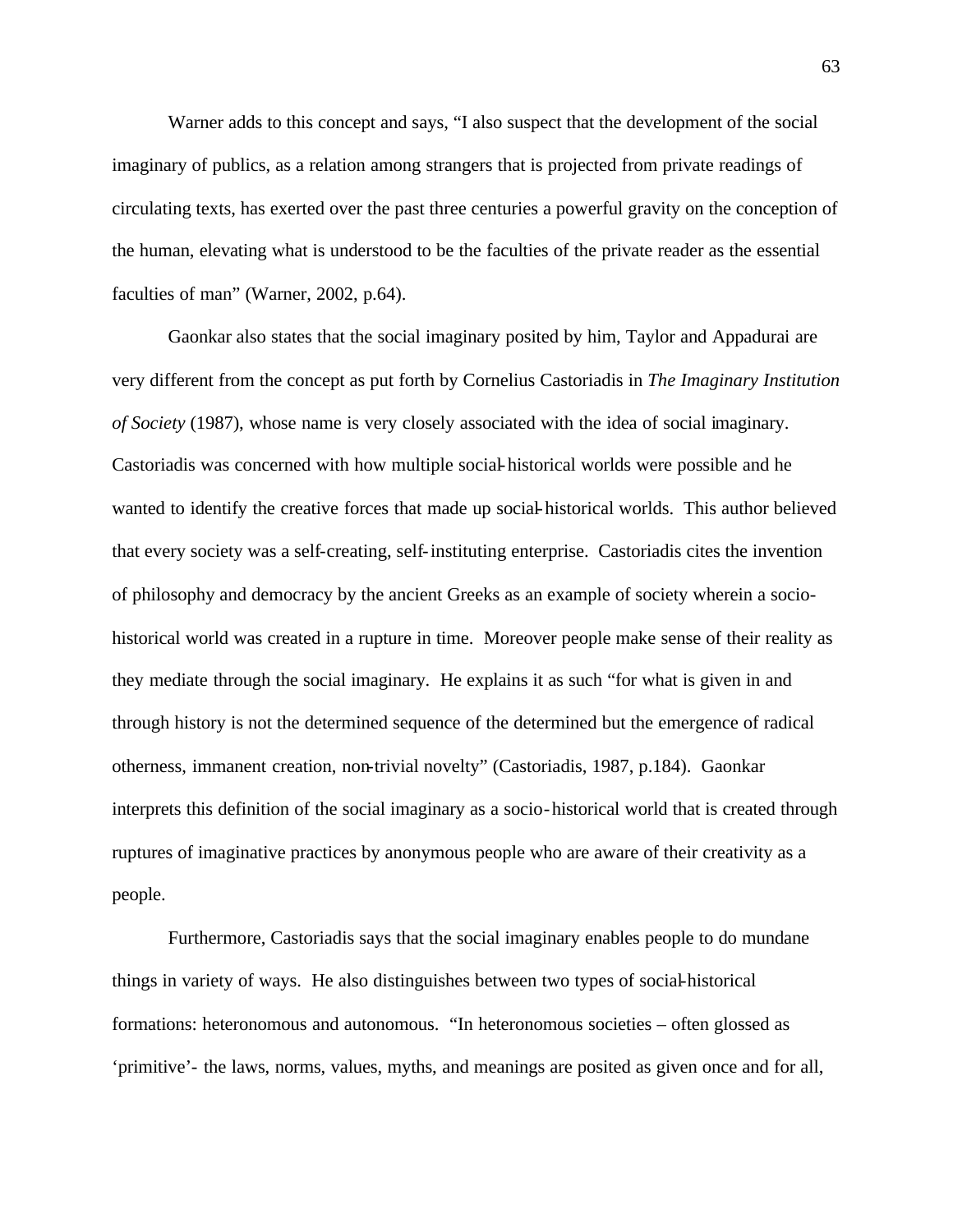and their indisputable status is derived from an extra-social or action-transcendent source. In contrast, the autonomous societies habitually call into question their own institutions and representations and the social imaginary underwrites them. Here the people as collective agents recognize the contingency and constructedness of their world and that world is made possible through the workings of the social imaginary" (Gaonkar, 2002, p.5).

As Gaonkar analyses Castoriadis's work he also finds certain aspects with which he differs. Gaonkar feels that Castoriadis's work is highly Eurocentric; is an idealization of the Greek States; and that he dichotomizes societies assuming that neither one borrows from the other.

Nonetheless, Gaonkar further adds to Castoriadis's concept and says "through the collective agency of the social imaginary a society is created, given coherence and identity, and also subject to auto-alterations, both mundane and radical, within historical time. Each society is created differently, subsists differently, and transforms itself differently" (Gaonkar, 2002, p.4). The social imaginary therefore as defined by these authors occupies a fluid middle ground between embodied practices and explicit doctrines in Western societies.

Moreover this theory explains how Western modernity "came to imagine society as an economy for exchanging goods and services to promote mutual prosperity; how man began to imagine the public sphere as a metatopical space for deliberation and discussion among strangers on issues of mutual concern; how we invented the idea of self-governing people capable of 'founding' acts in a purely secular time without recourse to action-transcendent principles" (Gaonkar, 2002, p.7). Gaonkar also says that Taylor's account of the multiple modernities thesis allows cultural forms to be refigured both in meaning and content when they are located in social imaginaries that are different from the West.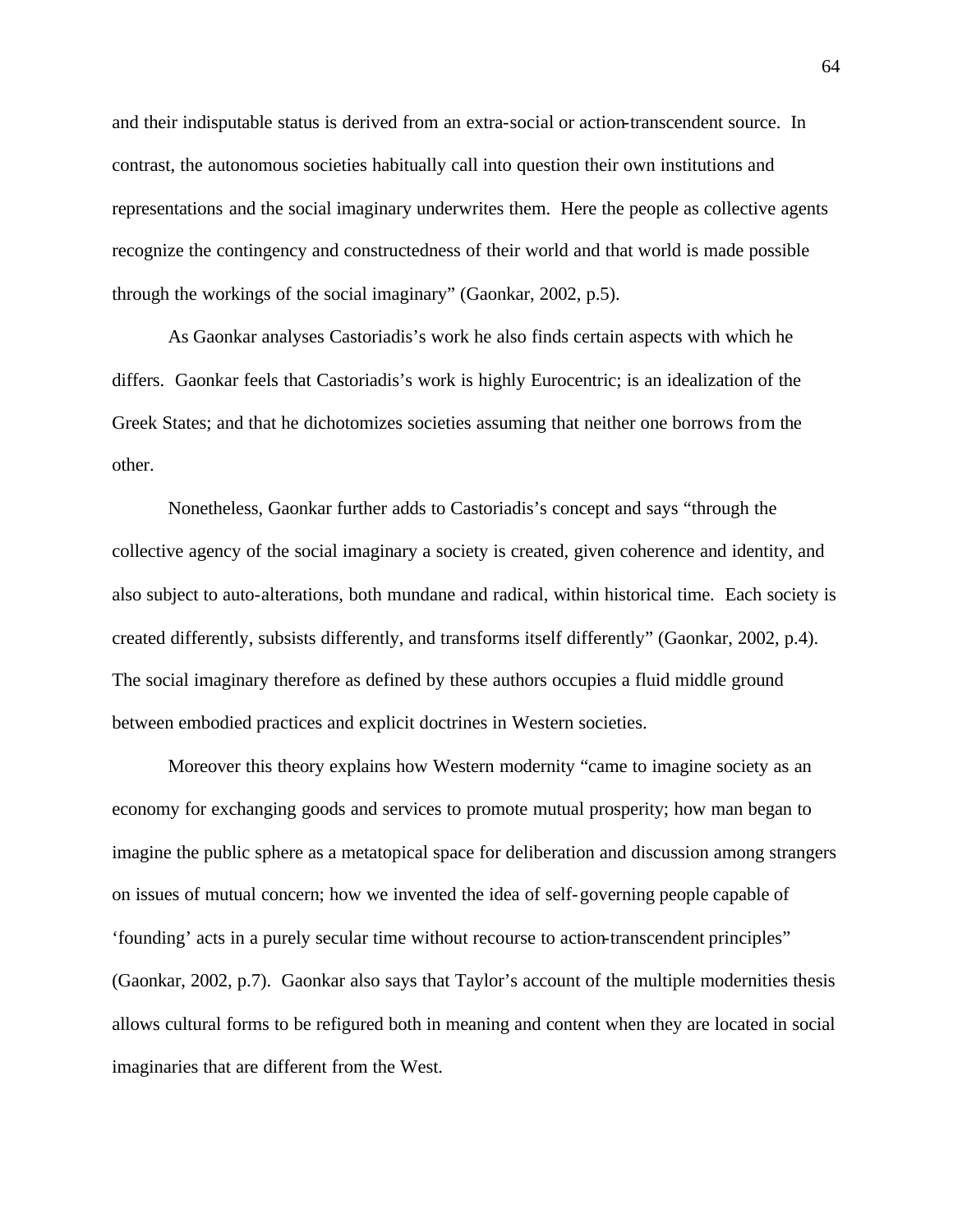Thus, using the perspectives of the above authors, *Femina* can then be seen as a 'metatopical' place where strangers can read about issues of concern to them; it is in a sense a manifestation of a social imaginary. Moreover, this magazine was a product of the interaction between globalization and a metropolitan society's way of life. The women who subscribe to *Femina* and everyone who is involved with it, choose to represent and understand themselves. They don't prescribe to any specific identity either as a homemaker or a career woman and choose to be everything that includes and ranges between these two categories. Therefore, they collectively negotiate their space and identity through the pages of *Femina*. Also, being constantly exposed and molded by globalization they feel legitimated in producing contradictory and complimentary identities for themselves.

Hence *Femina* is a product of the social imaginary of global Indian women who choose to define, defend, and reinvent their own identities

### METHOD:

With this theoretical explanation in mind, I want to find out:

- R1: What role does *Femina* want to play in the lives of its readers?
- R2: How does the magazine appeal to both genders to promote feminism?
- R3: How does *Femina*, as a part of the growing consciousness of the feminist movement, relate to the process of globalization and development?

To answer these questions I analyzed the January to August 2003 issues of *Femina*. Being a fortnightly magazine, I analyzed 12 issues in total (February 15, July 1 and August 15 issues could not be located). I had to limit myself to this time frame due to the problems associated with finding all the issues of this magazine. Living in the diaspora made it extremely hard to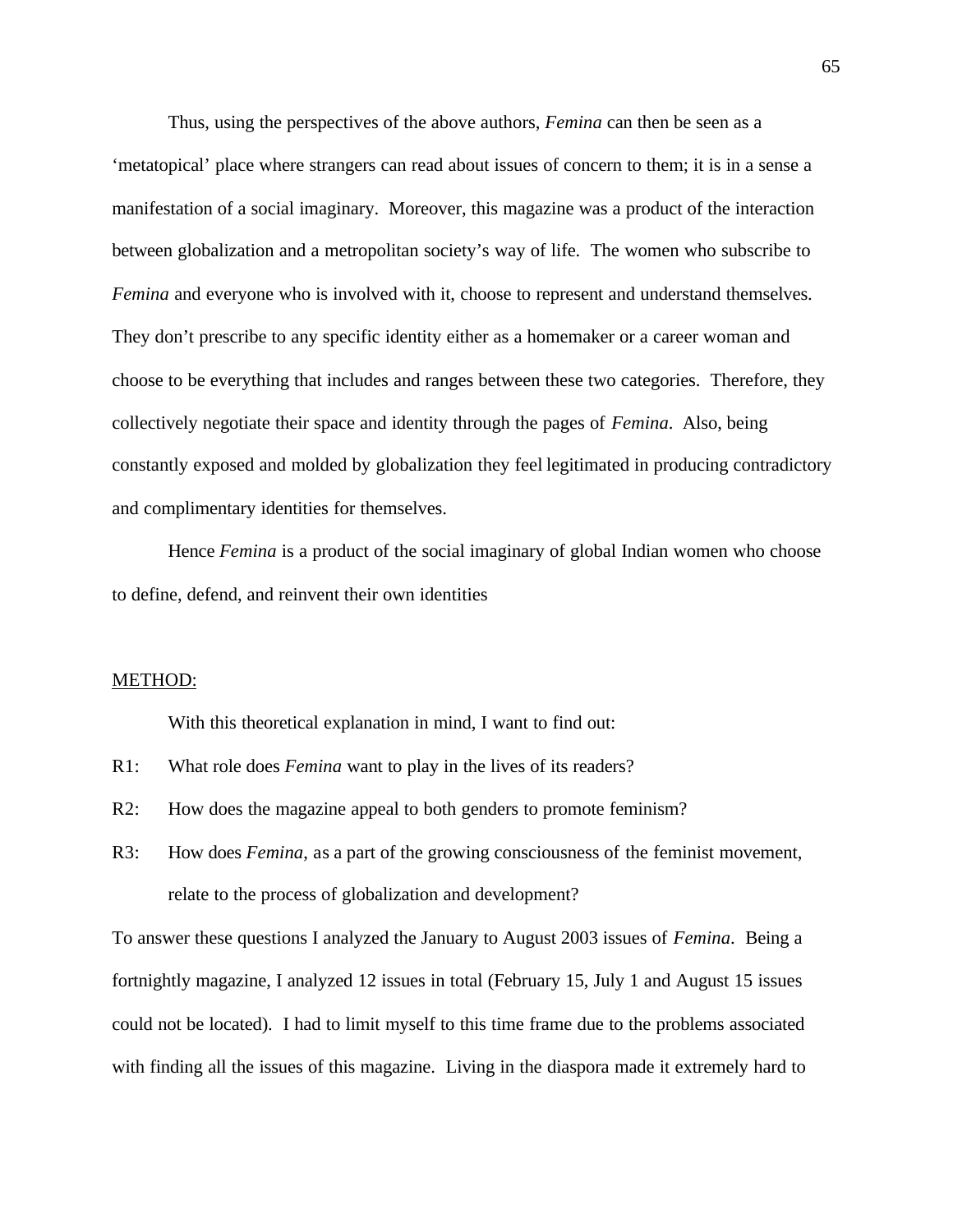acquire hard copies of the magazine from India, which limited the time frame to these dates. The magazine is available online at www.femina.indiatimes.com, but the archives did not yield the issues that I was looking for. With the exception of advertisements all content in the magazine was looked into. Thus, 55 stories were analyzed for recurrent themes.

 Through a textual analysis (qualitative method) I explored the themes and patterns of representation as prescribed for women by *Femina.* This method has been employed by many before me who have studied magazines (Hegde, 1995; K.Srilata, 1998; Parmeswaran, 2002; Sreenivas 2003) and this study will continue in that tradition.

According to Hall (1975), textual analysis calls for three distinctive stages:

(1) A "long preliminary soak" in the text, which allows the analyst to focus on particular issues while preserving "the big picture."

(2) Close readings of the text and identification of discursive strategies and themes

(3) Interpretation of the findings within the larger framework of the study.

Thus, using textual analysis I explored the contradictory and complimentary identities that are represented in these pages over a period of six months.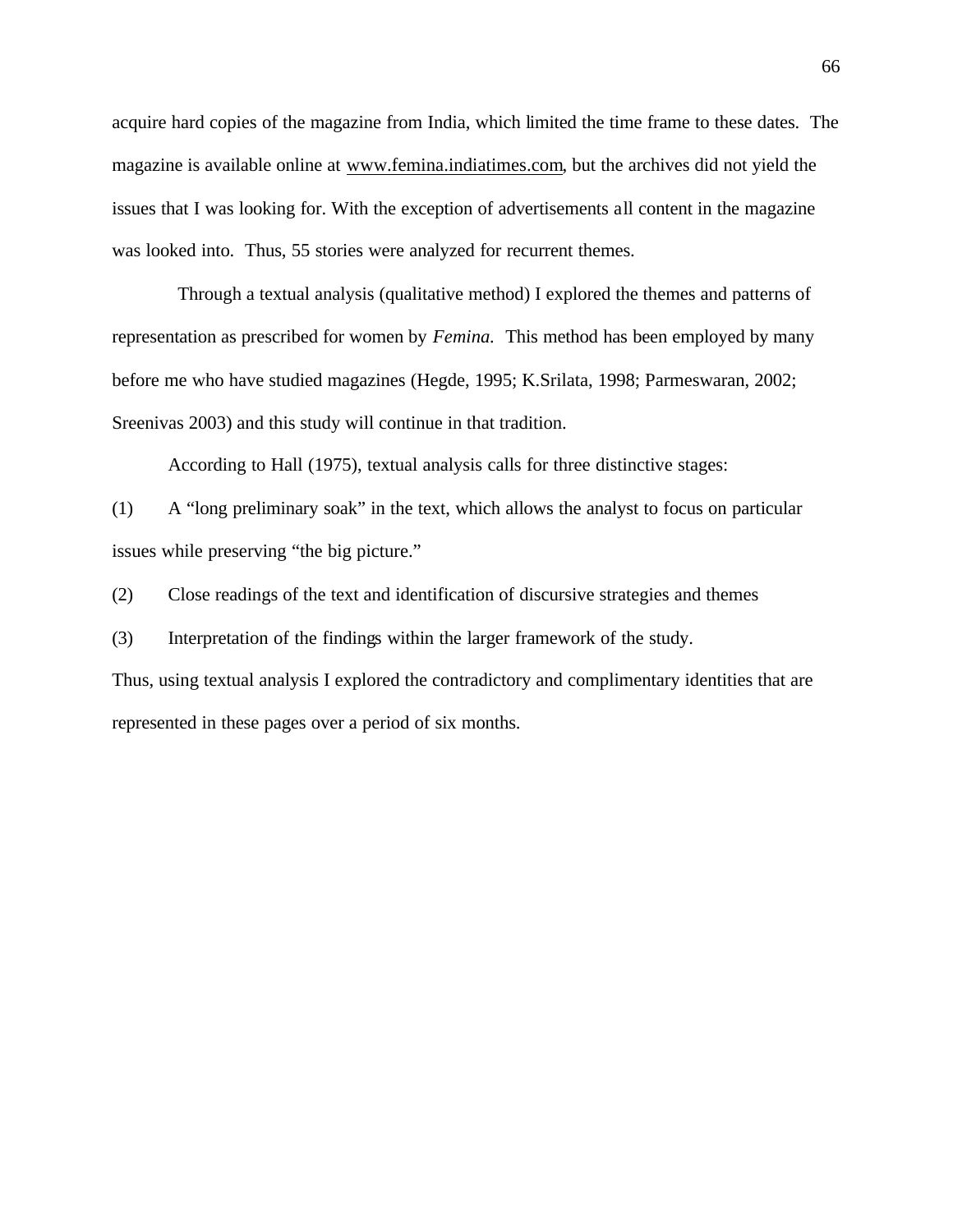#### CHAPTER 4

# ANALYSIS

In *Femina* there are certain themes that tend to circulate and dominate the pages, most of which have to do with challenging patriarchal ideologies. Consequently most articles deal with one of the following: re-arrangement of traditional marriages; the internationally aware and informed homemaker and the mother who prefers having daughters to sons; an exemplar of womanhood – the superwoman; single in the mix; new identities and new careers; *Femina* and a new generation of men; *Femina* and the feminist movement; and globalization aids *Femina*. The following themes are presented in order of their significance and in order to which they were most represented in the magazine.

### RE-ARRANGEMENT OF TRADITIONAL MARRIAGES:

The Indian sub-continent has a history of subscribing to the institution of arranged marriages and *Femina* urges women to keep up with the changing times and encourages them to find their own men. In addition to finding men, the magazine presents readers with an overview of some of the potential problems that may arise during the course and what they can do to overcome these issues. Women are also continually informed and guided about how they can be confident of their sexuality.

There are numerous articles that serve as guides for women to be proactive and find the man of their dreams (April 15; p.44). In this article women are told to get out in the social circle; are told to use their friends and work on their relationships. The readers are also informed about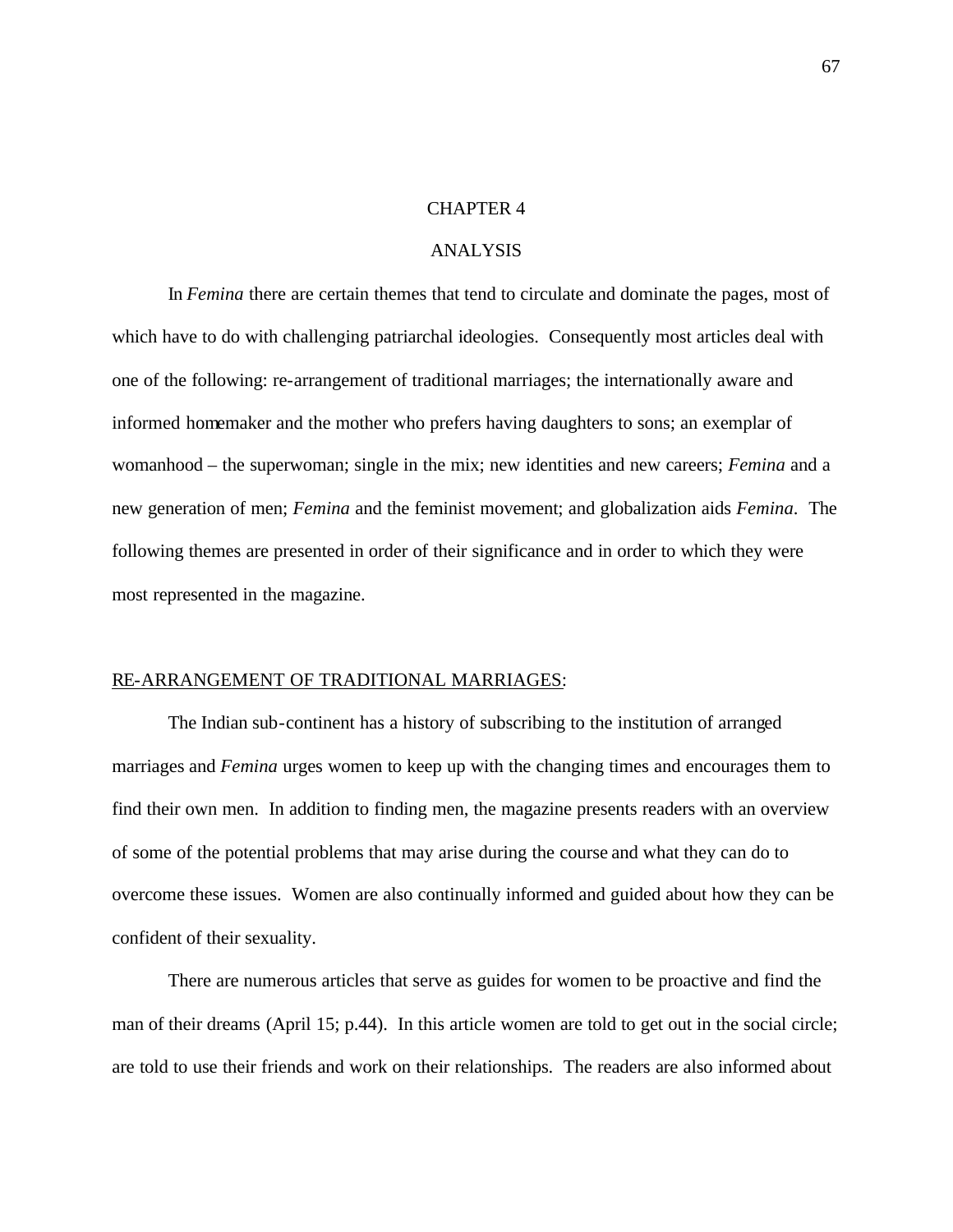a new phenomenon in the UK, called 'speed dating' where women can meet up to 30 men in one night at a club. In addition to these guides, every month the magazine dedicates a page or two to a section titled 'meeting ground,' which is like a classified type ad that features photographs of four or more 'eligible bachelors' (Feb. 1, 2003: p. 85-86; June 15, 2003: p.102). These matrimonial have photographs of men along with their résumé and call out to potential women. Interestingly, most of these bachelors seem to want to marry professionally qualified women and also require that they hold 'traditional' Indian values. This seems ironic as the present generation of Indian men seem to value economically independent women, but they simultaneously hope that she will be in charge of the home the moment she gets back from work. In case, neither of the above suggestions work out, the readers are told to seek love in other venues like on the internet. The article titled 'Love Bytes' (April 15; p.53) talks about the possibilities of romance online and it features a picture of actress Meg Ryan sitting in front of her lap top, from the movie 'You've Got Mail.' The writer seems to aim those women who might be shy to ask a guy out and encourages them to go online and express themselves: "Too meek to ask a guy out? Couldn't tell him how much you enjoyed last evening? Or want to share that erotic dream you had of him? You don't even need make-up or a snazzy outfit or to wait to pick a moment – when you're online, just the excitement of finding your loved one logged on is turn-on enough." Further on, the article says web cameras perched on computers will add new meaning to long-distance romances.

While simultaneously suggesting alternate ways by which women can find potential marriage partners, there are articles, which question the very concept of marriage. 'Do you believe live-in relationships work better than a marriage?' (April 15, p. 100) invites responses from both men and women, who debate both sides.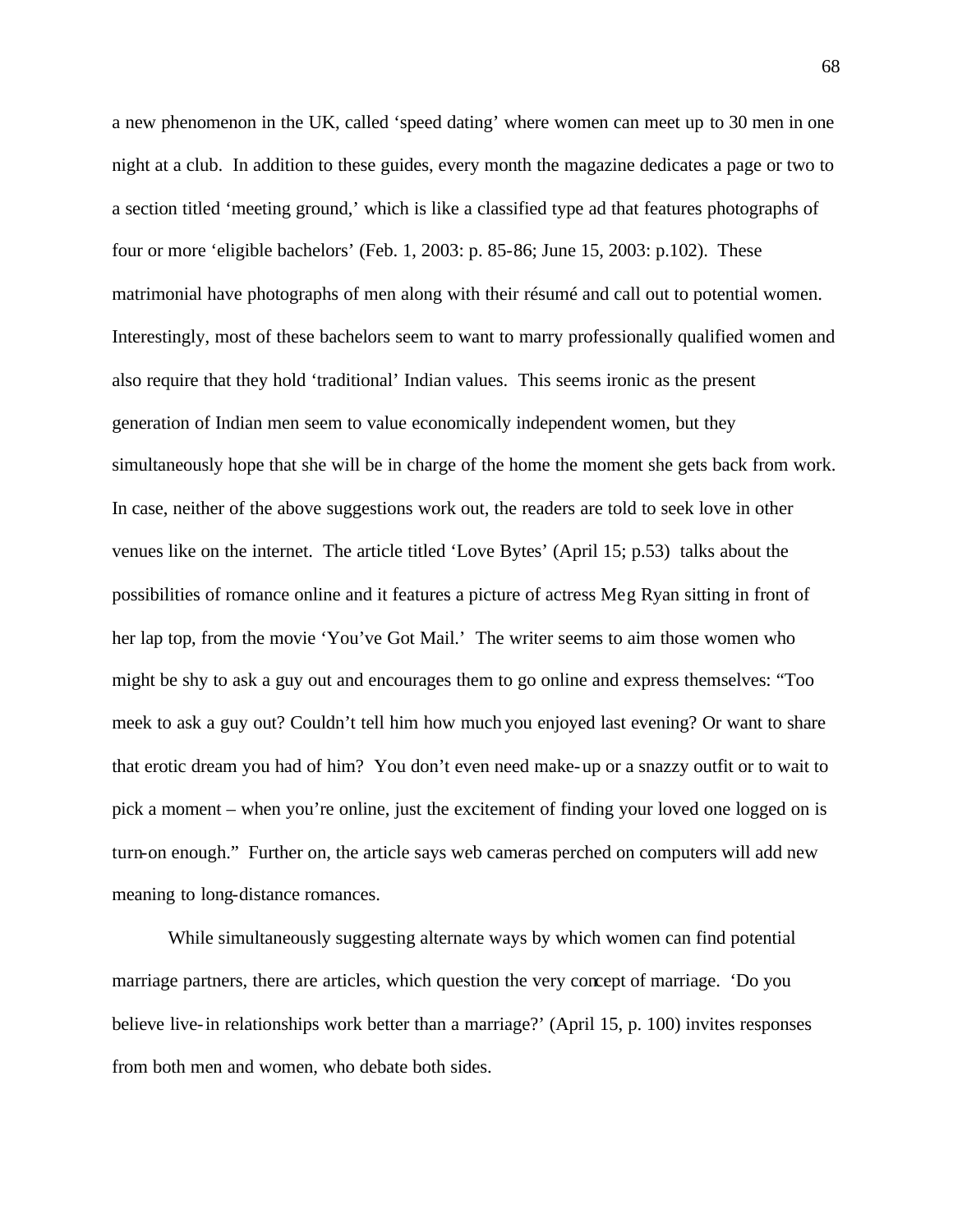This emphasis on marriage and its changing terrain is reflected from readers letters as well, as they write to experts in sections like 'home truths' about unhappy marriages, the practicability in marrying a younger man, the pressure of remaining a virgin, and extra marital affairs. Even though the topics of these letters are not new, the fact that these issues are raised by women is inspirational. For example, Indian women are not allowed to express their sexuality or even profess to have such feelings. In this context, when stories are written about married women being attracted to men other than their husbands, it compels patriarchal society to recognize the presence of women who have sexual urges and needs just like men: 'Dangerous Liaisons? Married But Attracted to Another Man' (May 15). In this article the writer Pooja Kapur, asks women where they would draw the line when it comes to being attracted to another man. While some claim flirting is harmless, others say they would never want to get physically intimate. Kapur also changed the names of a few sources, both men and women, to protect their identity, thereby indicating that the topic of sexuality is still not openly discussed in society. However, the magazine recognizes the need for women to explore their sexuality and provides them with articles such as: 'where can I buy a vibrator?' (Jan.1); 'romantic moves from the movies' (Feb. 15, p. 46); 'increase your sexual pleasure' (March 1, p. 35); and 'perfect that kiss' (March 15, p. 53). Thus what all these articles have in common is that they encourage women to be active and advice them to enjoy their sexuality.

Once the women find the right man then they are met with a plethora of articles that help them deal with problems that arise during marriage: 'Beyond the honeymoon and into the real world' (April 1, p.41); 'When money mars your marital relationship – can your marriage be saved?' (July 15, p.44), 'Learn to negotiate with your honey' (May 15, p.45), '10 kinds of men -Which one is yours?' (Feb.1). The July 15 story talked in great length about the contentions that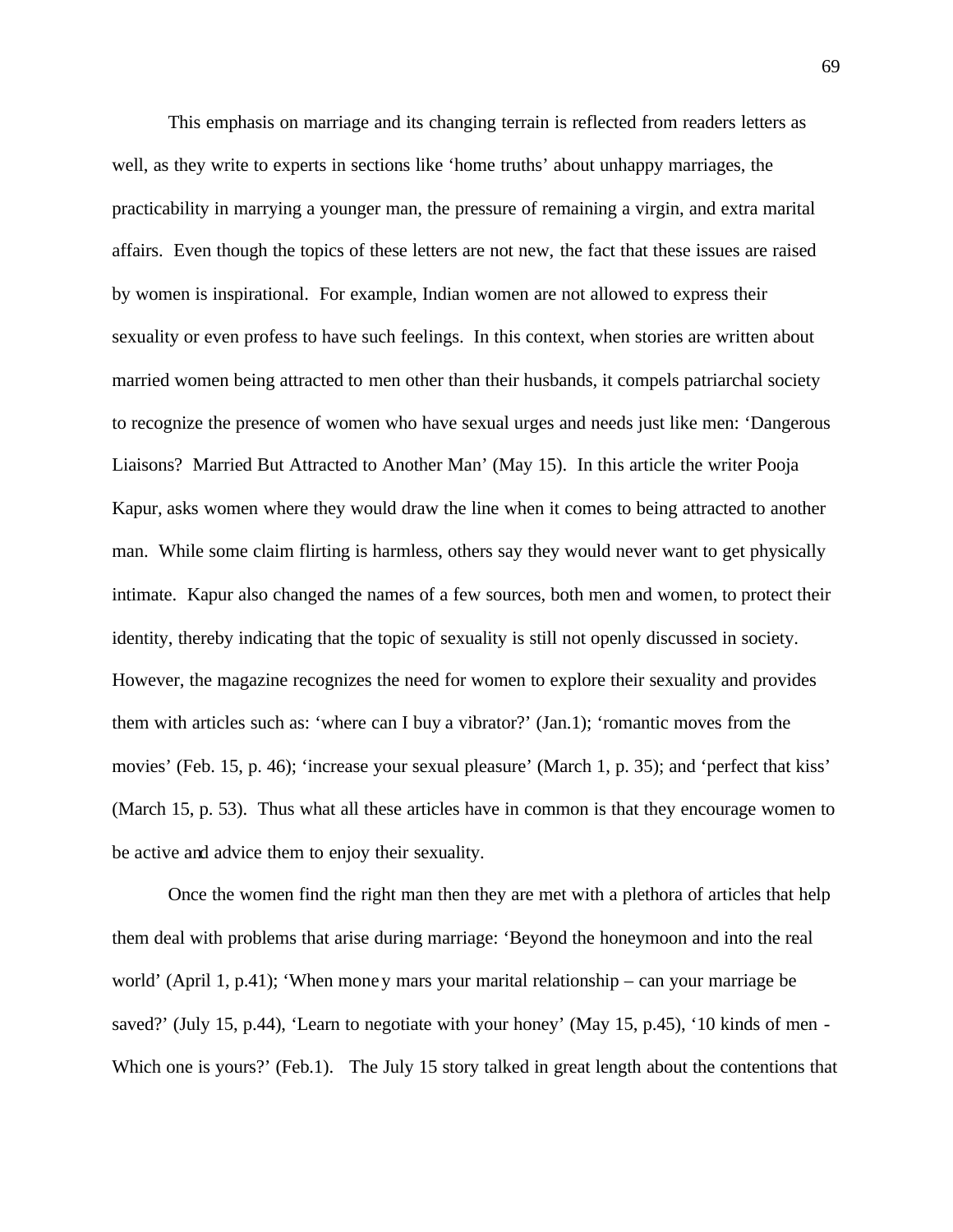arise when one partner, here the woman, is seen as a spend thrift. The author goes on to suggest that regardless of the issue, it is important for both partners to confess to their shortcomings. Thus these articles that look into the strife that stems in these relationships aim at being a communicative tool to help the genders bridge the gap. In addition to this, there are features on famous celebrities and their married lives (April 1, p. 45). However, not all such stories portray happily married celebrities. There was one story where Dona Gangulay, wife of India's cricket captain, talks about her marriage and how she deals with her husband's alleged infidelity (January 1; p. 141).

This goes to show that even though *Femina* places a heavy emphasis on marriage, it exposes its readers to all facets of the situation from the storybook happy relationships, to the not so good ones. Moreover, by having famous women talk about how they deal with infidelity and such related issues, the magazine attempts to show its readers that they are not alone. *Femina* therefore defends a woman's identity as wife and demands she be considered an equal partner.

# THE INTERNATIONALLY AWARE AND INFORMED HOMEMAKER AND THE MOTHER WHO PREFERS HAVING DAUGHTERS TO SONS:

Every issue dedicates pages after pages advising women on how to be a perfect homemaker. There are tips on how to have stain free homes; a section titled 'spaces' that guides readers on how to decorate their boudoir ('Places to visit, things to buy for your new house' April 1, p.116). In the April  $1<sup>st</sup>$  issue readers are introduced to contemporary furniture put forth by Interiors Espania. Another section called 'food' contains recipes from every corner of the world to satiate one's appetite ('Chocolate! Ummm...' April 1, p.118). It's interesting to see that just as *Femina* prescribes diverse identities for women; it also urges readers to blend local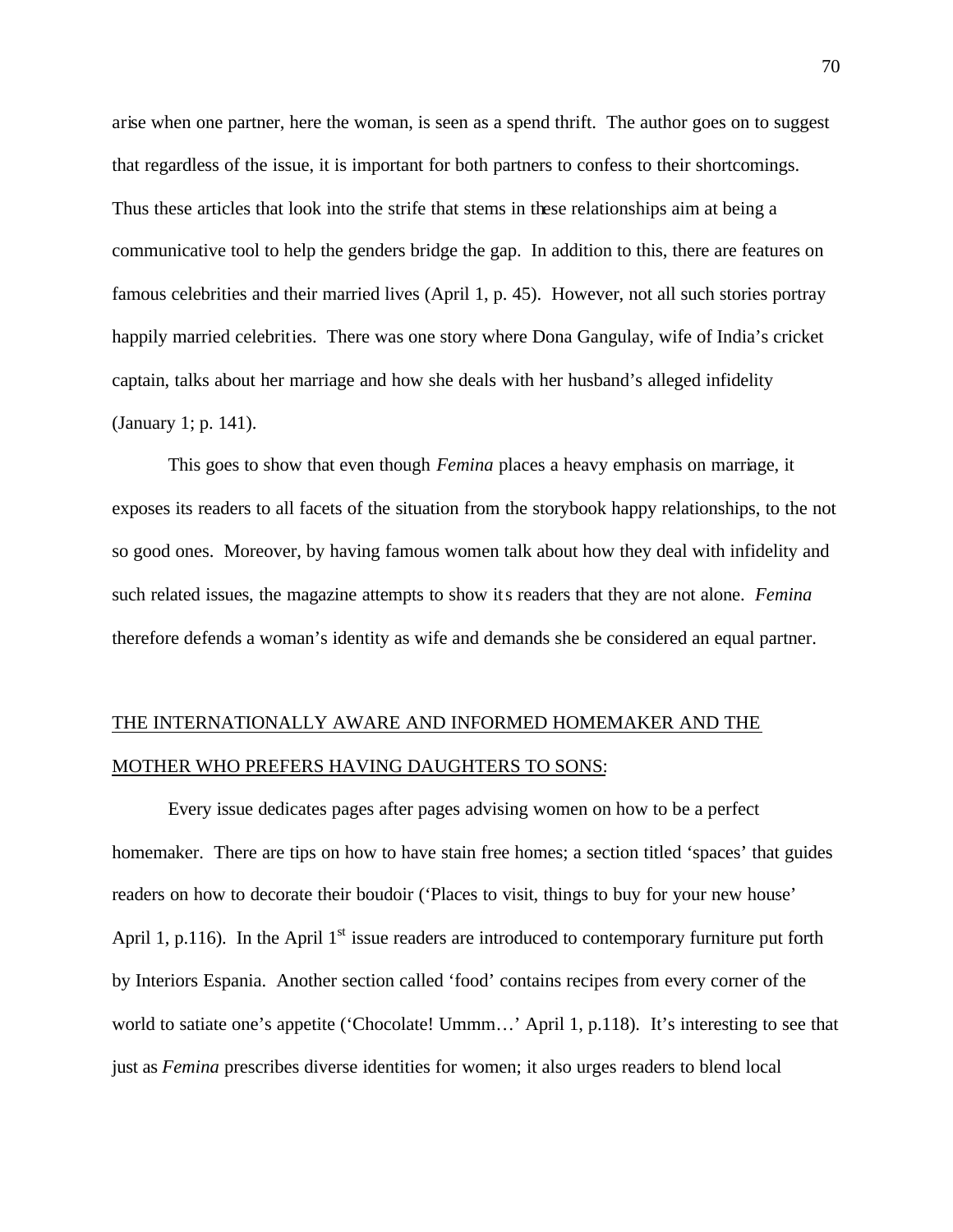cuisine with international flavors. This is exemplified in the July 15 issue where a local savory called 'chaat' is made to go global (p. 96). Here the readers are offered instructions on how to cross the border with 'chaat' and make it western. Along those same lines there are recipes for making all kinds of food from doughnuts to falafel.

For the readers who also happen to be mothers the magazine offers parenting advice regularly: 'Great strategies to help your kid conquer fear' (July 15, p. 54); 'Don't let your kid slouch! Lighten their school bags' (April 1, p. 49); 'The latest kiddie accessories' (June 1, p. 42). However, the most encouraging facet to this parenting information is the page titled 'Links: My dream for my daughter is. Readers write in' (April 1, p. 54). Every month this page is adorned with pictures of girls, ages one to seven, accompanied by a sentence or two on what their mothers hope for them. Writes one mother on what she hopes for her one-and-a-half year old daughter, "my dream for my daughter is that she goes through this wonderful journey called life with a smile on her face, and channels her innate intelligence into something truly fulfilling and enriching (April 1, p. 54)." Another mother writes, "my dream for my daughter is that she may be the Kiran Bedi (police officer) or Kalpana Chawla (astronaut) of tomorrow. That she may hold the reigns of the nation to get rid of corruption." These sentiments are echoed by most mothers who dream that their daughters be leaders of their tomorrow.

'Links' is not just an inspirational section of this magazine but a relevant and a much needed one in a nation where female infanticide is considered a solution among a majority of families who desire sons. This page is often times supported by stories on 'The *Femina* little princess foundation' where readers are introduced to various non governmental organizations who work to improve the lives of less fortunate girls and the readers are thereby encouraged to donate to charities that educate orphaned girl children. "The establishment of the *Femina* Little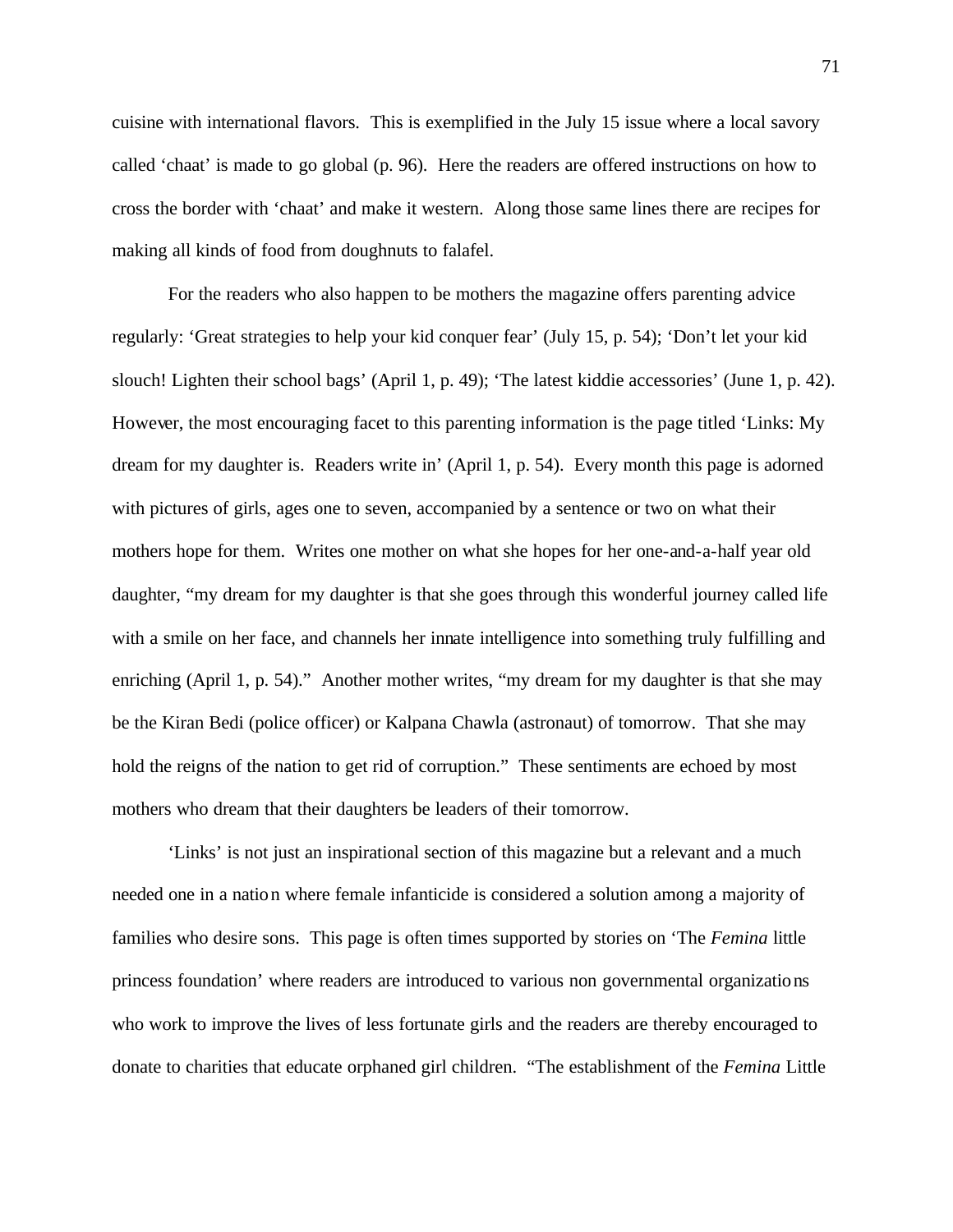Princess Foundation was announced at the *Femina* Miss India Contest 2001. Its objectives are to look into the nutritional, social and economic needs of the girl child – in fact, to better the life of the girl child in India" (May 15, p. 57). It is by providing readers with this kind of information that the magazine empowers women not just of the current generation but sows seeds in future generations of women as well, and educates people to get rid of the notion that girls are financial burdens while boys are assets.

#### AN EXEMPLAR OF WOMANHOOD – THE SUPERWOMAN:

Women readers in this generation are also provided with regular stories on 'True Mettle: *Femina* Platinum Woman' (May 15, p.18). This routine section advocates the identity of the superwoman and celebrates her as a woman of grit. The women who find themselves in these pages are those women who are leaders in the business world and caregivers at home. By showcasing such women, *Femina* celebrates not just the working woman but applauds her for taking care of her children as well. Sulajja Firodia Motwani was *Femina*'s platinum woman in the May 15 issue. Motwani is the joint managing director of Kinetic Engineering and is the mother of a two-year old son. The article says about her "she manages being a mom, wife and a businesswoman without compromising on any sphere" (p. 19). Another platinum woman was actress Neena Gupta who validated women over the age of 35; those women who were considered useless as they were housewives and stay-at-home moms. Gupta is also a single parent and wears that role proudly (p. 20). Thus the magazine seems to celebrate those women who not only do everything men do, but do it better.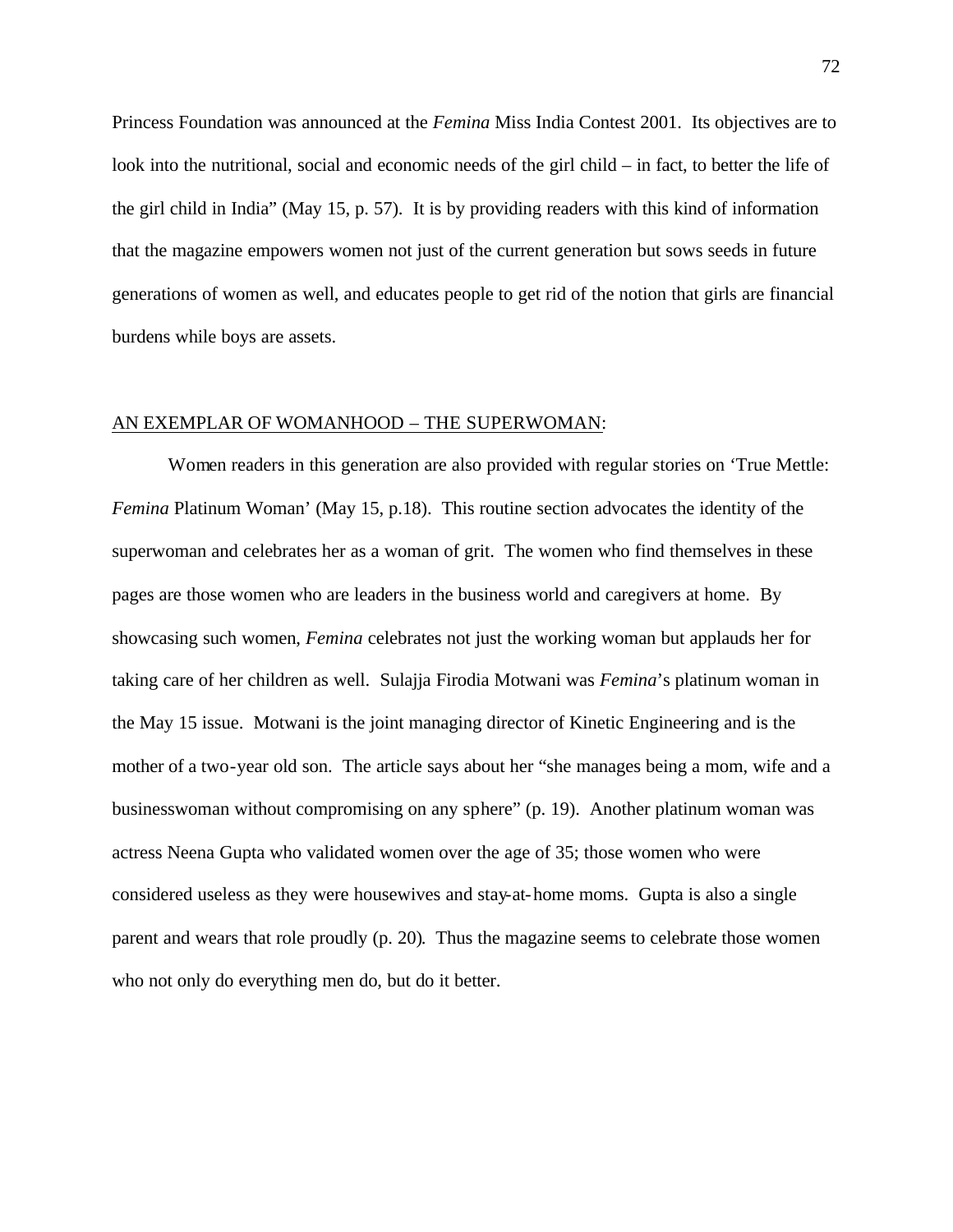# SINGLE IN THE MIX:

Amidst images of wives, homemakers, mothers and superwomen, the magazine displays the identity of a woman who is single, economically independent and happy. This is exemplified in the January 1 issue where 'being single in the season' is celebrated, and in the June 15 issue there is an article that discusses the fear of committing to marriage. Usually one would associate the latter fear to men and when women express the same concern and a woman's magazine talks about the issue, it sends a shiver down the spine of patriarchy. In the June 15 story, the writer talks about couples who are still debating whether they need to tie the knot, couples who 'almost lived in' and the anxiety caused by those who have had past relationships. This seems to suggest that in India, there seem to be quite a few challenges to the concept that relationships have to end in marriages (p. 46). In addition to such articles there are profiles on various models and actresses who are single and loving it. By prescribing such identities the magazine provides a woman with a break from her stereotypical image as that of a wife and mother and attempts to validate her new identity.

#### NEW IDENTITIES AND NEW CAREERS:

Ever since women forayed into the male dominated public realms, they have become doctors, engineers, lawyers, astronauts and have dared to become everything that was forbidden to them. The magazine profiles women who have ventured into different jobs and have found happiness with it. For example, in the January 1 issue (p. 127) *Femina* introduces its readers to India's first woman horse trainer, Aarti Doctor, and provides readers with information on how they too can be one if they desire. The same issue also talked about how Bollywood actresses who played the roles of damsels in distress now crack the whip as they turn film producers (p.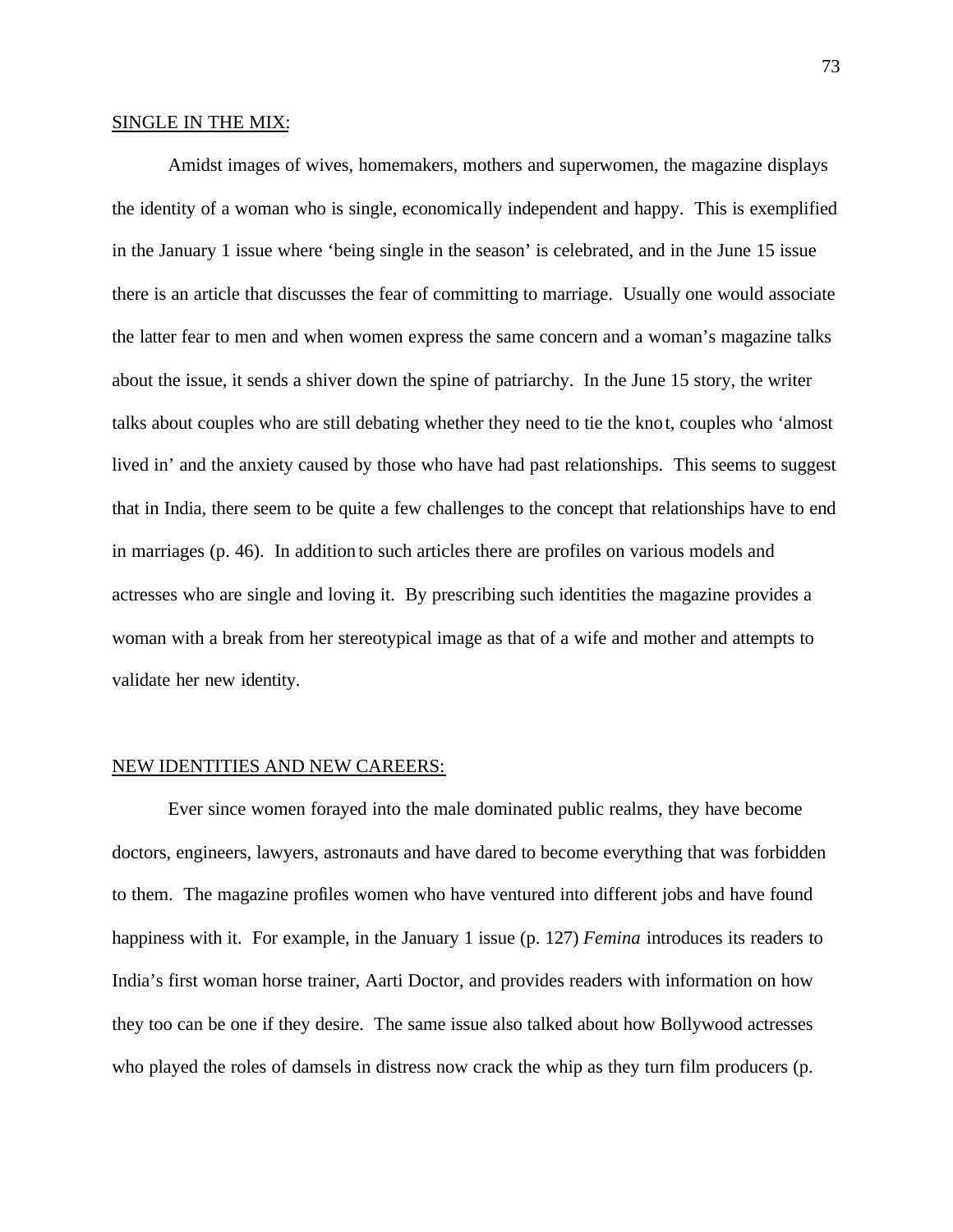116). Furthermore, in the May 1 issue, readers are introduced to Donna Symmonds, "the only woman cricket commentator in the world" (p. 147). The writer of this article does a great job in profiling Symmonds and portrays her as a woman who has held her own in a man's world. The magazine thereby tempts its readers to be bold and venture off into unexplored territory and go where not just any woman has been before but also go where no man has been before.

# *FEMINA* AND A NEW GENERATION OF MEN:

Even though women's magazines evolved as communicative spaces for women, this magazine does not alienate men; instead *Femina* embraces, includes and targets them as well and has done so from its very inception. Moreover, according to Vimla Patil, a former editor of the magazine, men make up 50 percent of the readership. This has to also do with the fact that in India the woman's movement was initiated by men and even today men continue to be actively involved. Indira Gandhi, former prime minister of India, once said that the way to improve the status of women was not just empower them but educate the men and change their attitudes towards women. *Femina* seems to work on this mantra and attempts to not just empower women but wants to create a whole new generation of men as well: "The whole concept of Men are from Mars and Women are from Venus needs a certain amount of change and we are trying to bridge gender differences through our content. While we are a women's magazine, it is natural that most of our content would be about women. Yet we also make an effort to incorporate the male point of view through segments like the ones on Jerry Pinto, Milind Soman and Salil Sadanandan. The idea is to help men and women understand each other better" says Saran, editor of the magazine.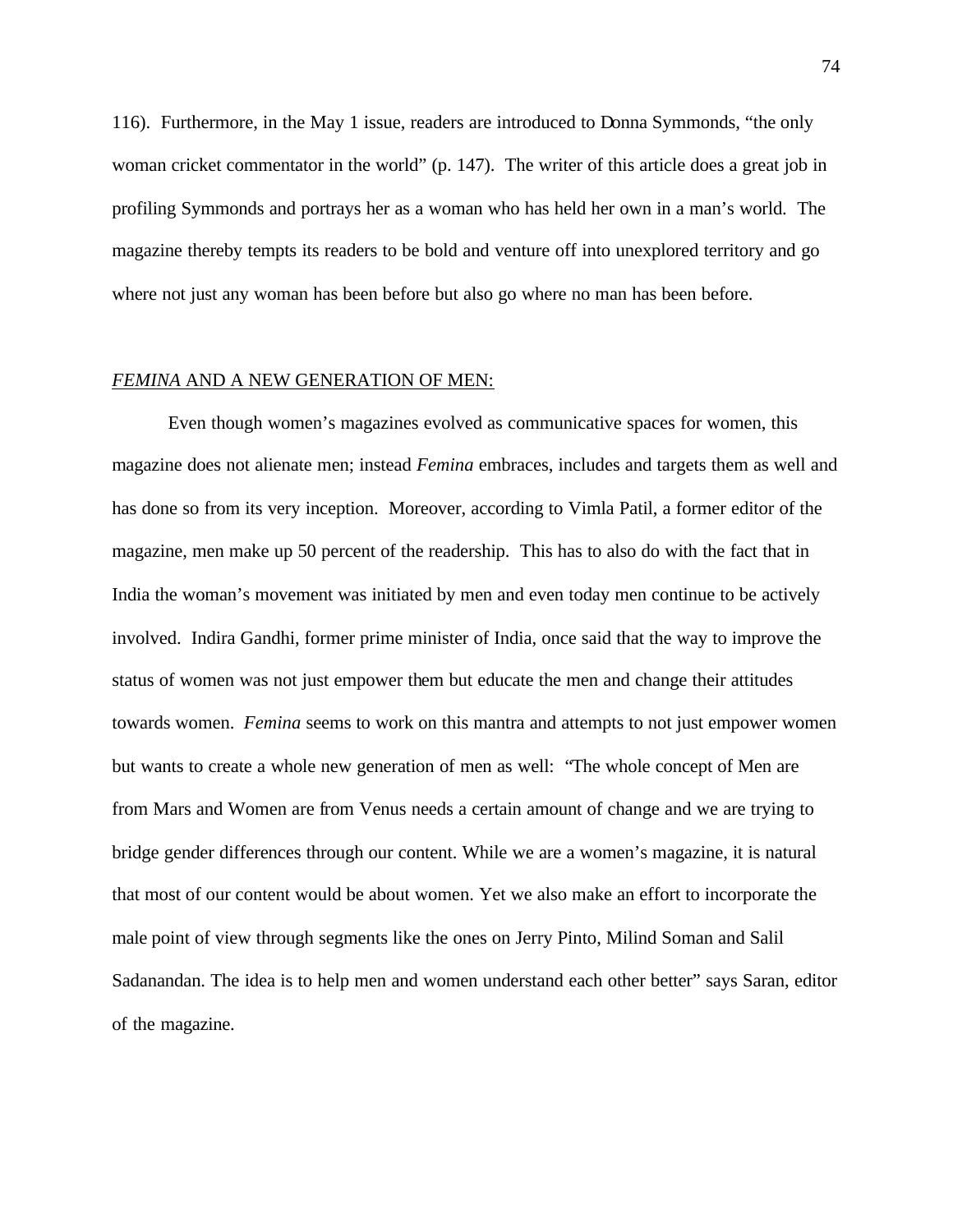As a result, topics on marriage, relationships and sex offer male and female perspectives. For example, in the article 'would you hide an abortion from your husband' (Jan 1) there were various quotes from women and one boxed response from a man was also provided. With relation to marriage, there are interviews with leading actors and models (Mar. 1; p.87) and the men are asked about their idea of the perfect woman. Moreover, there is section titled 'men only' or 'men' that devotes five to six pages solely to them. The topics that are covered usually tend to be profiles on male celebrities not just Indian, but the world over (Leonardo DiCaprio was profiled in the February 15 issue); and fashion watch on what's hot and what's not. Furthermore to capture the wanderlust in man, almost every issue features articles on potential travel locales as well. *Femina* therefore lures in the male readers to educate them about women's issues and hopes to create a generation of men who are different from their patriarchal predecessors.

# *FEMINA* AND THE FEMINIST MOVEMENT:

I have learnt the art of friendship, politics, submission, resilience, femininity and power. --Maia Katrak

Indian actress extraordinaire Shabana Azmi was once asked if she would rather be born a man. To this she replied that she wants to be born a woman who enjoys all the rights and freedom that men experience. It is in this society that the magazine created its own relation with feminism. In India it is very hard to separate a woman's identity from that of a mother and wife and even though women are well on their way to creating their own space in society, they have a long way to go. Thus, the pages of this magazine not only validate the new identity of women but also attempt to empower those who are mothers, wives and daughters. "If we were dealing with a success story of a woman who has come out of a bad marriage, our stress would be on the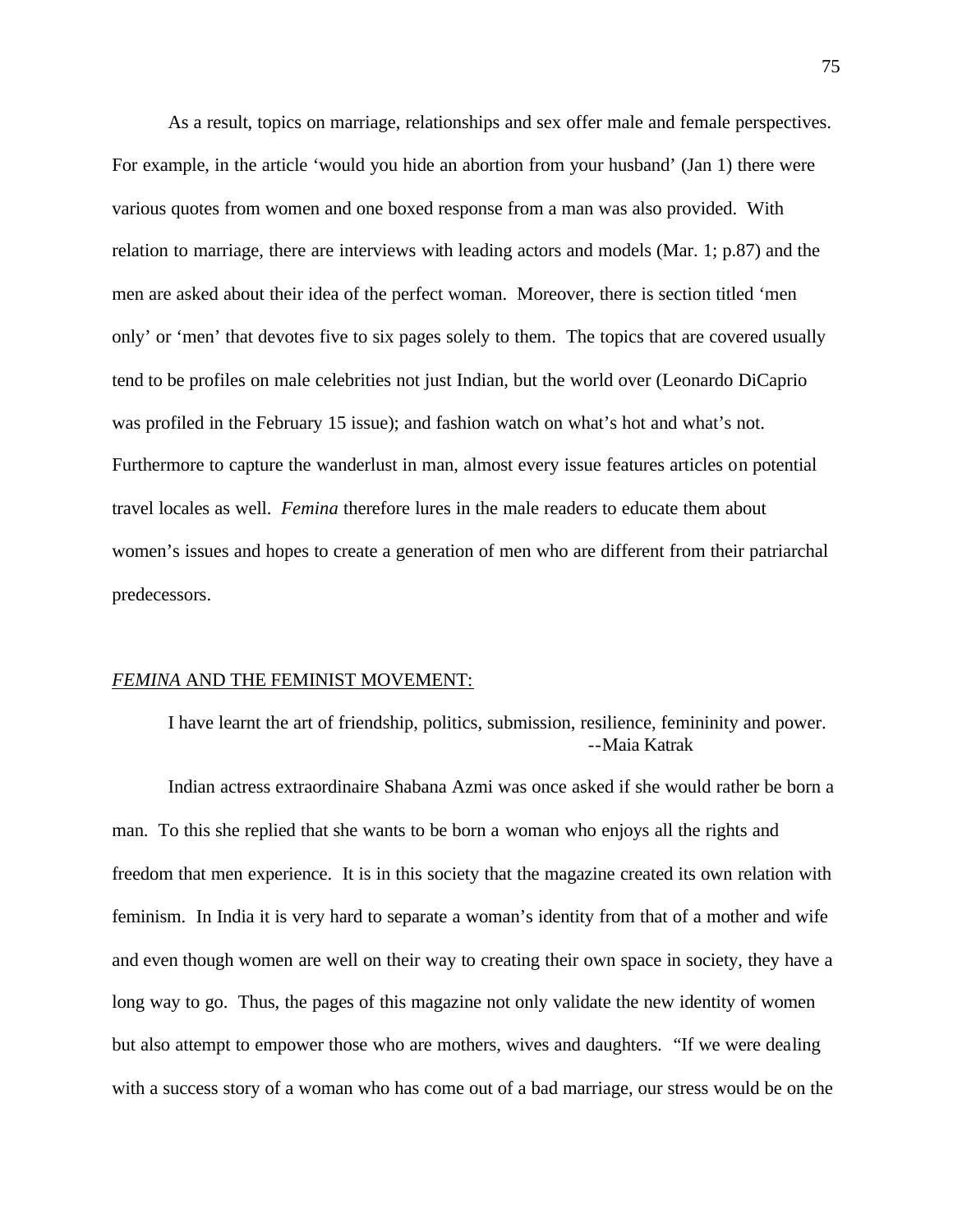success story and not on the bad marriage. *Femina* is not interested in taking sides; neither does it publish one-sided accounts. Our content is more about positive values, which are meant to inspire others" adds the editor of *Femina*.

In this attempt there are issues that frequent the pages that deals with women's economic independence such as "would you hide your income from your spouse" (March 15) and others that encourage women to be their own bosses as seen in "How to start a new restaurant" (March 1). The March 15 issue thereby dedicated about 20 pages to inform women about economics and hence information was provided on how one apply for loans to buy a new house (p. 148); 'Mutual Funds – understanding the basics' (p. 151); 'Personal loans: the dos and don'ts of bank loans' (p. 154); 'Insurance' (p. 158); and 'Money faqs' (p. 160). The magazine also seems to want to challenge the origins of the ancient Hindu blessing: 'may you be the mother of a hundred sons.' To do so there was an article in the June 15 issue that provided readers with the ways by which one could terminate one's pregnancy and the July 15 issue ran a cover story on daughters versus sons and concluded that daughters were better. In addition, women are made aware of the different forms of contraception that is available in the market. The May 15 article 'Pillow Talk' provides the benefits and the risks of taking a birth control pill, thereby giving women power to control their reproduction.

In addition, *Femina* also celebrates womanhood and therefore discusses aging and its implications for women and provides monthly doses of self-help literature that deals with selfesteem. Amidst these issues there are many themes that suggest to Indian women to live out of her box; the August 1 issue had an article discussing ways to propose marriage; and the March 15 article, 'I am who I am' looks into the Indian woman's new mantra: "it's my life, my choice and my responsibility" (p. 163). This article looks into how women chose to live their lives and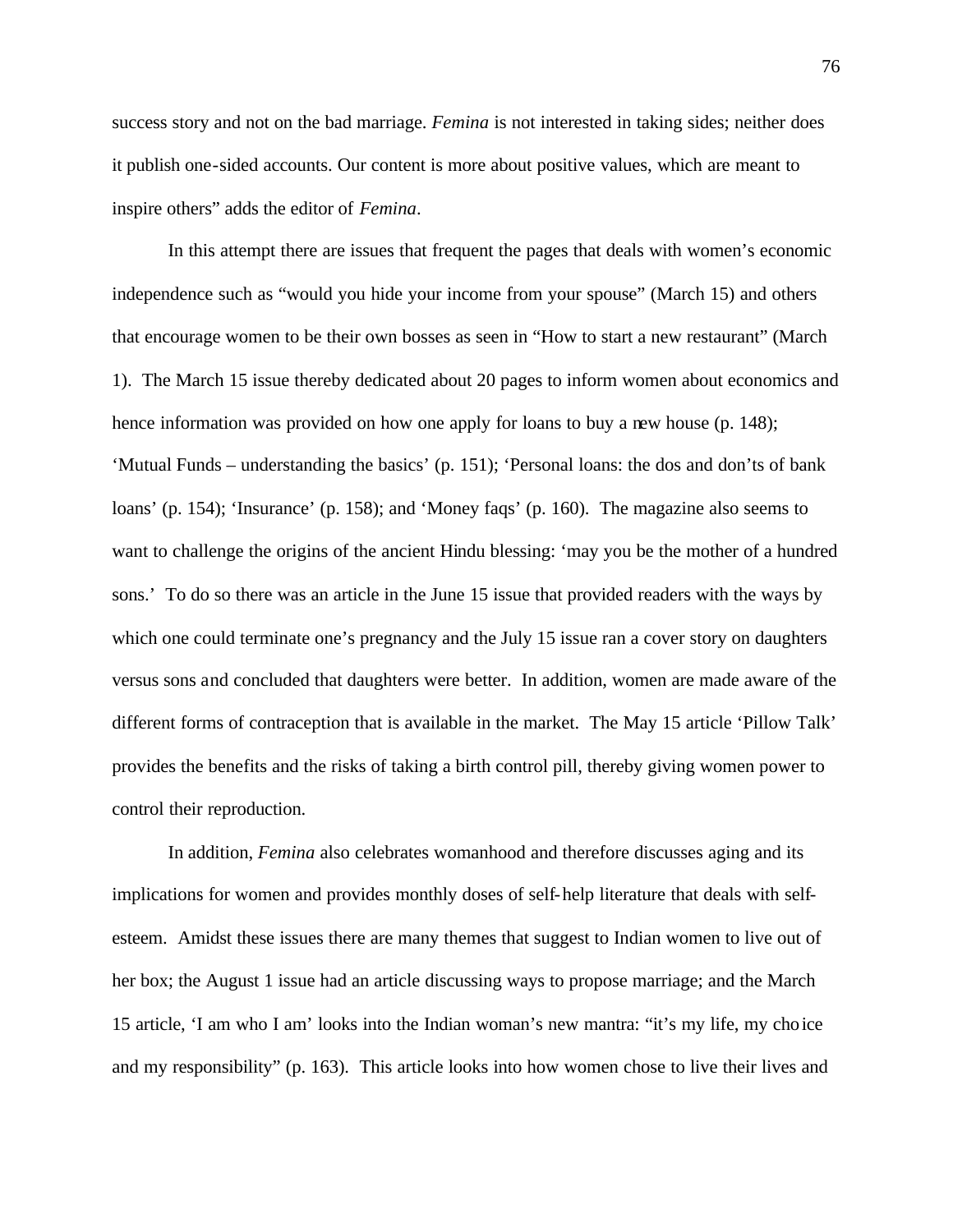validate themselves in all their roles. "Time was some years ago, when a non-career, married woman, would dismissively define herself as 'just a housewife' and cringe into a non-person. The very term implied that housewife was a lesser species, not of the same ilk as their worthy peers who went to work and juggled homes and careers. Now, the housewife is asserting herself. You see this in the many young women-caring mothers, happy domestics, who have chosen not to work. Or have given up time consuming jobs so as to give whole-heartedly to the trying job of home. It is a new, fresh, frank attitude to life and self. You see it in the readiness with which they adopt the 'F' word. Earlier it was, 'I'm a feminist, but…' and the defensive act would begin. Today it is: 'Yes, I'm a feminist, and… " (p. 164). All this goes to show that the magazine wants its readers to feel good about being born as women.

To continue with this agenda of empowerment the March  $1<sup>st</sup>$  issue was exclusively dedicated to Women` s Day. That issue was devoted to make women feel worthy and made men feel they were missing out if they were not with women; it urged women to celebrate their womanhood. The cover story, 'Faster, Higher, Further' presented readers with women who had conquered new frontiers and had raised the level for women as a whole (p. 12). Here the readers are told, "women, women everywhere. Be it in the Xth standard merit list, university rank holder, company's senior management or medal winners at international meets. Where are the men? Are they failing to keep up?" The writer says that there is no arena where women haven't proved their merit. There were articles that asked male celebrities what they admired in their mothers, wives and daughters; write-ups that implored men to wow their women on women's day; and stories that showed women how to translate their reproductive rights into reality. While these talks would have made some people uncomfortable they were just part of a stream of others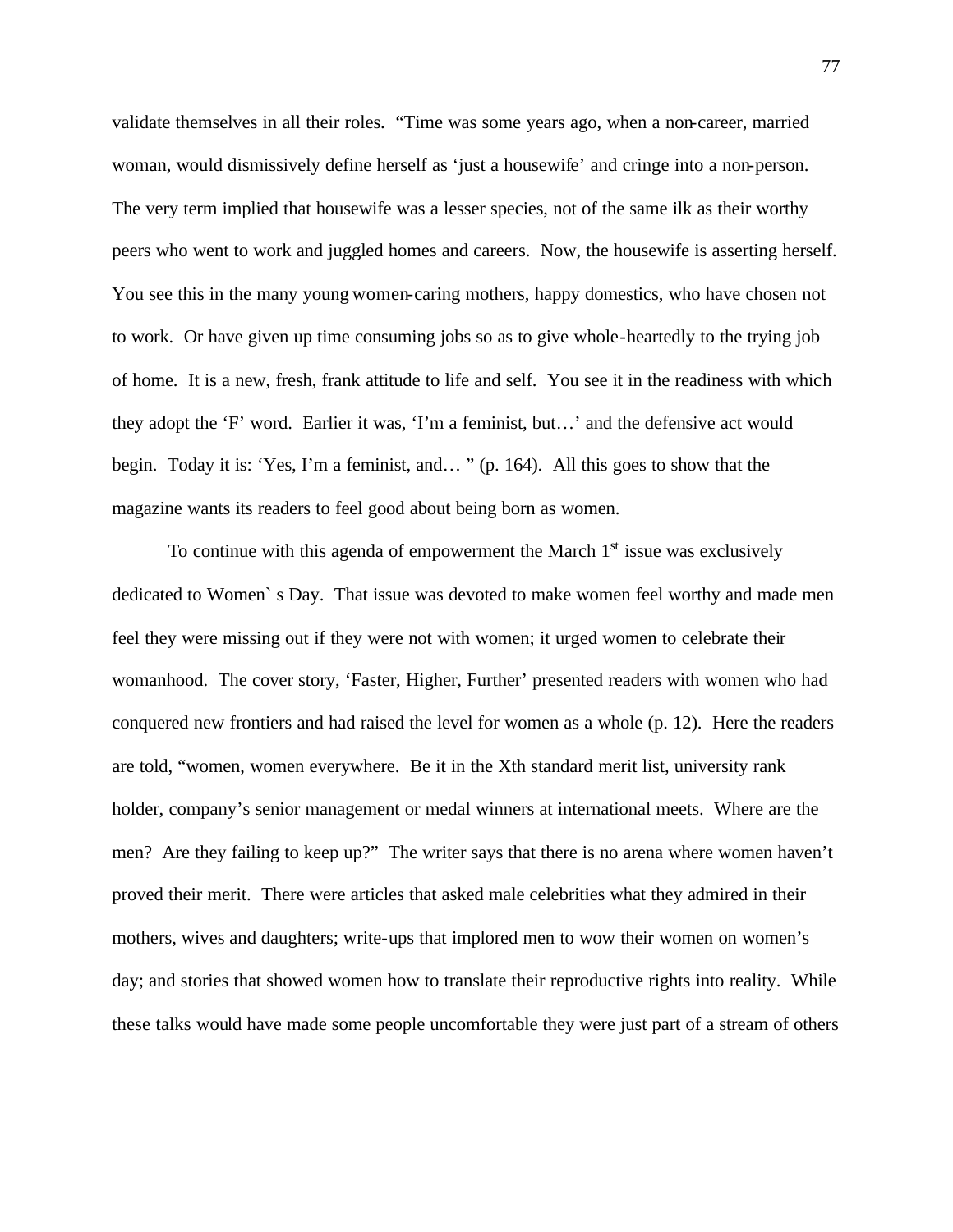that includes the concerns over getting breast implants, to debates about homosexuality and transgendered people.

# GLOBALIZATION AIDS *FEMINA*:

With transnational flow of economy and culture came along fluid identities. Globalization afforded Indian women to alloy race, nation and femininity with a global culture. Thereby women could have multiple identities. "We have always been fine-tuning our content in order to keep in step with the changing times. When we see a change in society, we bring out a similar change in content. We are now including content on computers, ecology, relationships, things that we dint emphasize on earlier. Beauty is a big pre occupation for young women today and we have increased our content on the same. Creative writing seems to have lost its market because of the growing influence of television, which is why; we have reduced our content on the same. Again, we have increased our people columns. The idea is to anticipate the change in requirements and bring out content in accordance with that. It's like making a perfect bhaji, the ingredients have to be manipulated in order to suit the tastes of the consumer" says Saran on the evolution of *Femina* with time (Saran, 2003).

The pages of this magazine definitely keep up with the times and hence there are feature stories on Hollywood celebrities like Renee Zellweger (March 1, p.119), Christy Turlington (March 15, p.174) and these women among others serve as role models to Indian women as well. Moreover, fashion is circulated and the reader is exposed to six yards of embroidered saris, well cut salwaar kurtas, and can see the latest trend that walk off-the ramp from Paris and Milan. The January 1 issue ran a cover story, 'addicted to rush' that listed the way one can experience a few thrills in life. Among these were suggestions such as 'wear lingerie to work or ride a leg of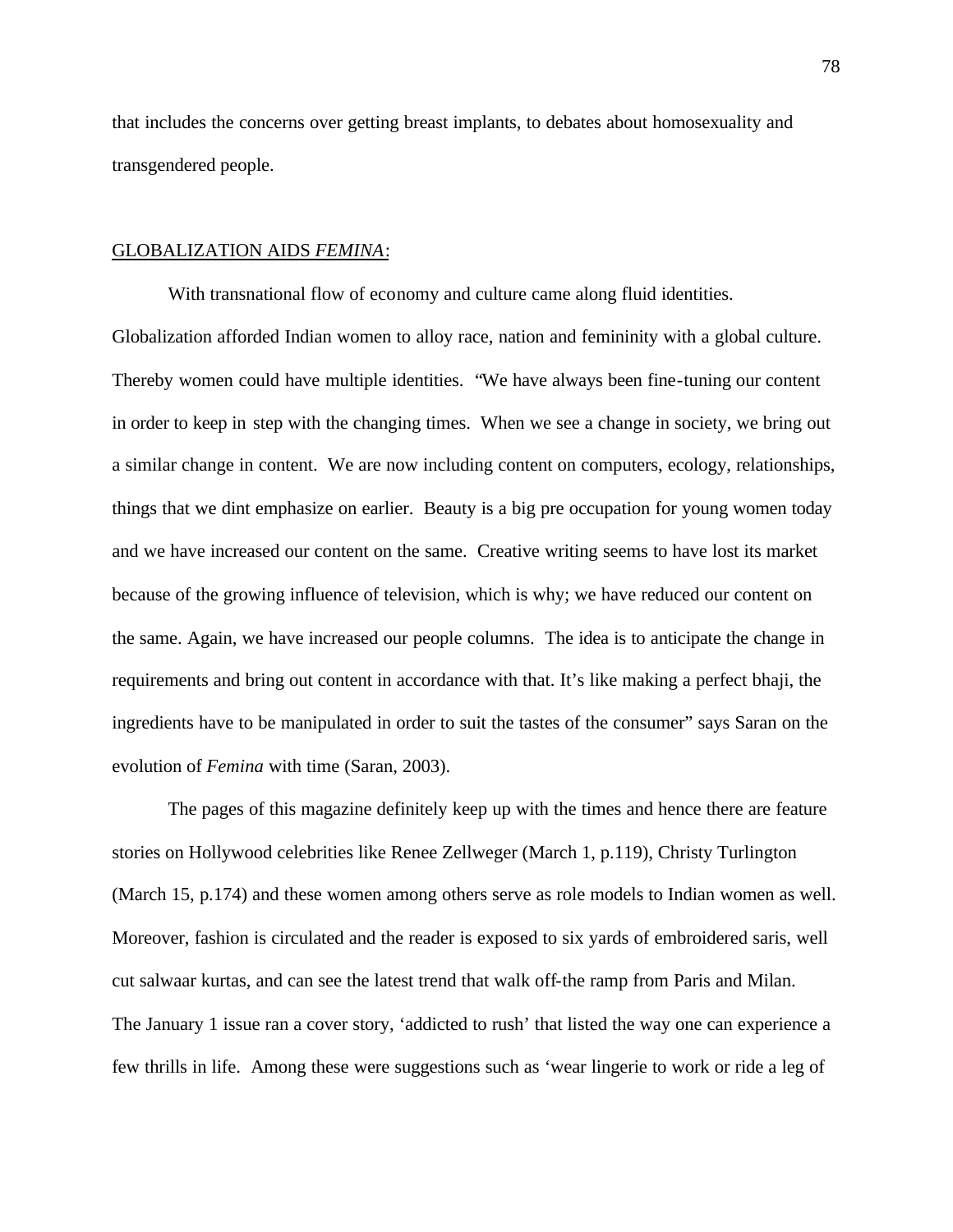the Tour de France.' Moreover, the women who would want to wear lingerie to work could browse through the Louis Vuitton Spring-Summer 2003 collection, which was presented a few pages later in the same issue.

Global influences were not limited to the presentation of fashion in these pages. Most of the articles that were written primarily for an Indian audience made reference to some western product be it movies or music. For example, in the article 'single in the season' the author draws a reference to 'that old Bruce Springsteen song – 59 channels and nothing to watch' and several paragraphs later mentions Indiana Jones (Jan. 1). In the March 15 article, 'She's talking' (p. 176) the writer, Maia Katrak, talks about one woman's journey of forming her own family with her surrogate kids. Here Katrak starts off with reference to the show 'Sex and the City' thereby spelling out that she is writing for those women who are viewers of this HBO show. "I was watching 'Sex and The City' the other day. A funky, bitter-sweet episode in which Sarah Jessica Parker discovers that real family isn't necessarily the one you are born into, but rather the one you assemble for yourself along the way. Your soul family." Thus, it seems quite clear that the audience that the magazine caters to is one that is clearly influenced by a Western culture.

#### CONCLUSIONS:

Every girl needs a sisterhood, a sorority of the heart.

# -- Maia Katrak

*Femina* therefore is a sisterhood for all those women whose lives and identities are continually being molded. Globalization is the force that compels and allows an Indian woman to have multiple identities: she can be a managing director of a multinational company, be attired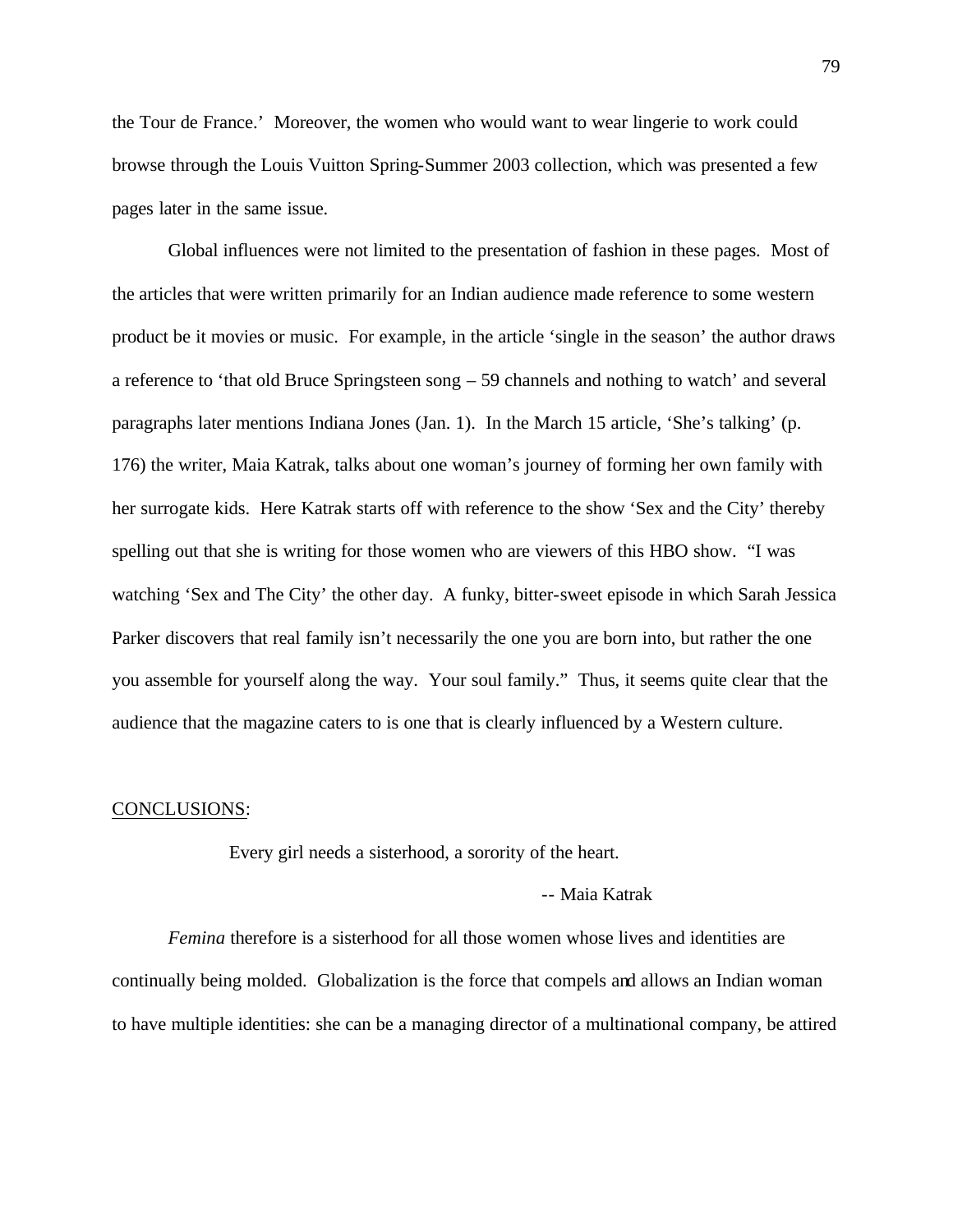in an Armani suit; have lunch at a fast-food joint, come home change into a 'kurta' (a traditional Indian outfit) and spend time with her children and husband and not feel guilty about doing so.

Textual analysis therefore showed how studying a text such as the pages of *Femina* is a way by which reality can be understood. Moreover, the method helped to answer the following research que stions.

R1: What role does *Femina* want to play in the lives of its readers?

The magazine wants to provide its readers with a space where issues that concern and relate to them are discussed. For example, the June 15 issue helps readers "make sense of the yoga craze," 'fight the commitment bogey' and talks about 'how one would confront a relative if he abused your child.' Thus *Femina* wants to educate the reader and keep him/her up-to-date on the latest trends and lifestyles around the world. Moreover, with regard to its women readers, the magazine encourages them to be pro-active and take charge of their lives.

R2: How does the magazine appeal to both genders to promote feminism?

The magazine is a tool that helps the sexes bridge the communication gap between them. For example, a number of articles inform men on how to please their women in bed, and a number of articles help women better understand men. Additionally, women are religiously informed about how to become economically independent and in this effort are provided with articles on how they can start their own businesses. In addition, the magazine portrays the new Indian father as one who believes that having a girl child is an asset and not a burden.

R3 How does *Femina*, as part of the growing consciousness of the feminist movement, relate to the process of globalization and development?

Globalization has given *Femina* the opportunity to validate and re-invent women's identities. For example, with the circulation of goods and ideas, came about an exchange of identities and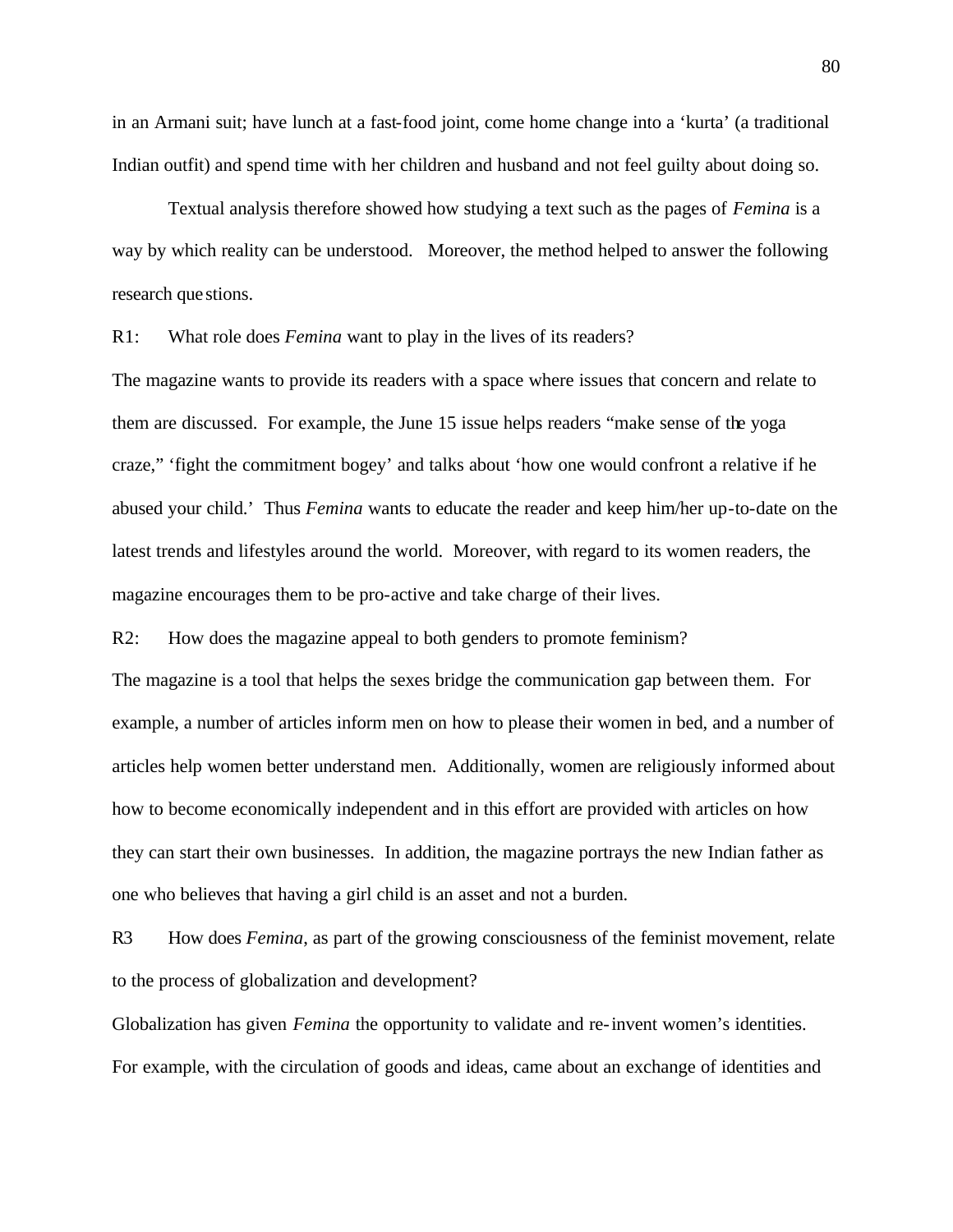in this modern environment, Indian women no longer have to be just housewives or stay-at-home moms. They are introduced to new careers and are educated about how to pursue these new careers. Also, by routinely profiling women in Hollywood and elsewhere, *Femina* inspires the reader to live out of her box and encourages her to believe in her dreams.

This magazine therefore prescribes many different identities for its women and validates their role as wives, homemakers, mothers, superwomen, single women and credits them in each one of these images. Hence it plays the role of corroborating the numerous identities in a woman's life. *Femina* includes men as it attempts to educate them and hopes to change their attitude towards women and aims to help the sexes communicate better with each other. The magazine is part and parcel of the feminist movement as it aims to empower and equip generations of women so that they can then challenge and change patriarchy, and thereby urges them to mould their identity with the ebb and flow of globalization.

Sathya Saran captures the essence of the magazine and says, "*Femina* is about women exploring themselves and striving for the better, in addition to looking at the world with new eyes and empathizing with the people's troubles" (Saran, 2003).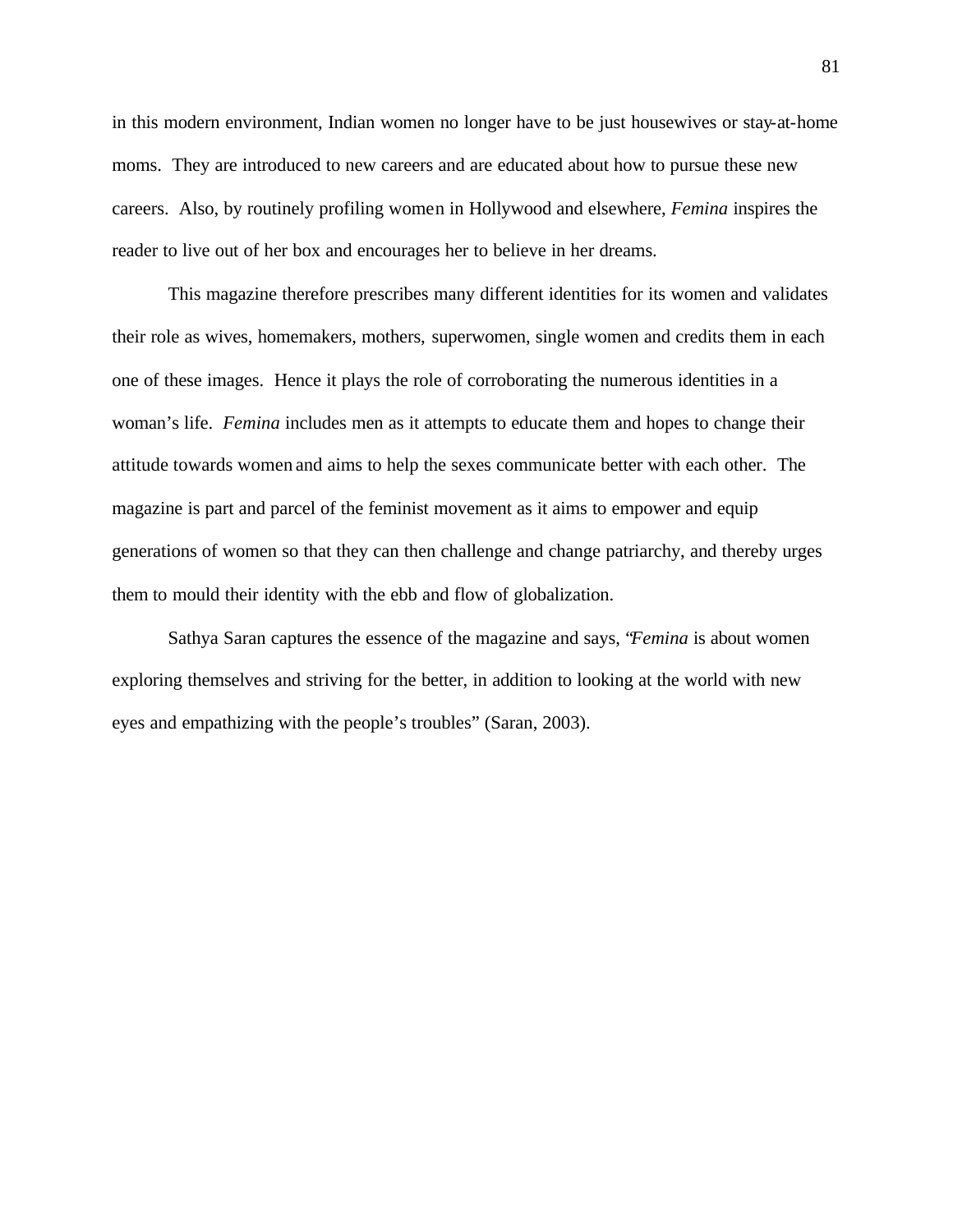# CHAPTER 5

# **DISCUSSION**

I have literally grown up with *Femina* and having analyzed it I look at it very differently now. This magazine isn't just about the happenings of upper-middle class life in Mumbai; it serves as a window into a society of women who are in the process of changing the terrain of Indian patriarchal society. The purpose of this study was to initially carry over from where Radha Sharma Hegde (1995) had left off, update her study, challenge it and offer a different view. Hegde felt strongly that *Femina* indulged in delicate chit-chat about feminism and ten years later I now feel that the magazine boldly embraces its agenda. Susan Parulekar (2001) on the other hand felt that *Femina* was meant just for an elite group of women who were negotiating their identity in a space where global meets local culture.

While both the above researchers are right in their own views and times, I believe that it is a matter of perspective. As a woman who has only experienced life in the diaspora I see this magazine as a weapon to fight patriarchal ideology.

Hegde's concerns about *Femina* might have been true for that time. In 1995, economic reforms in India and the entry of multinational firms were just on the onset and therefore the influence of a global culture was not as note worthy as it is today. As a result, the magazine might have had to take the middle road if it had to ensure its success and gain greater foothold in a patriarchal society. Nonetheless, nine years later *Femina* now comfortably couched in a global society has embraced a more feminist position and it boldly discusses issues related to women's sexuality and encourages women to be what they want to be. Prior issues would think twice before they even consider publishing anything related to women as single parents. However,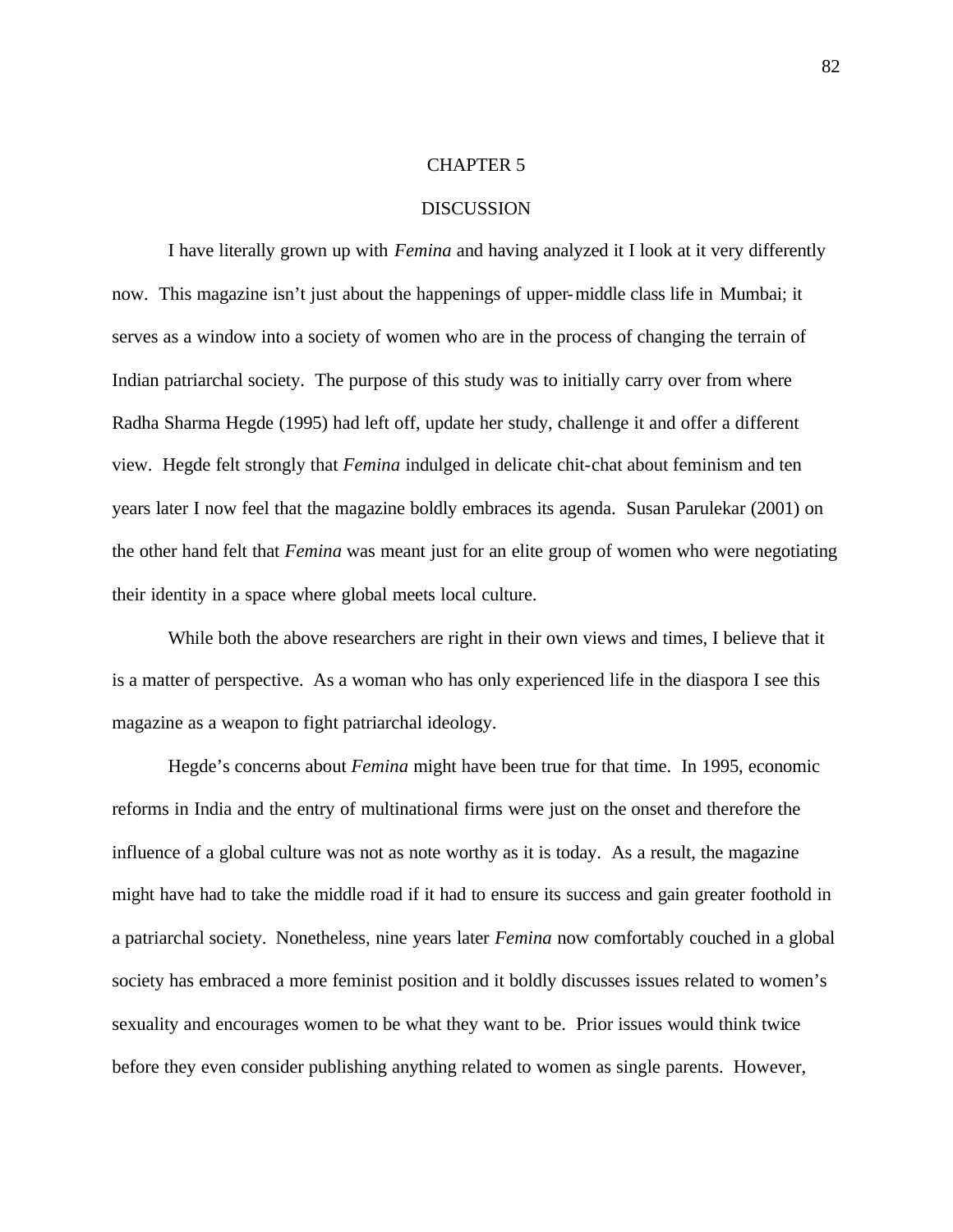subsequent issues have not only talked about single parents but *Femina* also exemplified it with a cover photograph of Sushmita Sen: Miss India; Miss World; Bollywood actress; and now a successful single mother (2001).

In addition, while Hegde felt that *Femina* only flirted with the issue of feminism, I feel that it was a deliberate attempt by the women behind this magazine to do so to gain a stronger footing in society. Had *Femina* taken the stand it takes today the magazine would have folded long back. Thus, it was strategic to position *Femina* first as a magazine that abides by tradition and gradually have it evolve. Hegde and Parulekar also suggest that *Femina* offers women a space where new identities are negotiated. These identities are an amalgamation of women's traditional roots and western influences. Additionally, the reason why this magazine appeals more to the upper-class women is because these women are exposed to the global culture and they have the economic ability and freedom to mould themselves to it.

 Based on past literature that looked into Western media preferences, factors like class, sex, age and income were found to play a huge role in how readers use the print medium. In addition to these factors, there are individual differences as well that account for the diverse ways people use the medium. It has also been found that people who belong to higher classes in society read 'heavy' materials, have a strong need-to-know desire and they get involved in issues that concern them. Hence based on studies by King and Summers (1966) and Reissman (1954) among many others, Indian women who belong to the upper middle and elite classes of society consume *Femina*. These women are financially independent and therefore more active in participating in society. Thus, this magazine just like its predecessors provided women with a space where they could vent out their concerns and bestowed on them a sense of community. Initially the topics of discussion did not include women's rights and this changed over time.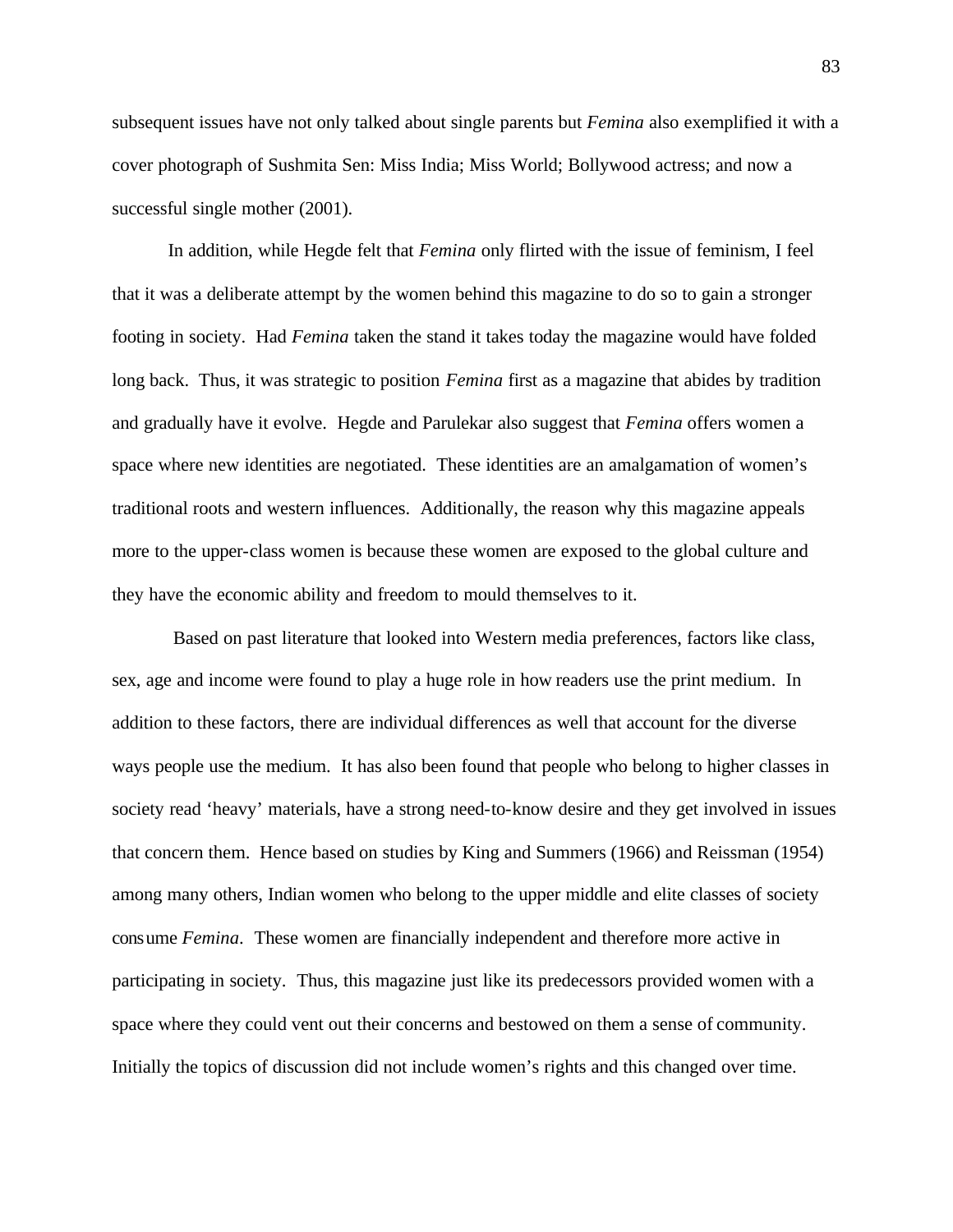However, these upper class Indian women moreover wanted to bring a change in their society and participated in the feminist movement. A magazine was employed to achieve this goal and all the variables from editorial tone, to style, and comprehension that Johnson (1983) explores in his article can be correlated to the high readership of this magazine. Also noteworthy is the fact that the woman's movement in India always had male participants and hence this magazine has a huge male readership. Additionally as Patil, former editor of the magazine said, no society would progress leaving one gender behind. Hence this magazine aims to include men in an attempt to influence them. Another facet to this situation is the recognition of the importance for indigenous people to write about their own culture and not have to rely solely on western researchers. Thus, when Indian women and scholars write about the ir own experiences it helps de-mystify a culture.

Hence, Indian women created their own social sphere via the pages of *Femina* and produced their own 'modern' identity, which is an amalgamation of femininity, race, nation and global culture.

This magazine offers women a space and a place where anonymous women can discuss issues of concern. These women chose to represent and understand themselves and they don't prescribe to any specific identity either as a homemaker or a career woman and choose to be everything that includes and ranges between these two categories. Therefore, they collectively negotiate their space and identity through the pages of *Femina*. Also, being constantly exposed and molded by globalization they feel legitimated in producing various identities for themselves and want to be validated in each one of these roles.

*Femina* thereby attempts to validate the numerous identities that women assume. The magazine does not see a house-wife as 'just' a house-wife or a stay-at-home mom as 'just' a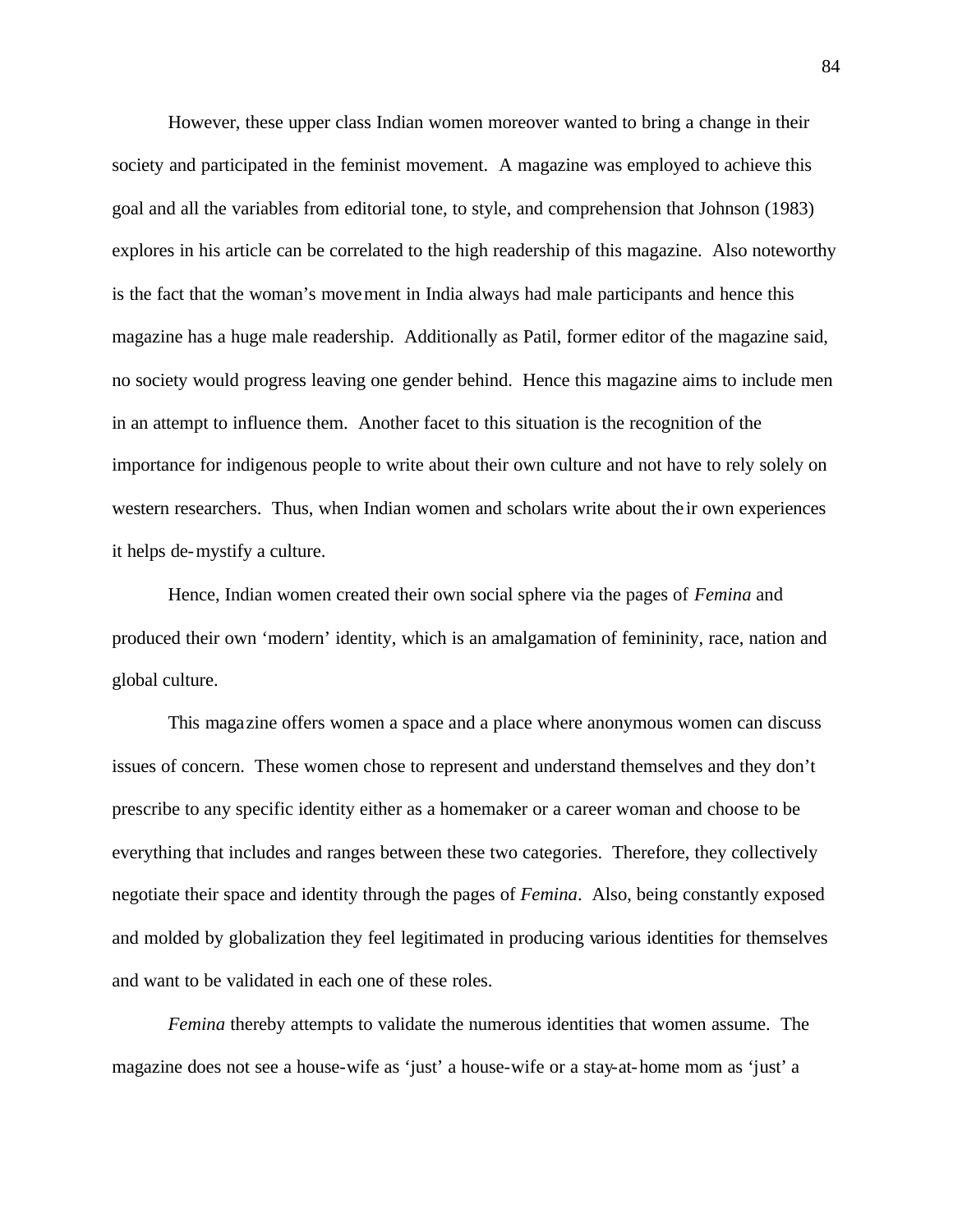stay-at-home mom. These women find themselves being talked about, find issues that concern them being discussed in these pages and hence feel validated in what they do. Moreover, the pages credit those women who are career women by day and moms/wives at night and use them to inspire other women who might feel they lack the ability to juggle so many identities. With regard to the superwoman, Hegde felt that the magazine only profiled those women who were married or keen on getting married. However, I have found that in 2003 the profiles of superwomen were not restricted to those women who believe in marriage and include single women and single mothers as well.

*Femina* also ushers in a whole new image that of a single, independent woman who is not seeking marriage and is happy about it. This new image therefore attempts to break the mould of women as solely being wives and mothers. *Femina* attempts to not just empower women but wants to create a whole new generation of men as well; men who allow women to be what they want to be and credits them for every role that they assume.

The magazine thereby facilitated a social imaginary which is a common understanding of not only the way things are done, but the way they should be and representation of various identities brought about a certain legitimacy. This way of life as seen in the pages of this magazine is now shared by large groups of people and may soon come to infiltrate the entire society. Additionally, by virtue of representation Indian women who exist in this space began to understand their place in this world and *Femina* is now a place that occupies a fluid middle ground between embodied practices and explicit doctrines. Moreover, applying Gaonkar's notion of the social imaginary (2002), through the collective agency of the women who present this magazine and those who consume it, a society is created, given coherence and identity, and also subject to auto-alterations, both mundane and radical, within historical time. Performing a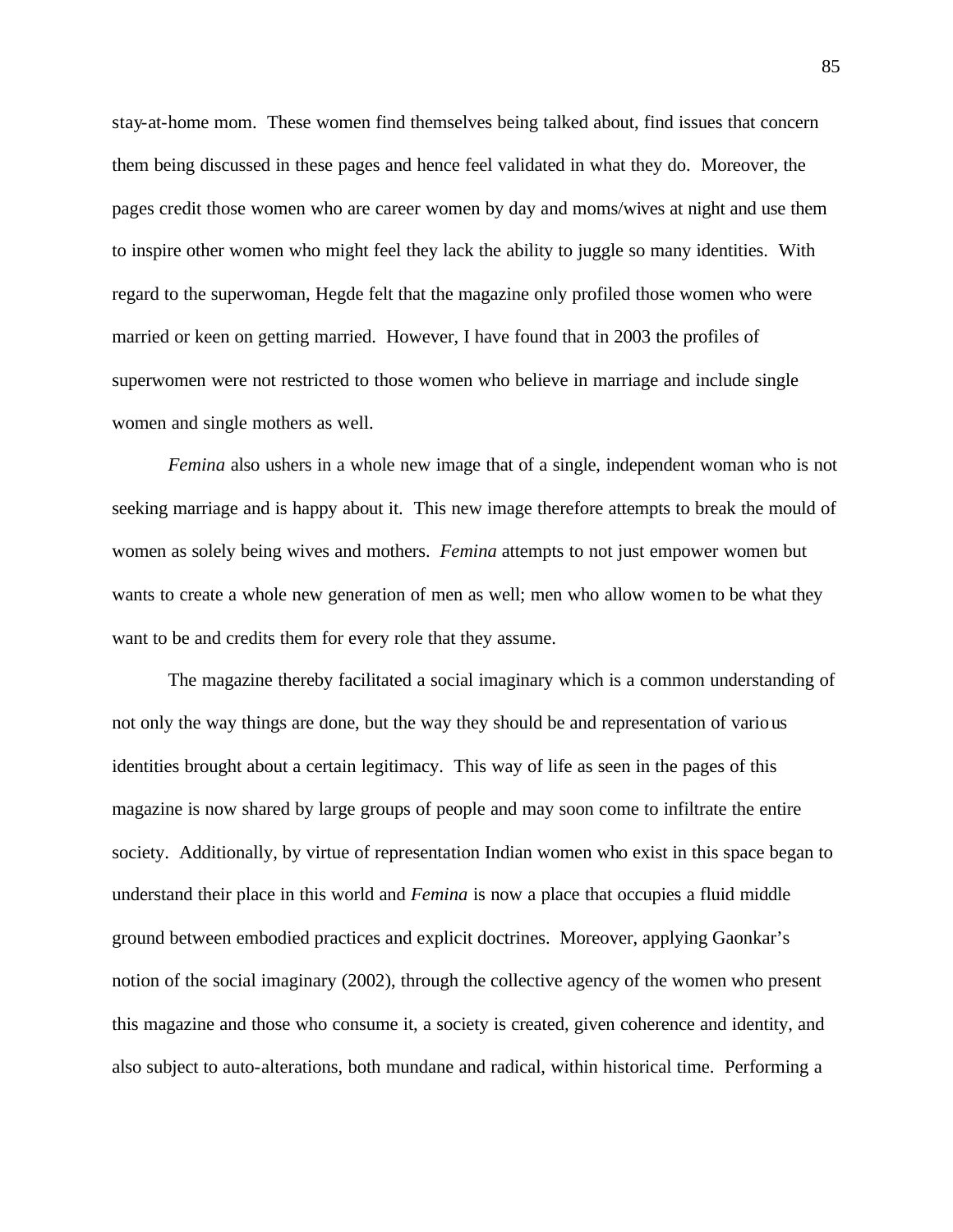textual analysis, which allowed me to soak myself in the text and examine the way the magazine represents reality, facilitated the following conclusions. First, this magazine like many of its predecessors provides a space/place for Indian women to voice their concerns and in these pages women are validated for each and every role they play; this is the role played by *Femina* in the lives of its readers. Second, the magazine appeals to both genders to promote feminism. In this attempt, *Femina* routinely talks about issues that affect both genders in an effort to bridge the communication gap. Also, girl children are cherished and celebrated, and the pages convey the message that parents now prefer having girls to boys. Furthermore, the magazine provides readers with a variety of careers women could indulge in and also introduces readers to women who are leaders in these areas. Third, with globalization came about the circulation of ideas and identities and as a result Indian women in Mumbai could relate to women in other metropolitan cities around the world. This process of exchange validates, promotes and supports the growing consciousness of the feminist movement in India.

However, there are several limitations in this study. First, there is a limited number of previous research in the study of women's magazines in India and only two studies done specifically on *Femina*. Furthermore, there were some studies of relevance to this study that are published in the *Indian Journal of Gender Studies*, but this journal is not available here either. Hence spending some time in a library at an Indian University might have given me access to journals and more related articles. Second, I could only find 12 issues of this magazine as it is not available in Atlanta and exploring more number of issues would definitely have revealed more themes and confirmed existing ones. *Femina* is also available online, but the past issues could not be accessed through this source either. Third, the process of textual analysis reflects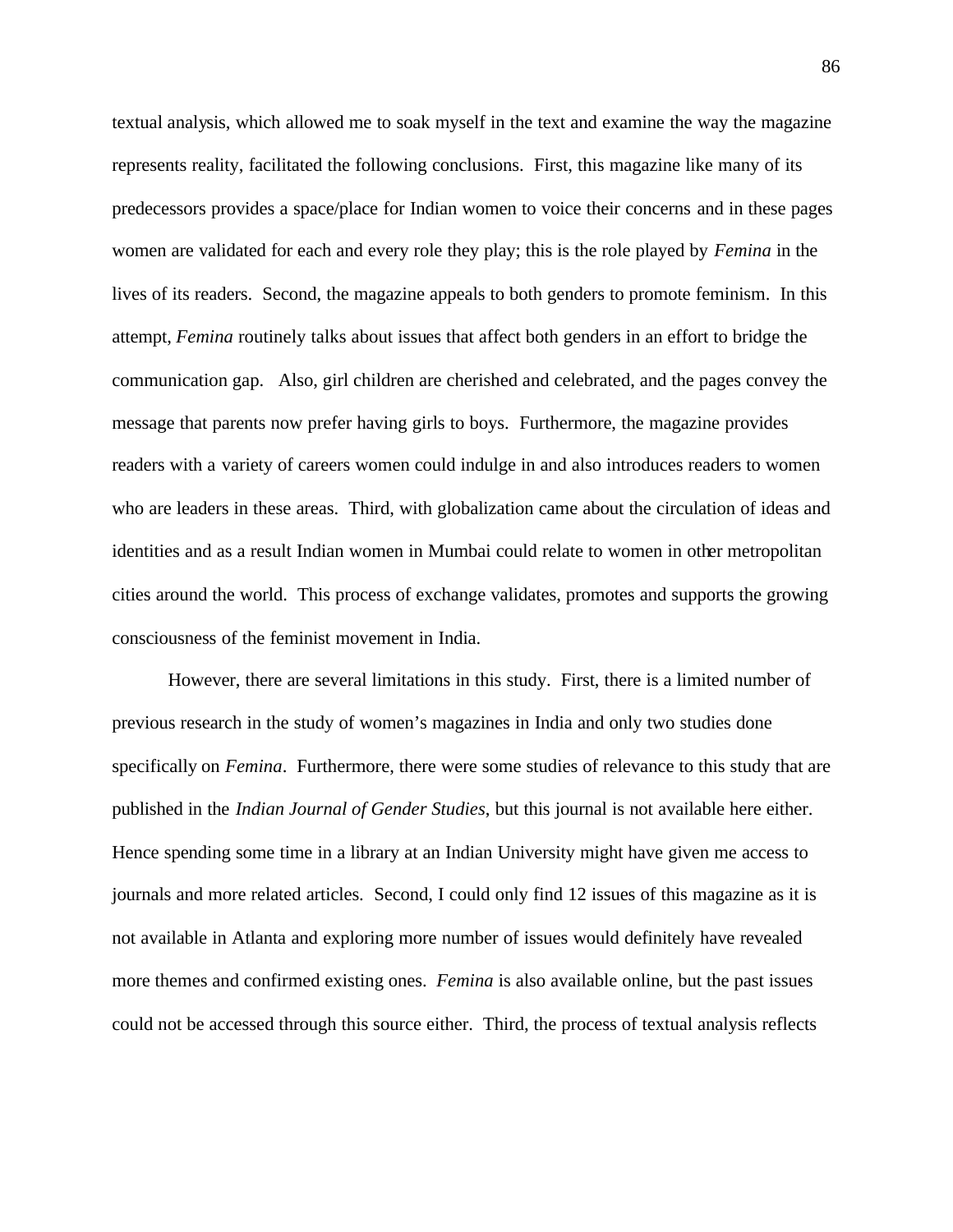the researcher's interpretation of the text, which is a matter of perspective, and hence this interpretation too is not absolute.

In this regard, it is important for me to place my biases on the table. Having lived outside India for most of my life, I believe places me in a position of privilege and hence I have not faced the wrath of patriarchy to the degree that other women who do live in India might have. Also, being western educated, places me in the category of the 'other' and hence might color my interpretations. However, this position also gives me an advantage over someone who is unaware of India and the intricacies of the nation and its people.

Future studies therefore need to look into more than six months of issues and could look for some themes that no longer appear in these pages and the new patterns that seem to emerge with time. Also, if time and finances are no constraints it would be extremely useful to visit the *Femina* office in Mumbai and talk to the editor and staff. This would offer great insight into the magazine. In addition, it would be extremely useful to conduct focus groups and ask groups of Indian women (housewives, single women, career women) in Bombay what they think about this magazine. This method would then bolster the textual analysis done by the researcher.

Nonetheless, the study hopes to equip magazine publishers with a better understanding of the market they are catering to; hopes to be part of a series of works by other researchers who have studied women's magazines in deve loping nations; and hopes to show feminists the world over that how women's magazines can serve as an essential tool to advance woman's stand in society.

In conclusion this study not only applauds those women who are part of the society of *Femina*, but demonstrates how feminism is being translated, transmuted and transfused into future generations of both women and men through the pages of this magazine.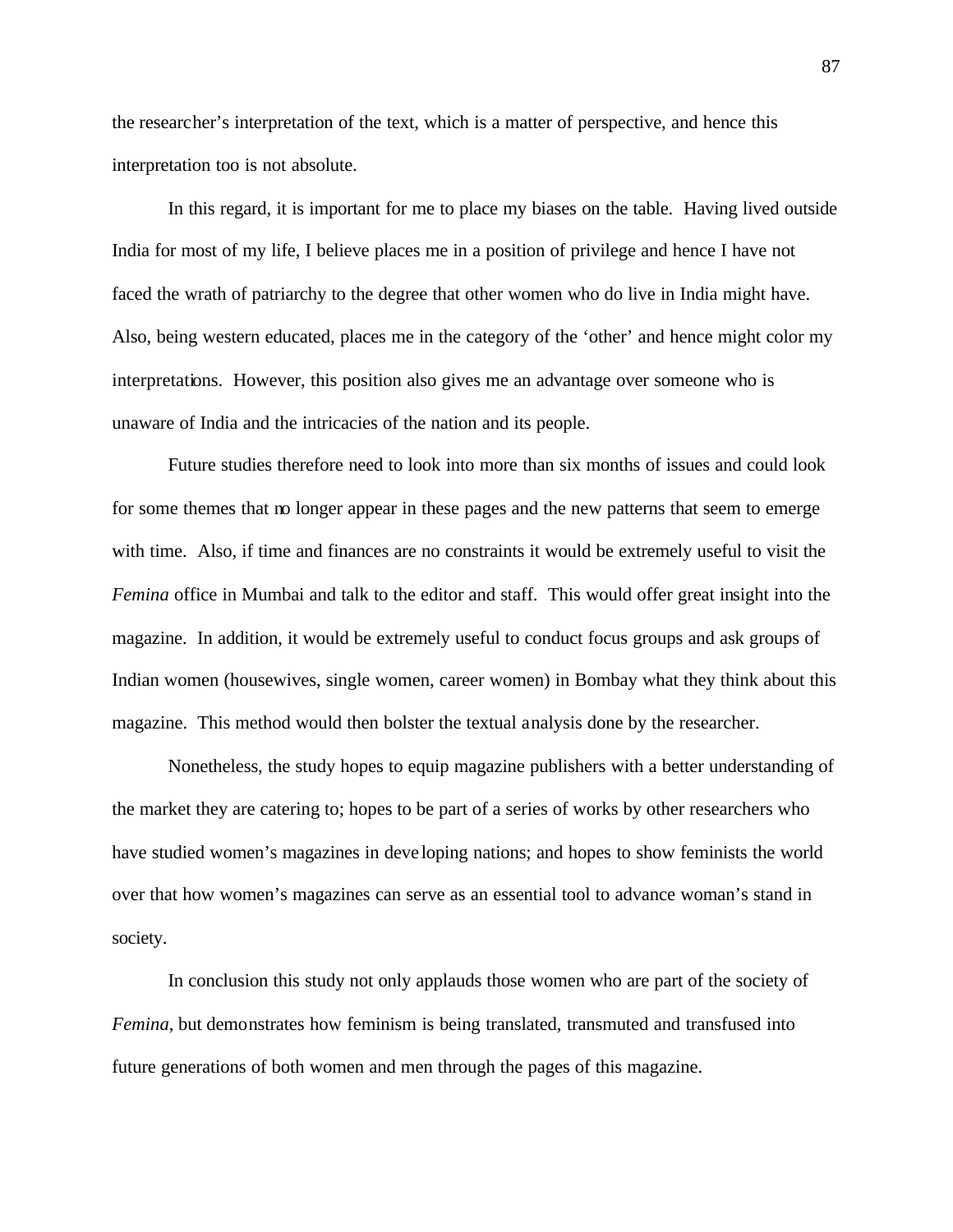# **REFERENCES**

Abu-Lughod, Lila. (1993). *Writing Women's Worlds*. Berkeley: University of California Press.

Anst, Philip. (1966). "Personality Determinants of Mass Media preferences." *Journalism Quarterly*, Volume 43, pp. 729-732.

Appadurai, Arjun. (1996). *Modernity at Large: Cultural Dimensions of Globalization*. Minneapolis, Minn.: University of Minnesota Press.

Ballaster, Ros. et al. (1991). *Women's Worlds – Ideology, Femininity and the Woman's Magazine*. London: Macmillan.

Bauer, A. Raymond. (March, 1958). "The Communicator and the Audience." *The Journal of Conflict Resolution*, Volume 2(1), pp. 67-77.

Beeman, William. (1993). "The Anthropology of Theater and Spectacle," *Annual Review of Anthropology*, Volume 22, pp. 369-93.

Breckenridge, A. Carol. (1995). *Consuming Modernity: Public Culture in a South Asian World*. Minneapolis: University of Minnesota Press.

Burgoon, Michael, and Burgoon, K. Judee. (1980). "Predictors of Newspaper Readership," *Journalism Quarterly*, Volume 57, pp. 589-596.

Bhutalia, Urvashi. (July-August 1997). "The Women's Movement in India: Action and Reflection," *Communique*, Nos. 42-43. Retrieved from the World Wide Web: http://www.twnside.org.sg/title/india 1-cn.htm.

Calvacca, Lorraine. (15 May 1994). "Sisterhood is Evolving (Interview with Ms magazine editor-in-chief Marcia Gillespie)." Retrieved from the World Wide Web: http://global.factiva.com/en/arch/print\_results.asp.

Castoriadis, Cornelius. (1987). *The Imaginary Institution of Society*. Cambridge, Mass.: MIT Press.

Chaudhuri, Maitrayee. (2001). "Gender and Advertisements: The Rhetoric of Globalization," *Women's Studies International Forum*, Volume 24, no. ¾, pp.373-85.

Durham, Gigi Meenakshi. (May 2001). "Displaced Persons: Symbols of South Asian Femininity and the Returned Gaze in U.S. Media Culture." *Communication Theory*, Volume 11, issue2, pp.201-217.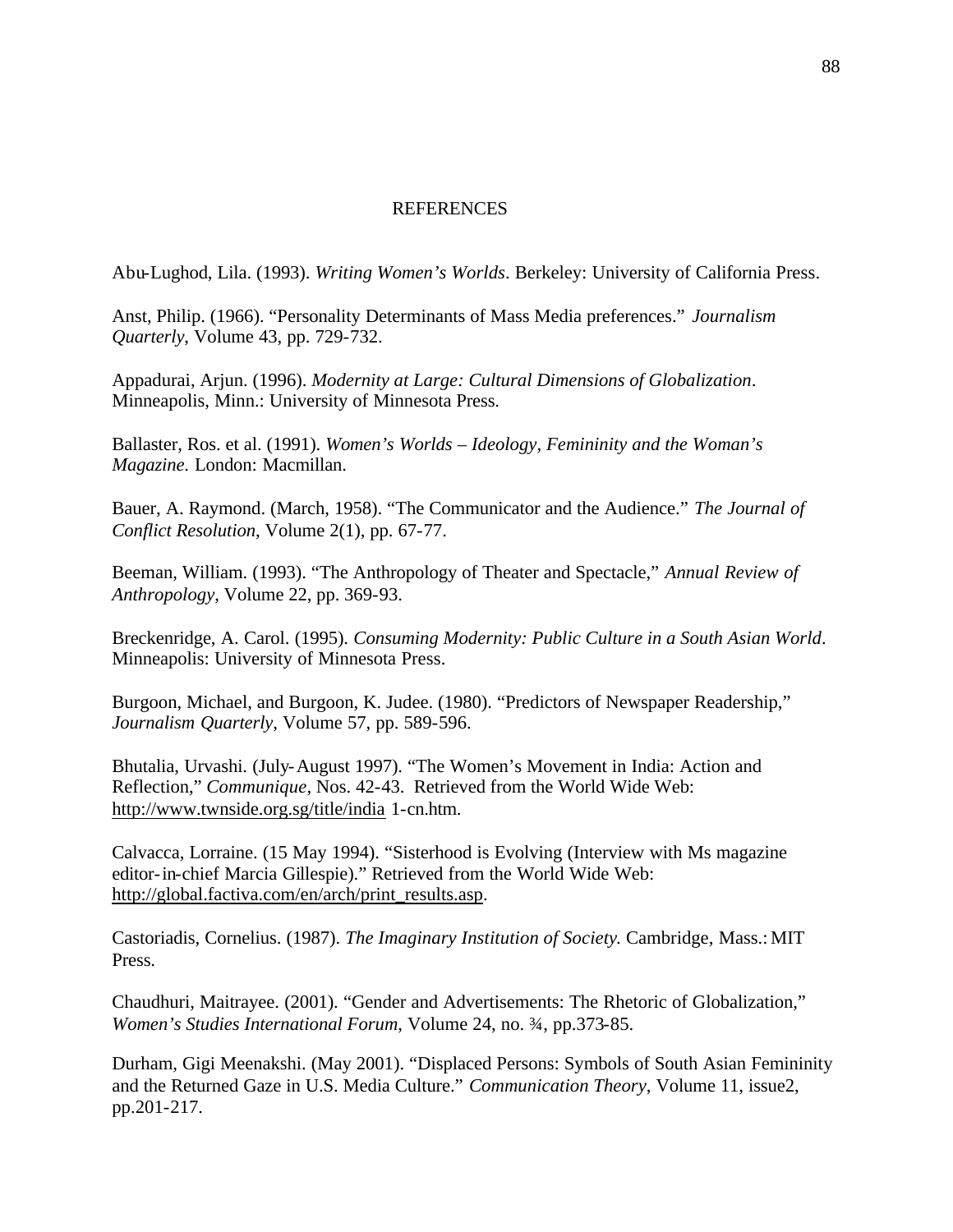Durkheim, Emile. (1965). *The Elementary Forms of Religious Life*. New York: The Free Press.

Ebert, T. (Fall 1988). "The Romance of Patriarchy: Ideology, Subjectivity and Postmodern Feminist Cultural Theory." *Cultural Critique*, pp. 19-57.

Fernandes, Leela. (2000). "Nationalizing 'the global:' Media Images, Cultural Politics and the Middle Class in India." *Media, Culture & Society*, Volume 22, pp.611-628.

Freidson, Elliot. (June, 1953). "Communications Research and the Concept of the Mass," *American Sociological Review*, Volume 18(3), pp. 313-317.

Gaonkar, Parameshwar Dilip. (2002). "Toward New Imaginaries: An Introduction," *Public Culture*, Volume 14.1, pp. 1-19.

Ghadially, Rehana. (1988). *Women in Indian Society*. New Delhi; Newbury Park, Calif.: Sage Publications.

Grewal, I. (1999). "Traveling Barbie: India Transnationality and New Consumer Subjects." *Positions*, Volume 7(3), pp. 799-824.

Grewal, I. and Kaplan, C. (1994). *Scattered Hegemonies – Postmodernity and Transnational Feminist Practices*. Minneapolis: University of Minnesota Press.

Greenfield, Jill and Reid, Chris. (1998). "Women's magazines and the commercial orchestration of femininity in the 1930s: evidence from Woman's Own." *Media History*, Volume 4, no. 2, pp.161-174.

Habermas, Jurgen. (1962/1989). "The Structural Transformation of the Public Sphere." Cambridge, MA: MIT Press.

Hall, Stuart. (1975). *Paper Voices*.

Hall, Stuart. (1991). "The Local and the Global: Globalization and Ethnicity," in *Culture, Globalization and The World-System*. Binghamton: State University of New York at Binghamton Press.

Hall, Stuart. (1991). "Old and New Identities, Old and New Ethnicities," in Culture, *Globalization and The World-System*. Binghamton: State University of New York at Binghamton Press.

Handel, L.A. (1950). *Hollywood Looks at its Audience*. pp. 113-114. Urbana: Univ. of Illinois Press.

Hegde, Radha Sharma. (Fall 1995). "Recipes for Change: Weekly Help for Indian Women." *Women's Studies in Communication*, Volume 18, no. 2, pp. 177-188.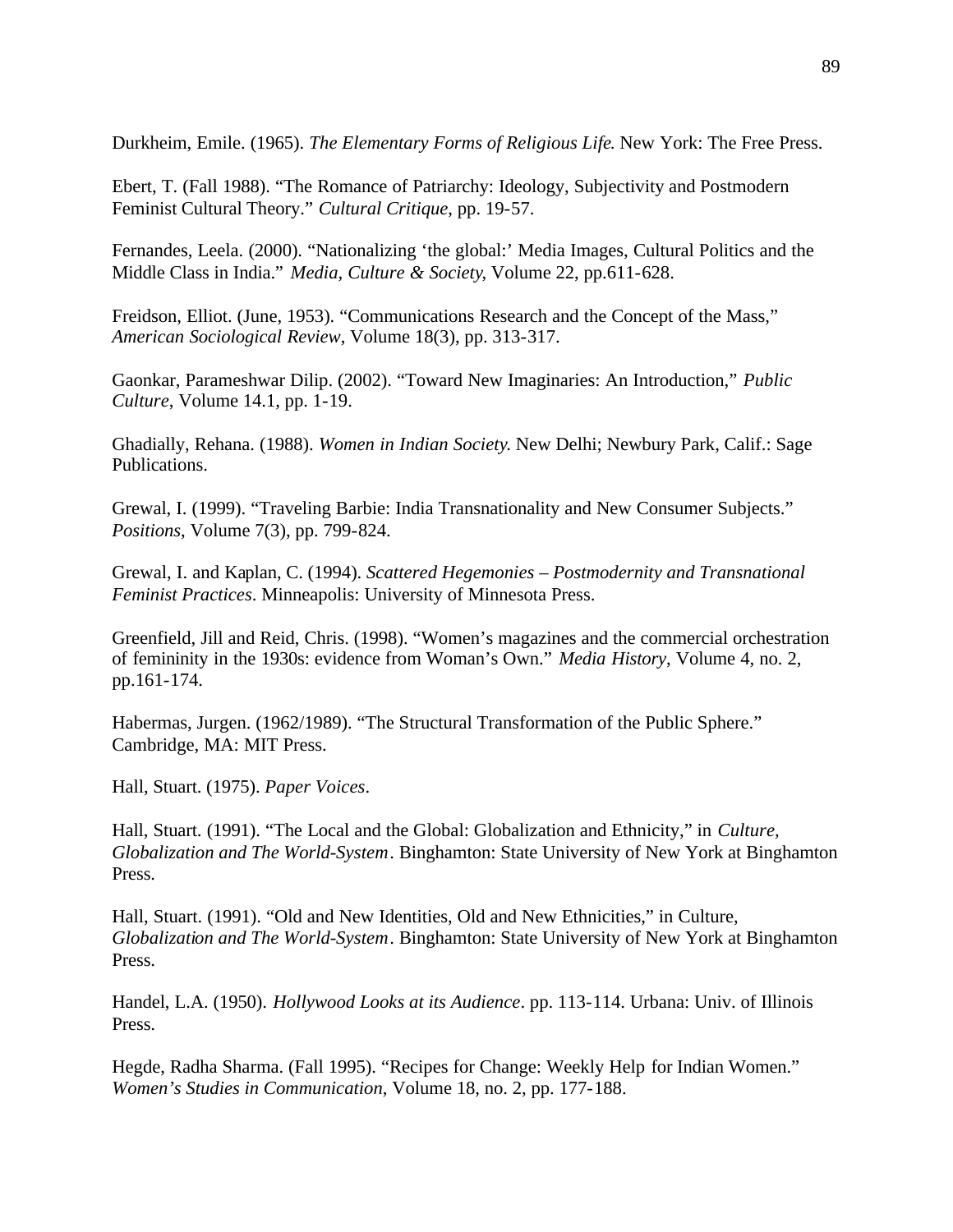Hegde, S. Radha. (August 1998). "A View from Elsewhere: Locating Difference and the Politics of Representation from a Transnational Feminist Perspective." *Communication Theory*, Volume 8, issue 3, pp. 271-297.

Hermes, Joke. (1995). *Reading Women's Magazines*. Cambridge, MA: Polity Press.

Irene Yang, Fang-chih. (Spring 2004). "International Women's Magazines and the Production of Sexuality in Taiwan." *Journal of Popular Culture*, Volume 37, issue 3, pp. 505 – 513.

Jakobson, R. (1960). "Closing Statement: Linguistics and Poetics." In *Style in Language*, ed. T Sebeok. pp. 350-77. Cambridge, Mass: MIT Press.

Jill Greenfield and Chris Reid. (Dec. 1998). "Women's Magazines and the Commercial Orchestration of Femininity in the 1930s: Evidence from Women's Own," *Media History*, pp. 161-175.

Johnson, J. David. (June 1983). "A Test of a Model of Magazine Exposure and Appraisal in India." *Communication Monographs*, Volume 50, pp. 148-157.

K. Srilata. (1998). "Feminists Are Modern; Families are Indian: Women's Magazines and the politics of Modernity," in *Burning down the House*: *recycling domesticity*. pp. 301-25. Boulder, CO: Westview Press.

King, W. Charles, and Summers, O. John. (February 1971). "Attitudes and Media Exposure," *Journal of Advertising Research*, Volume 11, no. 1, pp. 26-31.

Kumar, Shanti, and Curtin, Michael. (November 2002). "'Made in India' In Between Music Television and Patriarchy." *Television & New Media*, Volume 3, no. 4, pp. 345-366.

Lauretis, de Teresa. (1984). *Alice Doesn't*: *Feminism, Semiotics, Cinema*. Bloomington: Indiana University Press.

Lee, Benjamín and LiPuma, Edward. (2002). "Cultures of Circulation: The Imaginations of Modernity." *Public Culture*, Volume 14.1, pp. 191-213.

Lii, Ding-Tzann. (1998). "Social Spheres and Public Life: A Structural Origin." *Theory, Culture & Society*, Volume 15(2), pp. 115-135.

Lull, James. (2000). *Media, Communication, Culture – A Global Approach*. New York: Columbia University Press.

Maffesoli, Michel. (1991). "The Ethics of Aesthetics," *Theory, Culture & Society*, Volume 8(1), pp. 7-29.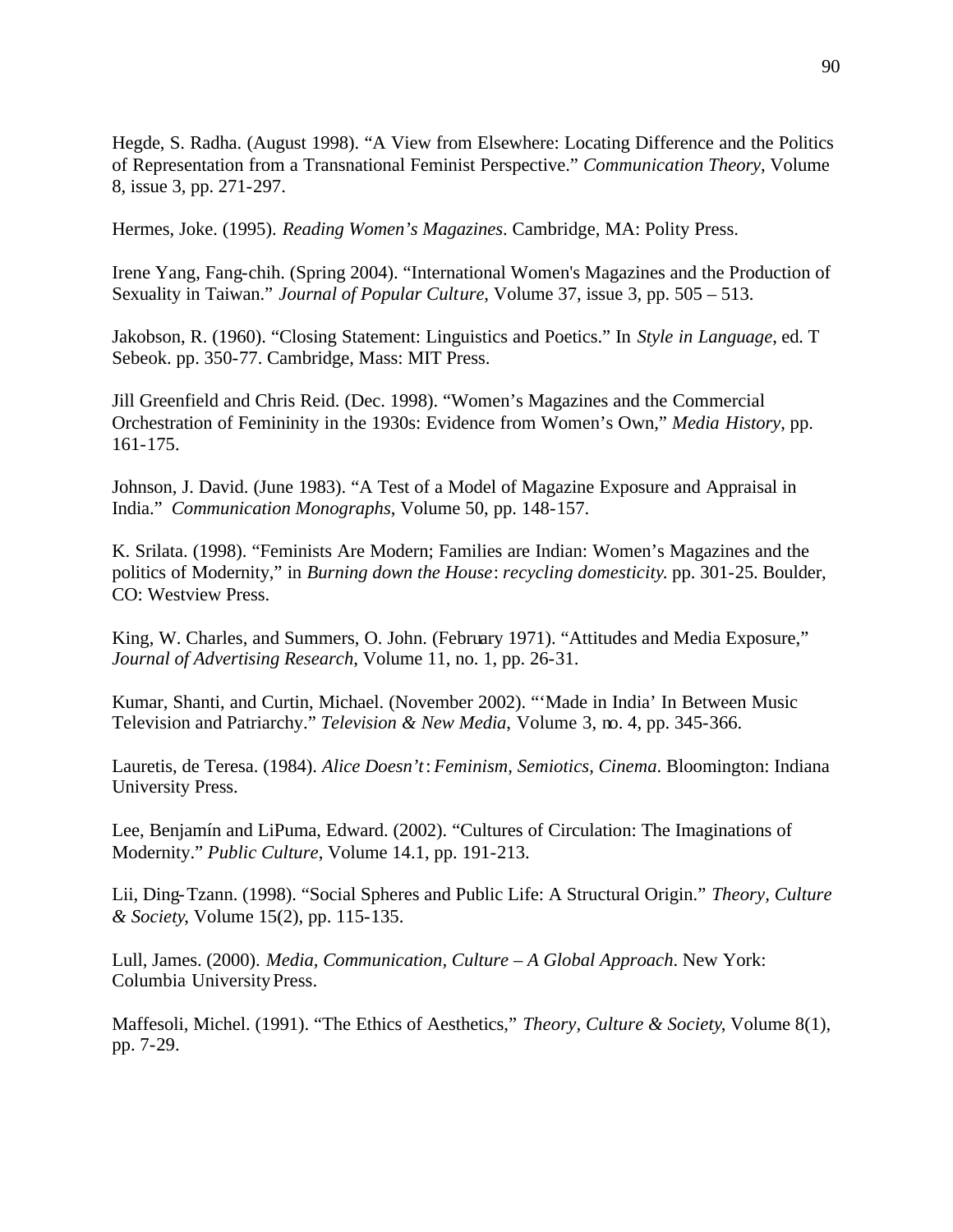McRobbie, A. (1996). "'More!: New Sexualities in Girls' and Women's Magazines," in J. Curran et al. (eds) *Cultural Studies and Communications*, pp. 172-94. London: Arnold.

Mohanty, Chandra. (2003). *Feminism Without Borders: Decolonizing Theory, Practicing Solidarity*. Durham: Duke University Press.

Mohanty, Chandra. (1984). "Under Western Eyes: Feminist Scholarship and Colonial Discourses." *Boundary,* 2 I 2, no.3 or I 3, no.I (spring/fall), pp. 338-358.

Minault, Gail. (Sept. – Oct 1988). "Urdu Women's Magazines in the Early Twentieth Century," *Manushi*, no. 48, pp. 2-9.

Ong, A. (1998). "Colonialism and Modernity: Feminist Re-presentation of Women in Non-Western societies," *Inscriptions*, Volume ¾, pp.79-93.

Parameswaran, Radhika. (22 March 1996). "Coverage of 'bride burning' in the Dallas Observer: a cultural analysis of the 'Other.'" *Frontiers*, Volume 16, no. 2-3.

Parameswaran, Radhika. (February 1, 2001). "Feminist media ethnography in India: exploring power, gender, and culture in the field." *Qualitative Inquiry*, Volume 7, issue 1.

Parameswaran, Radhika. (May 2001). "Displaced persons: symbols of South Asian femininity and the returned gaze in U.S. media culture." *Communication Theory*, Volume 11, no. 2, pp. 201-217.

Parameswaran, Radhika. (Summer 2001). "Global media events in India: contests over beauty, gender and nation." *Journalism and Communication Monographs*, Volume 3, no. 2.

Parameswaran, Radhika. (August 2002). "Local Culture in Global Media: Excavating Colonial and Material Discourses in National Geographic." *Communication Theory*, Volume 12(3), pp. 287-315.

Parikh, Indira J, and Garg, Pulin, K. (1989).*Indian Women: An Inner Dialogue*. New Delhi; Newbury Park, Calif.: Sage Publications.

Parulekar, Susan. (2001). "Transforming and Imagining Elite Femininity in Fifty Years of Femina Magazine." Retrieved from the World Wide Web: http://www.cwru.edu/affil/sce/Texts\_2001/Parulekarptr.html.

Patil, Vimla. (1997). *My Times – Memoirs*. Delhi: UBS Publishers.

Patil, Vimla. (9/24/04). Personal Communication.

Peter Dahlgren and Sumitra Chakrapani. (1982). "The Third World on TV News: Western Ways of Seeing the 'Other.'" in *Television Coverage of International Affairs*, ed. William C. Adams Norwood, N.J.: Ablex.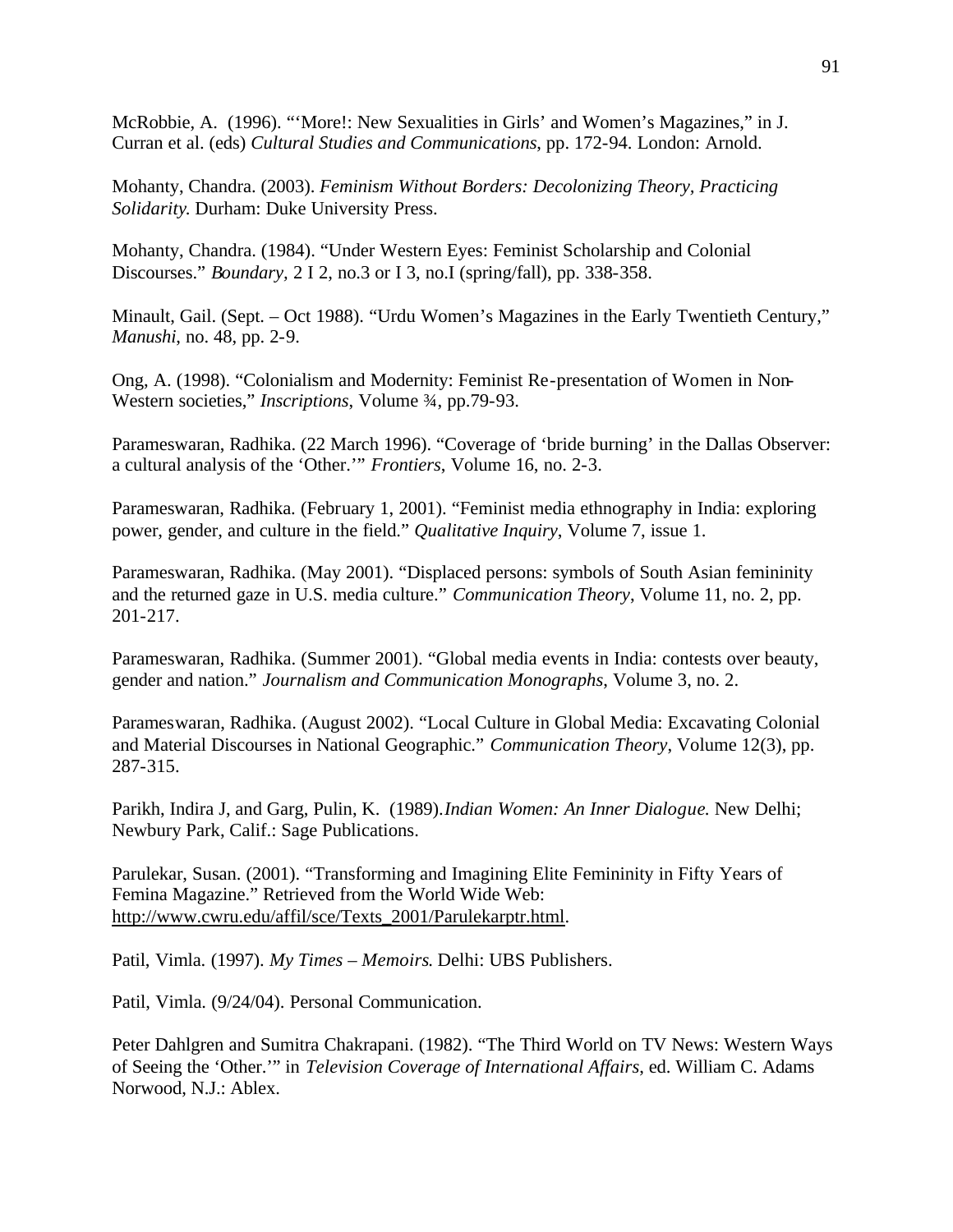Rajan, Sunder. (1993). *Real and Imagined Women*. London; New York: Routledge.

Reed, Barbara Straus. (Autumn 90/Winter 91) "Rosa Sonneschein and The American Jewess." *Journalism History*, Volume 17, issue ¾, p. 54.

Reissman, Leonard. (1954). "Class, Leisure, and Social Participation." *American Sociological Review*, Volume 19, no.1, pp. 76-84.

Sakamoto, Kazue. (1999). "Reading Japanese women's magazines: the construction of new identities in the 1970s and 1980s." *Media, Culture & Society*, Volume 21, pp.173-93.

Saran, Sathya. (10/10/2003). Retrieved from the World Wide Web: http://www.exchange4media.com/content/content.asp?content\_id=26,

Schechner, R. (1985). *Between Theater and Anthropology*. Philadelphia: Univ. Penn. Press.

Sen, Amartya. (Monday, March 25, 2002). "Does globalization equal westernization?" Retrieved from the World Wide Web: http://www.theglobalist.com/DBWeb/StoryId.aspx?StoryId=2353

Sethi, Mohini Raj. (1999). "Globalization and Women's Movement: Past Compulsions and Future Dilemmas," in *Globalization, Culture and Women's Development*.pp. 333-61. Jaipur: Rawat Publications.

Simonds, Wendy. (1992). *Women and Self-help Culture*. New Brunswick, N.J.: Rutgers University Press.

Sinha, Kabita. (1990). "Eve speaks to God," in *Women Writing in India*. Volume II, pp. 330-31. New York: Feminist Press at the City University of New York.

Sreenivas, Mytheli. (Winter 2003). "Emotion, Identity, and the Female Subject: Tamil Women's Magazines in Colonial India, 1890-1940." *Journal of Women's History*, Volume 14, issue 4, p.59.

Srinivas, Lakshmi. (Jun.1953). "The Active Audience: Spectatorship, Social Relations and the Experience of Cinema in India." *Media, Culture and Society*, Volume 18(3), pp. 313-317.

Talbot, M. Mary. (1998). *Language and Gender – An Introduction*. Cambridge: Polity Press; Malden, MA: Blackwell Publishers.

Talwar, Bharat Vir. (1989). "Feminist Consciousness in Women's Journals in Hindi; 1910 – 1920." in *Recasting Women – Essays in Colonial History*, pp. 204-32. New Delhi: Kali for Women.

Taylor, Charles. (Winter 2002). "Modern social imaginaries." *Public Culture,* Volume 14.1, pp.91-124.